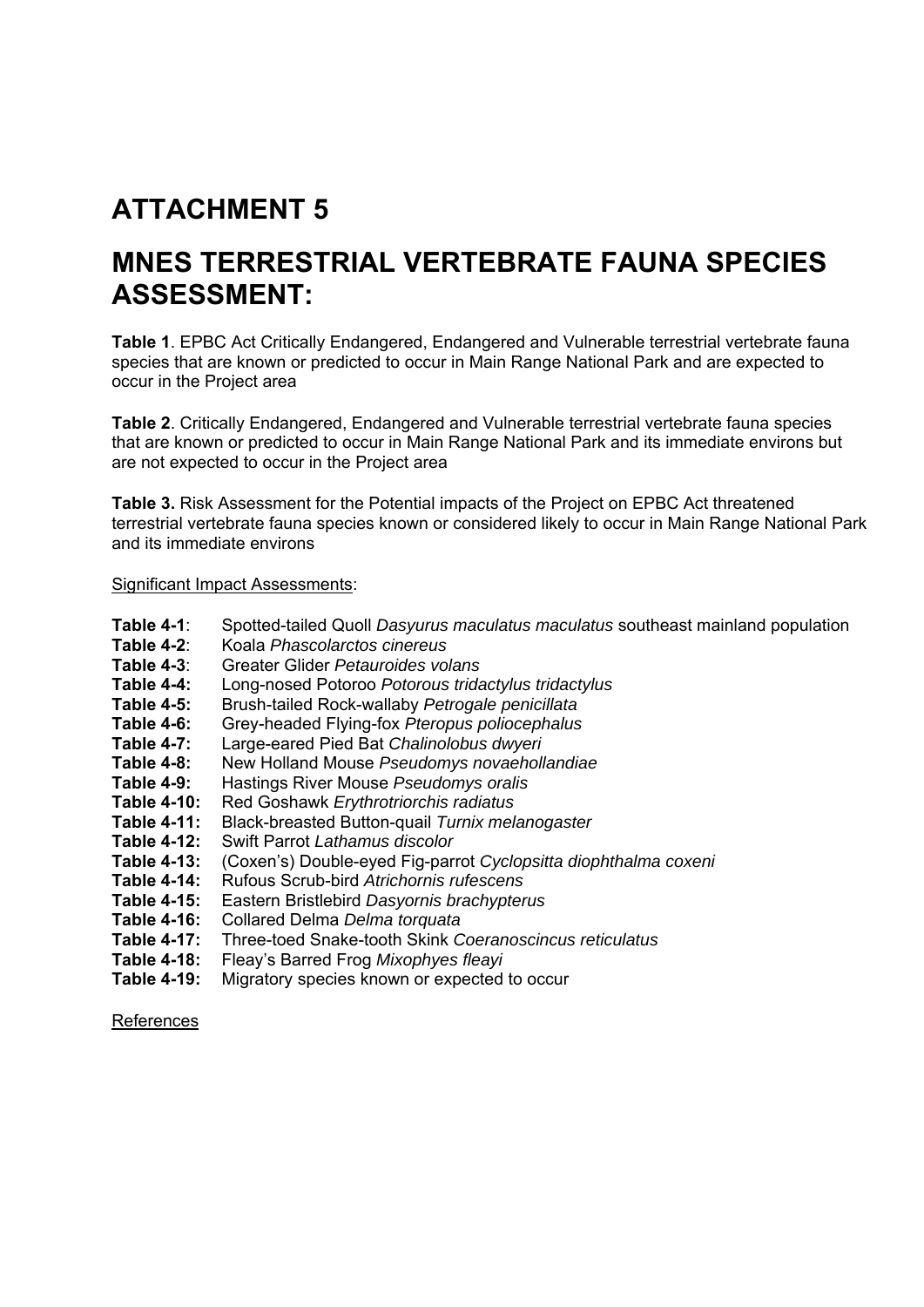## **Table 1. EPBC Act Critically Endangered, Endangered and Vulnerable terrestrial vertebrate**  fauna species that are known<sup>1</sup> or predicted<sup>2</sup> to occur in Main Range National Park and are **expected to occur in the Project area.**

| <b>Species</b>                                                           | <b>EPBC Act</b><br>Status <sup>1</sup> | Commonents <sup>2</sup>                                                                                                                                                                                                                                                                                                                                                                                                                                                                                                                    |
|--------------------------------------------------------------------------|----------------------------------------|--------------------------------------------------------------------------------------------------------------------------------------------------------------------------------------------------------------------------------------------------------------------------------------------------------------------------------------------------------------------------------------------------------------------------------------------------------------------------------------------------------------------------------------------|
| <b>Mammals</b>                                                           |                                        |                                                                                                                                                                                                                                                                                                                                                                                                                                                                                                                                            |
| Spotted-tailed Quoll<br>Dasyurus maculatus<br>maculatus (SE<br>mainland) | E                                      | 18 Atlas of Living Australia (ALA) records, the most recent is a Queensland<br>Museum (QM) specimen from 1993. 19 WN records. Occurs in Rainforest<br>and wet and dry Sclerophyll Forest (Van Dyck et al. 2013). The field survey<br>confirmed that habitats throughout the project area are suitable for the<br>species.                                                                                                                                                                                                                  |
| Koala<br>Phascolarctos cinereus                                          | $\vee$                                 | 9 ALA records. 37 WildNet (WN) records. Occurs in Eucalypt Forest and<br>Woodland (Van Dyck et al. 2013). No signs of Koala (tree-trunk scratches,<br>scats, grunting calls) were detected during the field survey despite targeted<br>searching in suitable eucalypt habitats. Nevertheless, potentially suitable<br>habitat for Koala includes all eucalypt forests in the project area.                                                                                                                                                 |
| <b>Greater Glider</b><br>Petauroides volans                              | $\vee$                                 | 22 ALA records. 31 WN records. Occurs in Eucalypt Open Forest and<br>Woodland (Van Dyck et al. 2013). The species was not detected during the<br>field survey. Nevertheless, potentially suitable habitat for Greater Glider<br>includes all eucalypt forests in the project area.                                                                                                                                                                                                                                                         |
| Long-nosed Potoroo<br>Potorous tridactylus<br>tridactylus                | $\vee$                                 | 3 ALA records, the most recent is a DEHP 1998 record. 6 WN records.<br>Occurs in wet Sclerophyll Forest with thick groundcover (Van Dyck et al.<br>2013). The field survey confirmed the occurrence of Long-nosed Potoroo in<br>eucalypt forest/rainforest ecotone habitats with dense groundcover in the<br>project area.                                                                                                                                                                                                                 |
| <b>Brush-tailed Rock-</b><br>wallaby<br>Petrogale penicillata            | $\vee$                                 | 12 ALA records, all DEHP or QPWS and the most recent from 2006. 55 WN<br>records. Occurs in rocky environments in Rainforest and Eucalypt Forest and<br>Woodland (Van Dyck et al. 2013). The species was observed in the northern<br>portion of the project area during the field survey, and suitable habitat occurs<br>in the vicinity of steep, rocky escarpment slopes and cliffs throughout the<br>project area.                                                                                                                      |
| Grey-headed Flying-fox<br>Pteropus poliocephalus                         | $\vee$                                 | 2 WN records and 2 ALA records. I ALA is a QPWS record from 2003. The<br>other is a 2007 recording of a call. The co-ordinates place the latter record in<br>Main Range NP but the location is given as Black Horse Creek Road via<br>Kyogle (presumably incorrect). Occurs in a wide variety of habitats including<br>Rainforest and Open Forest (Van Dyck et al. 2013). The project area is<br>unlikely to be an important area for the species.                                                                                         |
| Corben's (Eastern)<br>Long-eared Bat<br>Nyctophilus corbeni              | V                                      | Predicted by the Protected Matters Search Tool (PMST). No ALA or WN<br>records. Most common in Box/Ironbark/Cypress Pine Woodland on sandy<br>soils, though it occurs in Bull Oak Allocasuarina luehmannii, Brigalow and<br>Belah communities (Turbill et al. 2008), and Semi-evergreen Vine Thickets<br>(Churchill 2008). Not expected to occur in or near the project area.                                                                                                                                                              |
| Large-eared Pied Bat<br>Chalinolobus dwyeri                              | $\vee$                                 | 3 WN records. Occurs in a variety of habitats including Open Forest and<br>Rainforest edges (Van Dyck et al. 2013).                                                                                                                                                                                                                                                                                                                                                                                                                        |
| New Holland Mouse<br>Pseudomys<br>novaehollandiae                        | $\vee$                                 | 1 WN record and 2 ALA records (which probably include the WN record). All<br>are 1997 records from Glenrock, a property to the west of Main Range NP.<br>One of the records is within 3 km of the project area. Occurs in Open Forest<br>and Woodland on sandy, loamy or rocky soils (Van Dyck et al. 2013). The<br>species was not detected during the field survey.                                                                                                                                                                      |
| <b>Hastings River Mouse</b><br>Pseudomys oralis                          | E                                      | 5 ALA records, the most recent is a DEHP 2007 record. 48 WN records.<br>Occurs in Eucalypt Open Forest with dense groundcover of grasses, ferns or<br>mat-rushes (Van Dyck et al. 2013). The field survey confirmed that potentially<br>suitable habitat in the project area occurs in eucalypt forest within the<br>northern section of Main Range National Park and between Manna Gum<br>Campground and the proposed Woodcutters Ecocamp. One individual was<br>trapped on the hillside 30 m upslope from the proposed Woodcutters site. |
| <b>Birds</b>                                                             |                                        |                                                                                                                                                                                                                                                                                                                                                                                                                                                                                                                                            |
| Australasian Bittern<br>Botaurus poiciloptilus                           | E                                      | 1 BirdLife Australia record with no date and very imprecise co-ordinates,<br>decimal degrees -28, 152.4. 1 WN record, possibly the same record. No<br>detail is provided. DEHP (2016a) provides co-ordinates for all known Qld<br>records and none is in the vicinity of the project area. No habitat for the<br>species in the project area - not expected to occur.                                                                                                                                                                      |
| <b>Red Goshawk</b><br>Erythrotriorchis radiatus                          | $\vee$                                 | 1 WN record and 2 ALA records. One ALA record is listed as DNPSR and is<br>probably the WN record. Both ALA records have imprecise co-ordinates, -<br>decimal degrees 27.9, 152.3, and are likely to be west of the project area.<br>Occurs in woodlands and forests, particularly tall forests in areas of high<br>rainfall (Woinarski 2007), and ideally with intact forest or woodland, a mosaic                                                                                                                                        |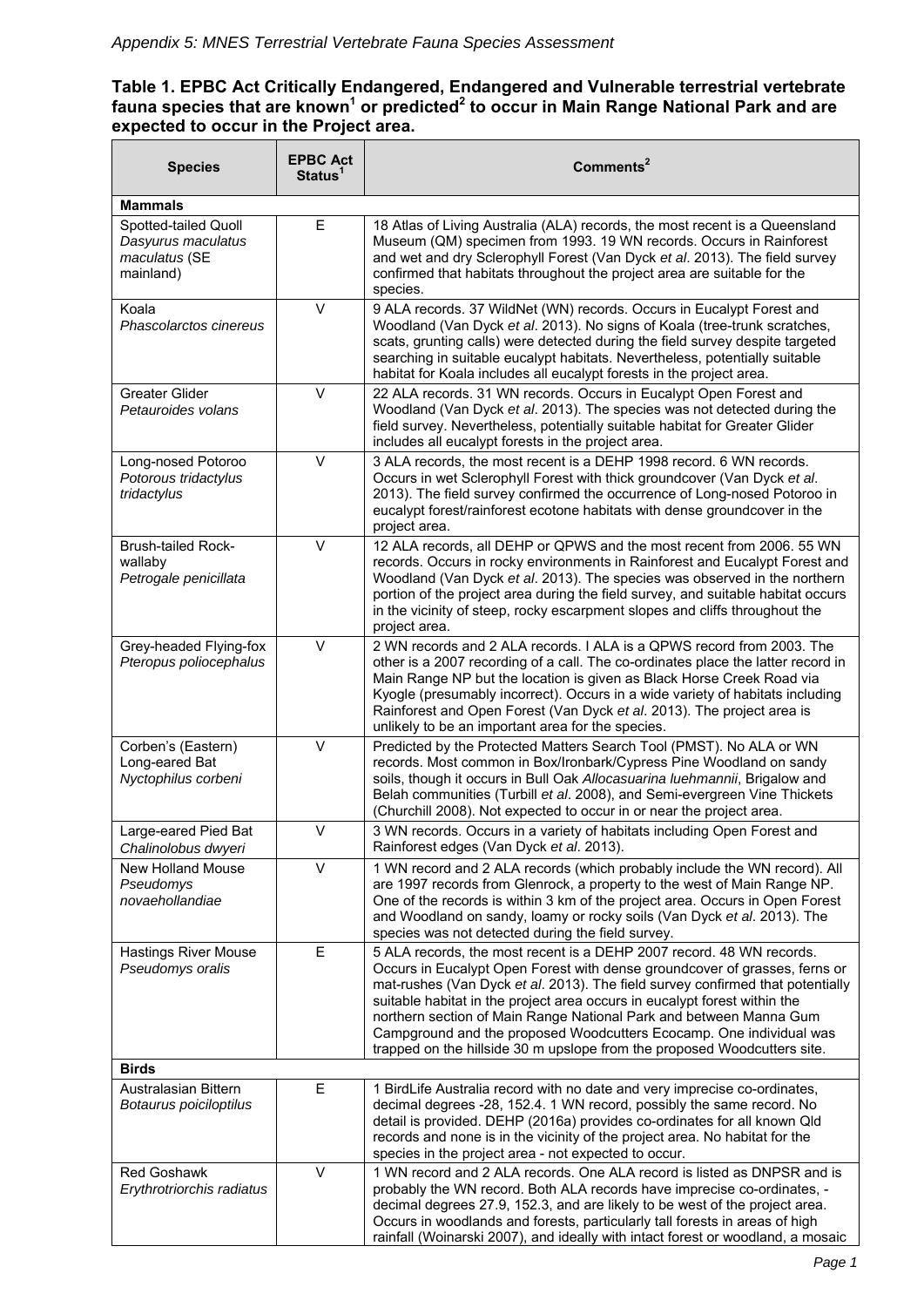<u> - Thomas Ann</u>

 $\overline{\phantom{0}}$ 

 $\mathsf{r}$ 

| <b>Species</b>                                                        | <b>EPBC Act</b><br>Status <sup>1</sup> | Commonents <sup>2</sup>                                                                                                                                                                                                                                                                                                                                                                                                                                                                                                                                                                                                                                                                                                                                                                                                                                                                                                                                  |
|-----------------------------------------------------------------------|----------------------------------------|----------------------------------------------------------------------------------------------------------------------------------------------------------------------------------------------------------------------------------------------------------------------------------------------------------------------------------------------------------------------------------------------------------------------------------------------------------------------------------------------------------------------------------------------------------------------------------------------------------------------------------------------------------------------------------------------------------------------------------------------------------------------------------------------------------------------------------------------------------------------------------------------------------------------------------------------------------|
|                                                                       |                                        | of vegetation types and permanent water, particularly riverine forests,<br>avoiding both very dense and very open habitats (Marchant & Higgins 1993;<br>DERM 2009). In partly cleared habitats in eastern Australia it occurs in areas<br>with gorges and escarpments (Czechura & Hobson 2000). Main Range NP is<br>the centre of a recognised territory (DNPRSR 2013). However, the species<br>was not detected during extensive surveys in 2013/14 focused on the vicinity<br>of historical breeding records of the species, including Main Range National<br>Park, and there have been no recent records of the species in the region<br>(Seaton 2014). Consequently, the southerly range of Red Goshawk appears<br>to have undergone a significant retraction over the past several decades and<br>the species may no longer be breeding in the South-East Queensland region<br>(Seaton 2014). The species was not detected during the field survey. |
| <b>Black-breasted Button-</b><br>quail<br>Turnix melanogaster         | $\vee$                                 | 2 DEHP records, both dated 1/1/93. 4 WN records. No detail is provided.<br>Occurs in dry Rainforest and Vine-thickets with abundant leaf-litter. Also<br>recorded in Eucalypt Forests with a dense understorey including Lantana<br>camara (Marchant & Higgins 1993). There is no mention of a Main Range<br>population in the national recovery plan (Mathieson & Smith 2009). The<br>closest identified population is at Mt. French, c. 20 km to the east. The<br>species was not detected during the field survey.                                                                                                                                                                                                                                                                                                                                                                                                                                    |
| <b>Australian Painted</b><br>Snipe Rostratula<br>australis            | E                                      | 1 Historical Bird Atlas record with no date and very imprecise co-ordinates,<br>decimal degrees -28, 152.4 (ALA 2016). Occurs in terrestrial shallow<br>vegetated wetlands, usually freshwater but occasionally brackish, including<br>temporarily inundated woodlands and grasslands, swamps, saltmarsh and<br>artificial wetlands such as dams, rice crops, sewage farms and bore drains<br>(Pringle 1987; Marchant & Higgins 1993; Garnett & Crowley 2000). No<br>suitable habitat for the species in the project area - not expected to occur.                                                                                                                                                                                                                                                                                                                                                                                                       |
| Squatter Pigeon<br>Geophaps scripta<br>scripta                        | $\vee$                                 | Predicted by the PMST. No ALA or WN record. Mostly occurs on sandy sites<br>near permanent water (Blakers et al. 1984), in dry grassy Eucalypt<br>Woodlands, Open Forests (Frith 1982; Crome & Shields 1992) and Cypress<br>Pine Callitris spp. and acacia woodlands (Frith 1982). No suitable habitat -<br>not expected to occur.                                                                                                                                                                                                                                                                                                                                                                                                                                                                                                                                                                                                                       |
| <b>Swift Parrot</b><br>Lathamus discolor                              | <b>CE</b>                              | 1 WN record. No detail is provided. Breeds in Tasmania, dispersing across<br>south-eastern Australia during winter (NPWS 2003). Movements on the<br>mainland are little understood and the species is considered nomadic and<br>irruptive, moving in response to food resources (Higgins 1999). It is<br>infrequently, though possibly annually, recorded in SE Qld. At best, a very<br>rare and irregular visitor to the area.                                                                                                                                                                                                                                                                                                                                                                                                                                                                                                                          |
| (Coxen's) Double-eyed<br>Fig-parrot Cyclopsitta<br>diophthalma coxeni | E                                      | 8 DEHP records, the most recent is 1994. 10 WN records. Occurs in<br>Rainforests, riparian corridors in Woodland and Open Woodland (Garnett &<br>Crowley 2000). The species was reliably recorded from Main Range NP in<br>1997 (Coxen's Fig-Parrot Recovery Team 2001).                                                                                                                                                                                                                                                                                                                                                                                                                                                                                                                                                                                                                                                                                 |
| Rufous Scrub-bird<br>Atrichornis rufescens                            | E                                      | 17 ALA records, most recent 2007. 19 WN records. Occurs in rainforest and<br>adjacent Open Eucalypt Forest with a Rainforest understorey (Higgins et al.<br>2001). The species was not detected during the field survey.                                                                                                                                                                                                                                                                                                                                                                                                                                                                                                                                                                                                                                                                                                                                 |
| Eastern Bristlebird<br>Dasyornis brachypterus                         | E                                      | 122 ALA records. 86 WN records. Occurs in tall dense grassy groundcover in<br>Open Eucalypt Forest and Woodland, often at ecotones with Rainforest<br>(Higgins & Peter 2002). Northern regional population estimated to comprise<br><50 birds following rapid decline toward the end of the 20th century.<br>Population now appears to be in gradual decline in SE Qld (DoE 2016b). The<br>species was not detected during the field survey and habitats within the<br>project area are generally unsuitable north of Cunningham's Gap. A<br>population was known south of Cunningham's Gap; however, no Eastern<br>Bristlebirds have been recorded from this location in over 20 years,<br>apparently as a result of a fire event (Gregory, 2007).                                                                                                                                                                                                      |
| Regent Honeyeater<br>Anthochaera phrygia                              | <b>CE</b>                              | Predicted by the PMST. No WN record. 1 ALA record which has imprecise<br>co-ordinates, decimal degrees -27.9, 152.3, and is likely to be west of the<br>project area. Occurs mainly in dry Box-Ironbark Eucalypt Woodland and dry<br>sclerophyll Forest (Higgins et al. 2001), preferring the wettest, most fertile<br>sites (Garnett & Crowley 2000). No suitable habitat for the species in the<br>project area - not expected to occur.                                                                                                                                                                                                                                                                                                                                                                                                                                                                                                               |
| Painted Honeyeater<br>Grantiella picta                                | $\vee$                                 | Predicted by the PMST. No ALA or WN record. Occurs mainly in dry open<br>Woodlands and Forests with a strong association with mistletoe (Higgins et<br>al. 2001). Woodlands dominated by acacias are particularly favoured, but the<br>species also occurs in Belah C. cristata, Bulloak A. luehmannii, White<br>Cypress Pine C. glaucophylla and Riparian Woodland of E. camaldulensis<br>(Barea & Watson 2007; Garnett et al. 2011; Watson 2012). No suitable<br>habitat for the species in the project area - not expected to occur.                                                                                                                                                                                                                                                                                                                                                                                                                  |

Ξ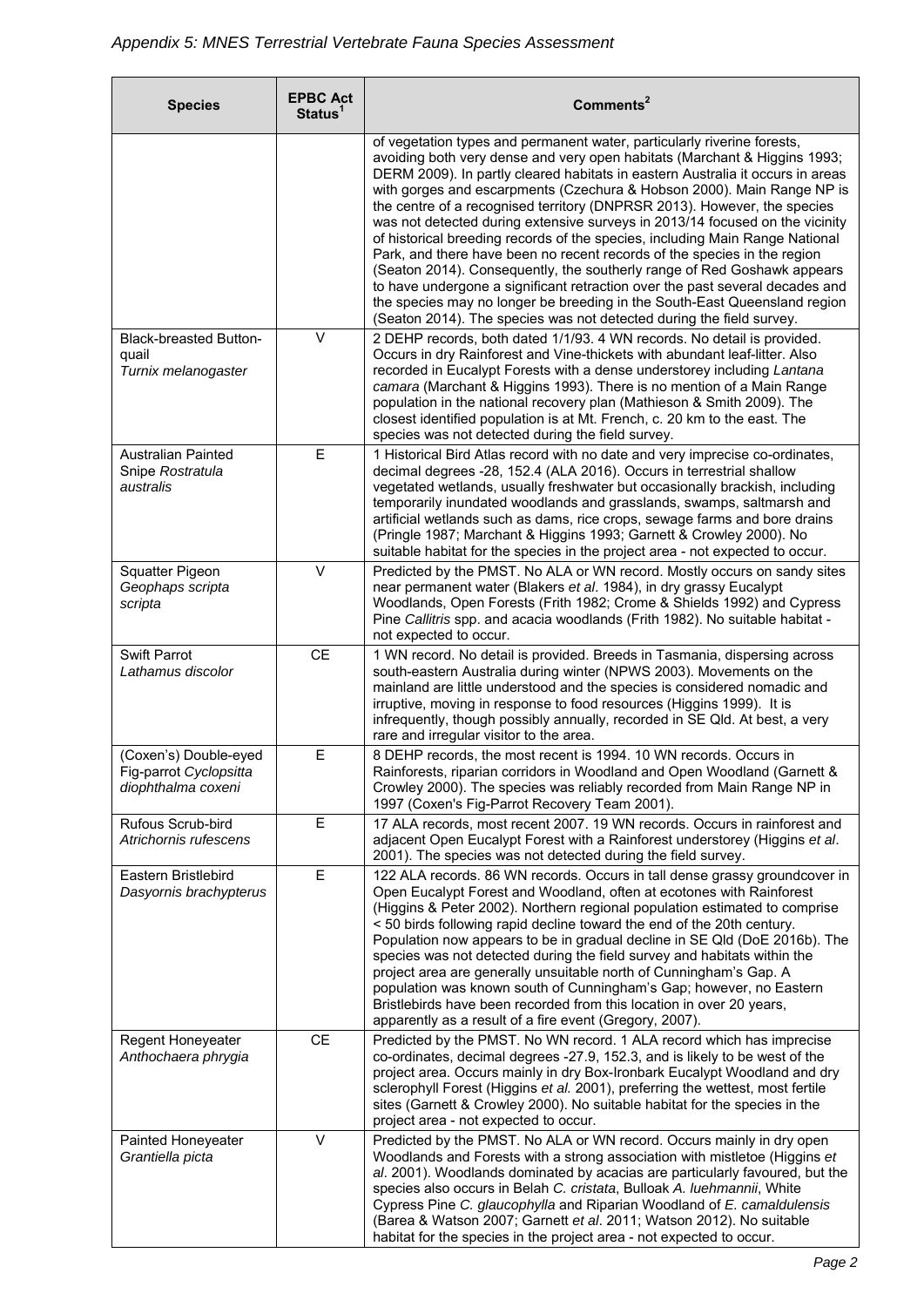| <b>Species</b>                                                                                                              | <b>EPBC Act</b><br>Status <sup>1</sup> | Commonents <sup>2</sup>                                                                                                                                                                                                                                                                                                                                                                                                                                                                                                                                                    |
|-----------------------------------------------------------------------------------------------------------------------------|----------------------------------------|----------------------------------------------------------------------------------------------------------------------------------------------------------------------------------------------------------------------------------------------------------------------------------------------------------------------------------------------------------------------------------------------------------------------------------------------------------------------------------------------------------------------------------------------------------------------------|
| <b>Black-throated Finch</b><br>Poephila cincta cincta                                                                       | E                                      | Predicted by the PMST. No ALA or WN record. Occurs in dry Open<br>Woodlands and Forests with seeding grasses and free-standing water<br>(Higgins et al. 2006b). It is now possibly extinct in New South Wales and<br>there were only six Atlas of Australian Bird records in southern Queensland<br>for the period 1977 to 1981 and none for Atlas of Australian Birds 2 (Higgins<br>et al. 2006b). The southern subspecies is now considered to extend<br>southwards only as far as the upper Burdekin River basin (Payne 2010). The<br>species is not expected to occur. |
| <b>Reptiles</b>                                                                                                             |                                        |                                                                                                                                                                                                                                                                                                                                                                                                                                                                                                                                                                            |
| <b>Collared Delma</b><br>Delma torquata                                                                                     | $\vee$                                 | Predicted by the PMST. No ALA or WN record. Has a highly fragmented<br>distribution and occurs in Eucalypt Woodlands and Open Forests in<br>Queensland Regional Ecosystem Land Zones 3 - Alluvium (river and creek<br>flats), 9 - Undulating country on fine-grained sedimentary rocks & 10 -<br>Sandstone ranges (Brigalow Belt Reptiles Workshop 2010). The species was<br>not detected during the field survey.                                                                                                                                                         |
| Five-clawed (Long-<br>legged) Worm-skink<br>Anomalopus mackayi                                                              | $\vee$                                 | Predicted by the PMST. No ALA or WN record. Occurs in open Grasslands<br>on heavy cracking soil (Wilson 2015) in areas with closely spaced tussock<br>grass that are prone to inundation (Ehmann 1992). Also occurs in Eucalypt<br>Open Woodland, Cypress Pine Callitris spp. Woodland with a grassy<br>groundcover and in Grassland on loam or sandy soils (Hobson 2012). In<br>Queensland the Five-clawed Worm-Skink is now largely confined to relict<br>roadside verges (Wilson 2015). No suitable habitat - not expected to occur.                                    |
| Three-toed Snake-tooth<br>Skink Coeranoscincus<br>reticulatus                                                               | $\vee$                                 | 7 ALA records, including two QM specimens, 12 WN records. Occurs in<br>Rainforest (Wilson 2015). The species was not detected during the field<br>survey, but potentially suitable habitat occurs in rainforest throughout the<br>project area.                                                                                                                                                                                                                                                                                                                            |
| <b>Condamine Earless</b><br>Dragon<br>Tympanocryptis<br>condaminensis                                                       | E                                      | Predicted by the PMST. No ALA or WN record. Occurs on road verges of<br>remnant Grassland and mixed crops (Wilson 2015). No suitable habitat for<br>the species in the project area - not expected to occur.                                                                                                                                                                                                                                                                                                                                                               |
| <b>Dunmall's Snake</b><br>Furina dunmalli                                                                                   | $\vee$                                 | Predicted by the PMST. No ALA or WN record. Poorly known, occurs in<br>Open Forests and Woodlands, particularly Brigalow and Woodlands growing<br>on cracking black clay and clay loams (Cogger et al. 1993). No suitable<br>habitat for the species in the project area - not expected to occur.                                                                                                                                                                                                                                                                          |
| <b>Frogs</b>                                                                                                                |                                        |                                                                                                                                                                                                                                                                                                                                                                                                                                                                                                                                                                            |
| Fleay's Barred Frog<br>Mixophyes fleayi                                                                                     | E                                      | 646 ALA records. 4001 WN records. Occurs on permanent and semi-<br>permanent freshwater streams in Rainforest and other forest communities<br>(Hines & SEQTFRT 2002). Main Range NP is a stronghold for the species<br>(DNPRSR 2013), particularly the Goomburra area. During the targeted field<br>survey, individual males were heard calling at intervals of 20-30 m along the<br>perennial stream on the proposed new trail between the Winder track and the<br>proposed Amphitheatre Ecocamp.                                                                         |
| <b>Giant Barred Frog</b><br>Mixophyes iteratus<br>$Q_{\text{total}}$ $C_{\text{max}}$ $C_{\text{total}}$ $C_{\text{total}}$ | E                                      | 1 WN record. No detail is provided. Occurs in Rainforest and wet sclerophyll,<br>especially along streams (Vanderduys 2012). Cunningham's Gap previously<br>supported the species but targeted surveys and intensive monitoring in the<br>late 1990s failed to locate the species (Hines et al. 1999). The species was<br>not detected during the field survey.<br>$\Gamma$ = Endepend LC = Leest Concern (Common) NT = Near Threatened V                                                                                                                                  |

1. Status: CE = Critically Endangered, E = Endangered, LC = Least Concern (Common), NT = Near Threatened, V = Vulnerable.

2. Comments about habitat either refer to habitats present within the project area or are intended to indicate that the species is unlikely to occur due to a lack of suitable habitat.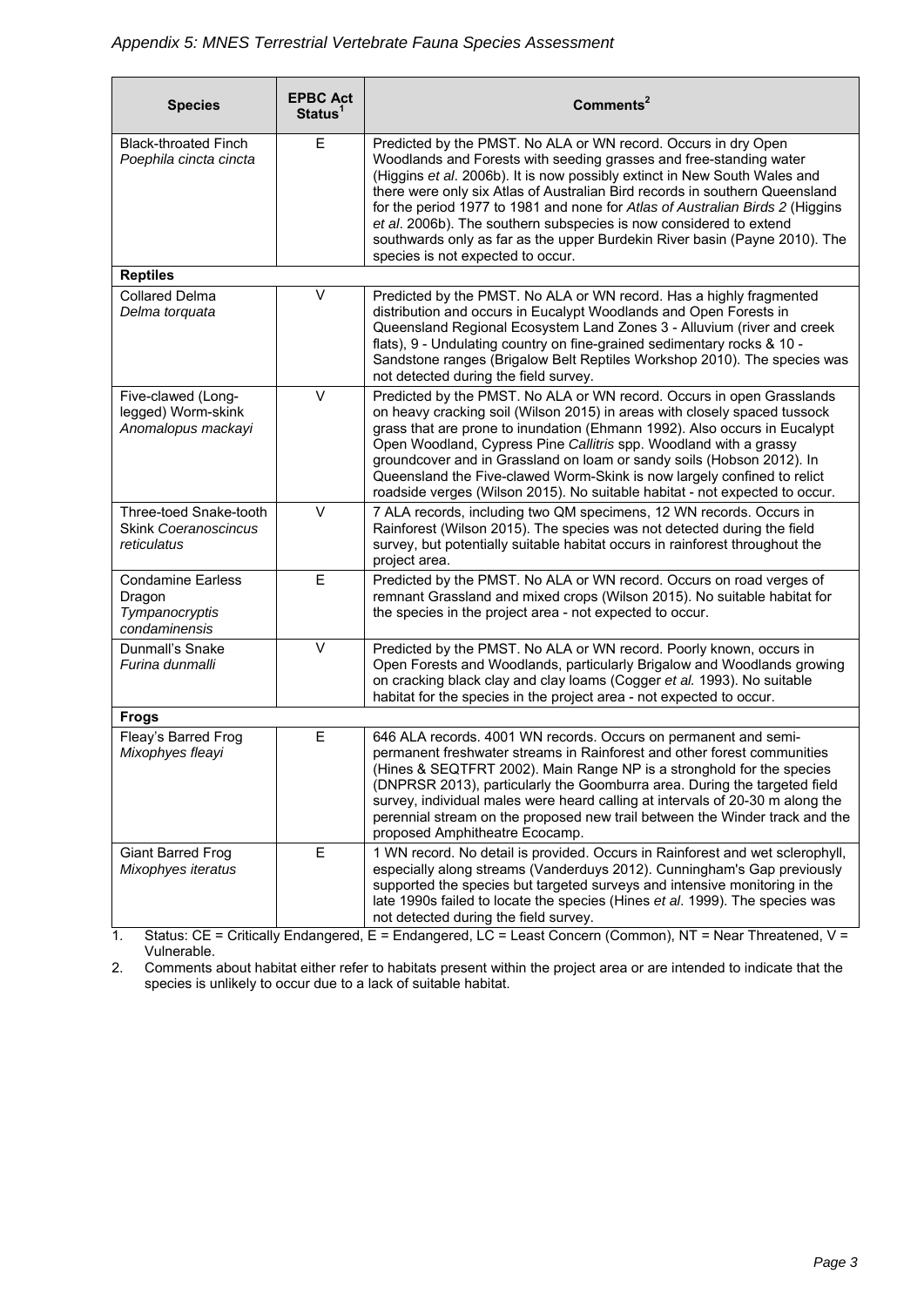| <b>Species &amp; EPBC Act status</b>                         | <b>Distribution and Habitat</b>                                                                                                                                                                                                                                                                                                                                                                                                                                                                                                                                                                                                                                                                                                                                                                                                                                                                                                                                                                                                                                                                                                                                    | Likelihood                                                                                          |
|--------------------------------------------------------------|--------------------------------------------------------------------------------------------------------------------------------------------------------------------------------------------------------------------------------------------------------------------------------------------------------------------------------------------------------------------------------------------------------------------------------------------------------------------------------------------------------------------------------------------------------------------------------------------------------------------------------------------------------------------------------------------------------------------------------------------------------------------------------------------------------------------------------------------------------------------------------------------------------------------------------------------------------------------------------------------------------------------------------------------------------------------------------------------------------------------------------------------------------------------|-----------------------------------------------------------------------------------------------------|
| Corben's Long-eared Bat<br>Nyctophilus corbeni<br>Vulnerable | Previously considered a form of Nyctophilus timoriensis, South-eastern Long-eared Bat, and<br>protected under legislation as N. timoriensis sensu lato (south-eastern form). (Parnaby 2009).<br>Predicted by the Protected Matters Search Tool (PMST) (DoE 2016c): Species or species habitat<br>may occur within area. There is no Atlas of Living Australia (ALA 2016) or WildNet record (DEHP<br>2016) in or near Main Range National Park. The closest record in the ALA is near Millmerran,<br>approximately 103 km to the west of the Project area.                                                                                                                                                                                                                                                                                                                                                                                                                                                                                                                                                                                                          | There is no suitable habitat<br>in the Project area and the<br>species is not expected to<br>occur. |
|                                                              | Corben's Long-eared Bat is largely restricted to the Murray-Darling Basin (Churchill 2008; Turbill et al.<br>2008), with its stronghold in the Pilliga forests of central New South Wales (Turbill & Ellis 2006). In<br>Queensland the species is mainly recorded in the Brigalow Belt (South) bioregion, with records from<br>less than 30 locations (Reardon 2012). Corben's Long-eared Bat is most common in<br>box/ironbark/cypress pine woodland on sandy soils (Turbill & Ellis 2006; Churchill 2008; Turbill et al.<br>2008), though it also occurs in Bulloak Allocasuarina luehmannii, Brigalow Acacia harpophylla and<br>Belah Casuarina cristata communities (Turbill et al. 2008), dry sclerophyll forests with Corymbia<br>citriodora, and semi-evergreen vine thickets. The species prefers areas with a distinct canopy and a<br>dense understorey (Churchill 2008). Most records are from large tracts of vegetation of approximately<br>5000+ha (e.g., Southwood National Park) (EPA 2008), such data suggest that large, intact remnants<br>of suitable habitat are required to support populations (Turbill & Ellis 2006; Turbill et al. 2008). |                                                                                                     |
| Australasian Bittern<br>Botaurus poiciloptilus<br>Endangered | Predicted by the Protected Matters Search Tool (PMST) (DoE 2016c): Species or species habitat<br>known to occur within area. There is a single BirdLife Australia record with no date and very<br>imprecise co-ordinates, decimal degrees -28, 152.4 (ALA 2016). There is one WildNet record (DEHP<br>2016), possibly the same record. No detail is provided. DEHP (2016a) provides co-ordinates for all<br>known Queensland records and none is in the vicinity of the Project area.                                                                                                                                                                                                                                                                                                                                                                                                                                                                                                                                                                                                                                                                              | There is no suitable habitat<br>in the Project area and the<br>species is not expected to<br>occur. |
|                                                              | Australasian Bittern occurs in southeastern Australia, Tasmania and southwest Western Australia. It<br>extends north into southern Queensland (Marchant & Higgins 1990), where it is probably confined to<br>a few coastal swamps. It is rarely recorded in Queensland, and possibly survives only in protected<br>areas such as the Cooloola and Fraser regions (DoE 2016d). In 2009-2010, Birds Australia estimated<br>there were 3-16 adult birds in Queensland (Garnett et al. 2011). The species inhabits terrestrial<br>wetlands, favouring wetlands with tall dense vegetation, particularly those dominated by sedges,<br>rushes, reeds or cutting grass. Also occurs in tidal wetlands, swamps, lakes, rivers and channels<br>lined with lignum (Marchant & Higgins 1990) and in rice fields (Garnett et al. 2011).                                                                                                                                                                                                                                                                                                                                       |                                                                                                     |
| <b>Australian Painted Snipe</b><br>Rostratula australis      | Predicted by the Protected Matters Search Tool (PMST) (DoE 2016c): Species or species habitat<br>likely to occur within area. There is a single Historical Bird Atlas record with no date and very<br>imprecise co-ordinates, decimal degrees -28, 152.4 (ALA 2016).                                                                                                                                                                                                                                                                                                                                                                                                                                                                                                                                                                                                                                                                                                                                                                                                                                                                                               | There is no suitable habitat<br>in the Project area and the<br>species is not expected to           |
| Endangered                                                   | The Australian Painted Snipe occurs in terrestrial shallow vegetated wetlands, usually freshwater but<br>occasionally brackish, including temporarily inundated woodlands and grasslands, swamps,<br>saltmarsh and artificial wetlands such as dams, rice crops, sewage farms and bore drains (Pringle<br>1987; Marchant & Higgins 1993; Garnett & Crowley 2000). The species is crepuscular and is<br>generally inactive by day. This activity pattern, combined with its cryptic plumage and secretive nature<br>(Pringle 1987; Marchant & Higgins 1993), means that its presence or absence can be difficult to                                                                                                                                                                                                                                                                                                                                                                                                                                                                                                                                                 | occur.                                                                                              |

## Table 2. Critically Endangered, Endangered and Vulnerable terrestrial invertebrate fauna species that are known<sup>1</sup> or predicted<sup>2</sup> to occur in **Main Range National Park and its immediate environs but are not expected to occur in the Project area**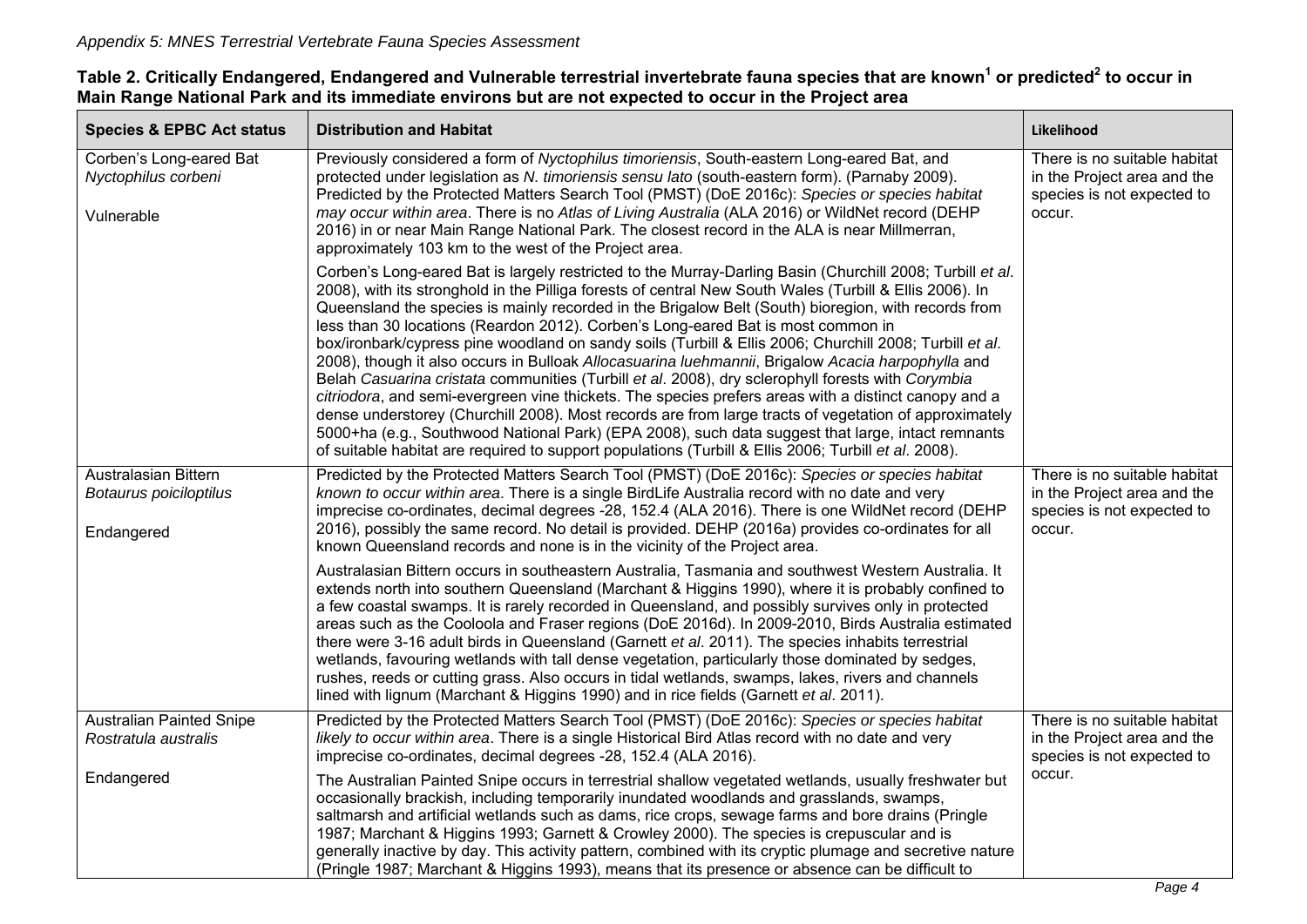| <b>Species &amp; EPBC Act status</b>               | <b>Distribution and Habitat</b>                                                                                                                                                                                                                                                                                                                                                                                                                                                                                                                                                                                                                                                                                                                                                                                                                                                                                                                                                                                                                                                                                                                                                                                                                                                                                   | Likelihood                                                                                          |
|----------------------------------------------------|-------------------------------------------------------------------------------------------------------------------------------------------------------------------------------------------------------------------------------------------------------------------------------------------------------------------------------------------------------------------------------------------------------------------------------------------------------------------------------------------------------------------------------------------------------------------------------------------------------------------------------------------------------------------------------------------------------------------------------------------------------------------------------------------------------------------------------------------------------------------------------------------------------------------------------------------------------------------------------------------------------------------------------------------------------------------------------------------------------------------------------------------------------------------------------------------------------------------------------------------------------------------------------------------------------------------|-----------------------------------------------------------------------------------------------------|
|                                                    | determine. Its occurrence in a location is also often erratic, with the bird absent some years and<br>common in others (Marchant & Higgins 1993). Breeding occurs mainly in the Murray-Darling region<br>and the species requires shallow wetlands with patches of bare mud, dense low cover and<br>sometimes tall dense cover (Rogers et al. 2005).                                                                                                                                                                                                                                                                                                                                                                                                                                                                                                                                                                                                                                                                                                                                                                                                                                                                                                                                                              |                                                                                                     |
| <b>Squatter Pigeon</b><br>Geophaps scripta scripta | Predicted by the Protected Matters Search Tool (PMST) (DoE 2016c): Species or species habitat<br>likely to occur within area. There is no Atlas of Living Australia (ALA 2016) or WildNet record (DEHP<br>2016) in or near Main Range National Park.                                                                                                                                                                                                                                                                                                                                                                                                                                                                                                                                                                                                                                                                                                                                                                                                                                                                                                                                                                                                                                                              | There is no suitable habitat<br>in the Project area and the<br>species is not expected to<br>occur. |
| Vulnerable                                         | The southern subspecies of the Squatter Pigeon occurs mainly in dry grassy eucalypt woodlands and<br>open forests (Frith 1982; Crome & Shields 1992) and also inhabits Cypress Pine Callitris spp. and<br>acacia woodlands (Frith 1982). It mostly occurs on sandy sites near permanent water (Blakers et al.<br>1984). Squatter Pigeons dust-bathe and are frequently encountered on dirt tracks and in areas of<br>bare soil denuded of ground cover by livestock (Frith 1982; Higgins & Davies 1996). The Squatter<br>Pigeon is now largely, if not wholly, restricted to Queensland. The species formerly occurred as far<br>south as 34°S (Blakers et al. 1984) but there has been no confirmed record in New South Wales<br>since the 1970s (NSW NPWS 2003). In Queensland, the southern subspecies occurs north to the<br>Burdekin River (Frith 1982) with an intergrade zone with the northern subspecies G. s. peninsulae<br>around the Burdekin-Lynd Divide (Schodde & Mason 1997). The species extends west to Longreach,<br>Barcaldine and Charleville and east to Townsville, Proserpine, Warwick and Esk (Storr 1973; Frith<br>1982; Schodde & Mason 1997). It is now very localised in southern Queensland but is still recorded in<br>low numbers around Inglewood, Warwick and Esk ((Reis 2012). |                                                                                                     |
| Regent Honeyeater<br>Anthochaera phrygia           | Predicted by the PMST (DoE 2016c): Species or species habitat known to occur within area. There is<br>a single Atlas of Living Australia record with imprecise co-ordinates, decimal degrees -27.9, 152.3<br>(ALA 2016).                                                                                                                                                                                                                                                                                                                                                                                                                                                                                                                                                                                                                                                                                                                                                                                                                                                                                                                                                                                                                                                                                          | There is no suitable habitat<br>in the Project area and the<br>species is not expected to           |
| <b>Critically Endangered</b>                       | The Regent Honeyeater is restricted to south-eastern Australia where it is widespread but extremely<br>patchy in occurrence (Garnett et al. 2011). Historically, the species was distributed from Adelaide in<br>South Australia north to Rockhampton in Queensland. However, their range has contracted<br>considerably (Higgins et al. 2001). The species have not been recorded in South Australia or western<br>Victoria since the 1970s (Garnett et al. 2011). Most records now occur north of the Great Divide in<br>Victoria and south of Pomona in Queensland. They may still be observed within their historical<br>distribution in New South Wales, extending inland to Narrabri, Parkes and Warrumbungle National<br>Park. However, reporting frequency and numbers have declined significantly since the 1940s (Garnett<br>& Crowley 2000; Higgins et al. 2001). In Queensland, the Regent Honeyeater has been recorded<br>from 15 sites, primarily south of a line between Chinchilla and the Sunshine Coast. There are records<br>on Bribie Island, from the Granite Belt between Warwick in the east, Gore in the west and Sundown<br>NP in the south (DoE 2016a). Breeding occurs regularly west of Warwick, though only by small<br>numbers of birds (Geering 2012).                             | occur.                                                                                              |
|                                                    | Although occasionally found in agricultural land with only partial tree cover or in city parks and<br>gardens, the Regent Honeyeater occurs mainly in dry box-ironbark eucalypt woodland and dry<br>sclerophyll forest (Higgins et al. 2001). They are particularly fond of vegetation associations that<br>reliably produce nectar such as Mugga Ironbark (Eucalyptus sideroxylon), Yellow Box (E. melliodora),<br>White Box (E. albens) and Yellow Gum (E. leucoxylon). However, when nectar is scarce they can                                                                                                                                                                                                                                                                                                                                                                                                                                                                                                                                                                                                                                                                                                                                                                                                 |                                                                                                     |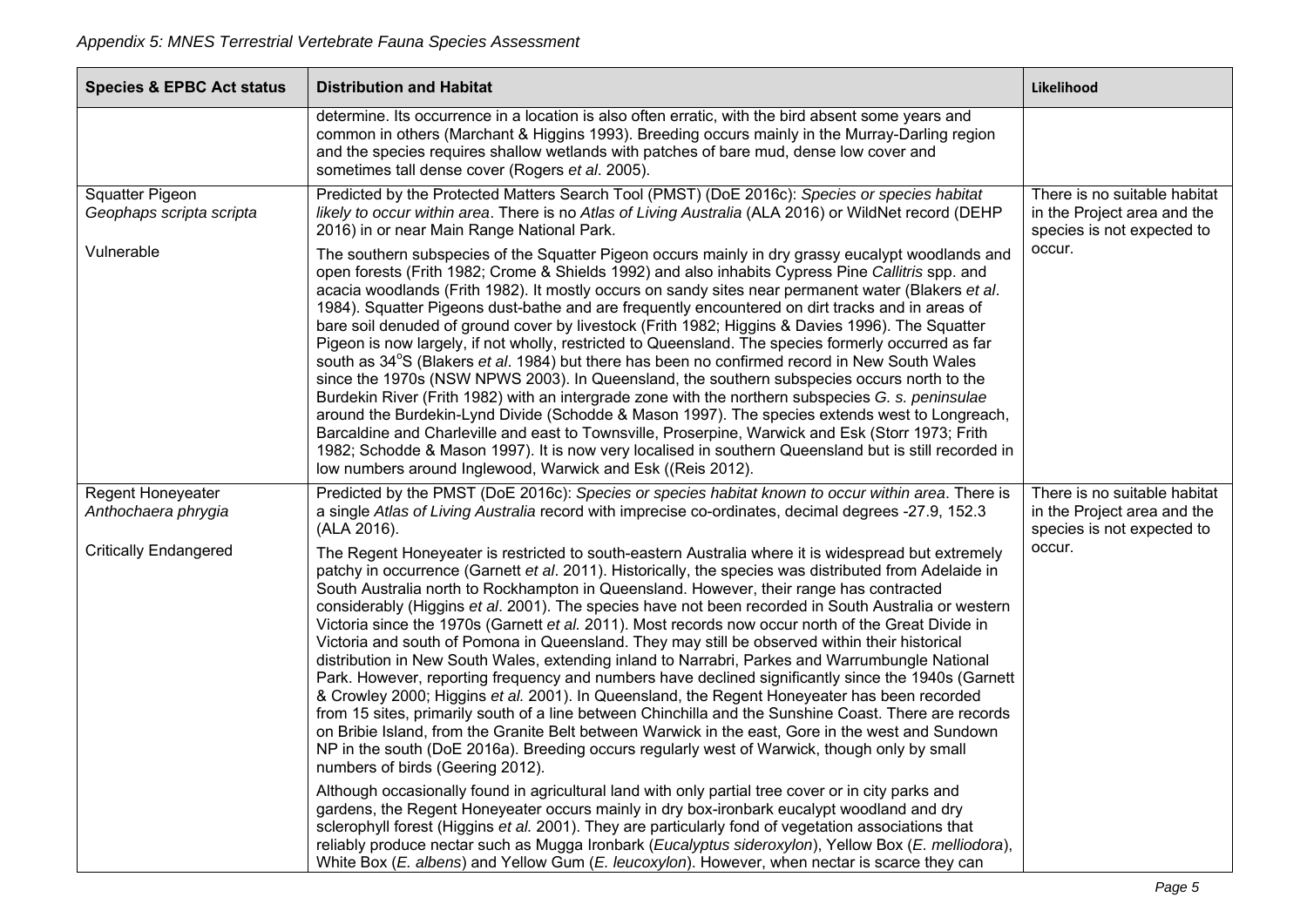| <b>Species &amp; EPBC Act status</b>                  | <b>Distribution and Habitat</b>                                                                                                                                                                                                                                                                                                                                                                                                                                                                                                                                                                                                                                                                                                                                                                                                                                                                                                                                                                                                                                                                                                                                                                                                                                                                                                                                                                                                                                                                                                                                                                                                                                                                                                                                                                                                                        | Likelihood                                                                                |
|-------------------------------------------------------|--------------------------------------------------------------------------------------------------------------------------------------------------------------------------------------------------------------------------------------------------------------------------------------------------------------------------------------------------------------------------------------------------------------------------------------------------------------------------------------------------------------------------------------------------------------------------------------------------------------------------------------------------------------------------------------------------------------------------------------------------------------------------------------------------------------------------------------------------------------------------------------------------------------------------------------------------------------------------------------------------------------------------------------------------------------------------------------------------------------------------------------------------------------------------------------------------------------------------------------------------------------------------------------------------------------------------------------------------------------------------------------------------------------------------------------------------------------------------------------------------------------------------------------------------------------------------------------------------------------------------------------------------------------------------------------------------------------------------------------------------------------------------------------------------------------------------------------------------------|-------------------------------------------------------------------------------------------|
|                                                       | also be observed in association with Grey Box (E. microcarpa), Red Box (E. polyanthemus), Blakely's<br>Red Gum (E. blakelyi), River Red Gum (E. camaldulensis), Silver-leafed Ironbark (E. melanophloia),<br>Caley's Ironbark (E. caleyi) and Swamp Mahogany (E. robusta) (Franklin et al. 1989; Geering &<br>French 1998). Within these vegetation associations they are most regularly recorded from the<br>wettest, most fertile sites with high nectar flows, such as creek flats, river valleys and lower slopes<br>(Garnett & Crowley 2000; Geering 2012).                                                                                                                                                                                                                                                                                                                                                                                                                                                                                                                                                                                                                                                                                                                                                                                                                                                                                                                                                                                                                                                                                                                                                                                                                                                                                       |                                                                                           |
| Painted Honeyeater<br>Grantiella picta                | Predicted by the PMST (DoE 2016c): Species or species habitat known to occur within area. There is<br>no Atlas of Living Australia (ALA 2016) or WildNet record (DEHP 2016) in or near Main Range<br>National Park.                                                                                                                                                                                                                                                                                                                                                                                                                                                                                                                                                                                                                                                                                                                                                                                                                                                                                                                                                                                                                                                                                                                                                                                                                                                                                                                                                                                                                                                                                                                                                                                                                                    | There is no suitable habitat<br>in the Project area and the<br>species is not expected to |
| Vulnerable                                            | The Painted Honeyeater occurs from south-eastern Australia to north-western Queensland and the<br>eastern Northern Territory (Higgins et al. 2001). Almost all breeding records and the greatest<br>concentrations of individuals occur south of 26°S, i.e. south of the Roma area in Queensland (Higgins<br>et al. 2001; Barrett et al. 2003). Breeding and north-south movements are closely aligned with fruiting<br>mistletoes (Barea and Watson 2007). Diet consists primarily of mistletoe fruit (mostly Amyema<br>species), the species being the most specialised of Australia's honeyeaters (Garnett et al. 2011).<br>However, in the absence of mistletoe fruit, nectar and insects are regularly taken (Higgins et al. 2001,<br>Oliver et al. 2003). The Painted Honeyeater is highly mobile and thinly spread over large areas<br>(Watson 2012).<br>The Painted Honeyeater occur mainly in dry open woodlands and forests with a strong association<br>with mistletoe (Higgins et al. 2001). The species prefers woodlands with many mature trees, as these<br>host more mistletoes (Oliver et al. 2003). Woodlands dominated by acacias (e.g., Brigalow Acacia<br>harpophylla, Weeping Myall A. pendula, Mulga A. aneura) are particularly favoured, but the species<br>also occurs in Belah Casuarina cristata, Bulloak Allocasuarina luehmannii, White Cypress Pine<br>Callitris glaucophylla and riparian woodland of River Red Gum Eucalyptus camaldulensis (Barea &<br>Watson 2007; Garnett et al. 2011; Watson 2012). They also occur on plains with scattered eucalypts<br>and in remnant trees on farmland (Higgins et al. 2001, Oliver et al. 2003) and in narrow linear strips<br>such as roadsides (Bowen et al. 2009), where mistletoes can be abundant due to increases water as<br>run-off from roads (Norton et al. 1995). | occur.                                                                                    |
| <b>Black-throated Finch</b><br>Poephila cincta cincta | Predicted by the PMST (DoE 2016c): Species or species habitat may occur within area. There is no<br>Atlas of Living Australia (ALA 2016) or WildNet record (DEHP 2016) in or near Main Range National                                                                                                                                                                                                                                                                                                                                                                                                                                                                                                                                                                                                                                                                                                                                                                                                                                                                                                                                                                                                                                                                                                                                                                                                                                                                                                                                                                                                                                                                                                                                                                                                                                                  | There is no suitable habitat<br>in the Project area and the                               |
| Endangered                                            | Park.<br>The Black-throated Finch formerly occurred from far north Queensland south to the Northern<br>Tablelands of New South Wales and as far west as Cunnamulla, Queensland. It is now possibly<br>extinct in New South Wales and there were only six Atlas of Australian Bird records in southern<br>Queensland for the period 1977 to 1981 and none for Atlas of Australian Birds 2 (Higgins et al. 2006).<br>There have been only nine records south of 23°S since 1980 (Vanderduys et al. 2016). The southern<br>subspecies is extinct in most places south of the Burdekin River (Higgins et al. 2006) and is now<br>considered to extend southwards only as far as the upper Burdekin River basin (Payne 2010). Since<br>1998 known records of the southern subspecies in the Brigalow Belt North Bioregion have been<br>restricted to south of Ross River Dam, on the Bohle floodplain, and at Serpentine Lagoon, Giru and<br>Strathalbyn (BTF Recovery Team 2007).                                                                                                                                                                                                                                                                                                                                                                                                                                                                                                                                                                                                                                                                                                                                                                                                                                                                          | species is not expected to<br>occur.                                                      |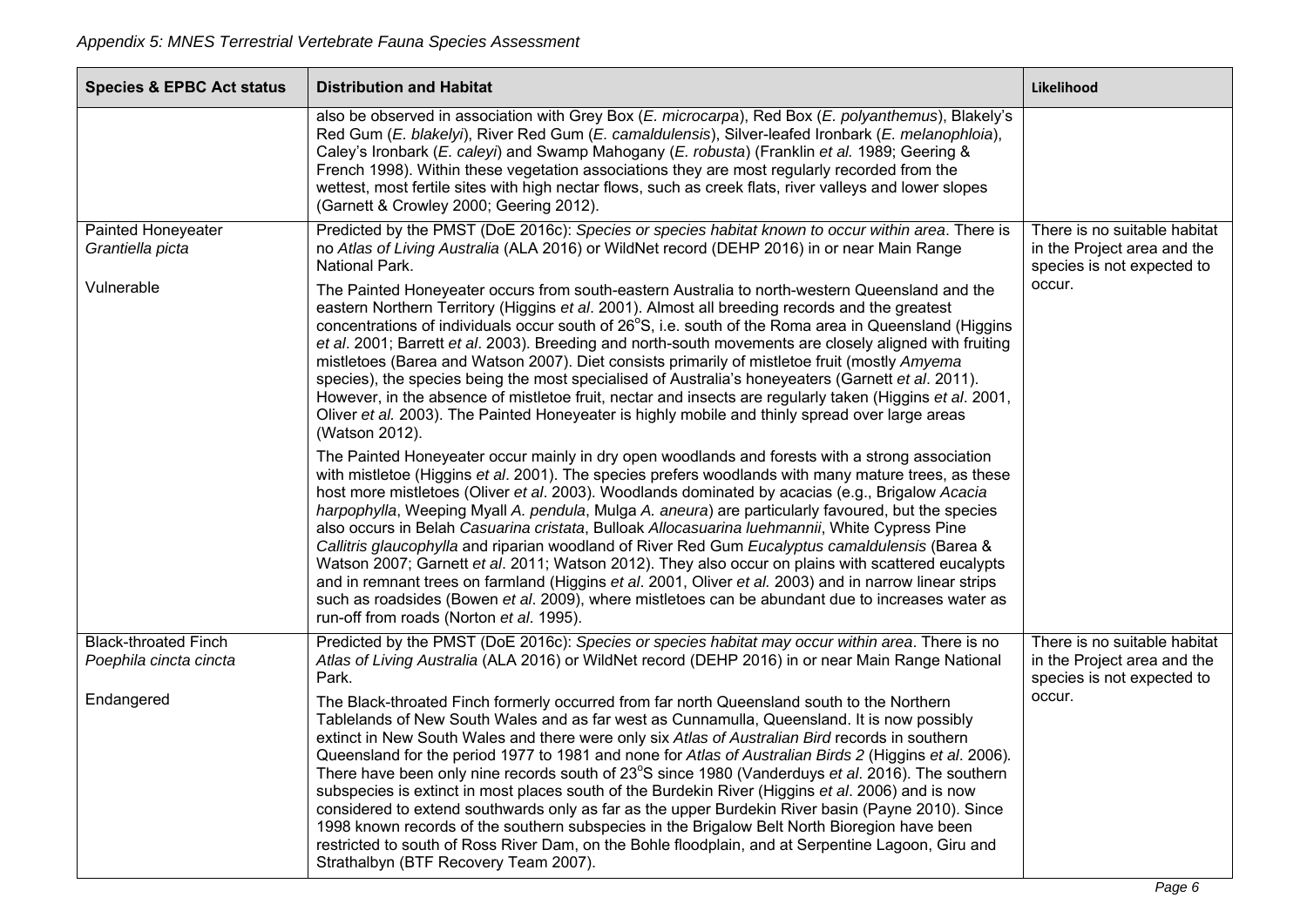| <b>Species &amp; EPBC Act status</b>                               | <b>Distribution and Habitat</b>                                                                                                                                                                                                                                                                                                                                                                                                                                                                                                                                                                                                                                                                                                                                                                                                                                                                                                                                                                                                       | Likelihood                                                                                |
|--------------------------------------------------------------------|---------------------------------------------------------------------------------------------------------------------------------------------------------------------------------------------------------------------------------------------------------------------------------------------------------------------------------------------------------------------------------------------------------------------------------------------------------------------------------------------------------------------------------------------------------------------------------------------------------------------------------------------------------------------------------------------------------------------------------------------------------------------------------------------------------------------------------------------------------------------------------------------------------------------------------------------------------------------------------------------------------------------------------------|-------------------------------------------------------------------------------------------|
|                                                                    | Black-throated Finches occur in dry open woodlands and forests with seeding grasses and free-<br>standing water. They are often along watercourses and probably require a mosaic of different habitats<br>(Higgins et al. 2006). The woodlands and forests are typically dominated by Eucalyptus, Corymbia<br>and Melaleuca species. The Black-throated Finch occasionally occurs in tussock grasslands and<br>freshwater wetlands, and is often found along or near watercourses or in the vicinity of other<br>waterbodies (BTF Recovery Team 2007).                                                                                                                                                                                                                                                                                                                                                                                                                                                                                |                                                                                           |
| Five-clawed Worm-skink<br>Anomalopus mackayi                       | Predicted by the PMST (DoE 2016c): Species or species habitat likely to occur within area. There is<br>no Atlas of Living Australia (ALA 2016) or WildNet record (DEHP 2016) in or near Main Range<br>National Park.                                                                                                                                                                                                                                                                                                                                                                                                                                                                                                                                                                                                                                                                                                                                                                                                                  | There is no suitable habitat<br>in the Project area and the<br>species is not expected to |
| Vulnerable                                                         | The Five-clawed Worm-Skink has a small distribution, being confined to the eastern Darling Downs<br>region of the southern Brigalow Belt in Queensland and the western slopes of the Great Dividing<br>Range in northeast New South Wales (Richardson 2006; Hobson 2012b). Its range appears to have<br>contracted eastwards (Cogger et al. 1993). The species is found in open grasslands on heavy<br>cracking soil (Wilson 2015) in areas with closely spaced tussock grass that are prone to inundation<br>(Ehmann 1992). Scattered eucalypts may be present or adjacent (Ehmann 1992; Cogger et al. 1993).<br>It also occurs in open eucalypt woodland, Cypress Pine Callitris spp. woodland with a grassy<br>groundcover and in grassland on loam or sandy soils (Hobson 2012b). In Queensland the Five-<br>clawed Worm-Skink is now largely confined to relict roadside verges (Wilson 2015). It lives under<br>logs, rocks and in loose soil (Hobson 2012) and presumably in soil cracks (Ehmann 1992).                        | occur.                                                                                    |
| <b>Condamine Earless Dragon</b><br>Tympanocryptis<br>condaminensis | Predicted by the PMST (DoE 2016c): Species or species habitat may occur within area. There is no<br>Atlas of Living Australia (ALA 2016) or WildNet record (DEHP 2016) in or near Main Range National<br>Park.                                                                                                                                                                                                                                                                                                                                                                                                                                                                                                                                                                                                                                                                                                                                                                                                                        | There is no suitable habitat<br>in the Project area and the<br>species is not expected to |
| Endangered                                                         | The Condamine Earless Dragon has only very recently been described following taxonomic revision<br>of the genus (Melville et al. 2014). The species is found on the Condamine River floodplain and is<br>confined to small fragmented area in the eastern Darling Downs, from the western outskirts of<br>Toowoomba to the Dalby area, north to Jimbour and south to Clifton. It occurs on black cracking clay<br>soils and is found in remnant grasslands, roadside verges and intensely farmed crops of cotton,<br>maize and sorghum (Melville et al. 2014; Wilson 2015).                                                                                                                                                                                                                                                                                                                                                                                                                                                           | occur.                                                                                    |
| <b>Dunmall's Snake</b><br>Furina dunmalli                          | Predicted by the PMST (DoE 2016c): Species or species habitat may occur within area. There is no<br>Atlas of Living Australia (ALA 2016) or WildNet record (DEHP 2016) in or near Main Range National<br>Park.                                                                                                                                                                                                                                                                                                                                                                                                                                                                                                                                                                                                                                                                                                                                                                                                                        | There is no suitable habitat<br>in the Project area and the<br>species is not expected to |
| Vulnerable                                                         | Dunmall's Snake is confined to the Brigalow Belt bioregion of south-eastern Queensland and north-<br>eastern New South Wales, occurring north to Clermont and near Rockhampton. Most records are<br>from the Dalby-Tara area of the Darling Downs (Hobson 2012a). The species has been found in a<br>wide range of habitats, including forests and woodlands dominated by Brigalow (Acacia harpophylla)<br>and other acacias (A. burowii, A. deanii, A. leioclyx), Cypress (Callitris spp.) or Bulloak (Allocasuarina<br>luehmannii) on black alluvial cracking clay and clay loams (Covacevich et al. 1988; Stephenson &<br>Schmida 2008; Brigalow Belt Reptiles Workshop 2010; Hobson 2012a). It also occurs in Spotted<br>Gum (Corymbia citriodora), ironbark (Eucalyptus crebra and E. melanophloia), White Cypress Pine<br>(Callitris glaucophylla) and Bulloak open forest and woodland on sandstone-derived soils and there is<br>a record from the edge of dry vine scrub (Stephenson & Schmida 2008, TSN 2008; Brigalow Belt | occur.                                                                                    |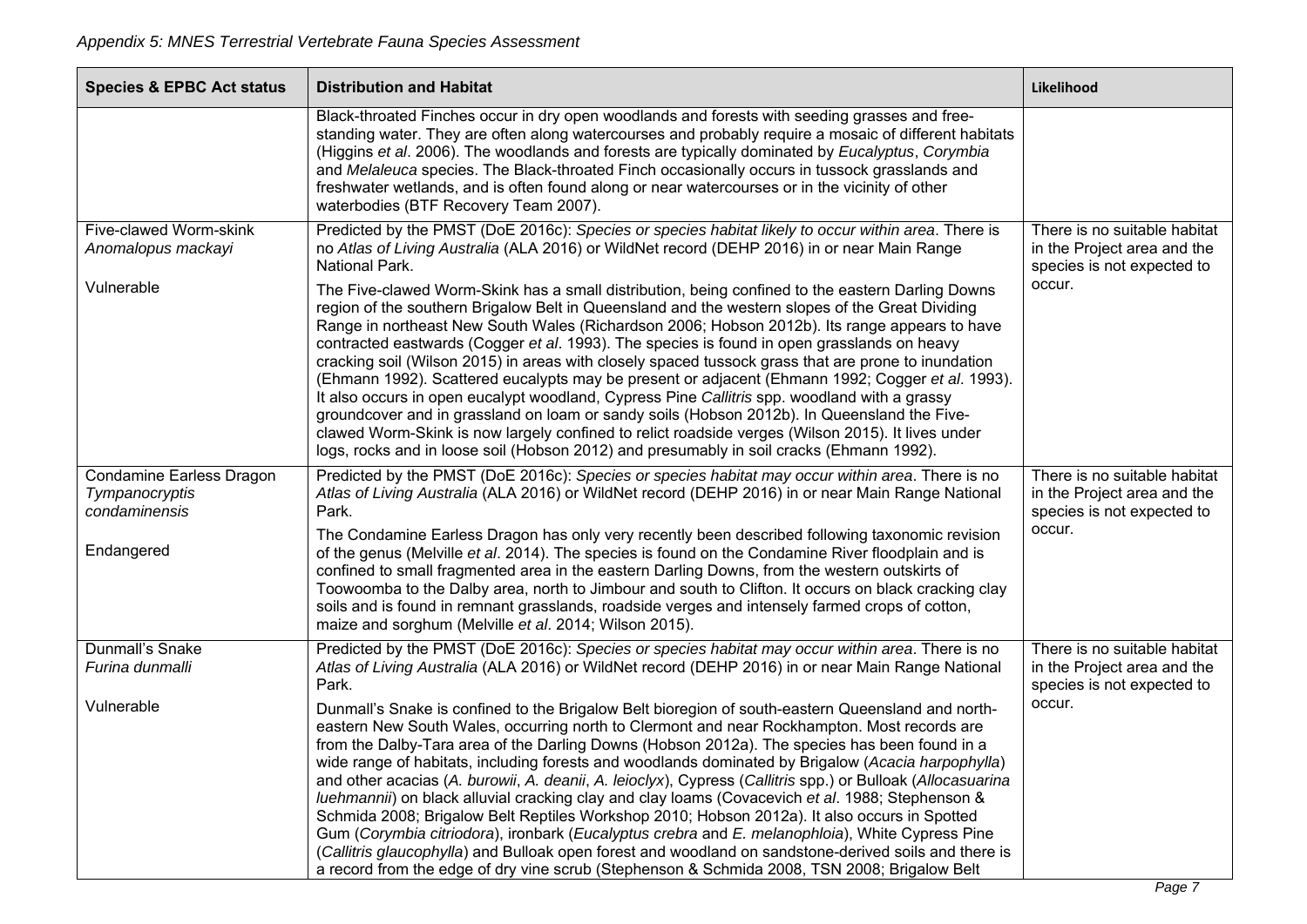| <b>Species &amp; EPBC Act status</b>                  | <b>Distribution and Habitat</b>                                                                                                                                                                                                                                                                                                                                                                                                                                                                                                                               | Likelihood                                                                                                                                                                                                                            |
|-------------------------------------------------------|---------------------------------------------------------------------------------------------------------------------------------------------------------------------------------------------------------------------------------------------------------------------------------------------------------------------------------------------------------------------------------------------------------------------------------------------------------------------------------------------------------------------------------------------------------------|---------------------------------------------------------------------------------------------------------------------------------------------------------------------------------------------------------------------------------------|
|                                                       | Reptiles Workshop 2010). However, preferred habitat appears to be brigalow growing on cracking<br>black clay and clay loams (Cogger et al. 1993), with the majority of records from 200-500 m a.s.l.<br>(Hobson 2012a).                                                                                                                                                                                                                                                                                                                                       |                                                                                                                                                                                                                                       |
|                                                       | Dunmall's snake is a nocturnal, cryptic, secretive species that is very rarely encountered (Wilson<br>2015; Hobson 2012a). The species has been found sheltering under fallen timber and ground litter<br>(Cogger et al. 1993; Brigalow Belt Reptiles Workshop 2010) and may use cracks in alluvial clay soils<br>(Ehmann 1992). Little is known of its ecology, but it reportedly preys on lizards and geckos (Gow &<br>Swanson 1977; Shine 1981).                                                                                                           |                                                                                                                                                                                                                                       |
| Giant Barred Frog<br>Mixophyes iteratus<br>Endangered | The species was not predicted to occur by the PMST (DoE 2016c). There is one WildNet (DEHP<br>2016) and no Atlas of Living Australia (ALA 2016) database record for Main Range National Park and<br>its immediate surrounds. DEHP does not provide location or date information for public searches of<br>WildNet. Cunningham's Gap previously supported the species but targeted surveys and intensive<br>monitoring in the late 1990s failed to locate the species (Hines et al. 1999). The Main Range<br>population is thought to be extinct (Hines 2012). | The species is not<br>expected to occur. Should<br>the species still be present<br>any potential impacts of the<br>proposed Project on the<br>species have been<br>addressed under Fleay's<br><b>Barred Frog Mixophyes</b><br>fleayi. |

1. Atlas of Living Australia and/or WildNet database record.

2. Predicted by the Protected Matters Search Tool (PMST).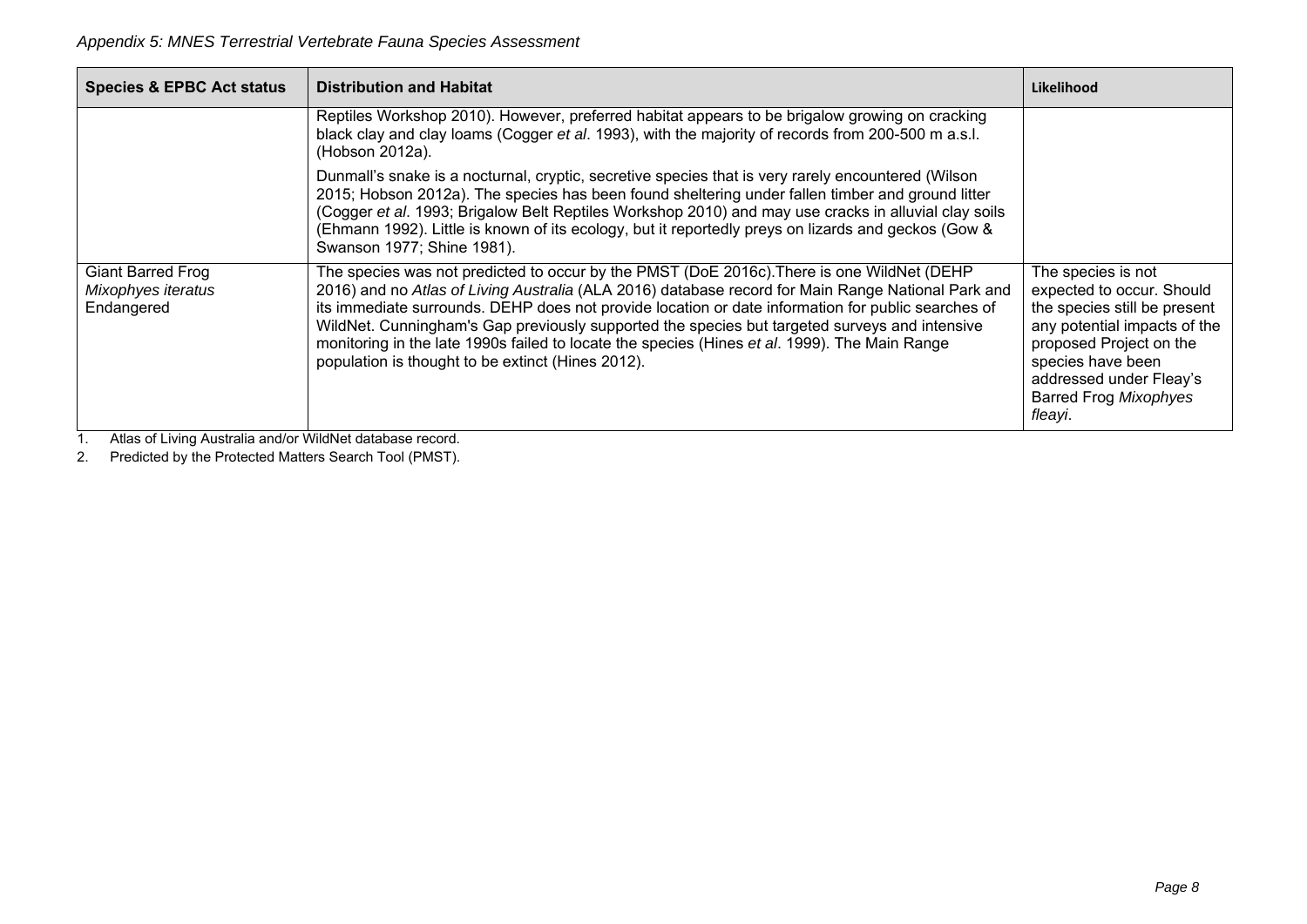#### *Appendix 5: MNES Terrestrial Vertebrate Fauna Species Assessment*

Table 3 provides the results of a qualitative risk assessment process whereby documented threats to those EPBC Act threatened fauna species that are known or likely to be present are assessed against the relevant aspects of the Project. This process has been undertaken to identify potential impacts and enable appropriate avoidance, mitigation and management measures to inform project design where moderate or higher impacts were predicted. This has been an iterative process involving project modification throughout the planning stages and the adoption of management measures resulting in a "low" risk assessment for all potential threat/impacts, as shown in Table 3.

Risks are assessed by identifying potential impacts, determining the likelihood of those impacts occurring, and describing the consequences of those impacts should they occur, applying the categories shown in the table below.

## **Qualitative Risk Matrix**

|                       |               | <b>Consequence Level</b> |          |       |              |                    |
|-----------------------|---------------|--------------------------|----------|-------|--------------|--------------------|
| Likelihood<br>Level   | Insignificant | Minor                    | Moderate | Major | Catastrophic | <b>Risk Rating</b> |
| <b>Almost certain</b> |               |                          |          |       |              | <b>Extreme</b>     |
| <b>Likely</b>         |               |                          |          |       |              | <b>High</b>        |
| <b>Possible</b>       |               |                          |          |       |              | <b>Moderate</b>    |
| <b>Unlikely</b>       |               |                          |          |       |              | Low                |
| <b>Very Unlikely</b>  |               |                          |          |       |              |                    |

The consequence of each impact is categorised as 'catastrophic', 'major', 'moderate', 'minor' or 'insignificant' in terms of its effect on the element in question. Briefly put,

- $\bullet$ 'catastrophic' impacts would result in the extinction of a species
- ٠ 'major' impacts may be notably detrimental to the species on a population scale
- $\bullet$ 'moderate' impacts may result in a substantial change to a local population
- ٠ 'minor' impacts may result in small decreases to a local population that would be overcome without mitigation, and
- ٠ 'insignificant' impacts are those that are likely to be undetectable.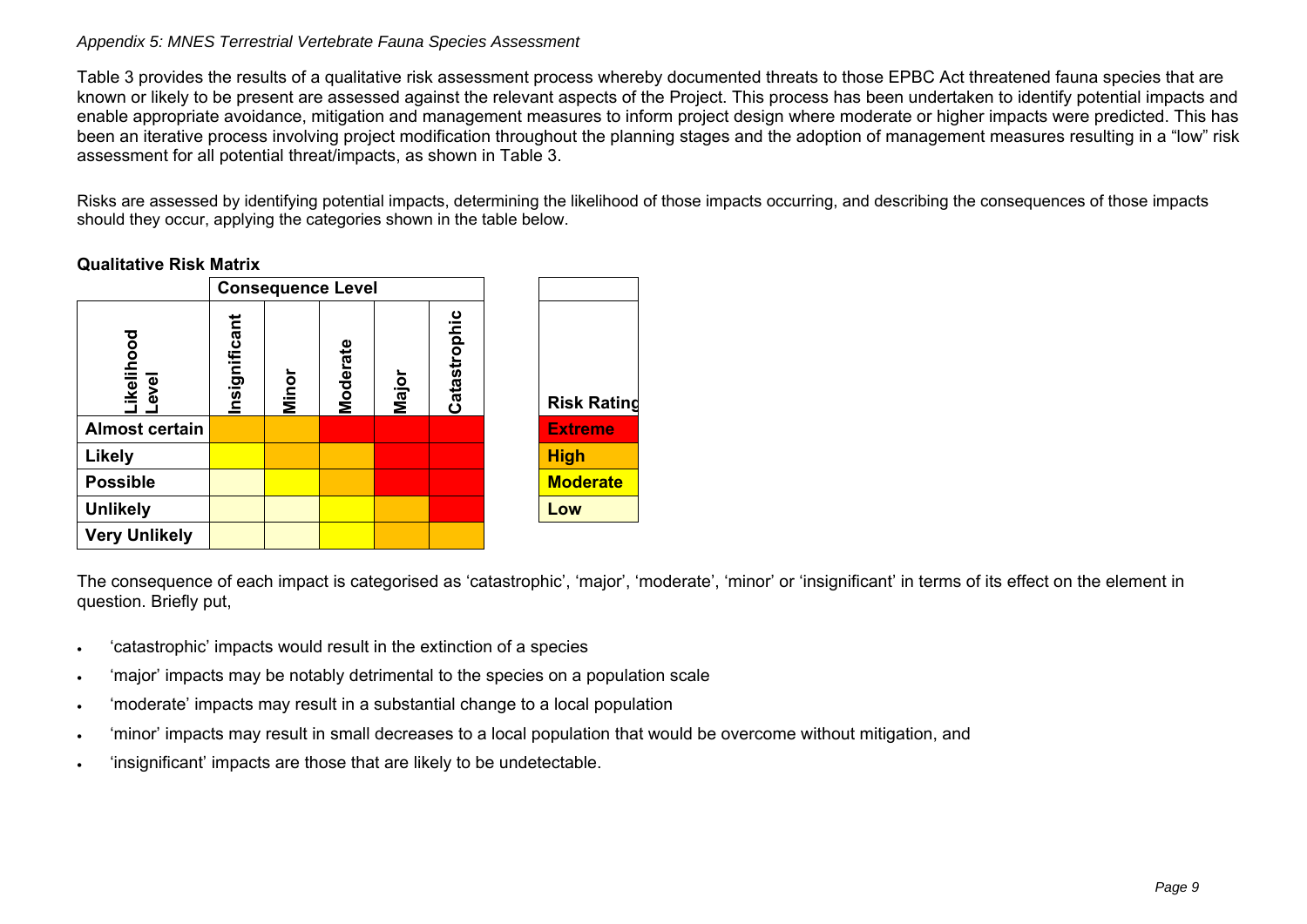**Table 3. Risk Assessment for the Potential impacts1 of the Project on EPBC Act threatened terrestrial vertebrate fauna species known or considered likely to occur in Main Range National Park and its immediate environs** 

| <b>Risk rating code:</b> | Extreme | High | <b>Moderate</b> | LOW. |  |
|--------------------------|---------|------|-----------------|------|--|

| <b>Species</b>                                             | <b>Potential Impact</b>                  | <b>Potential</b><br>consequences                                    | <b>Comments</b>                                                                                                                                                                                                                                                                                                                                                                                                                                                                                                                                               | <b>Likelihood of</b><br>the impact<br>occurring | <b>Expected</b><br>severity of<br>the impact |
|------------------------------------------------------------|------------------------------------------|---------------------------------------------------------------------|---------------------------------------------------------------------------------------------------------------------------------------------------------------------------------------------------------------------------------------------------------------------------------------------------------------------------------------------------------------------------------------------------------------------------------------------------------------------------------------------------------------------------------------------------------------|-------------------------------------------------|----------------------------------------------|
| Spotted-tailed Quoll<br>Dasyurus<br>maculatus<br>maculatus | Increased access for<br>feral predators. | Increased predation.<br>Increased competition<br>for prey.          | Tracks increase access for feral Dog Canis lupus familiaris,<br>Cat Felis catus and Red Fox Vulpes vulpes. These species<br>already occur in the national park, the hiking trail will follow<br>existing trails for a large portion of the route and sections of<br>new trail typically follow existing animal tracks along sections<br>that follow the contour on the escarpment rim, meaning that<br>the potential for increased access is minor. A Feral Animal<br>Management Plan will be implemented which is expected to<br>have a net positive impact. | <b>Unlikely</b>                                 | <b>Minor</b>                                 |
|                                                            | Increased access for<br>Cane Toads.      | Poisoning, potentially<br>fatally, by attempted<br>ingestion.       | Tracks facilitate the spread of Cane Toads. Cane Toad is<br>already present in the national park, the hiking trail will follow<br>existing trails for a large portion of the route and sections of<br>new trail typically follow existing animal tracks along sections<br>that follow the contour on the escarpment rim, meaning that<br>the potential for increased access is minor. Cane Toads may<br>be a threat (Burnett & Meyer-Gleaves 2012), though this is<br>uncertain (Woinarski et al. 2014).                                                      | <b>Unlikely</b>                                 | Insignificant                                |
|                                                            | Altered fire regime.                     | Reduced number of<br>refuge sites. Reduced<br>prey abundance.       | Human activity potentially increases the likelihood of<br>accidental fire. The likelihood of accidental fires started by<br>walkers/campers is considered very low. Access to the public<br>trails as part of the Project is limited to supervised walkers<br>sleeping in custom built lodgings. No detectable increase in<br>fire risk is expected.                                                                                                                                                                                                          | <b>Unlikely</b>                                 | <b>Minor</b>                                 |
| Koala<br>Phascolarctos<br>cinereus                         | Increased access for<br>feral predators. | Predation.                                                          | Tracks increase access for feral Dog. The species is already<br>present in the national park, the hiking trail will follow existing<br>trails for a large portion of the route and sections of new trail<br>typically follow existing animal tracks along sections that<br>follow the contour on the escarpment rim, meaning that the<br>potential for increased access is minor. Koalas are present in<br>the more open areas. A Feral Animal Management Plan will<br>be implemented which is expected to have a net positive<br>impact.                     | <b>Unlikely</b>                                 | <b>Minor</b>                                 |
| <b>Greater Glider</b><br>Petauroides volans                | Altered fire regime.                     | Loss of hollow-bearing<br>trees for shelter.<br>Loss of food trees. | Greater Glider is most abundant in forests that are<br>infrequently burnt. Human activity potentially increases the<br>likelihood of accidental fire. The likelihood of accidental fires<br>started by walkers/campers is considered very low.                                                                                                                                                                                                                                                                                                                | <b>Unlikely</b>                                 | <b>Minor</b>                                 |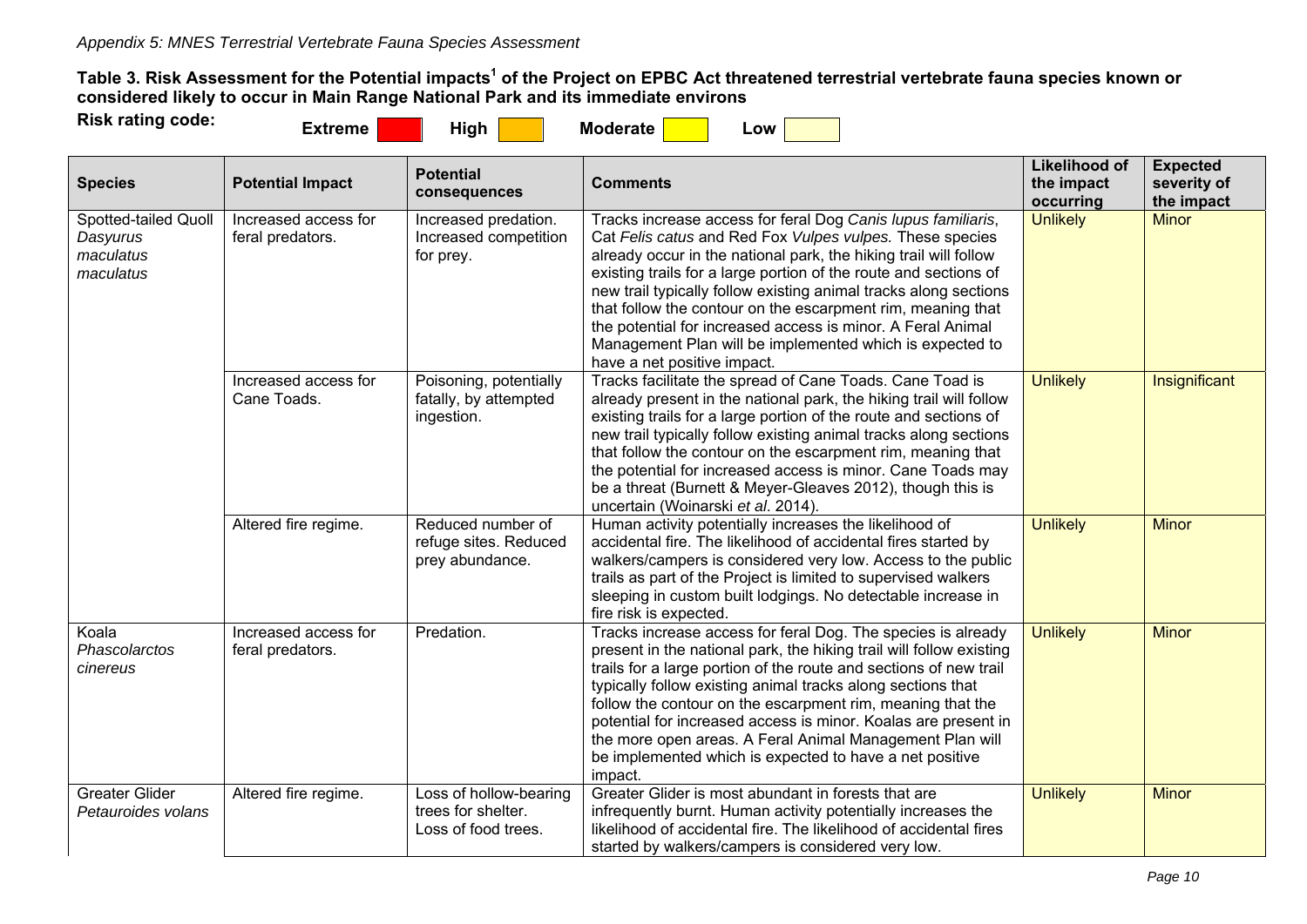| <b>Species</b>                                                   | <b>Potential Impact</b>                                   | <b>Potential</b><br>consequences               | <b>Comments</b>                                                                                                                                                                                                                                                                                                                                                                                                                                                                                                                                                                                                                                                                                                                                       | <b>Likelihood of</b><br>the impact<br>occurring | <b>Expected</b><br>severity of<br>the impact |
|------------------------------------------------------------------|-----------------------------------------------------------|------------------------------------------------|-------------------------------------------------------------------------------------------------------------------------------------------------------------------------------------------------------------------------------------------------------------------------------------------------------------------------------------------------------------------------------------------------------------------------------------------------------------------------------------------------------------------------------------------------------------------------------------------------------------------------------------------------------------------------------------------------------------------------------------------------------|-------------------------------------------------|----------------------------------------------|
|                                                                  |                                                           |                                                | Access to the public trails as part of the Project is limited to<br>supervised walkers sleeping in custom built lodgings. No<br>detectable increase in fire risk is expected.                                                                                                                                                                                                                                                                                                                                                                                                                                                                                                                                                                         |                                                 |                                              |
|                                                                  | Fragmentation of<br>habitat.                              | Decreased dispersal.                           | Greater Gliders disperse poorly across non-native vegetation.<br>The 0.6 m unformed trail would be insufficient to act as a<br>barrier to movement.                                                                                                                                                                                                                                                                                                                                                                                                                                                                                                                                                                                                   | <b>Unlikely</b>                                 | Insignificant                                |
|                                                                  | Introduction or spread<br>of Phytophthora root<br>fungus. | Loss of food trees.                            | Affects the health of eucalypts. Causes dieback. Construction<br>mitigation measures and operation procedures will minimise<br>any likelihood.                                                                                                                                                                                                                                                                                                                                                                                                                                                                                                                                                                                                        | <b>Unlikely</b>                                 | <b>Minor</b>                                 |
| Long-nosed<br>Potoroo Potorous<br>tridactylus<br>tridactylus     | Increased access for<br>feral predators.                  | Predation.                                     | Tracks increase access for Cat and Red Fox. These species<br>already occur in the national park, the hiking trail will follow<br>existing trails for a large portion of the route and sections of<br>new trail typically follow existing animal tracks along sections<br>that follow the contour on the escarpment rim, meaning that<br>the potential for increased access is minor. A Feral Animal<br>Management Plan will be implemented, which is expected to<br>have a net positive impact.                                                                                                                                                                                                                                                       | <b>Unlikely</b>                                 | <b>Minor</b>                                 |
| <b>Brush-tailed Rock-</b><br>wallaby<br>Petrogale<br>penicillata | Increased access for<br>feral predators.                  | Predation.                                     | Predation by Red Fox. Predation by feral Dog (low risk due to<br>lack of agility). Juveniles are possibly subject to predation by<br>Cats. These predators are already present in the national<br>park and there is an existing road to the location on the<br>proposed trail route where Rock-wallabies have been sighted<br>previously. Furthermore, the hiking trail will follow existing<br>trails for a large portion of the route and sections of new trail<br>typically follow existing animal tracks along sections that<br>follow the contour on the escarpment rim, meaning that the<br>potential for increased access is minor. A Feral Animal<br>Management Plan will be implemented, which is expected to<br>have a net positive impact. | <b>Unlikely</b>                                 | <b>Minor</b>                                 |
|                                                                  | Increased access for<br>feral herbivores.                 | Competition for food.<br>Loss of food species. | Feral herbivores, e.g. Pigs and deer species, compete with<br>native herbivores, spread weed species and disturb<br>waterbodies. These species are already present in the park,<br>and feral pigs are particularly abundant in the northern<br>section of the project area. A Feral Animal Management Plan<br>will be implemented, which is expected to have a net positive<br>impact.                                                                                                                                                                                                                                                                                                                                                                | <b>Unlikely</b>                                 | <b>Minor</b>                                 |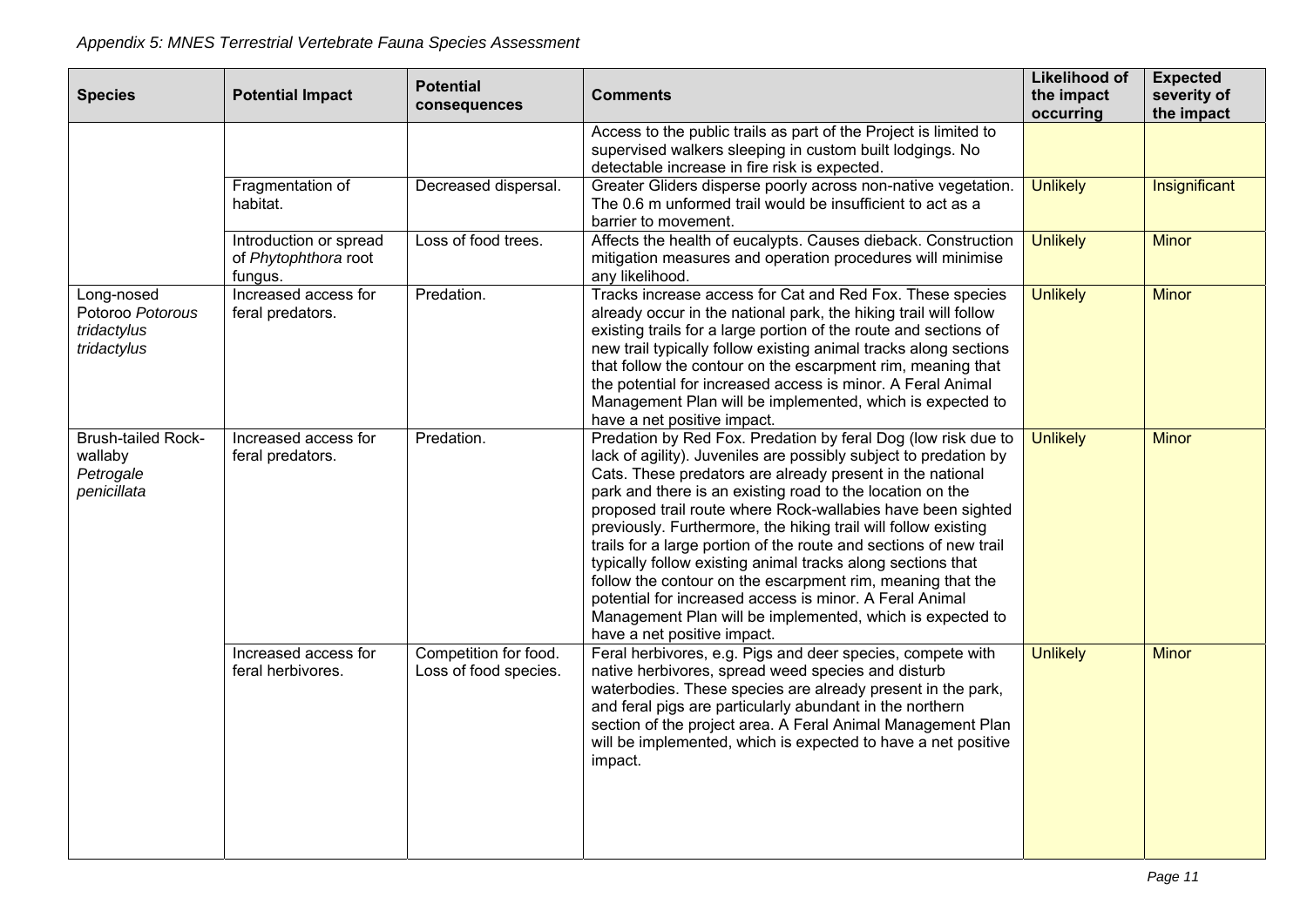|                         |                            | <b>Potential</b>     |                                                                     | <b>Likelihood of</b>    | <b>Expected</b>           |
|-------------------------|----------------------------|----------------------|---------------------------------------------------------------------|-------------------------|---------------------------|
| <b>Species</b>          | <b>Potential Impact</b>    | consequences         | <b>Comments</b>                                                     | the impact<br>occurring | severity of<br>the impact |
|                         | Weed invasion.             | Loss of food species | Pest plants are most likely to become established in areas          | <b>Unlikely</b>         | <b>Minor</b>              |
|                         |                            | due to replacement.  | that are disturbed through grazing by feral animals, track          |                         |                           |
|                         |                            |                      | construction or fire. Invasion by Lantana alters habitat            |                         |                           |
|                         |                            |                      | structure and reduces habitat quality. A weed management            |                         |                           |
|                         |                            |                      | plan will be implemented with a focus on monitoring and             |                         |                           |
|                         |                            |                      | removing weeds at the entry points.                                 |                         |                           |
|                         | Introduction or spread     | Reduced fitness.     | Possibly susceptible to toxoplasmosis and hydatidosis               | <b>Unlikely</b>         | <b>Minor</b>              |
|                         | of pathogens.              |                      | infection, carried by Cats. Cats are already present in the         |                         |                           |
|                         |                            |                      | park.                                                               |                         |                           |
|                         | Fragmentation of           | Decreased dispersal. | The 0.6 m trail is insufficient to act as a barrier to movement.    | <b>Unlikely</b>         | Insignificant             |
|                         | habitat.                   |                      | Improved foraging opportunities, albeit limited, may be             |                         |                           |
|                         |                            |                      | created at Ecocamps. Any disruption to the natural process          |                         |                           |
|                         |                            |                      | of low level gene flow resulting from recent human induced          |                         |                           |
|                         |                            |                      | change would be in no way assisted by the Project.                  |                         |                           |
| Large-eared Pied        | Increased access for       | Reduced breeding     | Maternity sites are subject to disturbance by feral Goat Capra      | <b>Very unlikely</b>    | Insignificant             |
| <b>Bat Chalinolobus</b> | feral herbivores.          | success.             | hircus. Goat is not known to occur in the park. No maternity        |                         |                           |
| dwyeri                  |                            |                      | site for C. dwyeri is known in the national park.                   |                         |                           |
|                         | Disturbance by humans      | Reduced breeding     | No maternity site is known in the national park.                    | <b>Very unlikely</b>    | Insignificant             |
|                         | in maternity caves.        | success.             |                                                                     |                         |                           |
| New Holland             | Increased access for       | Predation.           | Tracks increase access for feral Dog, Cat and Red Fox.              | <b>Unlikely</b>         | <b>Minor</b>              |
| Mouse Pseudomys         | feral predators.           |                      | These predators are already present in the national park, the       |                         |                           |
| novaehollandiae         |                            |                      | hiking trail will follow existing trails for a large portion of the |                         |                           |
| <b>Hastings River</b>   |                            |                      | route and sections of new trail typically follow existing animal    |                         |                           |
| Mouse P. oralis         |                            |                      | tracks along sections that follow the contour on the                |                         |                           |
|                         |                            |                      | escarpment rim, meaning that the potential for increased            |                         |                           |
|                         |                            |                      | access is minor. Removal of regrowth along the existing road        |                         |                           |
|                         |                            |                      | and creation of a trail, albeit with minimal vegetation             |                         |                           |
|                         |                            |                      | disturbance, will facilitate movement to a minor extent. A          |                         |                           |
|                         |                            |                      | Feral Animal Management Plan will be implemented, which is          |                         |                           |
|                         |                            |                      | expected to have a net positive impact.                             |                         |                           |
|                         | Noise and lighting         | Reduced occupancy of | Noise and lighting disturbance may affect a very small area         | Possible                | Insignificant             |
|                         | disturbance at             | habitat              | of known habitat for Hastings River Mouse.                          |                         |                           |
|                         | <b>Woodcutters Ecocamp</b> |                      | Design of the Ecocamp is to focus common areas away from            |                         |                           |
|                         |                            |                      | this habitat, with the location of the sleeping cabins shielding    |                         |                           |
|                         |                            |                      | the habitat from the low levels of intermittent light and noise     |                         |                           |
|                         |                            |                      | that would be generated.                                            |                         |                           |
|                         | Weed invasion.             | Replacement of food  | Pest plants are most likely to become established in areas          | <b>Unlikely</b>         | <b>Minor</b>              |
|                         |                            | species.             | that are disturbed through grazing by feral animals, track          |                         |                           |
|                         |                            |                      | construction or fire. A weed management plan will be                |                         |                           |
|                         |                            |                      | implemented with a focus on monitoring and removing weeds           |                         |                           |
|                         |                            |                      | at the entry points and controlling weeds at Ecocamp sites.         |                         |                           |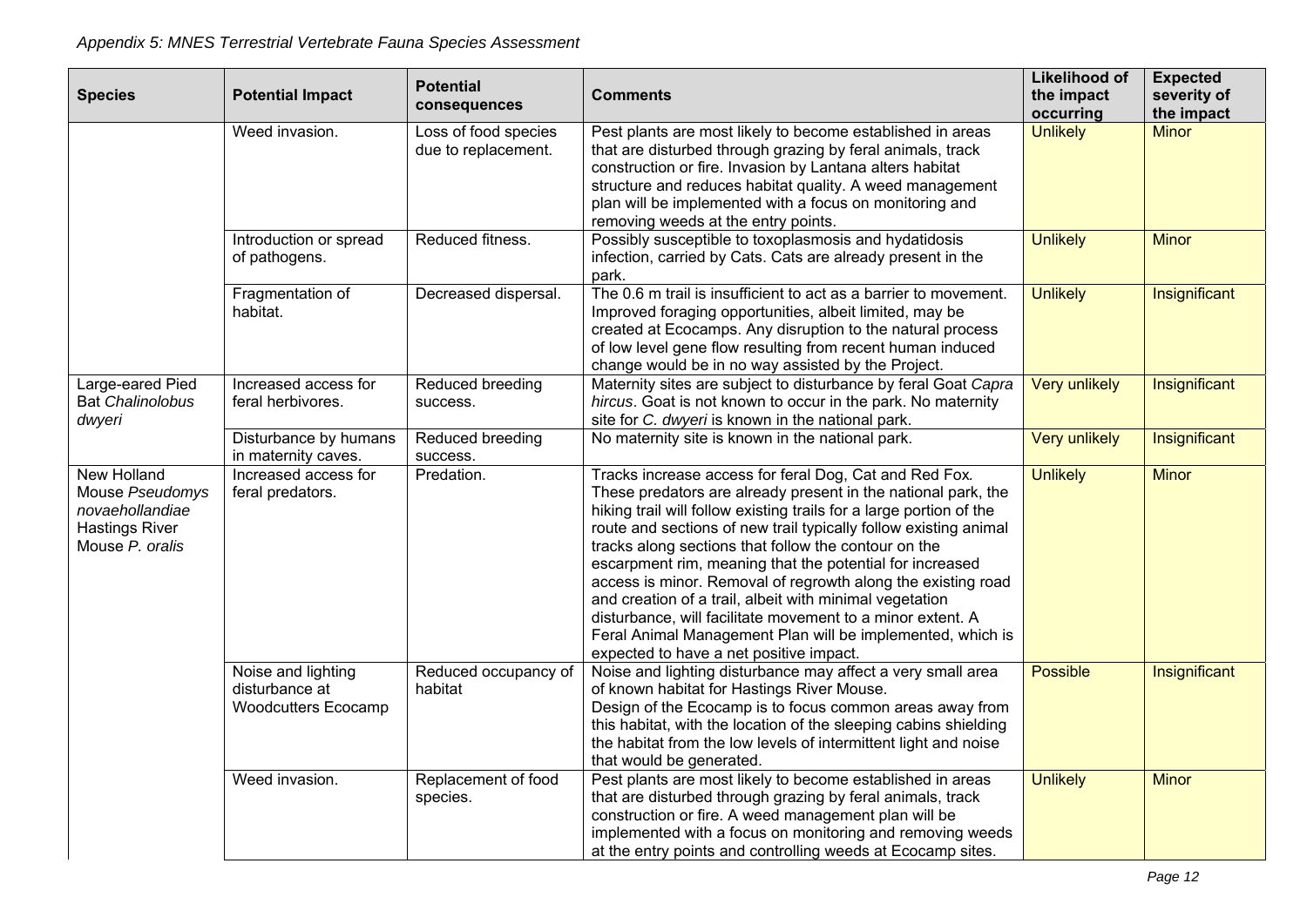|                                                                 |                                                           | <b>Potential</b>                                                             |                                                                                                                                                                                                                                                                                                                                                                                                                                                                             | <b>Likelihood of</b>    | <b>Expected</b>           |
|-----------------------------------------------------------------|-----------------------------------------------------------|------------------------------------------------------------------------------|-----------------------------------------------------------------------------------------------------------------------------------------------------------------------------------------------------------------------------------------------------------------------------------------------------------------------------------------------------------------------------------------------------------------------------------------------------------------------------|-------------------------|---------------------------|
| <b>Species</b>                                                  | <b>Potential Impact</b>                                   | consequences                                                                 | <b>Comments</b>                                                                                                                                                                                                                                                                                                                                                                                                                                                             | the impact<br>occurring | severity of<br>the impact |
|                                                                 | Altered fire regime.                                      | Loss of habitat.                                                             | Lack of habitat patches of suitable successional age. Human<br>activity potentially increases the likelihood of accidental fire.<br>The likelihood of accidental fires started by walkers/campers<br>is considered very low. Access to the public trails as part of<br>the Project is limited to supervised walkers sleeping in<br>custom built lodgings. No detectable increase in fire risk is<br>expected.                                                               | <b>Unlikely</b>         | <b>Minor</b>              |
|                                                                 | Introduction or spread<br>of Phytophthora root<br>fungus. |                                                                              | Affects the health of eucalypts. Causes dieback. Construction<br>mitigation measures and operation procedures will minimise<br>any likelihood.                                                                                                                                                                                                                                                                                                                              | <b>Unlikely</b>         | <b>Minor</b>              |
| <b>Red Goshawk</b><br>Erythrotriorchis<br>radiatus              | Disturbance at nest by<br>birdwatchers.                   | Reduced breeding<br>success.                                                 | Main Range NP is the centre of a recognised territory<br>historically but the likelihood of an active nest visible from the<br>proposed trail is very low, particularly since the species may<br>no longer breed in South East Queensland. Eco-guides will<br>be aware of such a possibility.                                                                                                                                                                               | <b>Very unlikely</b>    | Insignificant             |
|                                                                 | Egg-collecting.                                           | Failed breeding.                                                             | There is expected to be no increased risk of egg-collecting<br>resulting from the Project. Ecoguides will be instructed to<br>prevent any egg-collecting.                                                                                                                                                                                                                                                                                                                   | <b>Very unlikely</b>    | Insignificant             |
|                                                                 | Increase in fire<br>frequency.                            | Reduced number of<br>potential breeding<br>sites. Reduced prey<br>abundance. | Human activity potentially increases the likelihood of<br>accidental fire. The likelihood of accidental fires started by<br>walkers/campers is considered very low. Access to the public<br>trails as part of the Project is limited to supervised walkers<br>sleeping in custom built lodgings. No detectable increase in<br>fire risk is expected.                                                                                                                        | <b>Unlikely</b>         | <b>Minor</b>              |
| <b>Black-breasted</b><br>Button-quail<br>Turnix<br>melanogaster | Increased access for<br>feral herbivores.                 | Reduced food<br>abundance.                                                   | Grazing and trampling may degrade habitat. There is no<br>mention of a Main Range population in the national recovery<br>plan. The closest identified population is at Mount French, c.<br>20 km to the east.                                                                                                                                                                                                                                                               | <b>Unlikely</b>         | Insignificant             |
|                                                                 | Increase in fire<br>frequency.                            | Reduced food<br>abundance.<br>Habitat loss.                                  | Too frequent burning of leaf litter. Human activity potentially<br>increases the likelihood of accidental fire. The likelihood of<br>accidental fires started by walkers/campers is considered<br>very low. The closest identified population is at Mount<br>French, c. 20 km to the east. Access to the public trails as<br>part of the Project is limited to supervised walkers sleeping in<br>custom built lodgings. No detectable increase in fire risk is<br>expected. | <b>Unlikely</b>         | Insignificant             |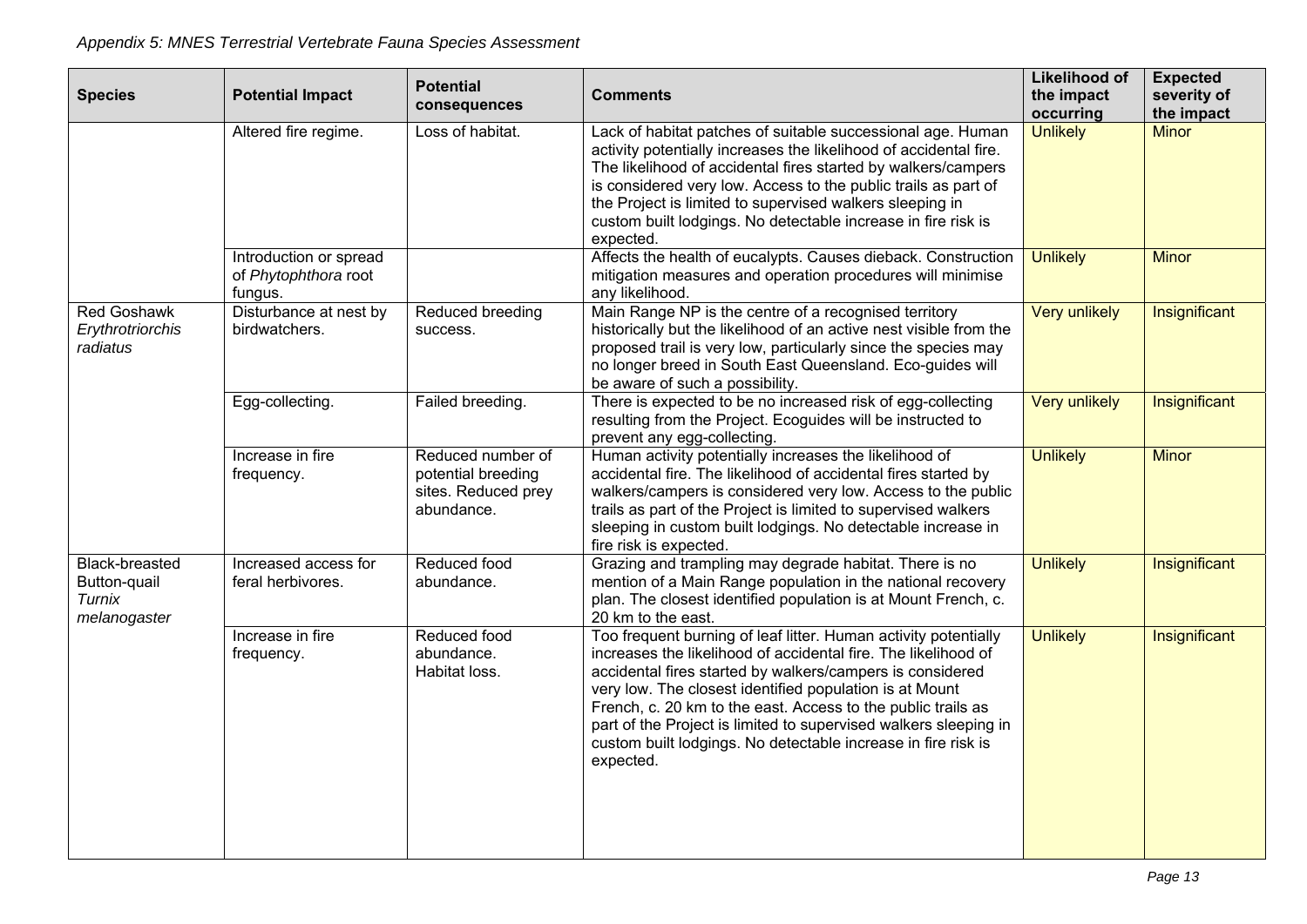| <b>Species</b>                                   | <b>Potential Impact</b>                                                                                     | <b>Potential</b><br>consequences                                         | <b>Comments</b>                                                                                                                                                                                                                                                                                                                                                                                                                                                                                                                                                                                                                                    | Likelihood of<br>the impact<br>occurring | <b>Expected</b><br>severity of<br>the impact |
|--------------------------------------------------|-------------------------------------------------------------------------------------------------------------|--------------------------------------------------------------------------|----------------------------------------------------------------------------------------------------------------------------------------------------------------------------------------------------------------------------------------------------------------------------------------------------------------------------------------------------------------------------------------------------------------------------------------------------------------------------------------------------------------------------------------------------------------------------------------------------------------------------------------------------|------------------------------------------|----------------------------------------------|
|                                                  | Increased access for<br>feral predators.                                                                    | Predation.                                                               | Ground-nesting bird. Tracks increase access for Cat, Red<br>Fox and feral Pig Sus scrofa. These species are already<br>present in the park, the hiking trail will follow existing trails for<br>a large portion of the route and sections of new trail typically<br>follow existing animal tracks along sections that follow the<br>contour on the escarpment rim, meaning that the potential for<br>increased access is minor. A Feral Animal Management Plan<br>will be implemented, which is expected to have a net positive<br>impact. Closest identified population of Black-breasted<br>Button-quail is at Mt. French, c. 20 km to the east. | <b>Possible</b>                          | Insignificant                                |
| <b>Swift Parrot</b><br>Lathamus discolor         | Increased access for<br>feral predators.                                                                    | Predation.                                                               | Occasionally predated by Cats, though the impact is low.<br>Tracks increase access for Cats, though the species is<br>already present in the park. A Feral Animal Management<br>Plan will be implemented.                                                                                                                                                                                                                                                                                                                                                                                                                                          | <b>Very unlikely</b>                     | Insignificant                                |
|                                                  | Collisions with<br>windows.                                                                                 | Death.                                                                   | This is recognised as a threat in the breeding season, when<br>the species is in Tasmania. Collision with windows in the eco-<br>camps is a very remote possibility.                                                                                                                                                                                                                                                                                                                                                                                                                                                                               | <b>Very unlikely</b>                     | Insignificant                                |
|                                                  | Increased competition<br>with aggressive and<br>invasive native species<br>due to habitat<br>fragmentation. | Reduced foraging.                                                        | Noisy Miner Manorina melanocephala, Bell Miner M.<br>melanophrys and Red Wattlebird Anthochaera carunculata<br>are all present and common in the National Park. The nature<br>and extent of the proposal should not cause an increase in<br>these species.                                                                                                                                                                                                                                                                                                                                                                                         | <b>Very unlikely</b>                     | Insignificant                                |
| Coxen's Fig-parrot<br>Cyclopsitta                | Weed invasion.                                                                                              | Degradation of habitat.                                                  | A weed management plan will be implemented with a focus<br>on monitoring and removing weeds at the entry points.                                                                                                                                                                                                                                                                                                                                                                                                                                                                                                                                   | <b>Unlikely</b>                          | Insignificant                                |
| diophthalma coxeni                               | Loss of isolated fig<br>trees.                                                                              | Reduced food<br>resources.                                               | The construction phase will not include the loss of any such<br>trees.                                                                                                                                                                                                                                                                                                                                                                                                                                                                                                                                                                             | <b>Very unlikely</b>                     | Insignificant                                |
|                                                  | Egg and chick<br>collecting.                                                                                | Reduced or failed<br>breeding success.                                   | Nest site surveys detected evidence of breeding activity in<br>only 11 instances. The likelihood of a nest visible from the<br>proposed trail is very low.                                                                                                                                                                                                                                                                                                                                                                                                                                                                                         | <b>Very unlikely</b>                     | Insignificant                                |
| Rufous Scrub-bird<br>Atrichornis<br>rufescens    | Increase in fire intensity<br>(Garnett et al. 2011).                                                        | Loss or degradation of<br>habitat.                                       | The Project is not expected to increase fire intensity in any<br>way. Fire may also restore habitat suitability as ground cover<br>declines with habitat maturation.                                                                                                                                                                                                                                                                                                                                                                                                                                                                               | <b>Unlikely</b>                          | Insignificant                                |
| Eastern Bristlebird<br>Dasyornis<br>brachypterus | Altered fire regimes.                                                                                       | Loss or degradation of<br>habitat.<br>Mortality due to poor<br>mobility. | Intense and/or extensive fires can remove suitable habitat.<br>Frequent fires may prevent vegetation from becoming<br>sufficiently dense for the species. Infrequent fires can allow<br>vegetation to become too dense to be inhabited. Human<br>activity potentially increases the likelihood of accidental fire.<br>Access to the public trails as part of the Project is limited to<br>supervised walkers sleeping in custom built lodgings. No<br>detectable increase in fire risk is expected.                                                                                                                                                | <b>Unlikely</b>                          | <b>Minor</b>                                 |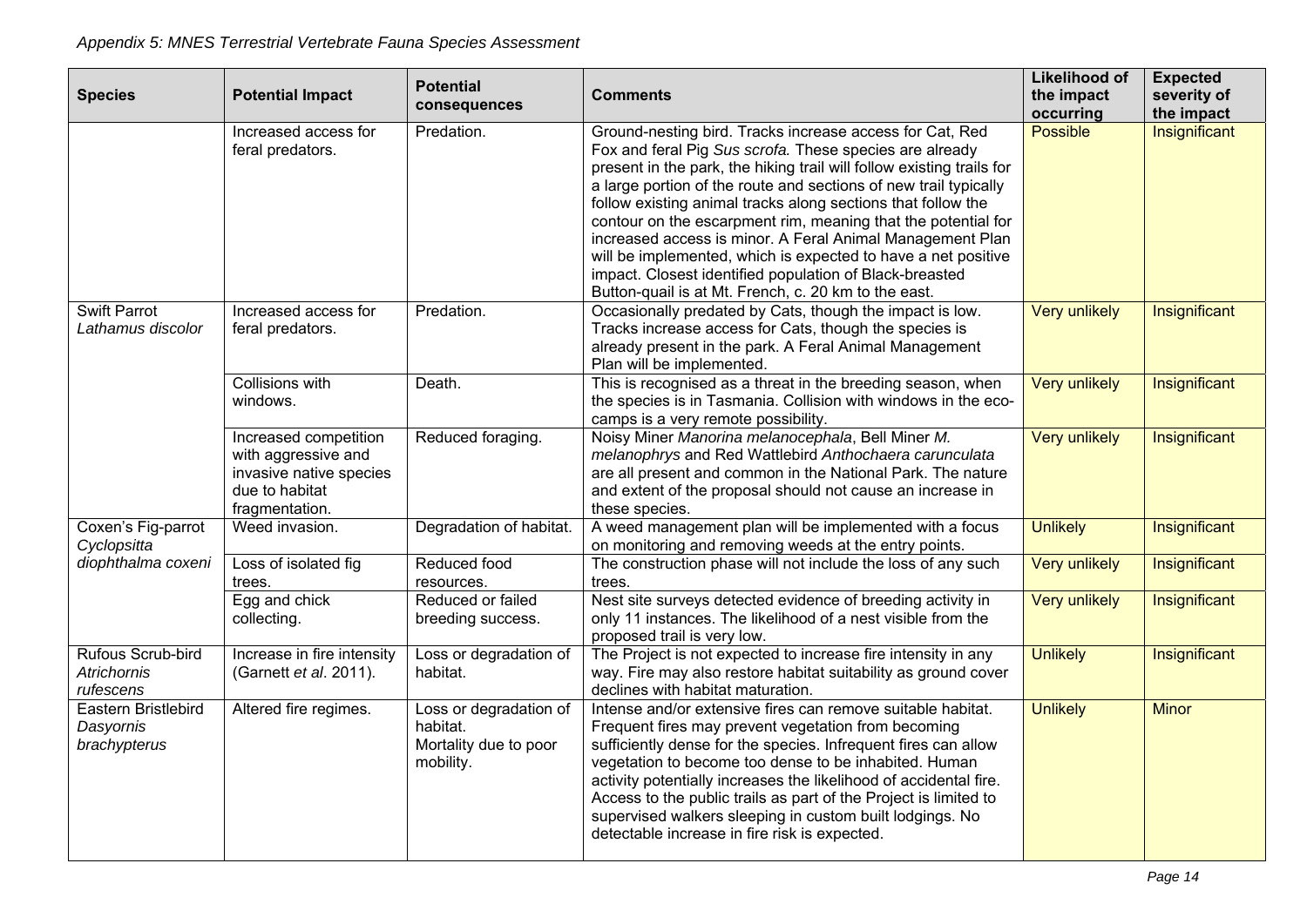| <b>Species</b>                          | <b>Potential Impact</b>                                   | <b>Potential</b><br>consequences       | <b>Comments</b>                                                                                                                                                                                                                                                                                                                                                                                                                                                                                                                                                                                                                          | <b>Likelihood of</b><br>the impact<br>occurring | <b>Expected</b><br>severity of<br>the impact |
|-----------------------------------------|-----------------------------------------------------------|----------------------------------------|------------------------------------------------------------------------------------------------------------------------------------------------------------------------------------------------------------------------------------------------------------------------------------------------------------------------------------------------------------------------------------------------------------------------------------------------------------------------------------------------------------------------------------------------------------------------------------------------------------------------------------------|-------------------------------------------------|----------------------------------------------|
|                                         | Increased access for<br>feral herbivores.                 | Degradation of habitat.                | Feral Pigs degrade habitat. This species is already present in<br>the park, the hiking trail will follow existing trails for a large<br>portion of the route and sections of new trail typically follow<br>existing animal tracks along sections that follow the contour<br>on the escarpment rim, meaning that the potential for<br>increased access is minor. A Feral Animal Management Plan<br>will be implemented, which is expected to have a net positive<br>impact.                                                                                                                                                               | <b>Unlikely</b>                                 | Insignificant                                |
|                                         | Increased access for<br>feral predators.                  | Predation.                             | Predation by Cat and Red Fox. These predators are already<br>present in the national park, the hiking trail will follow existing<br>trails for a large portion of the route and sections of new trail<br>typically follow existing animal tracks along sections that<br>follow the contour on the escarpment rim, meaning that the<br>potential for increased access is minor A Feral Animal<br>Management Plan will be implemented, which is expected to<br>have a net positive impact.                                                                                                                                                 | <b>Very unlikely</b>                            | <b>Minor</b>                                 |
|                                         | Weed invasion.                                            | Degradation of habitat.                | Lantana reduces habitat suitability. A weed management<br>plan will be implemented with a focus on monitoring and<br>removing weeds at the entry points.                                                                                                                                                                                                                                                                                                                                                                                                                                                                                 | <b>Unlikely</b>                                 | <b>Minor</b>                                 |
|                                         | Introduction or spread<br>of Phytophthora root<br>fungus. | Degradation of habitat.                | Construction mitigation measures and operation procedures<br>will minimise any likelihood.                                                                                                                                                                                                                                                                                                                                                                                                                                                                                                                                               | <b>Unlikely</b>                                 | <b>Minor</b>                                 |
|                                         | Disturbance by<br>humans.                                 | Reduced or failed<br>breeding success. | The presence of humans can result in nest abandonment. No<br>known Eastern Bristlebird population occurs in proximity to<br>the proposed trails other than a portion of the Mt Mitchell trail.<br>In this portion there are no recent records. There are<br>historical records (over 20 years old) in close proximity to the<br>proposed trail in this area, and the habitat is thought to be<br>abandoned following a fire event. The trail is this section<br>follows existing tracks that are currently in use and no further<br>possible disturbance is predicted from small, guided walking<br>parties along these existing tracks. | <b>Unlikely</b>                                 | <b>Minor</b>                                 |
| <b>Collared Delma</b><br>Delma torquata | Removal or fallen<br>timber and rocks.                    | Loss of shelter sites.                 | There is no database record of these species and the<br>likelihood of its occurrence is unknown. There will be minimal<br>disturbance to fallen timber and rocks as a result of the<br>proposed trail and Ecocamps.                                                                                                                                                                                                                                                                                                                                                                                                                      | <b>Very unlikely</b>                            | <b>Minor</b>                                 |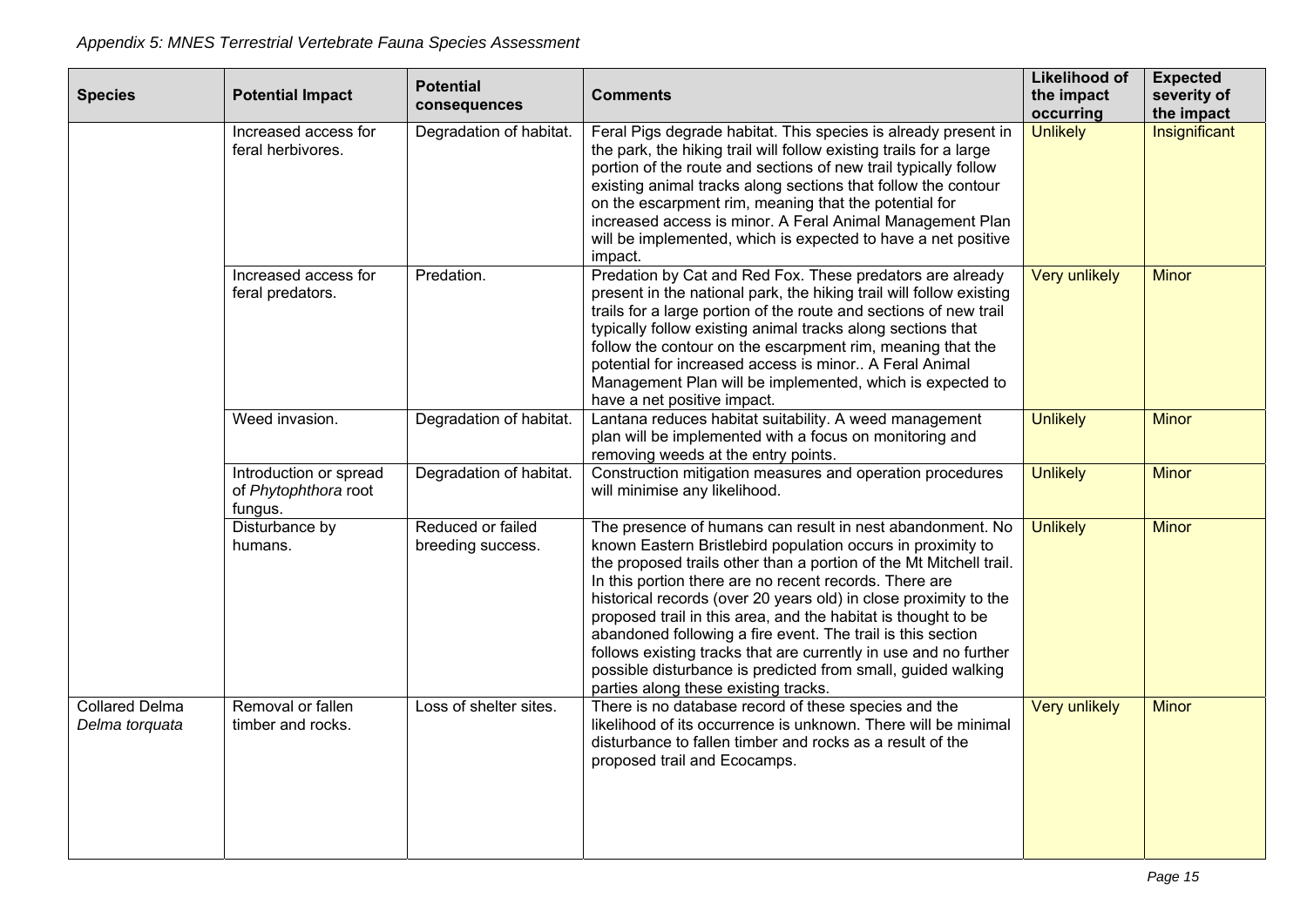| <b>Species</b>                                                    | <b>Potential Impact</b>                   | <b>Potential</b>                                                         | <b>Comments</b>                                                                                                                                                                                                                                                                                                                                                                                                                                                                                                | <b>Likelihood of</b><br>the impact | <b>Expected</b><br>severity of |
|-------------------------------------------------------------------|-------------------------------------------|--------------------------------------------------------------------------|----------------------------------------------------------------------------------------------------------------------------------------------------------------------------------------------------------------------------------------------------------------------------------------------------------------------------------------------------------------------------------------------------------------------------------------------------------------------------------------------------------------|------------------------------------|--------------------------------|
|                                                                   |                                           | consequences                                                             |                                                                                                                                                                                                                                                                                                                                                                                                                                                                                                                | occurring                          | the impact                     |
|                                                                   | Increased access for<br>feral predators.  | Predation.                                                               | Predation by Cat and Red Fox. These species are already<br>present in the park, the hiking trail will follow existing trails for<br>a large portion of the route and sections of new trail typically<br>follow existing animal tracks along sections that follow the<br>contour on the escarpment rim, meaning that the potential for<br>increased access is minor. Collared Delma occurs in open<br>habitats. A Feral Animal Management Plan will be<br>implemented, which is expected to have a net positive | <b>Very unlikely</b>               | <b>Minor</b>                   |
|                                                                   | Altered fire regimes.                     | Loss or degradation of<br>habitat.<br>Mortality due to poor<br>mobility. | impact.<br>Threat is uncertain. Human activity potentially increases the<br>likelihood of accidental fire. The likelihood of accidental fires<br>started by walkers/campers is considered very low. Access to<br>the public trails as part of the Project is limited to supervised<br>walkers sleeping in custom built lodgings. No detectable<br>increase in fire risk is expected.                                                                                                                           | <b>Very unlikely</b>               | <b>Minor</b>                   |
|                                                                   | Weed invasion.                            | Degradation of habitat.                                                  | Lantana reduces habitat suitability. A weed management<br>plan will be implemented with a focus on monitoring and<br>removing weeds at the entry points.                                                                                                                                                                                                                                                                                                                                                       | <b>Unlikely</b>                    | <b>Minor</b>                   |
| Three-toed Snake-<br>tooth Skink<br>Coeranoscincus<br>reticulatus | Increase in fire<br>frequency.            | Loss of shelter and<br>foraging habitat.                                 | Loss of fallen logs and leaf litter. Human activity potentially<br>increases the likelihood of accidental fire. The likelihood of<br>accidental fires started by walkers/campers is considered<br>very low. Fire penetration is only likely during very dry<br>conditions. Access to the public trails as part of the Project is<br>limited to supervised walkers sleeping in custom built<br>lodgings. No detectable increase in fire risk is expected.                                                       | <b>Very unlikely</b>               | <b>Minor</b>                   |
|                                                                   | Increased access for<br>feral herbivores. | Degradation of habitat.                                                  | Feral Pigs degrade habitat. The species is already present in<br>the park, the hiking trail will follow existing trails for a large<br>portion of the route and sections of new trail typically follow<br>existing animal tracks along sections that follow the contour<br>on the escarpment rim, meaning that the potential for<br>increased access is minor. A Feral Animal Management Plan<br>will be implemented, which is expected to have a net positive<br>impact.                                      | <b>Unlikely</b>                    | <b>Minor</b>                   |
|                                                                   | Increased access for<br>feral predators.  | Predation.                                                               | Cat and Red Fox are known to kill skinks. These predators<br>are already present in the national park, the hiking trail will<br>follow existing trails for a large portion of the route and<br>sections of new trail typically follow existing animal tracks<br>along sections that follow the contour on the escarpment rim,<br>meaning that the potential for increased access is minor. A<br>Feral Animal Management Plan will be implemented, which is<br>expected to have a net positive impact.          | <b>Unlikely</b>                    | <b>Minor</b>                   |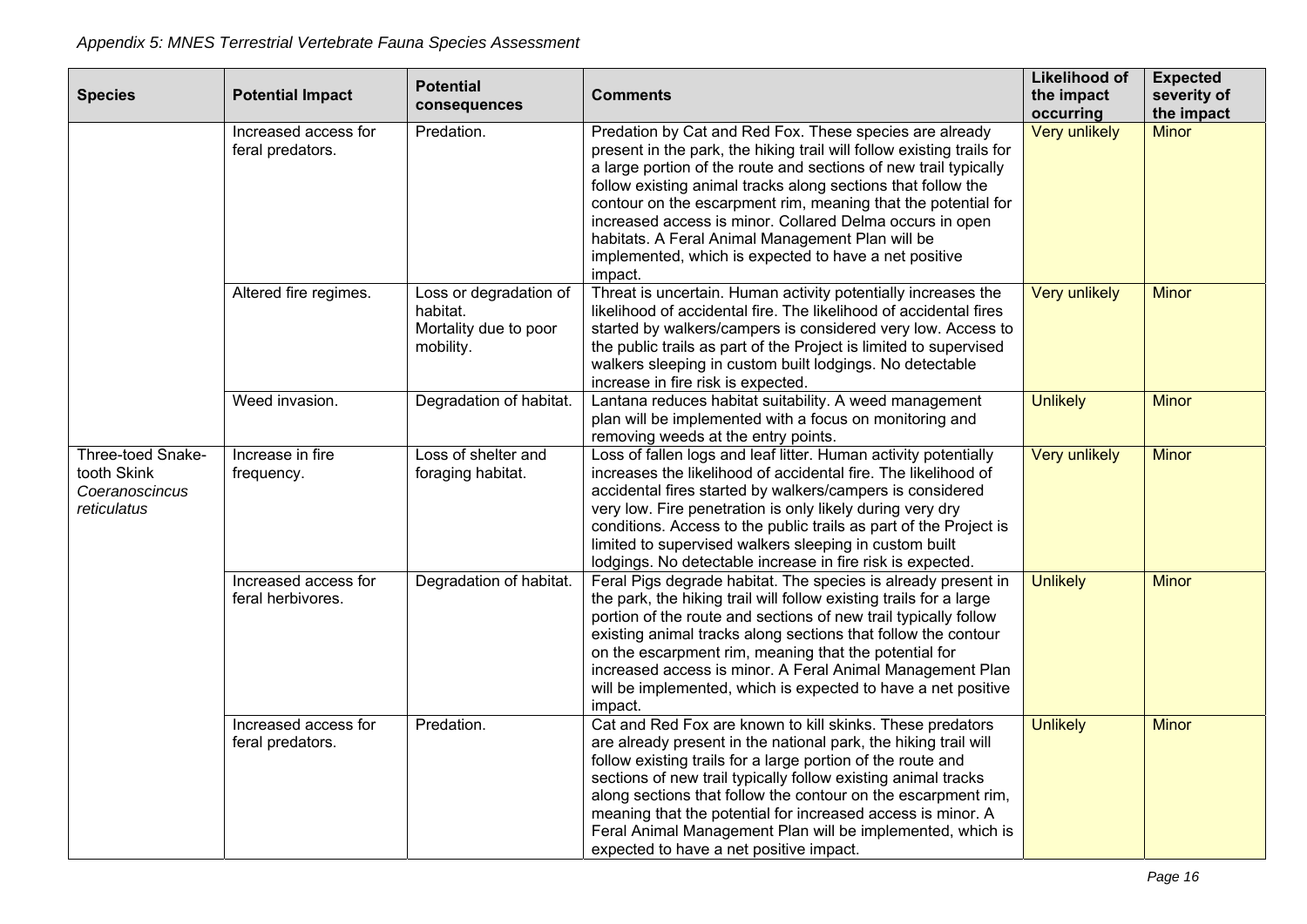| <b>Species</b>                          | <b>Potential Impact</b>                   | <b>Potential</b><br>consequences                             | <b>Comments</b>                                                                                                                                                                                                                                                                                                                                                                                                                                                                                                                                                                              | Likelihood of<br>the impact<br>occurring | <b>Expected</b><br>severity of<br>the impact |
|-----------------------------------------|-------------------------------------------|--------------------------------------------------------------|----------------------------------------------------------------------------------------------------------------------------------------------------------------------------------------------------------------------------------------------------------------------------------------------------------------------------------------------------------------------------------------------------------------------------------------------------------------------------------------------------------------------------------------------------------------------------------------------|------------------------------------------|----------------------------------------------|
| Fleay's Barred Frog<br>Mixophyes fleayi | Spread of pathogens.                      | Reduced population.                                          | Chytridiomycosis affects this species. The fungus is<br>widespread in the park. Humans are not the only vectors.<br>Operation procedures such as footbaths will minimise any<br>likelihood.                                                                                                                                                                                                                                                                                                                                                                                                  | <b>Unlikely</b>                          | <b>Minor</b>                                 |
|                                         | Increased access for<br>feral Pigs.       | Degradation of habitat<br>through siltation.<br>Predation.   | Feral Pigs degrade habitat. The species is already present in<br>the park, the hiking trail will follow existing trails for a large<br>portion of the route and sections of new trail typically follow<br>existing animal tracks along sections that follow the contour<br>on the escarpment rim, meaning that the potential for<br>increased access is minor. A Feral Animal Management Plan<br>will be implemented, which is expected to have a net positive<br>impact.                                                                                                                    | <b>Unlikely</b>                          | <b>Minor</b>                                 |
|                                         | Habitat disturbance at<br>stream crossing | Degradation of habitat<br>through trampling and<br>siltation | Construction involving a walkway or stepping stones at a<br>stream crossing has the potential to degrade habitat and<br>human access to pools may degrade habitat. The crossing<br>point will be selected to ensure there are no nearby pools<br>potentially suitable as swimming holes and limited potential<br>for soil erosion causing siltation. Crossing design and<br>construction undertaken in consultation with QPWS will<br>ensure there is no disturbance to the stream riffle zone and<br>adjacent moist banks, and no soil disturbance that might<br>result in sediment runoff. | <b>Unlikely</b>                          | <b>Minor</b>                                 |
|                                         | Weed invasion.                            | Degradation of habitat.                                      | Mistflower Ageratina riparia and Crofton Weed A.<br>adenophora reduce habitat suitability. A weed management<br>plan will be implemented with a focus on monitoring and<br>removing weeds at the entry points.                                                                                                                                                                                                                                                                                                                                                                               | <b>Unlikely</b>                          | <b>Minor</b>                                 |

1. Potential impacts are taken from the *Species Profile and Threats Database* (DoE 2016d) unless otherwise referenced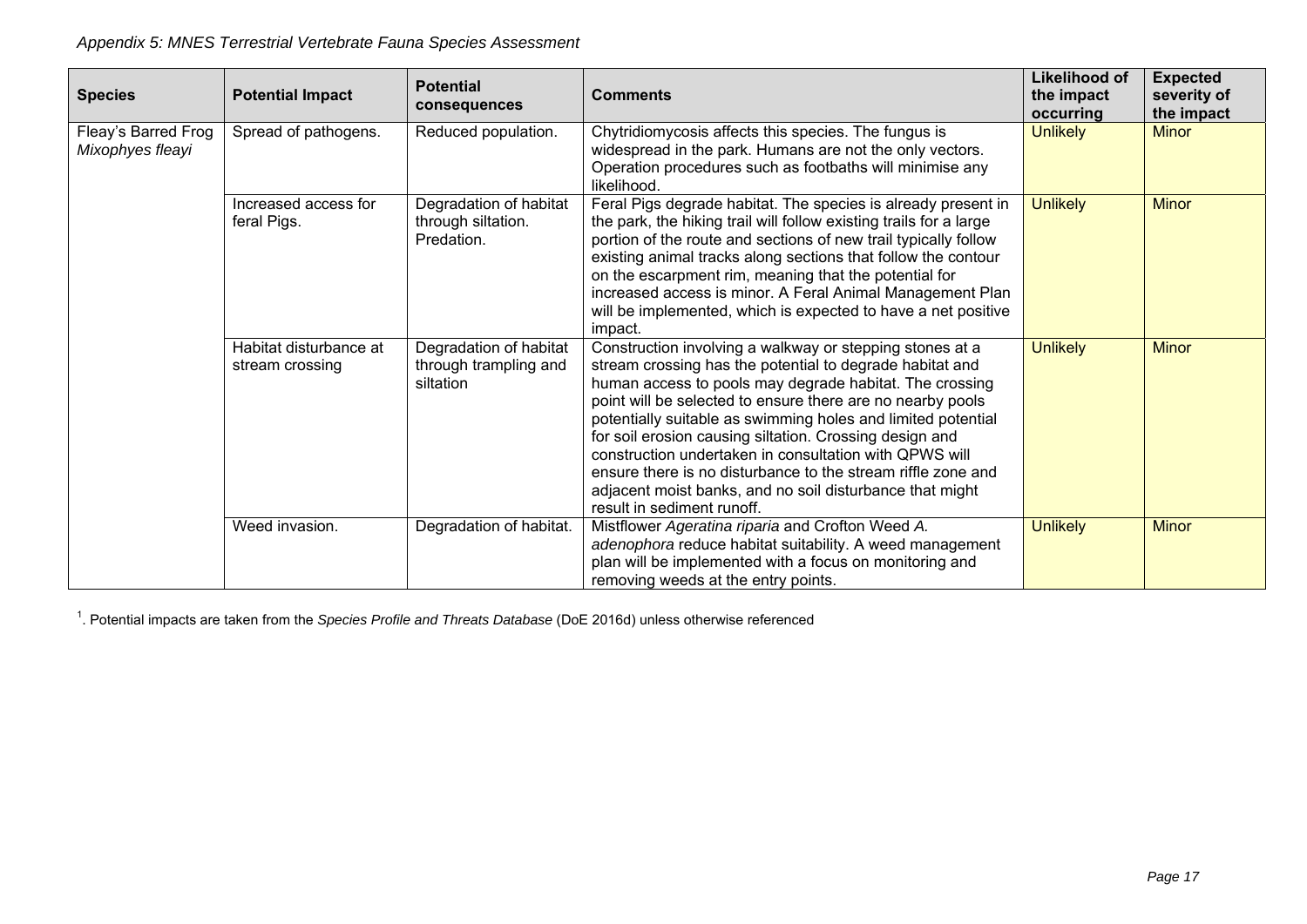#### **Table 4-1: Assessment of Matters of National Environmental Significance impact criteria for the Endangered Spotted-tailed Quoll** *Dasyurus maculatus maculatus* **southeast mainland population**

*An action is likely to have a significant impact on a critically endangered or endangered species if there is a real chance or possibility that it will:*

There are 19 WildNet (DEHP 2016) and 18 *Atlas of Living Australia* (ALA) database records for Main Range National Park and its immediate surrounds. DEHP does not provide location or date information for public searches of WildNet. However, all but two of the ALA records are from DEHP and presumably there is substantial overlap. One record is from the Queensland Museum (QM) and the source of the other is unknown. Two of the ALA records are *Dasyurus* sp., but these are likely to be *D. maculatus*. One record is 11.5 km to the south of the proposed trail but others are in the immediate vicinity. The most recent record is a 1993 QM specimen. Despite the lack of recent records, the Main Range-McPherson Range west population is considered a 'stronghold' population within a region (i.e., areas of high abundance) (DELWP 2016).

On the mainland, subspecies *maculatus* was historically distributed from Rockhampton through eastern New South Wales and Victoria to Kangaroo Island in South Australia. The subspecies is also known from Tasmania (Maxwell *et al.* 1996; Belcher *et al*. 2008; Burnett & Meyer-Gleaves 2012), though the Tasmanian population probably should be raised to sub-specific status (Firestone *et al*. 1999). The subspecies has undergone a range contraction in Victoria (Menkhorst 1995) and Queensland (Burnett & Meyer-Gleave 2012) and is thought to be extirpated in South Australia (Woinarski *et al*. 2014). The range contraction is thought to be up to 50% (Maxwell *et al*. 1996). In Queensland, it is now regularly recorded only from the Granite Belt and Border Ranges, though it may persist in mountainous country as far north as Gympie (Burnett & Meyer-Gleaves 2012).

Spotted-tailed Quolls inhabit a variety habitats including subtropical and temperate rainforests, vine thickets, wet and dry sclerophyll forests, woodland, coastal scrub and heathland. They are found from sea-level to sub-alpine regions (Belcher *et al*. 2008; DELWP 2016). In Queensland they use boulder plies, fallen logs and tree hollows for shelter. The species is the only hypercarnivore on the mainland, with mammals about 80% of its diet. Birds, reptiles and invertebrates make up the rest. Carrion is also consumed (Burnett & Meyer-Gleaves 2012). It hunts both on the ground and in trees (Jones & Barmuta 2000).

The average lifespan of Spotted-tailed Quolls in Queensland and northern New South Wales is three years (Körtner *et al*. 2004; Burnett & Meyer-Gleaves 2012). Sexual maturity is reached at about 12 months of age (Burnett & Meyer-Gleaves 2012; DELWP 2016), though some females do not produce a litter until their second year (Belcher 2003). Spotted-tailed Quolls typically occur at low densities and occupy large home ranges (Belcher *et al*. 2008). Studies in Queensland's Granite Belt have found home ranges for males from 783-1202 ha (Burnett & Meyer-Gleaves 2012), though elsewhere male home ranges are up to 5000 ha. Males are not territorial but female are, and their home range is typically less than 1000 ha. Male home ranges overlap with females and other males (Belcher *et al*. 2008). Individuals have been recorded moving at least eight km in a day and 19 km in a week (DELWP 2016).

The major cause for their decline is habitat loss and fragmentation, most of which had occurred by the mid-1990s (Belcher *et al*. 2008; Glen & Dickman 2011; Burnett & Meyer-Gleaves 2012). Other causes include inappropriate fire regimes (Dawson *et al*. 2007; Blecher *et al*. 2008), poisoning by baits (Glen & Dickman 2003), predation and competition by feral predators, particularly Red Fox *Vulpes vulpes* (Glen & Dickman 2011) and death by vehicle strikes and persecution by landholders (Burnett & Meyer-Gleaves 2012; Woinarski *et al*. 2014). Cane Toads *Rhinella marina* may be a threat (poisoning through attempted ingestion) (Burnett & Meyer-Gleaves 2012), though this is uncertain (Woinarski *et al*. 2014).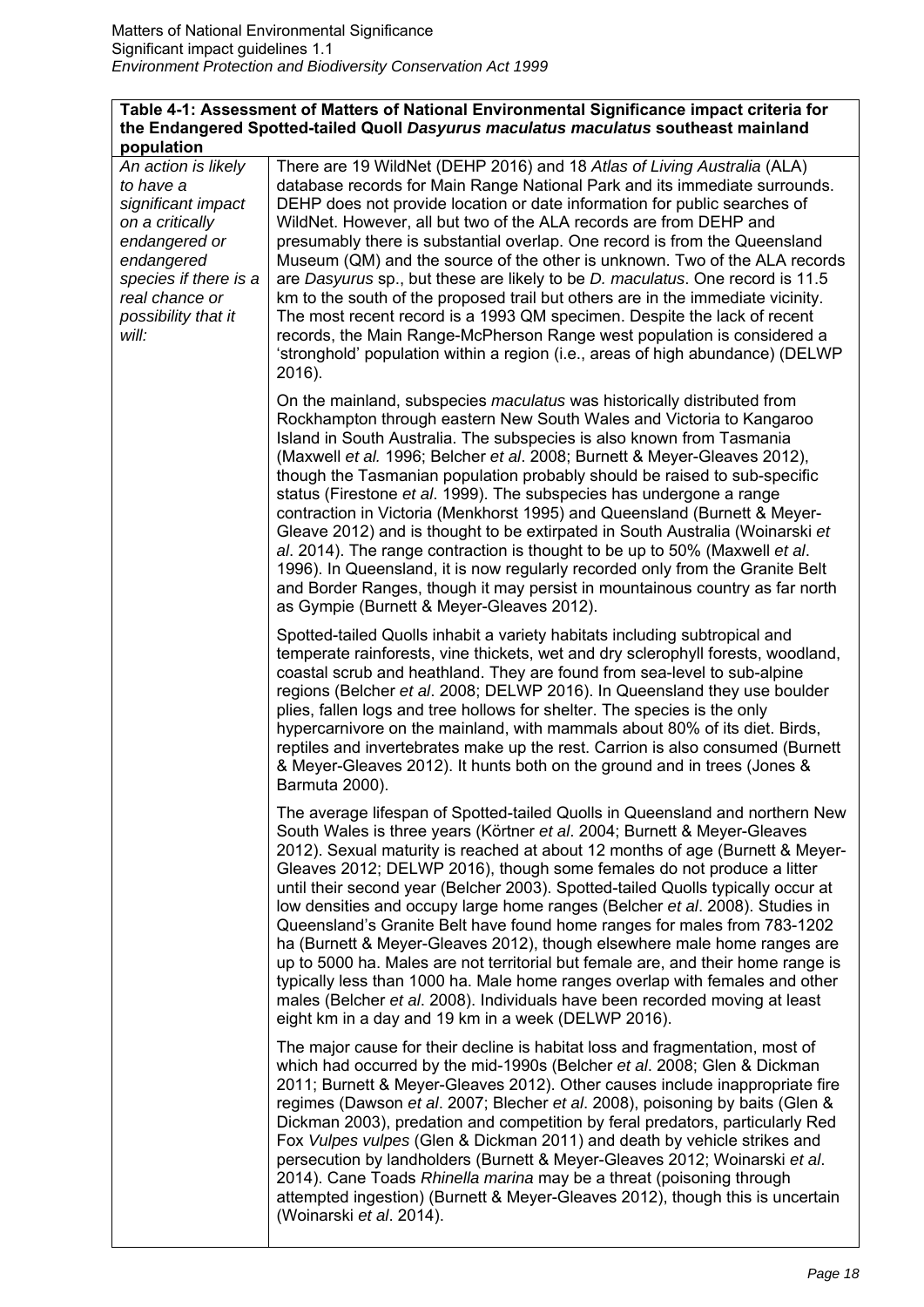#### **Table 4-1: Assessment of Matters of National Environmental Significance impact criteria for the Endangered Spotted-tailed Quoll** *Dasyurus maculatus maculatus* **southeast mainland population**

| Lead to a long-<br>term decrease in<br>the size of a<br>population                                                                                                                                             | The most recent record is a 1993 QM specimen. Despite the lack of recent<br>records, a population is assumed to still be present. Possible impacts<br>associated with the Project are facilitation of feral predators and Cane Toad<br>along the trail and altered fire regime. Feral predators and Cane Toad are<br>already present in the park and fire management measures will be in place.<br>Any possible impacts are expected to be minor. Access to the public trails as<br>part of the Project is limited to supervised walkers sleeping in custom built<br>lodgings. No detectable increase in fire risk is expected. The Project is not<br>expected to lead to a long-term decrease in the size of any population. |
|----------------------------------------------------------------------------------------------------------------------------------------------------------------------------------------------------------------|-------------------------------------------------------------------------------------------------------------------------------------------------------------------------------------------------------------------------------------------------------------------------------------------------------------------------------------------------------------------------------------------------------------------------------------------------------------------------------------------------------------------------------------------------------------------------------------------------------------------------------------------------------------------------------------------------------------------------------|
| Reduce the area of<br>occupancy of the<br>species                                                                                                                                                              | The nature and extent of vegetation disturbance associated with the Project is<br>not expected to reduce the area of occupancy of the species.                                                                                                                                                                                                                                                                                                                                                                                                                                                                                                                                                                                |
| Fragment an<br>existing population<br>into two or more<br>populations                                                                                                                                          | The nature and extent of vegetation disturbance associated with the Project is<br>not expected to fragment any existing population into two or more<br>populations.                                                                                                                                                                                                                                                                                                                                                                                                                                                                                                                                                           |
| Adversely affect<br>habitat critical to<br>the survival of a<br>species                                                                                                                                        | The proposed limited vegetation disturbance is not expected to adversely<br>affect habitat critical to the survival of the species.                                                                                                                                                                                                                                                                                                                                                                                                                                                                                                                                                                                           |
| Disrupt the<br>breeding cycle of a<br>population                                                                                                                                                               | The nature and extent of vegetation disturbance associated with the<br>Project and any on-going Project activities are not expected to disrupt the<br>breeding cycle of a population.                                                                                                                                                                                                                                                                                                                                                                                                                                                                                                                                         |
| Modify, destroy,<br>remove, isolate or<br>decrease the<br>availability or<br>quality of habitat to<br>the extent that the<br>species is likely to<br>decline                                                   | The proposed limited vegetation disturbance associated with the Project<br>is not expected to modify, destroy, remove, isolate or decrease the<br>availability or quality of habitat to the extent that the species is likely to<br>decline.                                                                                                                                                                                                                                                                                                                                                                                                                                                                                  |
| Result in invasive<br>species that are<br>harmful to a<br>critically<br>endangered or<br>endangered<br>species becoming<br>established in the<br>endangered or<br>critically<br>endangered<br>species' habitat | A pest and weed management plan will be implemented, as is required under<br>the State approval process, to control and prevent the establishment of invasive<br>species as a result of the Project. The successful implementation of the plan<br>will ensure that there is no introduction or spread of invasive species that<br>are harmful to Spotted-tailed Quoll or its habitat.                                                                                                                                                                                                                                                                                                                                         |
| Introduce disease<br>that may cause the<br>species to decline                                                                                                                                                  | A pest and weed management plan will be implemented, as is required under<br>State legislation, to control and prevent the establishment of invasive species<br>(and associated diseases) as a result of the Project. The successful<br>implementation of the plan will ensure that there is no introduction or<br>spread of invasive species that are harmful to Spotted-tailed Quoll or its<br>habitat.                                                                                                                                                                                                                                                                                                                     |
| Interfere with the<br>recovery of the<br>species.                                                                                                                                                              | Population scale movement will be unaffected and significant disruptions to<br>breeding cycles and interference to species recovery are not expected.                                                                                                                                                                                                                                                                                                                                                                                                                                                                                                                                                                         |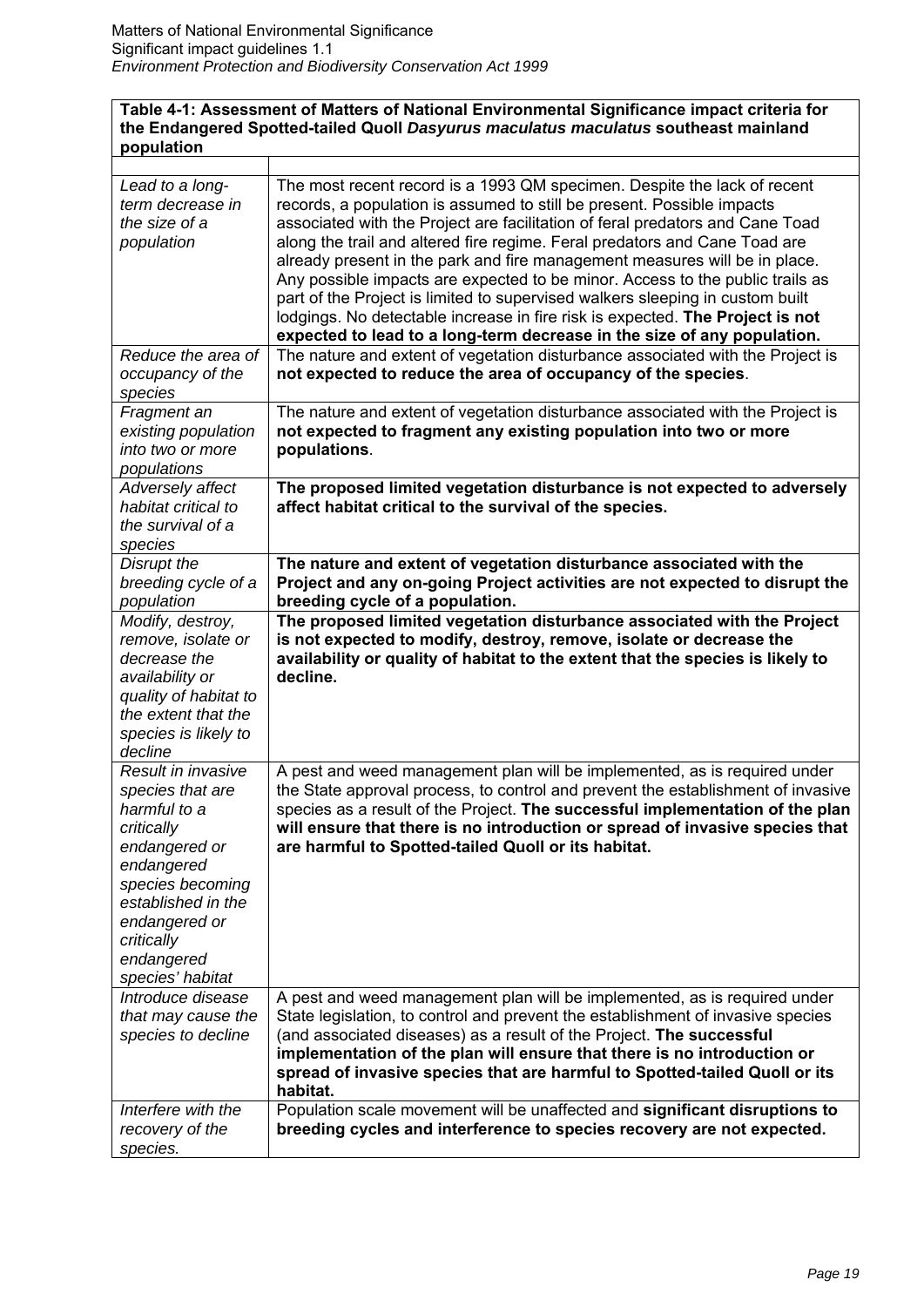|                                                                                                                                                   | Table 4-2: Assessment of Matters of National Environmental Significance impact criteria for the<br>Vulnerable Koala Phascolarctos cinereus                                                                                                                                                                                                                                                                                                                                                                                                                                                                                                                                                                                                                                                                                                                                                                                                                                                                                                                                                                                                                                                                                                                                                 |
|---------------------------------------------------------------------------------------------------------------------------------------------------|--------------------------------------------------------------------------------------------------------------------------------------------------------------------------------------------------------------------------------------------------------------------------------------------------------------------------------------------------------------------------------------------------------------------------------------------------------------------------------------------------------------------------------------------------------------------------------------------------------------------------------------------------------------------------------------------------------------------------------------------------------------------------------------------------------------------------------------------------------------------------------------------------------------------------------------------------------------------------------------------------------------------------------------------------------------------------------------------------------------------------------------------------------------------------------------------------------------------------------------------------------------------------------------------|
| An action is likely to<br>have a significant<br>impact on a<br>vulnerable species if<br>there is a real<br>chance or possibility<br>that it will: | There are 37 WildNet (DEHP 2016) and nine Atlas of Living Australia (ALA<br>2016) database records for Main Range National Park and its immediate<br>surrounds. DEHP does not provide location or date information for public<br>searches of WildNet. One ALA record is a 1970 Queensland Museum specimen<br>from Cunningham's Gap. The remaining ALA records are DEHP records from<br>Spicers Gap Nature Refuge to the south. The most recent of these is 2009.<br>Koala could occur in any eucalypt forest in the Project area.                                                                                                                                                                                                                                                                                                                                                                                                                                                                                                                                                                                                                                                                                                                                                          |
|                                                                                                                                                   | The Koala occurs in forests and woodland along the east coast of Australia from<br>north-eastern Queensland to South Australia, with some introduced sub-<br>populations (Woinarski et al. 2014). The species feeds almost entirely on the<br>leaves of eucalypts and its distribution is linked to the presence and abundance<br>of food species. They are most abundant on coastal plains and in foothills but<br>do extend inland along watercourses with Eucalyptus camaldulensis. In<br>Queensland, clearing of habitat has decreased their range by about 30%<br>(Martin et al. 2008; Krockenberger et al. 2012). Home ranges vary from less<br>than 1 ha to more than 300 ha, but are typically 1-10 ha (Jackson 2015a).                                                                                                                                                                                                                                                                                                                                                                                                                                                                                                                                                            |
|                                                                                                                                                   | Koalas have been seen feeding on or sitting in 120 species of tree but only<br>about 20 of these can be considered primary food sources (Jackson 2015a).<br>The food preferences of the Koala vary regionally (Martin et al. 2008) and<br>seasonally, possibly due to variation in nutrient and/or defence compound<br>concentrations and leaf moisture (Moore & Foley 2000). In southern<br>Queensland the common food trees are E. camaldulensis and E. tereticornis<br>but E. citriodora, E. crebra, and E. populnea, among others, are also eaten (Lee<br>& Martin 1988). Eucalypt leaf is poor quality food, low in major nutrients and<br>containing high levels of indigestible fibre and potentially toxic compounds<br>(Martin et al. 2008). Habitat quality is determined not just by the species of<br>eucalypt and extent of tree cover but also by soil fertility and water regime. The<br>compounds that act as deterrents to folivores may also vary between individual<br>trees of the same species and habitat suitability for Koala may vary at small<br>scales (Krockenberger et al. 2012).                                                                                                                                                                             |
|                                                                                                                                                   | The major threat to the Koala is habitat loss (Martin et al. 2008) and<br>fragmentation, which has reduced its area of occupancy substantially<br>(Woinarski et al. 2014). Infection with the bacterium Chlamydia, which causes<br>reproductive tract disease and infertility in females, is widespread. In some<br>locations, overpopulation and resultant habitat degradation are a severe<br>problem, more so in Vic and SA (Martin et al. 2008; Woinarski et al. 2014).<br>Other threats include predation by Dogs, vehicle strike, Koala Retrovirus,<br>inappropriate fire regimes, inbreeding, Bell Miner dieback and habitat<br>degradation due to weeds (Krockenberger et al. 2012; Woinarski et al. 2014).                                                                                                                                                                                                                                                                                                                                                                                                                                                                                                                                                                        |
| Lead to a long-term<br>decrease in the size                                                                                                       | There is a recovery plan for Koala (DECC 2008) but no important population is<br>identified.                                                                                                                                                                                                                                                                                                                                                                                                                                                                                                                                                                                                                                                                                                                                                                                                                                                                                                                                                                                                                                                                                                                                                                                               |
| of an important<br>population of a<br>species                                                                                                     | The Koala is likely in any eucalypt forest in the Project area, though it may be<br>patchy in occurrence. The clearing associated with the Project is limited to<br>regrowth on an existing track. Less than 0.3 ha of groundlayer within eucalypt<br>forest is proposed to be disturbed. Any effects associated with clearing and<br>fragmentation will be negligible. Possible impacts associated with the Project<br>are an altered fire regime, weed invasion and increased access for wild Dogs<br>Canis lupus familiaris. Control of wild Dogs is undertaken by Queensland Parks<br>& Wildlife Service in conjunction with neighbouring landholders. Park managers<br>are currently part of the Southern Downs Wild Dog Working Group. A pest plant<br>and pathogen management strategy has also been implemented (DNPRSR<br>(2013). In addition, the Project will have its own weed, pathogen and fire<br>management measures in place. Access to the public trails as part of the<br>Project is limited to supervised walkers sleeping in custom built lodgings. No<br>detectable increase in fire risk is expected. The Project is not expected to lead<br>to a long-term decrease in the size of any population, whether or not the<br>population would be considered important. |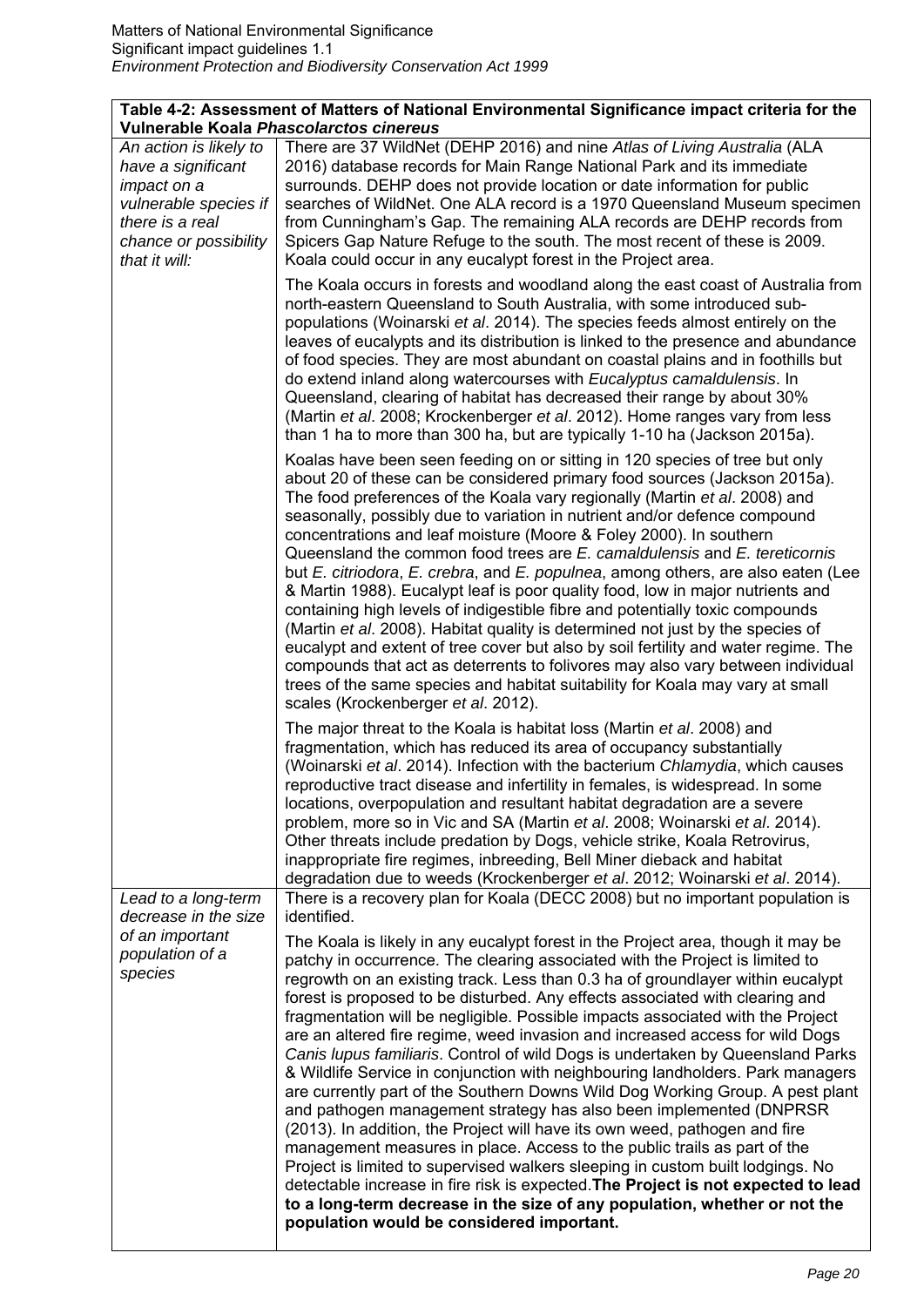| Table 4-2: Assessment of Matters of National Environmental Significance impact criteria for the<br>Vulnerable Koala Phascolarctos cinereus                   |                                                                                                                                                                                                                                                                                                                                                                                                                                                                                                                                                                                                                                                                                                                                                          |  |  |
|--------------------------------------------------------------------------------------------------------------------------------------------------------------|----------------------------------------------------------------------------------------------------------------------------------------------------------------------------------------------------------------------------------------------------------------------------------------------------------------------------------------------------------------------------------------------------------------------------------------------------------------------------------------------------------------------------------------------------------------------------------------------------------------------------------------------------------------------------------------------------------------------------------------------------------|--|--|
| Reduce the area of<br>occupancy of an                                                                                                                        | The area and nature of vegetation disturbance means the Project is not<br>expected to reduce the area of occupancy of any population.                                                                                                                                                                                                                                                                                                                                                                                                                                                                                                                                                                                                                    |  |  |
| important population<br>Fragment an<br>existing population<br>into two or more<br>populations                                                                | The majority of vegetation disturbance associated with the Project would be<br>removal of rainforest regrowth on an existing track. The Project is not<br>expected to fragment any population into two or more populations.                                                                                                                                                                                                                                                                                                                                                                                                                                                                                                                              |  |  |
| Adversely affect<br>habitat critical to the<br>survival of a species                                                                                         | The EPBC Act referral guidelines for the vulnerable koala (Commonwealth of<br>Australia 2014: 5) define Koala habitat as any forest or woodland containing<br>species that are known koala food trees, or shrubland with emergent food trees.<br>This can include remnant and non- remnant vegetation in natural, agricultural,<br>urban and peri-urban environments. Koala habitat is defined by the vegetation<br>community present and the vegetation structure; koalas do not necessarily have<br>to be present. Based on known Koala presence, presence of two known Koala<br>food tree species and habitat connectivity there is habitat considered critical to<br>the survival of the Koala (Commonwealth of Australia 2014) in the Project area. |  |  |
|                                                                                                                                                              | Clearing associated with the Project would be limited to regrowth on an existing<br>track. Less than 0.3 ha of eucalypt forest groundlayer and less than 0.4 ha of<br>rainforest groundlayer would be disturbed along the proposed trail by being<br>carefully brushed aside by hand for trail establishment, and within which regular<br>use will suppress regrowth. Establishment of Ecocamps will be with minimal<br>disturbance to native vegetation, with no removal of large trees and<br>maintenance of the natural groundlayer. The proposed limited vegetation<br>disturbance means that the Project is not expected to adversely affect                                                                                                        |  |  |
|                                                                                                                                                              | habitat critical to the survival of the species.                                                                                                                                                                                                                                                                                                                                                                                                                                                                                                                                                                                                                                                                                                         |  |  |
| Disrupt the breeding<br>cycle of an<br>important population                                                                                                  | Clearing associated with the Project would be limited to regrowth on an existing<br>track. Less than 0.3 ha of eucalypt forest groundlayer and less than 0.4 ha of<br>rainforest groundlayer would be disturbed along the proposed trail by being<br>carefully brushed aside by hand for trail establishment, and within which regular<br>use will suppress regrowth. Establishment of Ecocamps will not include<br>disturbance to larger trees present on the site. The proposed limited<br>vegetation disturbance means that the Project is not expected to disrupt<br>the breeding cycle of an important population.                                                                                                                                  |  |  |
| Modify, destroy,<br>remove, isolate or<br>decrease the<br>availability or quality<br>of habitat to the<br>extent that the<br>species is likely to<br>decline | The proposed limited vegetation disturbance means the Project is not<br>expected to modify, destroy, remove, isolate or decrease the availability<br>or quality of habitat to the extent that the species is likely to decline.                                                                                                                                                                                                                                                                                                                                                                                                                                                                                                                          |  |  |
| Result in invasive<br>species that are<br>harmful to a<br>vulnerable species<br>becoming<br>established in the<br>vulnerable species'<br>habitat             | A pest and weed management plan will be implemented, as is required under<br>the State approval process, to control and prevent the establishment of invasive<br>species as a result of the Project. The successful implementation of the plan<br>will ensure that there is no introduction or spread of invasive species that<br>are harmful to Koala or its habitat.                                                                                                                                                                                                                                                                                                                                                                                   |  |  |
| Introduce disease<br>that may cause the<br>species to decline                                                                                                | A pest and weed management plan will be implemented, as is required under<br>State legislation, to control and prevent the establishment of invasive species<br>(and associated diseases) as a result of the Project. The successful<br>implementation of the plan will ensure that there is no introduction or<br>spread of invasive species that are harmful to Koala or its habitat.                                                                                                                                                                                                                                                                                                                                                                  |  |  |
| Interfere<br>substantially with<br>the recovery of the<br>species                                                                                            | Population scale movement will be unaffected and significant disruptions to<br>breeding cycles and interference to species recovery are not expected.                                                                                                                                                                                                                                                                                                                                                                                                                                                                                                                                                                                                    |  |  |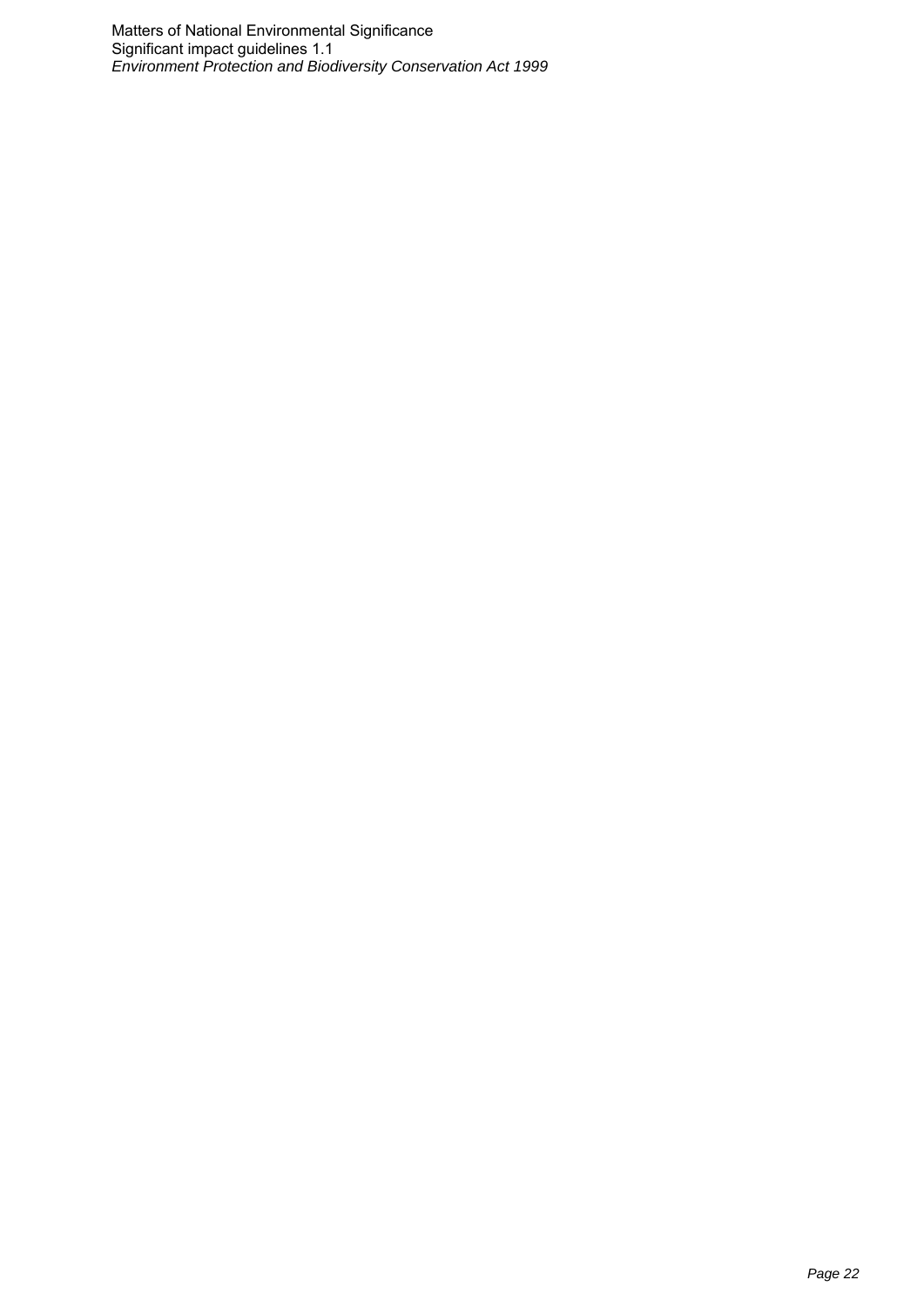| Table 4-3: Assessment of Matters of National Environmental Significance impact criteria for<br>the Vulnerable Greater Glider Petauroides volans |                                                                                         |  |  |  |
|-------------------------------------------------------------------------------------------------------------------------------------------------|-----------------------------------------------------------------------------------------|--|--|--|
| An action is likely to                                                                                                                          | Currently, the Australian Faunal Directory (AFD) maintained by the                      |  |  |  |
|                                                                                                                                                 |                                                                                         |  |  |  |
| have a significant                                                                                                                              | Department of the Environment (DoE 2016b), recognizes one species Greater               |  |  |  |
| impact on a                                                                                                                                     | Glider, with three subspecies. Recent works (e.g., Jackson 2015b) have                  |  |  |  |
| vulnerable species if                                                                                                                           | elevated these to species level, in keeping with taxonomies dating back to the          |  |  |  |
| there is a real                                                                                                                                 | $19th$ century. The species profile hereunder follows the AFD taxonomy.                 |  |  |  |
| chance or possibility                                                                                                                           |                                                                                         |  |  |  |
| that it will:                                                                                                                                   | There are 31 WildNet (DEHP 2016) and 22 Atlas of Living Australia (ALA                  |  |  |  |
|                                                                                                                                                 | 2016) database records for Main Range National Park and its immediate                   |  |  |  |
|                                                                                                                                                 | surrounds. DEHP does not provide location or date information for public                |  |  |  |
|                                                                                                                                                 | searches of WildNet. Most of ALA records are from the picnic grounds at Gap             |  |  |  |
|                                                                                                                                                 | Creek West or Spicers Gap Nature Refuge to the south. The most recent of                |  |  |  |
|                                                                                                                                                 | these is 2007. Great Glider could occur in any eucalypt forest in the Project           |  |  |  |
|                                                                                                                                                 | area.                                                                                   |  |  |  |
|                                                                                                                                                 |                                                                                         |  |  |  |
|                                                                                                                                                 | The Greater Glider is found from the Windsor Tableland in north Queensland              |  |  |  |
|                                                                                                                                                 | to central Victoria, occurring from sea level to 1200 m a.s.l. (Woinarski et al.        |  |  |  |
|                                                                                                                                                 | 2014). The species lives in a variety of eucalypt-dominated forest and                  |  |  |  |
|                                                                                                                                                 | woodland. By day it shelters in tree hollows, feeding on eucalypts at night             |  |  |  |
|                                                                                                                                                 | (McKay 2008). The species glides between trees. A glide may cover 100 m                 |  |  |  |
|                                                                                                                                                 | and include changes of direction of as much as $90^{\circ}$ (McKay 2008). An            |  |  |  |
|                                                                                                                                                 | individual typically uses 4-7 tree hollows as dens in its home range (Jackson           |  |  |  |
|                                                                                                                                                 | 2015b), and as many as 18 dens. Not all tree species form hollows to the                |  |  |  |
|                                                                                                                                                 | same extent but hollow availability doesn't necessarily match hollow use (Kehl          |  |  |  |
|                                                                                                                                                 | & Borsboom 1984). The species is absent from regenerating forest lacking old            |  |  |  |
|                                                                                                                                                 | trees with suitable hollows (McKay 2008).                                               |  |  |  |
|                                                                                                                                                 |                                                                                         |  |  |  |
|                                                                                                                                                 | Greater Gliders occupy individual home ranges with no overlap between                   |  |  |  |
|                                                                                                                                                 | males. Female home ranges may overlap with other females and males                      |  |  |  |
|                                                                                                                                                 | (McKay 2008), but individuals generally use the overlapping sections at                 |  |  |  |
|                                                                                                                                                 | different times with aggressive behaviour went two females meet (Henry                  |  |  |  |
|                                                                                                                                                 | 1984). Home ranges are about 1-4 ha in size (Kehl & Borsboom 1984). The                 |  |  |  |
|                                                                                                                                                 | species occurs patchily in forest with apparently suitable forest often                 |  |  |  |
|                                                                                                                                                 | supporting no animals. Defining habitat as suitable needs to be done carefully          |  |  |  |
|                                                                                                                                                 | (Henry 1984).                                                                           |  |  |  |
|                                                                                                                                                 |                                                                                         |  |  |  |
|                                                                                                                                                 | The greatest threat to Greater Glider is habitat loss and fragmentation. The            |  |  |  |
|                                                                                                                                                 | species has little dispersal ability to and from forest fragments (Kavanagh &           |  |  |  |
|                                                                                                                                                 | Stanton 1998; Woinarski <i>et al.</i> 2014). Other threats include high intensity fires |  |  |  |
|                                                                                                                                                 | and, though minor, entanglement on barbed wire fences (Woinarski et al.                 |  |  |  |
|                                                                                                                                                 | 2014). Greater Gliders are clumsy on the ground and are known to be killed by           |  |  |  |
|                                                                                                                                                 | Dingoes Canis lupus dingo and Red Foxes Vulpes vulpes (McKay 2008).                     |  |  |  |
| Lead to a long-term                                                                                                                             | There is no recovery plan. Important populations are not identified. The                |  |  |  |
| decrease in the size                                                                                                                            | Greater Glider could occur in any eucalypt forest in the Project area, though it        |  |  |  |
|                                                                                                                                                 |                                                                                         |  |  |  |
| of an important                                                                                                                                 | may be patchy in occurrence. The only clearing associated with the Project              |  |  |  |
| population of a                                                                                                                                 | would be of regrowth on an existing track. Less than 0.3 ha of Eucalyptus               |  |  |  |
| species                                                                                                                                         | forest would be disturbed in the groundlayer. Any effects associated with the           |  |  |  |
|                                                                                                                                                 | proposed limited vegetation disturbance and fragmentation will be negligible.           |  |  |  |
|                                                                                                                                                 | Possible impacts associated with the Project are an altered fire regime and             |  |  |  |
|                                                                                                                                                 | increased access for wild Dogs Canis lupus familiaris. Control of wild Dogs is          |  |  |  |
|                                                                                                                                                 | undertaken by Queensland Parks & Wildlife Service in conjunction with                   |  |  |  |
|                                                                                                                                                 | neighbouring landholders. Park managers are currently part of the Southern              |  |  |  |
|                                                                                                                                                 | Downs Wild Dog Working Group. The Project will have its own fire                        |  |  |  |
|                                                                                                                                                 | management measures in place. Access to the public trails as part of the                |  |  |  |
|                                                                                                                                                 | Project is limited to supervised walkers sleeping in custom built lodgings. No          |  |  |  |
|                                                                                                                                                 | detectable increase in fire risk is expected. The Project is not expected to            |  |  |  |
|                                                                                                                                                 | lead to a long-term decrease in the size of any population, whether or                  |  |  |  |
|                                                                                                                                                 | not the population would be considered important.                                       |  |  |  |
|                                                                                                                                                 |                                                                                         |  |  |  |
| Reduce the area of                                                                                                                              | The proposed limited vegetation disturbance required means the Project                  |  |  |  |
| occupancy of an                                                                                                                                 | is not expected to reduce the area of occupancy of any population.                      |  |  |  |
| important population                                                                                                                            |                                                                                         |  |  |  |
|                                                                                                                                                 |                                                                                         |  |  |  |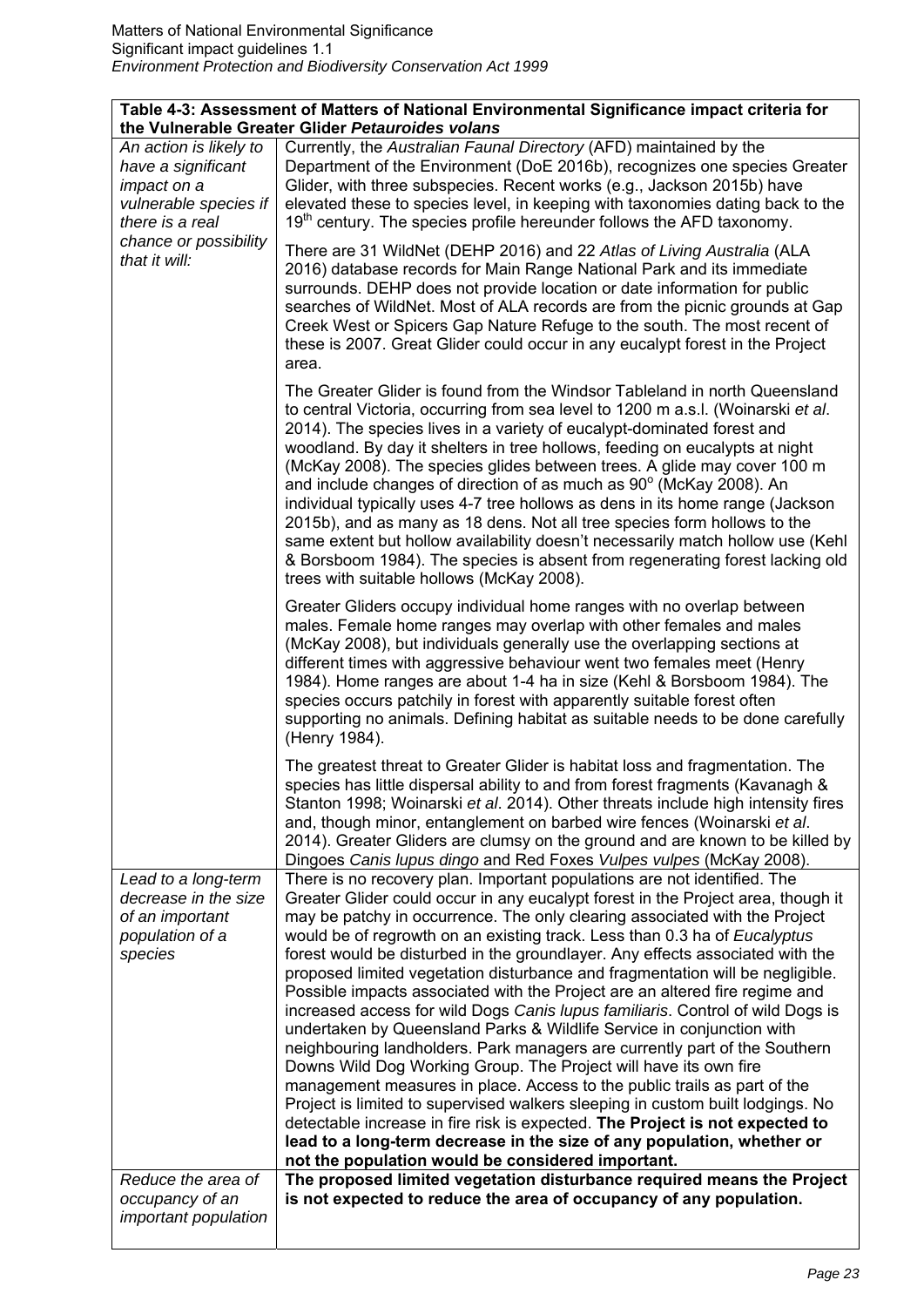### **Table 4-3: Assessment of Matters of National Environmental Significance impact criteria for the Vulnerable Greater Glider** *Petauroides volans*

| Fragment an<br>existing population<br>into two or more<br>populations                                                                                        | Clearing associated with the Project would be limited to regrowth on an<br>existing track. Less than 0.3 ha of eucalypt forest groundlayer and less than<br>0.4 ha of rainforest groundlayer would be disturbed along the proposed trail by<br>being carefully brushed aside by hand for trail establishment, and within which<br>regular use will suppress regrowth. Establishment of Ecocamps will be with<br>minimal disturbance to native vegetation, with no removal of large trees and<br>maintenance of the natural groundlayer. The Project is not expected to<br>fragment any population into two or more populations. |
|--------------------------------------------------------------------------------------------------------------------------------------------------------------|---------------------------------------------------------------------------------------------------------------------------------------------------------------------------------------------------------------------------------------------------------------------------------------------------------------------------------------------------------------------------------------------------------------------------------------------------------------------------------------------------------------------------------------------------------------------------------------------------------------------------------|
| Adversely affect<br>habitat critical to the<br>survival of a species                                                                                         | Habitat critical to the survival of the species is not defined. The proposed<br>limited vegetation disturbance means that the Project is not expected to<br>adversely affect habitat critical to the survival of the species.                                                                                                                                                                                                                                                                                                                                                                                                   |
| Disrupt the breeding<br>cycle of an<br>important population                                                                                                  | Large trees will not be cleared as part of the Project. The Project is not<br>expected to disrupt the breeding cycle of an important population.                                                                                                                                                                                                                                                                                                                                                                                                                                                                                |
| Modify, destroy,<br>remove, isolate or<br>decrease the<br>availability or quality<br>of habitat to the<br>extent that the<br>species is likely to<br>decline | The proposed limited vegetation disturbance means the Project is not<br>expected to modify, destroy, remove, isolate or decrease the availability<br>or quality of habitat to the extent that the species is likely to decline.                                                                                                                                                                                                                                                                                                                                                                                                 |
| Result in invasive<br>species that are<br>harmful to a<br>vulnerable species<br>becoming<br>established in the<br>vulnerable species'<br>habitat             | A pest and weed management plan will be implemented, as is required under<br>the State approval process, to control and prevent the establishment of<br>invasive species as a result of the Project. The successful implementation<br>of the plan will ensure that there is no introduction or spread of invasive<br>species that are harmful to Greater Glider or its habitat.                                                                                                                                                                                                                                                 |
| Introduce disease<br>that may cause the<br>species to decline                                                                                                | A pest and weed management plan will be implemented, as is required under<br>State legislation, to control and prevent the establishment of invasive species<br>(and associated diseases) as a result of the Project. The successful<br>implementation of the plan will ensure that there is no introduction or<br>spread of invasive species that are harmful to Greater Glider or its<br>habitat.                                                                                                                                                                                                                             |
| Interfere<br>substantially with<br>the recovery of the<br>species                                                                                            | Population scale movement will be unaffected and significant disruptions to<br>breeding cycles and interference to species recovery are not expected.                                                                                                                                                                                                                                                                                                                                                                                                                                                                           |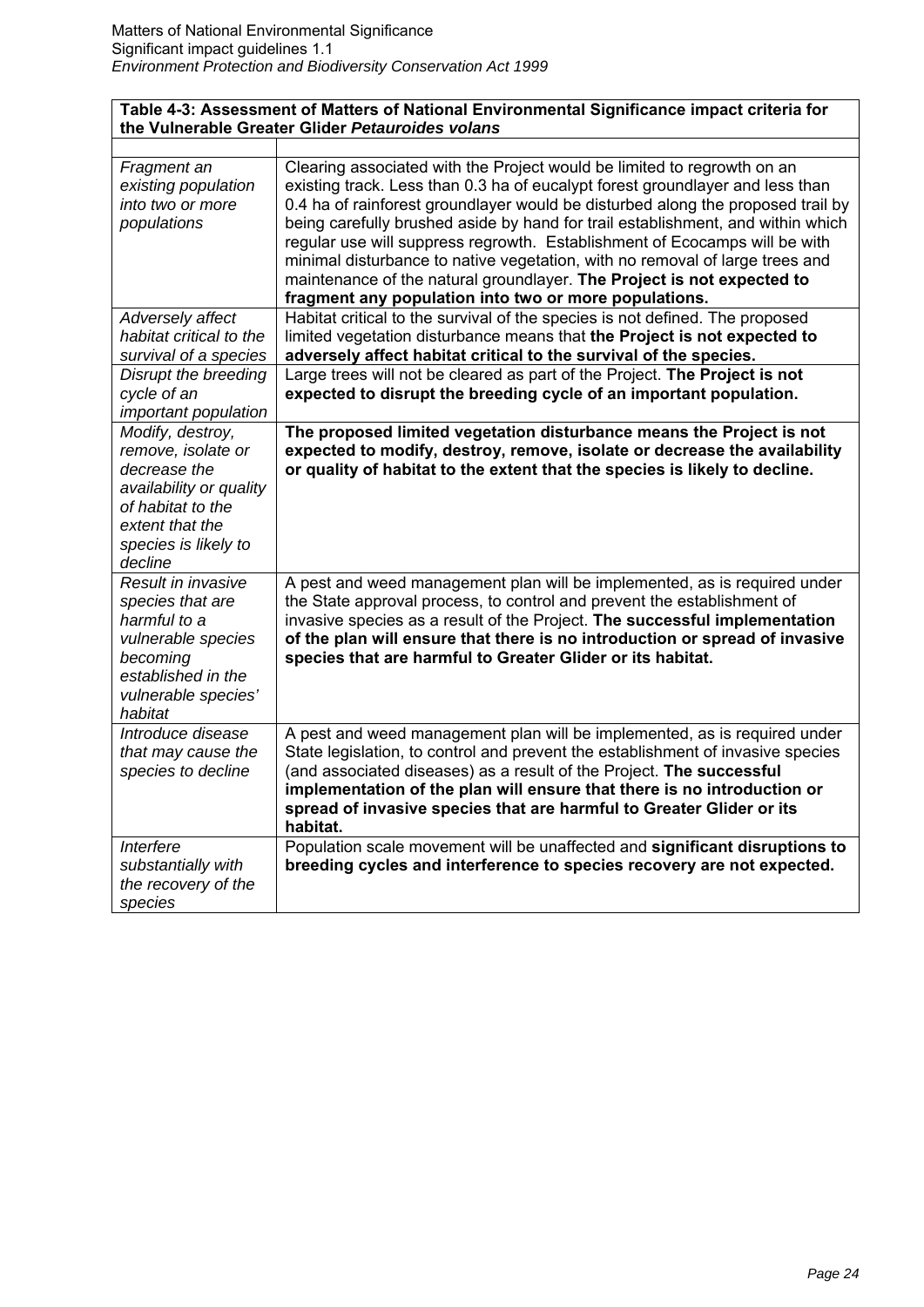| Table 4-4: Assessment of Matters of National Environmental Significance impact criteria for |
|---------------------------------------------------------------------------------------------|
| the Vulnerable Long-nosed Potoroo Potorous tridactylus tridactylus                          |

|                                                                                                                                                   | $\sim$ one and $\sim$                                                                                                                                                                                                                                                                                                                                                                                                                                                                                                                                                                                                                                                                                                                                                                                                                                                                                                                                                                                                                                                                                                                                                                                         |
|---------------------------------------------------------------------------------------------------------------------------------------------------|---------------------------------------------------------------------------------------------------------------------------------------------------------------------------------------------------------------------------------------------------------------------------------------------------------------------------------------------------------------------------------------------------------------------------------------------------------------------------------------------------------------------------------------------------------------------------------------------------------------------------------------------------------------------------------------------------------------------------------------------------------------------------------------------------------------------------------------------------------------------------------------------------------------------------------------------------------------------------------------------------------------------------------------------------------------------------------------------------------------------------------------------------------------------------------------------------------------|
| An action is likely to<br>have a significant<br>impact on a<br>vulnerable species if<br>there is a real<br>chance or possibility<br>that it will: | Frankham et al. (2012) splits Potorous tridactylus tridactylus into P. t.<br>tridactylus (central New South Wales to southern Queensland) and P. t.<br>trisulcatus (southern New South Wales and Victoria). This treatment is<br>adopted by The action plan for Australian mammals 2012 (Woinarski et al.<br>2014) and the Handbook of the Mammals of the World Eldridge & Frankham<br>(2015). However, for the purposes of the EPBC Act and this species profile,<br>Potorous tridactylus tridactylus is treated as occurring between southern<br>Queensland and Victoria (DoE 2016e).                                                                                                                                                                                                                                                                                                                                                                                                                                                                                                                                                                                                                       |
|                                                                                                                                                   | There are six WildNet (DEHP 2016) and three Atlas of Living Australia (ALA<br>2016) database records for Main Range National Park and its immediate<br>surrounds. DEHP does not provide location or date information for public<br>searches of WildNet. The three ALA records are from Cunningham's Gap. The<br>most recent of these is 1998. Suitable habitat for the species in the project<br>area comprises wet sclerophyll forest with dense groundcover, particularly<br>along ecotones with rainforest.                                                                                                                                                                                                                                                                                                                                                                                                                                                                                                                                                                                                                                                                                                |
|                                                                                                                                                   | The nominate subspecies of Long-nosed Potoroo occurs in coastal areas from<br>near Gladstone in Queensland through New South Wales and Victoria to<br>south-eastern South Australia. Potorous t. apicalis occurs on some Bass Strait<br>islands and is widespread in northern and eastern Tasmania. Potorous t.<br>tridactylus is generally found within 50 km of the coast, though the Grampians<br>population is 130 km inland. The species is mostly found from sea level to 800<br>m a.s.l. (Claridge et al. 2007), but in north-eastern New South Wales it occurs<br>to 1500 m a.s.l. (NSW NPWS 2002).                                                                                                                                                                                                                                                                                                                                                                                                                                                                                                                                                                                                   |
|                                                                                                                                                   | The Long-nosed Potoroo lives in wet and dry sclerophyll forest, coastal<br>woodland and coastal heathland. A dense understory is almost always<br>present, comprised of species of Xanthorrhoea, sedges, ferns and low-lying<br>shrubs. The soil is generally light and sandy (Claridge et al. 2007; Johnston<br>2008). The species sleeps in a nest of grass and other plant material in a<br>scrape below dense scrub (NSW NPWS 2002). Home ranges vary from 2-34<br>ha, males having larger home ranges. The size varies with location, possibly a<br>reflection of habitat quality. The home ranges of males overlap with other<br>males and, more so, with females but female home ranges are exclusive<br>(Claridge et al. 2007). The species is solitary, though trapping data suggest it<br>aggregates in small groups (Johnston 2008). The Long-nosed Potoroo is<br>partly diurnal, possibly due to the protection provided by the dense vegetation.<br>It mostly eats fungi (approximately 80% of diet), but also grasses, sedges and<br>various invertebrates (Claridge et al. 2007; Eldridge & Frankham 2015).<br>Foraging occurs in relatively open floristically diverse patches (Norton 2012). |
|                                                                                                                                                   | The Long-nosed Potoroo is threatened by habitat loss and fragmentation, fuel-<br>reduction burning programs and predation by Red Fox Vulpes vulpes, Cat<br>Felis catus and wild Dog Canis lupus familiaris (NSW NPWS 2002; Claridge et<br>al. 2007; Norton 2012; Woinarski et al. 2014; Eldridge & Frankham 2015). The<br>species is also threatened over-grazing by livestock (Norton 2012) and<br>replacement of native ground cover with introduced pasture grasses (NSW<br>NPWS 2002; Woinarski et al. 2014).                                                                                                                                                                                                                                                                                                                                                                                                                                                                                                                                                                                                                                                                                             |
| Lead to a long-term<br>decrease in the size<br>of an important<br>population of a<br>species                                                      | The Long-nosed Potoroo could occur in any suitable habitat in the Project<br>area. Clearing associated with the Project would be limited to regrowth on an<br>existing track. Less than 0.3 ha of eucalypt forest groundlayer and less than<br>0.4 ha of rainforest groundlayer would be disturbed along the proposed trail by<br>being carefully brushed aside by hand for trail establishment, and within which<br>regular use will suppress regrowth. Establishment of Ecocamps will not<br>include disturbance to larger trees present on the site. The two proposed<br>Ecocamps would be established on a ridgeline (Amphitheatre site) and at the<br>site of an historical woodcutters' shack (Woodcutters site). Any effects<br>associated with the proposed limited vegetation disturbance and<br>fragmentation will be negligible. Possible impacts associated with the Project<br>are an altered fire regime and increased access for feral predators. Control of                                                                                                                                                                                                                                   |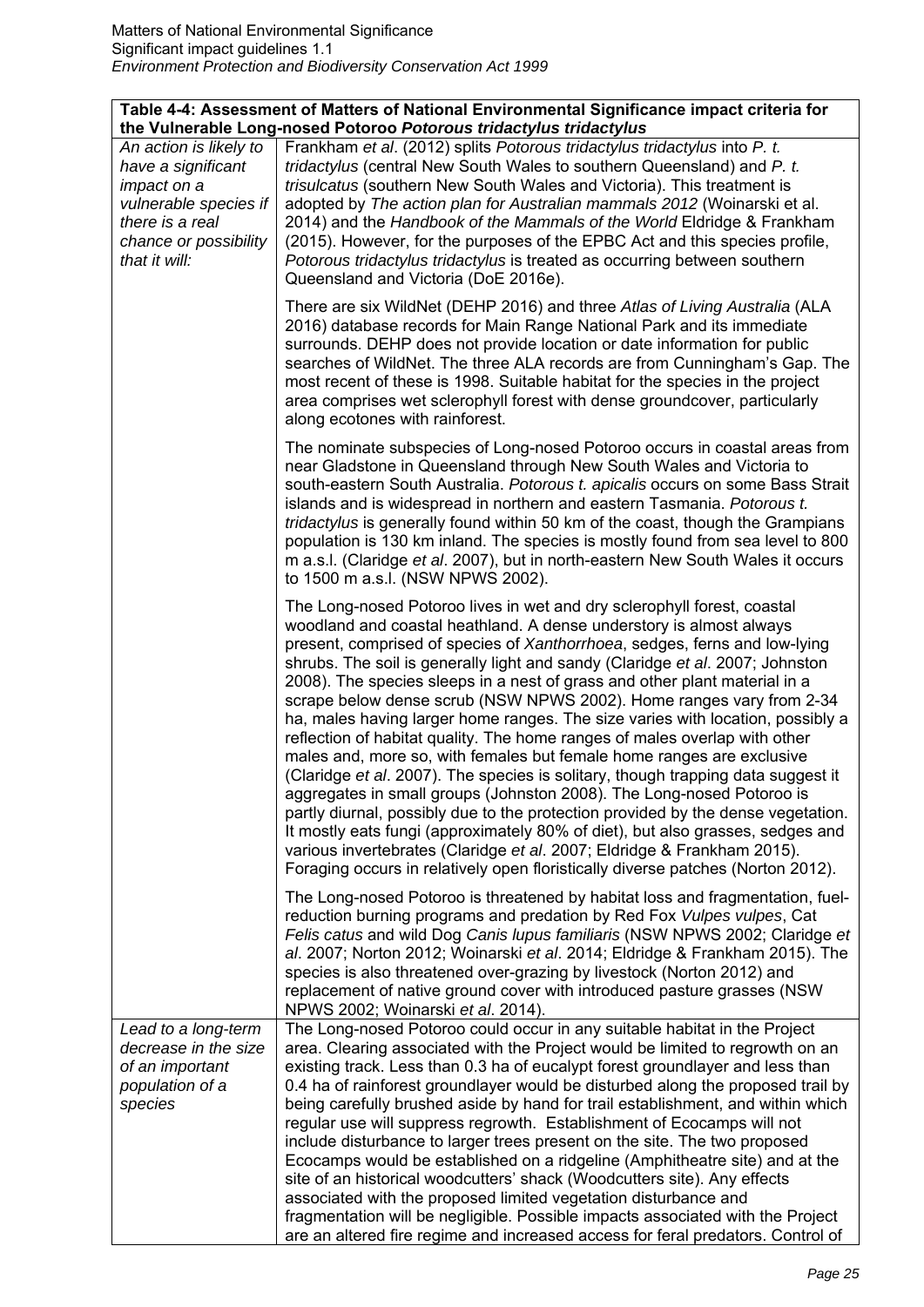|                                                                                                                                                              | Table 4-4: Assessment of Matters of National Environmental Significance impact criteria for<br>the Vulnerable Long-nosed Potoroo Potorous tridactylus tridactylus                                                                                                                                                                                                                                                                                                                                                                                                                                                               |
|--------------------------------------------------------------------------------------------------------------------------------------------------------------|---------------------------------------------------------------------------------------------------------------------------------------------------------------------------------------------------------------------------------------------------------------------------------------------------------------------------------------------------------------------------------------------------------------------------------------------------------------------------------------------------------------------------------------------------------------------------------------------------------------------------------|
|                                                                                                                                                              | wild Dogs is undertaken by Queensland Parks & Wildlife Service in<br>conjunction with neighbouring landholders. Park managers are currently part<br>of the Southern Downs Wild Dog Working Group. The Project will have its own<br>fire management measures in place. Access to the public trails as part of the<br>Project is limited to supervised walkers sleeping in custom built lodgings. No<br>detectable increase in fire risk is expected. The Project is not expected to<br>lead to a long-term decrease in the size of any population, whether or<br>not the population would be considered important.               |
| Reduce the area of<br>occupancy of an<br>important population                                                                                                | The area and nature of proposed vegetation disturbance means the Project<br>is not expected to reduce the area of occupancy of any population.                                                                                                                                                                                                                                                                                                                                                                                                                                                                                  |
| Fragment an<br>existing important<br>population into two<br>or more populations                                                                              | Clearing associated with the Project would be limited to regrowth on an<br>existing track. Less than 0.3 ha of eucalypt forest groundlayer and less than<br>0.4 ha of rainforest groundlayer would be disturbed along the proposed trail by<br>being carefully brushed aside by hand for trail establishment, and within which<br>regular use will suppress regrowth. Establishment of Ecocamps will be with<br>minimal disturbance to native vegetation, with no removal of large trees and<br>maintenance of the natural groundlayer. The Project is not expected to<br>fragment any population into two or more populations. |
| Adversely affect<br>habitat critical to the<br>survival of a species                                                                                         | Habitat critical to the survival of the species is not defined. The proposed<br>limited vegetation disturbance means that the Project is not expected to<br>adversely affect habitat critical to the survival of the species.                                                                                                                                                                                                                                                                                                                                                                                                   |
| Disrupt the breeding<br>cycle of an<br>important population                                                                                                  | The nature and extent of the proposed limited vegetation disturbance means<br>that the Project is not expected to disrupt the breeding cycle of an<br>important population.                                                                                                                                                                                                                                                                                                                                                                                                                                                     |
| Modify, destroy,<br>remove, isolate or<br>decrease the<br>availability or quality<br>of habitat to the<br>extent that the<br>species is likely to<br>decline | The proposed limited vegetation disturbance means the Project is not<br>expected to modify, destroy, remove, isolate or decrease the availability<br>or quality of habitat to the extent that the species is likely to decline.                                                                                                                                                                                                                                                                                                                                                                                                 |
| Result in invasive<br>species that are<br>harmful to a<br>vulnerable species<br>becoming<br>established in the<br>vulnerable species'<br>habitat             | A pest and weed management plan will be implemented, as is required under<br>the State approval process, to control and prevent the establishment of<br>invasive species as a result of the Project. The successful implementation<br>of the plan will ensure that there is no introduction or spread of invasive<br>species that are harmful to Long-nosed Potoroo or its habitat.                                                                                                                                                                                                                                             |
| Introduce disease<br>that may cause the<br>species to decline                                                                                                | A pest and weed management plan will be implemented, as is required under<br>State legislation, to control and prevent the establishment of invasive species<br>(and associated diseases) as a result of the Project. The successful<br>implementation of the plan will ensure that there is no introduction or<br>spread of invasive species that are harmful to Long-nosed Potoroo or its<br>habitat.                                                                                                                                                                                                                         |
| Interfere with the<br>recovery of the<br>species                                                                                                             | Population scale movement will be unaffected and significant<br>disruptions to breeding cycles and interference to species recovery are<br>not expected.                                                                                                                                                                                                                                                                                                                                                                                                                                                                        |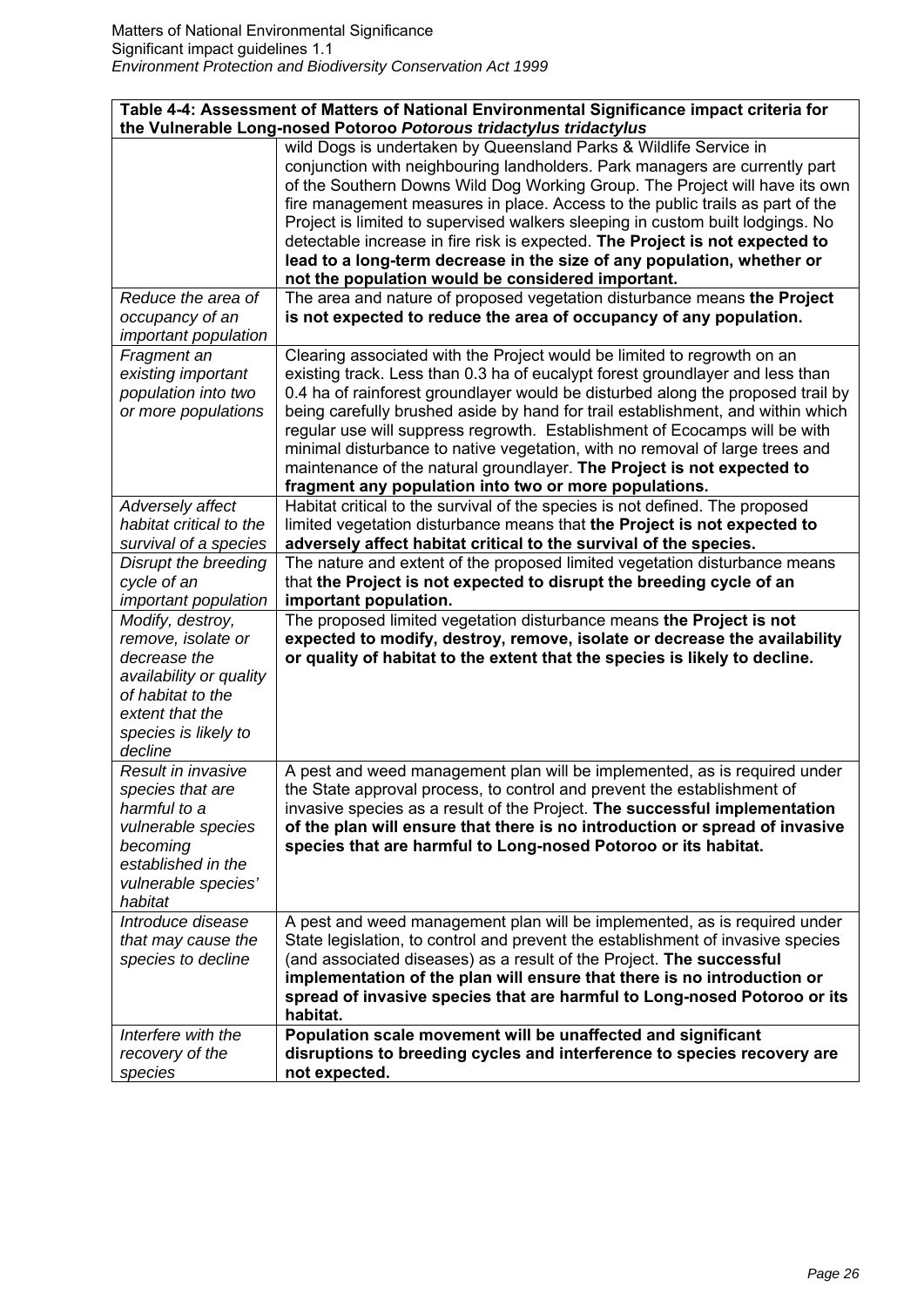| Table 4-5: Assessment of Matters of National Environmental Significance impact criteria for<br>the Vulnerable Brush-tailed Rock-Wallaby Petrogale penicillata |                                                                                                                                                                                                                                                                                                                                                                                                                                                                                                                                                                                                                                                                                                                                                                                                                                                            |
|---------------------------------------------------------------------------------------------------------------------------------------------------------------|------------------------------------------------------------------------------------------------------------------------------------------------------------------------------------------------------------------------------------------------------------------------------------------------------------------------------------------------------------------------------------------------------------------------------------------------------------------------------------------------------------------------------------------------------------------------------------------------------------------------------------------------------------------------------------------------------------------------------------------------------------------------------------------------------------------------------------------------------------|
| An action is likely to                                                                                                                                        | There are 55 WildNet (DEHP 2016) and 11 Atlas of Living Australia (ALA                                                                                                                                                                                                                                                                                                                                                                                                                                                                                                                                                                                                                                                                                                                                                                                     |
|                                                                                                                                                               |                                                                                                                                                                                                                                                                                                                                                                                                                                                                                                                                                                                                                                                                                                                                                                                                                                                            |
| have a significant                                                                                                                                            | 2016) database records for Main Range National Park and its immediate                                                                                                                                                                                                                                                                                                                                                                                                                                                                                                                                                                                                                                                                                                                                                                                      |
| impact on a                                                                                                                                                   | surrounds. DEHP does not provide location or date information for public                                                                                                                                                                                                                                                                                                                                                                                                                                                                                                                                                                                                                                                                                                                                                                                   |
| vulnerable species if                                                                                                                                         | searches of WildNet. Six of the ALA records are from Cunningham's Gap. The                                                                                                                                                                                                                                                                                                                                                                                                                                                                                                                                                                                                                                                                                                                                                                                 |
| there is a real                                                                                                                                               | most recent of these is 2006. The species is known to be present along parts                                                                                                                                                                                                                                                                                                                                                                                                                                                                                                                                                                                                                                                                                                                                                                               |
| chance or possibility                                                                                                                                         | of the proposed trail in the vicinity of escarpment edges (Peter Young pers.                                                                                                                                                                                                                                                                                                                                                                                                                                                                                                                                                                                                                                                                                                                                                                               |
| that it will:                                                                                                                                                 | obs.), and one animal was observed during the field survey at the escarpment                                                                                                                                                                                                                                                                                                                                                                                                                                                                                                                                                                                                                                                                                                                                                                               |
|                                                                                                                                                               | edge in the north of the project area.                                                                                                                                                                                                                                                                                                                                                                                                                                                                                                                                                                                                                                                                                                                                                                                                                     |
|                                                                                                                                                               | The Brush-tailed Rock-Wallaby occurs from Yarraman in southern<br>Queensland to the Grampians in western Victoria, its distribution having<br>declined substantially. Many subpopulations have been extirpated (Woinarski<br>et al. 2014). The species lives in colonies of up to 70 individuals (Eldridge &<br>Coulson 2015), though such groups may reflect the patchiness of suitable<br>refugial habitat rather than a behavioral trait (Jarman & Bayne 1997). Genetic<br>studies show that populations are highly structured, with very limited dispersal<br>(Eldridge & Coulson 2015).                                                                                                                                                                                                                                                               |
|                                                                                                                                                               | The Brush-tailed Rock-Wallaby lives in rocky habitats including cliffs, gorges,<br>rocky outcrops, boulder piles and steep rocky slopes in dry eucalypt forest<br>(Johnson 2003), rainforest and open woodland (Eldridge & Close 2008;<br>Lundie-Jenkins 2012). It also colonises artificial habitats such as dam walls<br>(Johnson 2003). Populations inhabiting sites that are not structurally complex<br>tend to die out, presumably as they offer insufficient shelter from Red Fox<br>Vulpes vulpes (Lundie-Jenkins 2012). Most sites have a northerly aspect,<br>allowing animals to sun themselves in the morning and evening. Home ranges<br>vary from 2-30 ha (Eldridge & Close 2008). Radio-tracking has shown that<br>movements of up to 500 m a night are relatively common, suggesting home<br>ranges may be larger (Woinarski et al. 2014). |
|                                                                                                                                                               | The Brush-tailed Rock-wallaby forages at night and mainly feeds on grasses<br>and forbs, but also some seeds, fruit and flowers (Eldridge & Close 2008;<br>Lundie-Jenkins 2012). Feeding occurs in grassy areas above or below the<br>rocky habitats (NSW NPWS 2003) and may include pasture (Woinarski et al.<br>2014).                                                                                                                                                                                                                                                                                                                                                                                                                                                                                                                                   |
|                                                                                                                                                               | Populations of Brush-tailed Rock-Wallaby were decimated in the late 1980s<br>and early 1900s by hunting for its skins and for bounties as it was deemed an<br>agricultural pest. Habitat degradation, predation by Red Fox and competition<br>with Goats Capra hircus were part of the decline and continue to be threats<br>(Jarman & Bayne 1997; Lundie-Jenkins 2012; Eldridge & Coulson 2015). The<br>species is also threatened by illegal shooting (NSW NPWS 2003). Predation<br>by Cat Felis catus and wild Dog Canis lupus familiaris and inappropriate fire<br>regimes may be minor threats (Woinarski et al. 2014). The Main Range<br>population is not identified as an important population in the recovery plan<br>(Menkhorst & Hynes 2010).                                                                                                   |
| Lead to a long-term<br>decrease in the size<br>of an important<br>population of a<br>species                                                                  | Clearing associated with the Project would be limited to regrowth on an<br>existing track. Less than 0.3 ha of Eucalyptus forest would be disturbed in the<br>groundlayer. One of the proposed Ecocamps, Amphitheatre View Wildnerness<br>Ecocamp, would be established on a ridgeline overlooking a very steep drop-<br>off and may be in an area supporting rock-wallabies. Any effects associated<br>with the proposed limited vegetation disturbance and fragmentation will be<br>short-term and negligible. Regrowth of groundcover at the Ecocamp following<br>any disturbance during construction may enhance foraging for any rock-<br>wallabies that may be present in the short term.                                                                                                                                                            |
|                                                                                                                                                               | Possible impacts associated with the Project are an altered fire regime and<br>increased access for feral predators. Control of wild Dogs is undertaken by<br>Queensland Parks & Wildlife Service in conjunction with neighbouring<br>landholders. Park managers are currently part of the Southern Downs Wild<br>Dog Working Group. The Project will have its own fire management measures<br>in place and is not expected to alter the local fire regime, recognising that<br>walkers are supervised by Ecoguides. The Project is not expected to lead                                                                                                                                                                                                                                                                                                   |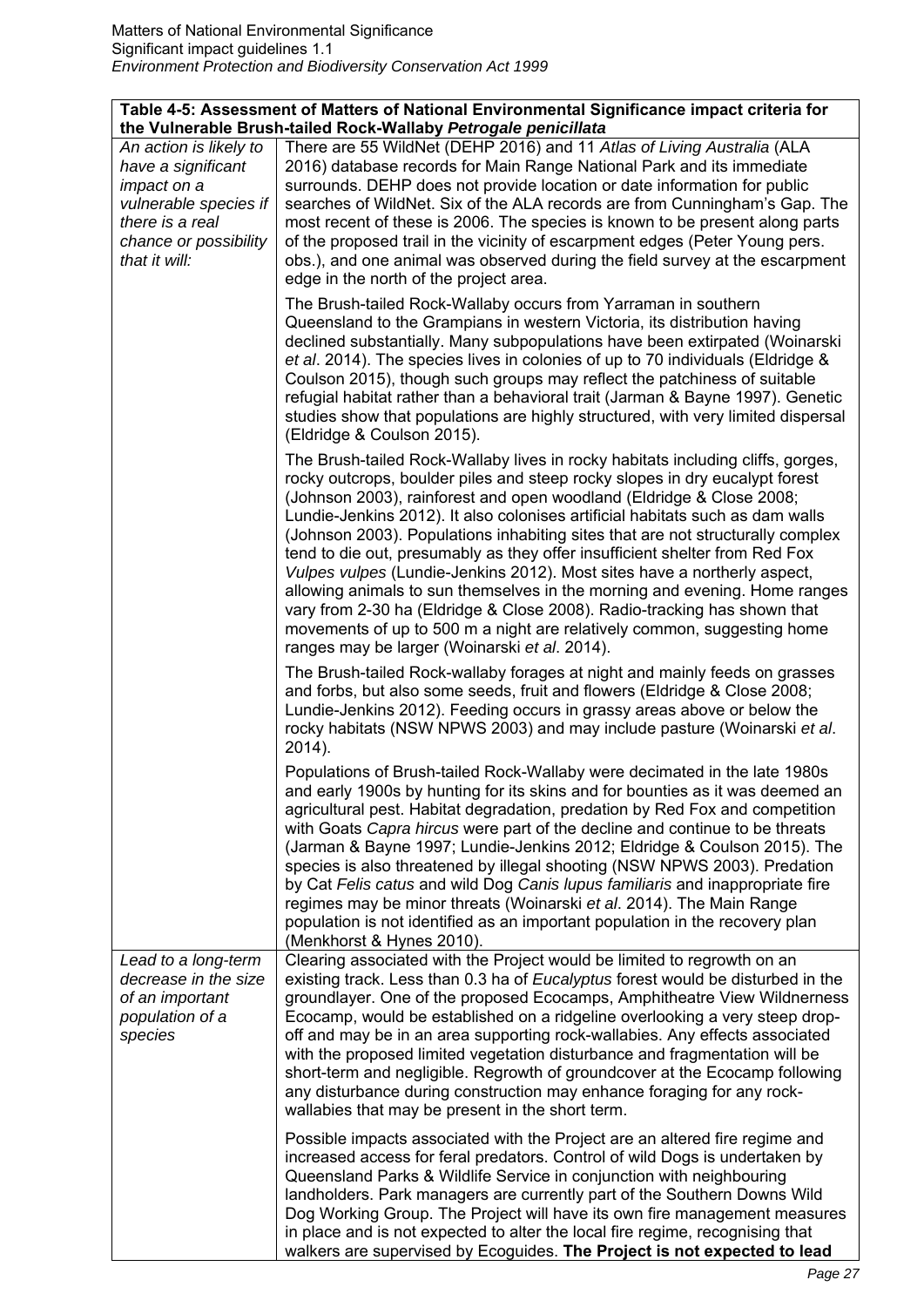| Table 4-5: Assessment of Matters of National Environmental Significance impact criteria for<br>the Vulnerable Brush-tailed Rock-Wallaby Petrogale penicillata |                                                                                                                                                              |
|---------------------------------------------------------------------------------------------------------------------------------------------------------------|--------------------------------------------------------------------------------------------------------------------------------------------------------------|
|                                                                                                                                                               | to a long-term decrease in the size of any population, whether or not the                                                                                    |
|                                                                                                                                                               | population would be considered important.                                                                                                                    |
| Reduce the area of                                                                                                                                            | The area and nature of proposed vegetation disturbance means the Project                                                                                     |
| occupancy of an                                                                                                                                               | is not expected to reduce the area of occupancy of any population.                                                                                           |
| important population                                                                                                                                          |                                                                                                                                                              |
| Fragment an                                                                                                                                                   | Clearing associated with the Project would be limited to regrowth on an                                                                                      |
| existing important                                                                                                                                            | existing track. Less than 0.3 ha of eucalypt forest groundlayer and less than                                                                                |
| population into two                                                                                                                                           | 0.4 ha of rainforest groundlayer would be disturbed along the proposed trail by                                                                              |
| or more populations                                                                                                                                           | being carefully brushed aside by hand for trail establishment, and within which                                                                              |
|                                                                                                                                                               | regular use will suppress regrowth. Establishment of Ecocamps will be with<br>minimal disturbance to native vegetation, with no removal of large trees and   |
|                                                                                                                                                               | maintenance of the natural groundlayer. The Project is not expected to                                                                                       |
|                                                                                                                                                               | fragment any population into two or more populations.                                                                                                        |
| Adversely affect                                                                                                                                              | Habitat critical to the survival of the species includes refuge habitat, feeding                                                                             |
| habitat critical to the                                                                                                                                       | habitat, and commuting routes in between. Refuge habitat includes rock faces                                                                                 |
| survival of a species                                                                                                                                         | or outcrops with large tumbled boulders, ledges and caves (often with                                                                                        |
|                                                                                                                                                               | vegetation cover) that provide shelter and some protection from predators                                                                                    |
|                                                                                                                                                               | (Menkhorst & Hynes 2010). The proposed limited vegetation disturbance                                                                                        |
|                                                                                                                                                               | means that the Project is not expected to adversely affect habitat critical                                                                                  |
|                                                                                                                                                               | to the survival of the species. Should the species be present at the                                                                                         |
|                                                                                                                                                               | proposed Amphitheatre View Wildnerness Ecocamp there may be some                                                                                             |
|                                                                                                                                                               | disruption to animals during construction of a lookout deck but the rocky                                                                                    |
|                                                                                                                                                               | habitat will not be affected.                                                                                                                                |
| Disrupt the breeding                                                                                                                                          | Should the species be present at the proposed Amphitheatre View                                                                                              |
| cycle of an                                                                                                                                                   | Wildnerness Ecocamp there may be some disruption to animals during                                                                                           |
| important population                                                                                                                                          | construction of a lookout deck but the rocky habitat will not be affected and<br>any impact should be short-term. The Project is not expected to disrupt the |
|                                                                                                                                                               | breeding cycle of an important population.                                                                                                                   |
| Modify, destroy,                                                                                                                                              | The proposed limited vegetation disturbance means the Project is not                                                                                         |
| remove, isolate or                                                                                                                                            | expected to modify, destroy, remove, isolate or decrease the availability                                                                                    |
| decrease the                                                                                                                                                  | or quality of habitat to the extent that the species is likely to decline.                                                                                   |
| availability or quality                                                                                                                                       |                                                                                                                                                              |
| of habitat to the                                                                                                                                             |                                                                                                                                                              |
| extent that the                                                                                                                                               |                                                                                                                                                              |
| species is likely to                                                                                                                                          |                                                                                                                                                              |
| decline                                                                                                                                                       |                                                                                                                                                              |
| Result in invasive<br>species that are                                                                                                                        | A pest and weed management plan will be implemented, as is required under<br>the State approval process, to control and prevent the establishment of         |
| harmful to a                                                                                                                                                  | invasive species as a result of the Project. The successful implementation                                                                                   |
| vulnerable species                                                                                                                                            | of the plan will ensure that there is no introduction or spread of invasive                                                                                  |
| becoming                                                                                                                                                      | species that are harmful to Brush-tailed Rock-Wallaby or its habitat.                                                                                        |
| established in the                                                                                                                                            |                                                                                                                                                              |
| vulnerable species'                                                                                                                                           |                                                                                                                                                              |
| habitat                                                                                                                                                       |                                                                                                                                                              |
| Introduce disease                                                                                                                                             | A pest and weed management plan will be implemented, as is required under                                                                                    |
| that may cause the                                                                                                                                            | State legislation, to control and prevent the establishment of invasive species                                                                              |
| species to decline                                                                                                                                            | (and associated diseases) as a result of the Project. The successful                                                                                         |
|                                                                                                                                                               | implementation of the plan will ensure that there is no introduction or                                                                                      |
|                                                                                                                                                               | spread of invasive species that are harmful to Brush-tailed Rock-Wallaby<br>or its habitat.                                                                  |
| Interfere with the                                                                                                                                            | A lack of dispersal, leading to a loss of genetic diversity is a concern for the                                                                             |
| recovery of the                                                                                                                                               | recovery of the species (Menkhorst & Hynes 2010; Woinarski et al. 2014).                                                                                     |
| species.                                                                                                                                                      | Population scale movement will be unaffected and significant                                                                                                 |
|                                                                                                                                                               | disruptions to breeding cycles and interference to species recovery are                                                                                      |
|                                                                                                                                                               | not expected.                                                                                                                                                |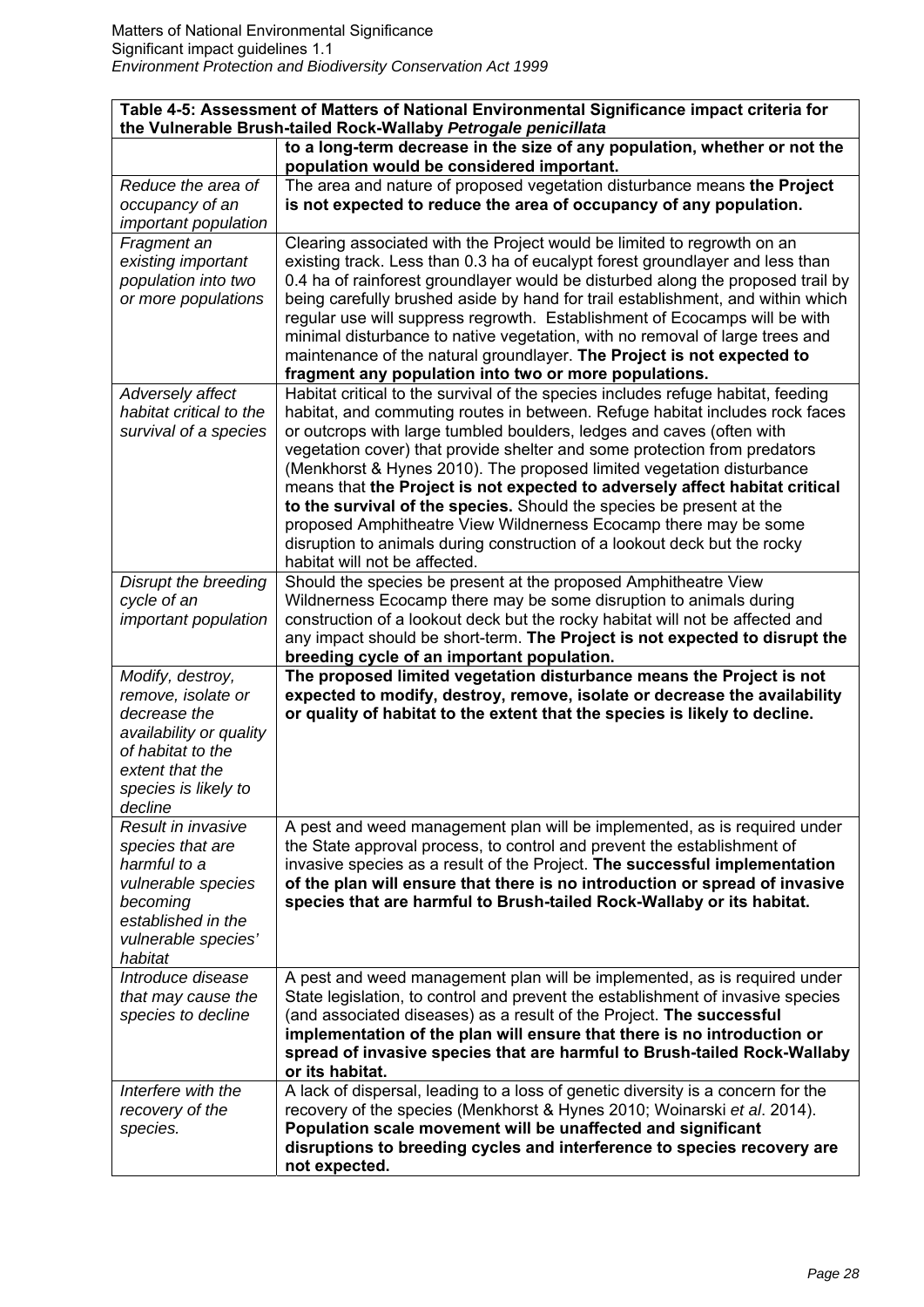*occupancy of an important population* 

| Table 4-6: Assessment of Matters of National Environmental Significance impact criteria for<br>the Vulnerable Grey-headed Flying-fox Pteropus poliocephalus |                                                                                                                                                                                                                                                                                                                                                                                                                                                                                                                                                                                                                                                                                                                                                                                                                                                                                                         |
|-------------------------------------------------------------------------------------------------------------------------------------------------------------|---------------------------------------------------------------------------------------------------------------------------------------------------------------------------------------------------------------------------------------------------------------------------------------------------------------------------------------------------------------------------------------------------------------------------------------------------------------------------------------------------------------------------------------------------------------------------------------------------------------------------------------------------------------------------------------------------------------------------------------------------------------------------------------------------------------------------------------------------------------------------------------------------------|
| An action is likely to<br>have a significant<br>impact on a<br>vulnerable species if<br>there is a real<br>chance or possibility<br>that it will:           | There are two WildNet (DEHP 2016) and two Atlas of Living Australia (ALA<br>2016) database records for Main Range National Park and its immediate<br>surrounds. One of the ALA records is a 2003 Queensland Parks & Wildlife<br>Service record from Mount Mathieson within Main Range NP. The location<br>details for the other record are Black Horse Creek Road via Kyogle in New<br>South Wales. It is assumed that the co-ordinates are incorrect and that the<br>record does not pertain to the Project area. DEHP does not provide location or<br>date information for public searches of WildNet. The two ALA records may<br>correspond to the two WildNet records.                                                                                                                                                                                                                              |
|                                                                                                                                                             | The Grey-headed Flying-fox occurred along coastal eastern Australia from<br>Cape Upstart in Queensland to south-western Victoria (Churchill 2008). In<br>Queensland, its range contracted southwards to Maryborough (Churchill<br>2008), but camps of this species have been recently recorded as far north<br>again as the Mackay region, with several records further south between<br>Gladstone and Bundaberg, Queensland (Roberts et al. 2008). Its range has<br>extended in the south and the species has been sighted in Adelaide and<br>Tasmania in recent years (Eby & Roberts 2012; Woinarski et al. 2914).                                                                                                                                                                                                                                                                                    |
|                                                                                                                                                             | The species roosts in camps, which can be in almost any dense vegetation<br>greater than 3 m in height (Churchill 2008), though more typically >8 m tall<br>(Eby & Roberts 2012). Camps are usually near water and are often in<br>mangroves, rainforest, Melaleuca woodland and sometimes introduced trees<br>(Churchill 2008), usually within 50 km of the coast or less 65 m a.s.l. (Eby &<br>Roberts 2012). They flight up to 50 km from a camp at night to forage<br>(Churchill 2008; Tidemann et al. 2008), feeding in native vegetation and in<br>agricultural and urban areas (Eby & Roberts 2012). The species eats fruit,<br>flowers, pollen and nectar, with the major food resource being eucalypt<br>blossom. They also eat native figs and cultivated fruit in orchards (Churchill<br>2008). Individuals will disperse more than 1000 km from camps seeking food<br>(Eby & Roberts 2012). |
|                                                                                                                                                             | The Grey-headed Flying-fox population is thought to have declined by at least<br>30% between 1989 and 2004 (Eby & Roberts 2012). Loss of feeding habitat is<br>thought to be the main cause for the decline and is probably still the primary<br>threat to the species (NSW NPWS 2002; Eby & Roberts 2012; Woinarski et al.<br>2014). Other threats include shooting at orchards (Tidemann et al. 2008; Eby<br>& Roberts 2012; Woinarski et al. 2014), eucalypt dieback, inappropriate fire<br>regimes, death from powerlines and barbed wire fences, competition with<br>Black Flying-fox P. alecto (Eby & Roberts 2012; Woinarski et al. 2014),<br>persecution at camps, especially in or near towns, secondary poisoning from<br>agricultural chemicals and habitat degradation due to myrtle rust (Woinarski et<br>al. 2014).                                                                       |
| Lead to a long-term<br>decrease in the size<br>of an important<br>population of a                                                                           | There are only three known records of Grey-headed Flying-fox for the area<br>and possibly only one if the ALA and WildNet records correspond. This is not<br>a cryptic species and the presence of the species is unlikely to be under-<br>represented.                                                                                                                                                                                                                                                                                                                                                                                                                                                                                                                                                                                                                                                 |
| species                                                                                                                                                     | Clearing associated with the Project would be limited to regrowth on an<br>existing track. Less than 0.3 ha of eucalypt forest groundlayer and less than<br>0.4 ha of rainforest groundlayer would be disturbed along the proposed trail by<br>being carefully brushed aside by hand for trail establishment, and within which<br>regular use will suppress regrowth. Establishment of Ecocamps will be with<br>minimal disturbance to native vegetation, with no removal of large trees. A<br>possible impact associated with the Project is introduction or spread of myrtle<br>rust or Phytophthora root fungus. The Project will have its own pathogen<br>management measures in place. The Project is not expected to lead to a                                                                                                                                                                    |
| Reduce the area of                                                                                                                                          | long-term decrease in the size of any population.<br>The proposed limited vegetation disturbance means the Project is not                                                                                                                                                                                                                                                                                                                                                                                                                                                                                                                                                                                                                                                                                                                                                                               |

**expected to reduce the area of occupancy of any population.**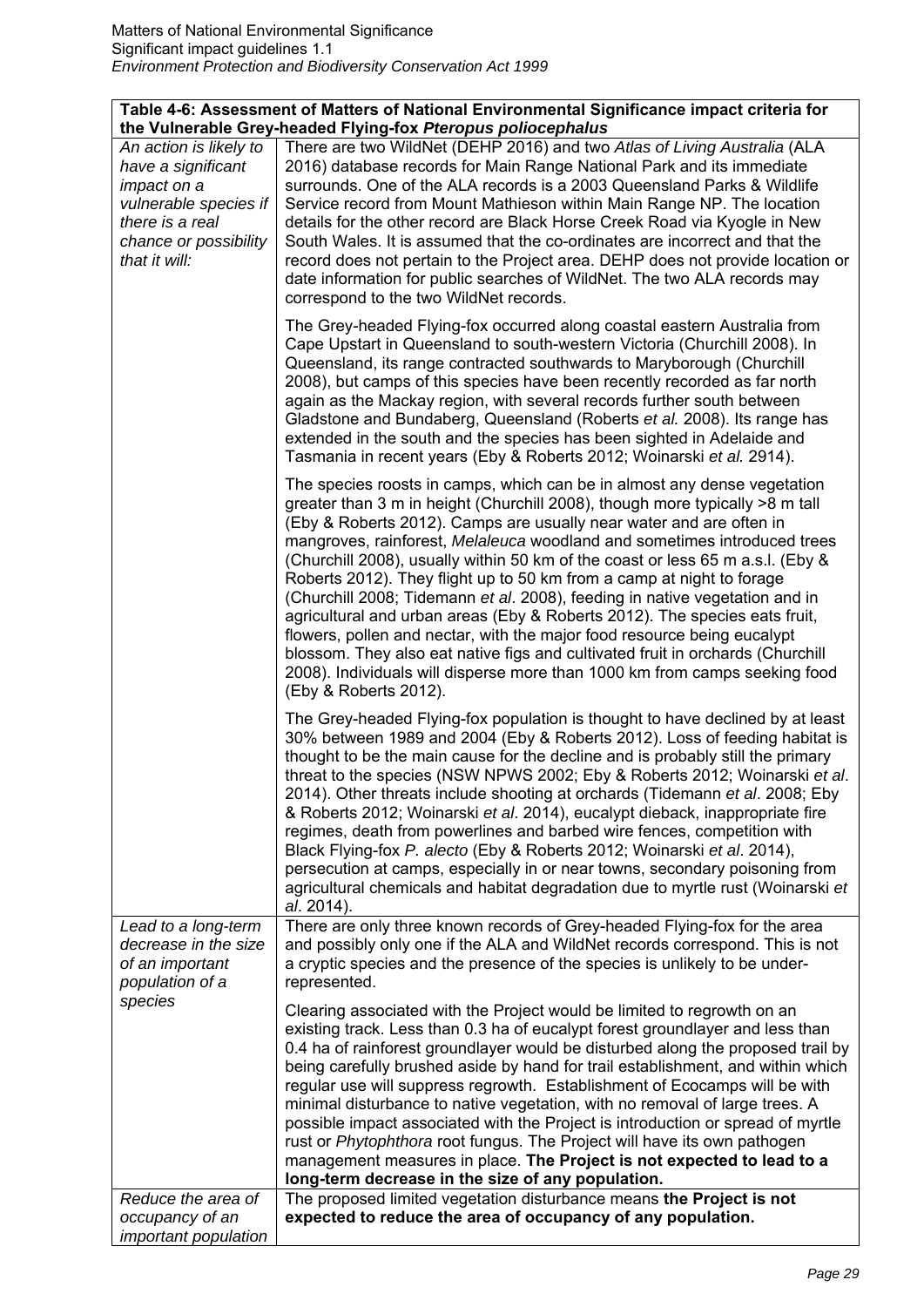# **Table 4-6: Assessment of Matters of National Environmental Significance impact criteria for the Vulnerable Grey-headed Flying-fox** *Pteropus poliocephalus*

| Fragment an<br>existing important<br>population into two<br>or more populations | Clearing associated with the Project would be limited to regrowth on an<br>existing track. Such clearing would be 2.5 m wide. Less than 0.3 ha of<br>eucalypt forest would be disturbed in the groundlayer. Establishment of<br>Ecocamps will be with minimal disturbance to native vegetation. The Project<br>is not expected to fragment any population into two or more<br>populations.                                                                                                                                                                                                                                                                                                                                                                                                                                                                                                                                                                                                                                                                                                                                                                                                                                                                          |
|---------------------------------------------------------------------------------|---------------------------------------------------------------------------------------------------------------------------------------------------------------------------------------------------------------------------------------------------------------------------------------------------------------------------------------------------------------------------------------------------------------------------------------------------------------------------------------------------------------------------------------------------------------------------------------------------------------------------------------------------------------------------------------------------------------------------------------------------------------------------------------------------------------------------------------------------------------------------------------------------------------------------------------------------------------------------------------------------------------------------------------------------------------------------------------------------------------------------------------------------------------------------------------------------------------------------------------------------------------------|
| Adversely affect<br>habitat critical to the<br>survival of a species            | The Project area includes foraging habitat critical to the survival of Grey-<br>headed Flying-fox based on the definition in the draft national recovery plan<br>(DECCW 2009) as it contains eucalypt species that are productive during<br>winter and spring, as is typical in southern Queensland. There is no evidence<br>that the Project area includes any roosting habitat critical to survival. Clearing<br>associated with the Project would be limited to regrowth on an existing track.<br>Less than 0.3 ha of eucalypt forest groundlayer and less than 0.4 ha of<br>rainforest groundlayer would be disturbed along the proposed trail by being<br>carefully brushed aside by hand for trail establishment, and within which<br>regular use will suppress regrowth. Establishment of Ecocamps will be with<br>minimal disturbance to native vegetation, with no removal of large trees. A<br>possible impact associated with the Project is introduction or spread of myrtle<br>rust or Phytophthora root fungus. The Project will have its own pathogen<br>management measures in place. The proposed limited vegetation disturbance<br>means that the Project is not expected to adversely affect habitat critical<br>to the survival of the species. |
| Disrupt the breeding                                                            | There is no known camp in the vicinity of the Project area. Camps are usually                                                                                                                                                                                                                                                                                                                                                                                                                                                                                                                                                                                                                                                                                                                                                                                                                                                                                                                                                                                                                                                                                                                                                                                       |
| cycle of an                                                                     | within 50 km of the coast (Eby & Roberts 2012). The Project area is 100 km                                                                                                                                                                                                                                                                                                                                                                                                                                                                                                                                                                                                                                                                                                                                                                                                                                                                                                                                                                                                                                                                                                                                                                                          |
| important population                                                            | from the coast. The Project is not expected to disrupt the breeding cycle                                                                                                                                                                                                                                                                                                                                                                                                                                                                                                                                                                                                                                                                                                                                                                                                                                                                                                                                                                                                                                                                                                                                                                                           |
|                                                                                 | of an important population.                                                                                                                                                                                                                                                                                                                                                                                                                                                                                                                                                                                                                                                                                                                                                                                                                                                                                                                                                                                                                                                                                                                                                                                                                                         |
|                                                                                 |                                                                                                                                                                                                                                                                                                                                                                                                                                                                                                                                                                                                                                                                                                                                                                                                                                                                                                                                                                                                                                                                                                                                                                                                                                                                     |
| Modify, destroy,                                                                | The proposed limited vegetation disturbance means the Project is not                                                                                                                                                                                                                                                                                                                                                                                                                                                                                                                                                                                                                                                                                                                                                                                                                                                                                                                                                                                                                                                                                                                                                                                                |
| remove, isolate or                                                              | expected to modify, destroy, remove, isolate or decrease the availability                                                                                                                                                                                                                                                                                                                                                                                                                                                                                                                                                                                                                                                                                                                                                                                                                                                                                                                                                                                                                                                                                                                                                                                           |
| decrease the                                                                    | or quality of habitat to the extent that the species is likely to decline.                                                                                                                                                                                                                                                                                                                                                                                                                                                                                                                                                                                                                                                                                                                                                                                                                                                                                                                                                                                                                                                                                                                                                                                          |
| availability or quality                                                         |                                                                                                                                                                                                                                                                                                                                                                                                                                                                                                                                                                                                                                                                                                                                                                                                                                                                                                                                                                                                                                                                                                                                                                                                                                                                     |
| of habitat to the                                                               |                                                                                                                                                                                                                                                                                                                                                                                                                                                                                                                                                                                                                                                                                                                                                                                                                                                                                                                                                                                                                                                                                                                                                                                                                                                                     |
| extent that the                                                                 |                                                                                                                                                                                                                                                                                                                                                                                                                                                                                                                                                                                                                                                                                                                                                                                                                                                                                                                                                                                                                                                                                                                                                                                                                                                                     |
| species is likely to                                                            |                                                                                                                                                                                                                                                                                                                                                                                                                                                                                                                                                                                                                                                                                                                                                                                                                                                                                                                                                                                                                                                                                                                                                                                                                                                                     |
| decline                                                                         |                                                                                                                                                                                                                                                                                                                                                                                                                                                                                                                                                                                                                                                                                                                                                                                                                                                                                                                                                                                                                                                                                                                                                                                                                                                                     |
| Result in invasive                                                              | A pest and weed management plan will be implemented, as is required under                                                                                                                                                                                                                                                                                                                                                                                                                                                                                                                                                                                                                                                                                                                                                                                                                                                                                                                                                                                                                                                                                                                                                                                           |
| species that are                                                                | the State approval process, to control and prevent the establishment of                                                                                                                                                                                                                                                                                                                                                                                                                                                                                                                                                                                                                                                                                                                                                                                                                                                                                                                                                                                                                                                                                                                                                                                             |
| harmful to a                                                                    | invasive species as a result of the Project. The successful implementation                                                                                                                                                                                                                                                                                                                                                                                                                                                                                                                                                                                                                                                                                                                                                                                                                                                                                                                                                                                                                                                                                                                                                                                          |
| vulnerable species                                                              | of the plan will ensure that there is no introduction or spread of invasive                                                                                                                                                                                                                                                                                                                                                                                                                                                                                                                                                                                                                                                                                                                                                                                                                                                                                                                                                                                                                                                                                                                                                                                         |
| becoming                                                                        | species that are harmful to Grey-headed Flying-fox or its habitat.                                                                                                                                                                                                                                                                                                                                                                                                                                                                                                                                                                                                                                                                                                                                                                                                                                                                                                                                                                                                                                                                                                                                                                                                  |
| established in the                                                              |                                                                                                                                                                                                                                                                                                                                                                                                                                                                                                                                                                                                                                                                                                                                                                                                                                                                                                                                                                                                                                                                                                                                                                                                                                                                     |
| vulnerable species'<br>habitat                                                  |                                                                                                                                                                                                                                                                                                                                                                                                                                                                                                                                                                                                                                                                                                                                                                                                                                                                                                                                                                                                                                                                                                                                                                                                                                                                     |
| Introduce disease                                                               | A pest and weed management plan will be implemented, as is required under                                                                                                                                                                                                                                                                                                                                                                                                                                                                                                                                                                                                                                                                                                                                                                                                                                                                                                                                                                                                                                                                                                                                                                                           |
| that may cause the                                                              | State approval process, to control and prevent the establishment of invasive                                                                                                                                                                                                                                                                                                                                                                                                                                                                                                                                                                                                                                                                                                                                                                                                                                                                                                                                                                                                                                                                                                                                                                                        |
| species to decline                                                              | species (and associated diseases) as a result of the Project. The successful                                                                                                                                                                                                                                                                                                                                                                                                                                                                                                                                                                                                                                                                                                                                                                                                                                                                                                                                                                                                                                                                                                                                                                                        |
|                                                                                 | implementation of the plan will ensure that there is no introduction or                                                                                                                                                                                                                                                                                                                                                                                                                                                                                                                                                                                                                                                                                                                                                                                                                                                                                                                                                                                                                                                                                                                                                                                             |
|                                                                                 | spread of invasive species that are harmful to Grey-headed Flying-fox or                                                                                                                                                                                                                                                                                                                                                                                                                                                                                                                                                                                                                                                                                                                                                                                                                                                                                                                                                                                                                                                                                                                                                                                            |
|                                                                                 | its habitat.                                                                                                                                                                                                                                                                                                                                                                                                                                                                                                                                                                                                                                                                                                                                                                                                                                                                                                                                                                                                                                                                                                                                                                                                                                                        |
| Interfere with the                                                              | No critical foraging habitat will be lost and critical roosting habitat is not                                                                                                                                                                                                                                                                                                                                                                                                                                                                                                                                                                                                                                                                                                                                                                                                                                                                                                                                                                                                                                                                                                                                                                                      |
| recovery of the                                                                 | present. Population scale movement will be unaffected and significant                                                                                                                                                                                                                                                                                                                                                                                                                                                                                                                                                                                                                                                                                                                                                                                                                                                                                                                                                                                                                                                                                                                                                                                               |
| species                                                                         | disruptions to breeding cycles and interference to species recovery are<br>not expected.                                                                                                                                                                                                                                                                                                                                                                                                                                                                                                                                                                                                                                                                                                                                                                                                                                                                                                                                                                                                                                                                                                                                                                            |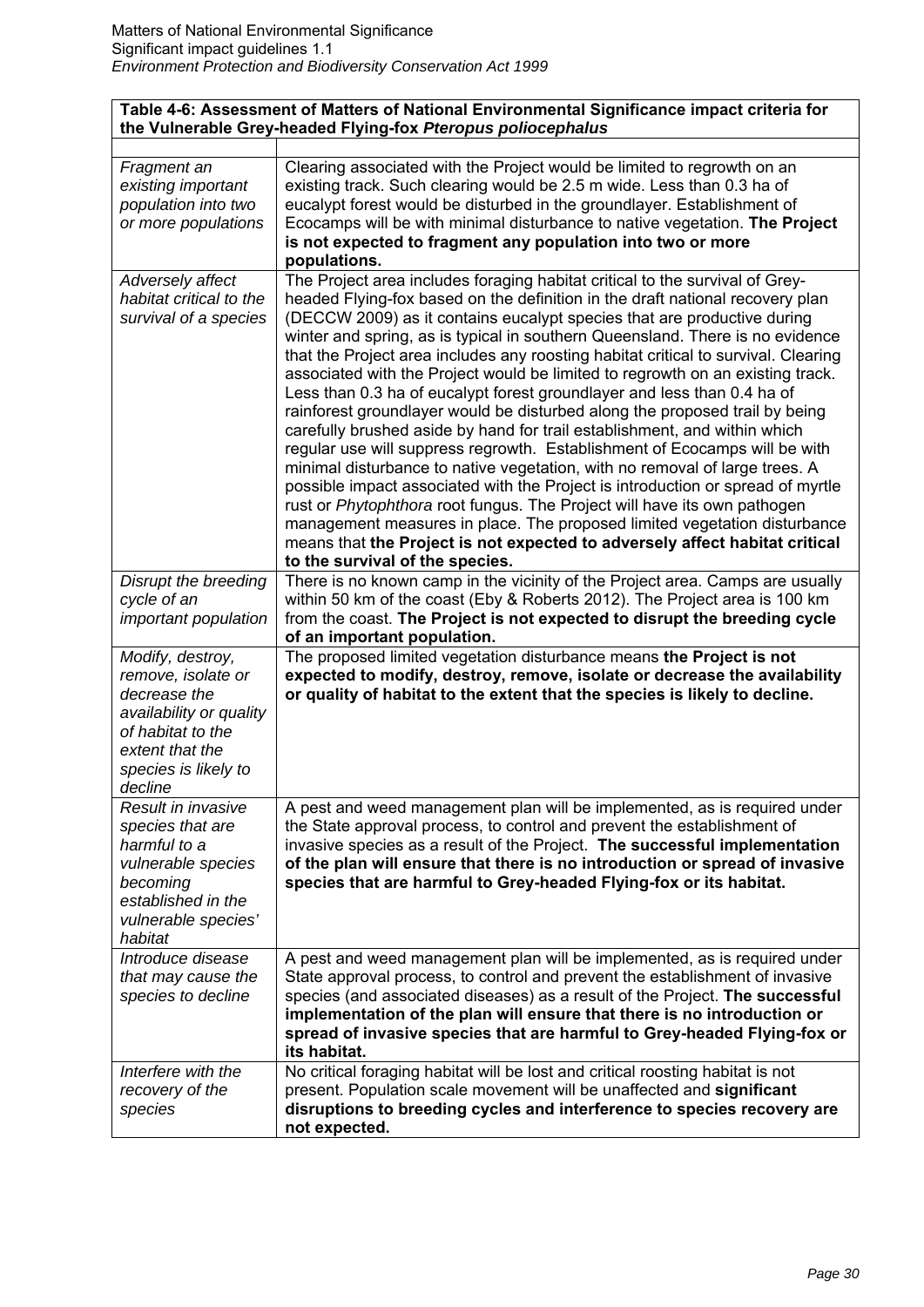| Table 4-7: Assessment of Matters of National Environmental Significance impact criteria for<br>the Vulnerable Large-eared Pied Bat Chalinolobus dwyeri |                                                                                                                                                                                                                                                                                                                                                                                                                                                                                                                                                                                                                                                                                                                                                                                                                                                                                                                                                                                                                                                                                                                     |
|--------------------------------------------------------------------------------------------------------------------------------------------------------|---------------------------------------------------------------------------------------------------------------------------------------------------------------------------------------------------------------------------------------------------------------------------------------------------------------------------------------------------------------------------------------------------------------------------------------------------------------------------------------------------------------------------------------------------------------------------------------------------------------------------------------------------------------------------------------------------------------------------------------------------------------------------------------------------------------------------------------------------------------------------------------------------------------------------------------------------------------------------------------------------------------------------------------------------------------------------------------------------------------------|
| An action is likely to<br>have a significant<br>impact on a                                                                                            | There are three WildNet records for Main Range National Park (DEHP 2016).<br>DEHP does not provide location or date information for public searches of<br>WildNet.                                                                                                                                                                                                                                                                                                                                                                                                                                                                                                                                                                                                                                                                                                                                                                                                                                                                                                                                                  |
| vulnerable species if<br>there is a real<br>chance or possibility<br>that it will:                                                                     | The Large-eared Pied Bat occurs in areas with extensive cliffs and caves from<br>the Blackdown Tableland in central Queensland to the Southern Highlands of<br>New South Wales (Churchill 2008). It is most commonly recorded in dry<br>sclerophyll forest and woodland, and also in sub-alpine woodland and Callitris-<br>dominated forest (Churchill 2008). In south-eastern Queensland the species<br>has primarily been recorded from higher altitude moist tall open forest<br>adjacent to rainforest (Duncan et al. 1999). The species flies slowly and is<br>highly maneuverable, flying at mid-canopy (Dennis 2012).                                                                                                                                                                                                                                                                                                                                                                                                                                                                                        |
|                                                                                                                                                        | The species roosts in caves, cliff crevices and mines (Churchill 2008) and<br>disused Fairy Martin Petrochelidon ariel nests (Schulz 1998). Natural roosts<br>may depend heavily on sandstone outcrops (Duncan et al. 1999). One known<br>maternity colony was in a sandstone cave (Pennay 2008) and the largest<br>numbers of records are from sandstone escarpment country (Hoye & Schulz<br>2008; Woinarski et al. 2014). Large-eared Pied Bat has also been caught near<br>rhyolite cliffs in south-east Queensland, suggesting physical presence of<br>caves or overhangs may be more important than geology (DERM 2012).                                                                                                                                                                                                                                                                                                                                                                                                                                                                                      |
|                                                                                                                                                        | The Large-eared Pied Bat is poorly known and any possible declines are<br>poorly documented. Habitat modelling suggests the species is largely confined<br>to the interface of sandstone escarpment and relatively fertile wooded valleys,<br>presumably for foraging. This naturally restricted combination of habitats has<br>been reduced by extensive clearing of the woodlands (Pennay 2008). The<br>species is considered most at threat from destruction of roost sites and<br>disturbance of roost sites by Goats Capra hircus. Other threats are habitat<br>loss near roost sites, mining induced subsidence affecting the availability of<br>roost sites and feral predators. Possible threats include exposure to chemicals<br>in agriculture and disturbance by humans at roost sites (DERM 2012;<br>Woinarski et al. 2014).                                                                                                                                                                                                                                                                            |
| Lead to a long-term<br>decrease in the size<br>of an important<br>population of a<br>species                                                           | Clearing associated with the Project would be limited to regrowth on an<br>existing track. Less than 0.3 ha of eucalypt forest groundlayer and less than<br>0.4 ha of rainforest groundlayer would be disturbed along the proposed trail by<br>being carefully brushed aside by hand for trail establishment, and within which<br>regular use will suppress regrowth. Establishment of Ecocamps will be with<br>minimal disturbance to native vegetation, with no removal of large trees and<br>maintenance of the natural groundlayer. A possible impact associated with the<br>Project is increased access for feral predators. However, the feral predators<br>considered most likely to be a threat, Cat Felis catus and Red Fox Vulpes<br>vulpes, are already in the park and the Project will not increase access to any<br>possible roost site. The Project is not expected to lead to a long-term<br>decrease in the size of any population, whether or not the population is<br>considered important. The national recovery plan has not identified any<br>important population in Queensland (DERM 2012). |
| Reduce the area of<br>occupancy of an<br><i>important population</i>                                                                                   | The proposed limited vegetation disturbance means the Project is not<br>expected to reduce the area of occupancy of any population.                                                                                                                                                                                                                                                                                                                                                                                                                                                                                                                                                                                                                                                                                                                                                                                                                                                                                                                                                                                 |
| Fragment an<br>existing important<br>population into two<br>or more populations                                                                        | Clearing associated with the Project would be limited to regrowth on an<br>existing track. Such clearing would be 2.5 m wide. Less than 0.3 ha of<br>eucalypt forest would be disturbed in the groundlayer only. Establishment of<br>Ecocamps will be with minimal disturbance to native vegetation. The Project<br>is not expected to fragment any population into two or more<br>populations.                                                                                                                                                                                                                                                                                                                                                                                                                                                                                                                                                                                                                                                                                                                     |
| Adversely affect<br>habitat critical to the<br>survival of a species                                                                                   | The national recovery plan considers maternity roosts, sandstone cliffs and<br>fertile wooded valley habitat within close proximity, and, in Queensland,<br>rainforest and moist eucalypt forest habitats on other geological substrates at<br>high elevation to be critical habitat (DERM 2012). The Project area does                                                                                                                                                                                                                                                                                                                                                                                                                                                                                                                                                                                                                                                                                                                                                                                             |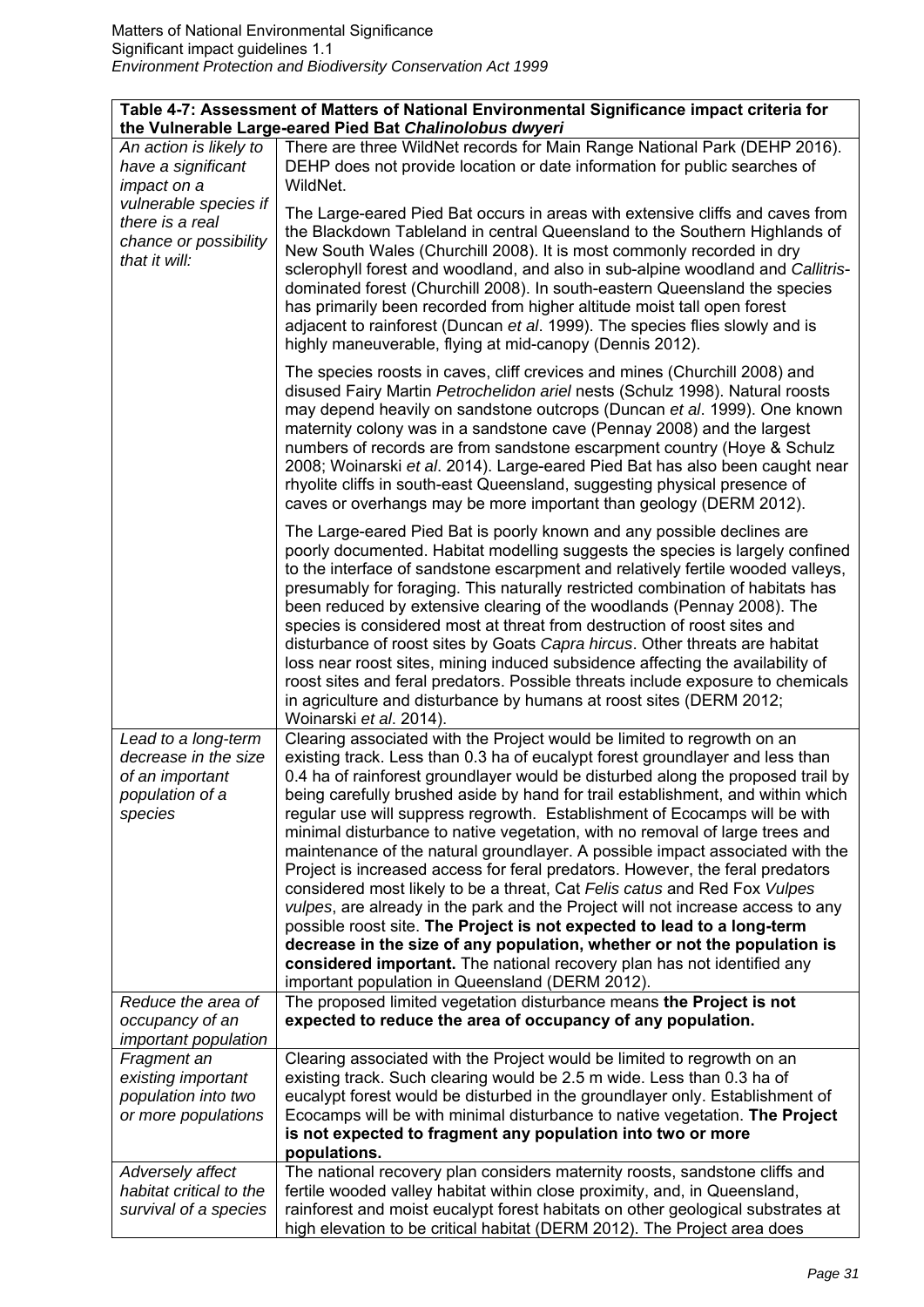| Table 4-7: Assessment of Matters of National Environmental Significance impact criteria for                                                      |                                                                                                                                                                                                                                                                                                                                                                                                                                                                                                                                                                                                                                                                                                       |
|--------------------------------------------------------------------------------------------------------------------------------------------------|-------------------------------------------------------------------------------------------------------------------------------------------------------------------------------------------------------------------------------------------------------------------------------------------------------------------------------------------------------------------------------------------------------------------------------------------------------------------------------------------------------------------------------------------------------------------------------------------------------------------------------------------------------------------------------------------------------|
|                                                                                                                                                  | the Vulnerable Large-eared Pied Bat Chalinolobus dwyeri<br>contain critical habitat based on the latter consideration.                                                                                                                                                                                                                                                                                                                                                                                                                                                                                                                                                                                |
|                                                                                                                                                  |                                                                                                                                                                                                                                                                                                                                                                                                                                                                                                                                                                                                                                                                                                       |
|                                                                                                                                                  | Clearing associated with the Project would be limited to regrowth on an<br>existing track. Less than 0.3 ha of eucalypt forest groundlayer and less than<br>0.4 ha of rainforest groundlayer would be disturbed along the proposed trail by<br>being carefully brushed aside by hand for trail establishment, and within which<br>regular use will suppress regrowth. Establishment of Ecocamps will be with<br>minimal disturbance to native vegetation, with no removal of large trees and<br>maintenance of the natural groundlayer. The proposed limited vegetation<br>disturbance means that the Project is not expected to adversely affect<br>habitat critical to the survival of the species. |
| Disrupt the breeding                                                                                                                             | There is no known maternity site in the vicinity of the Project area. The                                                                                                                                                                                                                                                                                                                                                                                                                                                                                                                                                                                                                             |
| cycle of an                                                                                                                                      | national recovery plan has not identified any important population in                                                                                                                                                                                                                                                                                                                                                                                                                                                                                                                                                                                                                                 |
| important population                                                                                                                             | Queensland (DERM 2012). The Project is not expected to disrupt the                                                                                                                                                                                                                                                                                                                                                                                                                                                                                                                                                                                                                                    |
|                                                                                                                                                  | breeding cycle of an important population.                                                                                                                                                                                                                                                                                                                                                                                                                                                                                                                                                                                                                                                            |
| Modify, destroy,<br>remove, isolate or                                                                                                           | The proposed limited vegetation disturbance means the Project is not<br>expected to modify, destroy, remove, isolate or decrease the availability                                                                                                                                                                                                                                                                                                                                                                                                                                                                                                                                                     |
| decrease the                                                                                                                                     | or quality of habitat to the extent that the species is likely to decline.                                                                                                                                                                                                                                                                                                                                                                                                                                                                                                                                                                                                                            |
| availability or quality                                                                                                                          |                                                                                                                                                                                                                                                                                                                                                                                                                                                                                                                                                                                                                                                                                                       |
| of habitat to the                                                                                                                                |                                                                                                                                                                                                                                                                                                                                                                                                                                                                                                                                                                                                                                                                                                       |
| extent that the                                                                                                                                  |                                                                                                                                                                                                                                                                                                                                                                                                                                                                                                                                                                                                                                                                                                       |
| species is likely to                                                                                                                             |                                                                                                                                                                                                                                                                                                                                                                                                                                                                                                                                                                                                                                                                                                       |
| decline                                                                                                                                          |                                                                                                                                                                                                                                                                                                                                                                                                                                                                                                                                                                                                                                                                                                       |
| Result in invasive<br>species that are<br>harmful to a<br>vulnerable species<br>becoming<br>established in the<br>vulnerable species'<br>habitat | A pest and weed management plan will be implemented, as is required under<br>the State approval process, to control and prevent the establishment of<br>invasive species as a result of the Project. The successful implementation<br>of the plan will ensure that there is no introduction or spread of invasive<br>species that are harmful to Large-eared Pied Bat or its habitat.                                                                                                                                                                                                                                                                                                                 |
| Introduce disease                                                                                                                                | A pest and weed management plan will be implemented, as is required under                                                                                                                                                                                                                                                                                                                                                                                                                                                                                                                                                                                                                             |
| that may cause the<br>species to decline                                                                                                         | State approval process, to control and prevent the establishment of invasive<br>species (and associated diseases) as a result of the Project. The successful                                                                                                                                                                                                                                                                                                                                                                                                                                                                                                                                          |
|                                                                                                                                                  | implementation of the plan will ensure that there is no introduction or                                                                                                                                                                                                                                                                                                                                                                                                                                                                                                                                                                                                                               |
|                                                                                                                                                  | spread of invasive species that are harmful to Large-eared Pied Bat or its<br>habitat.                                                                                                                                                                                                                                                                                                                                                                                                                                                                                                                                                                                                                |
| Interfere with the                                                                                                                               | No critical foraging habitat will be lost and critical roosting habitat is not                                                                                                                                                                                                                                                                                                                                                                                                                                                                                                                                                                                                                        |
| recovery of the                                                                                                                                  | present. Population scale movement will be unaffected and significant                                                                                                                                                                                                                                                                                                                                                                                                                                                                                                                                                                                                                                 |
| species.                                                                                                                                         | disruptions to breeding cycles and interference to species recovery are<br>not expected.                                                                                                                                                                                                                                                                                                                                                                                                                                                                                                                                                                                                              |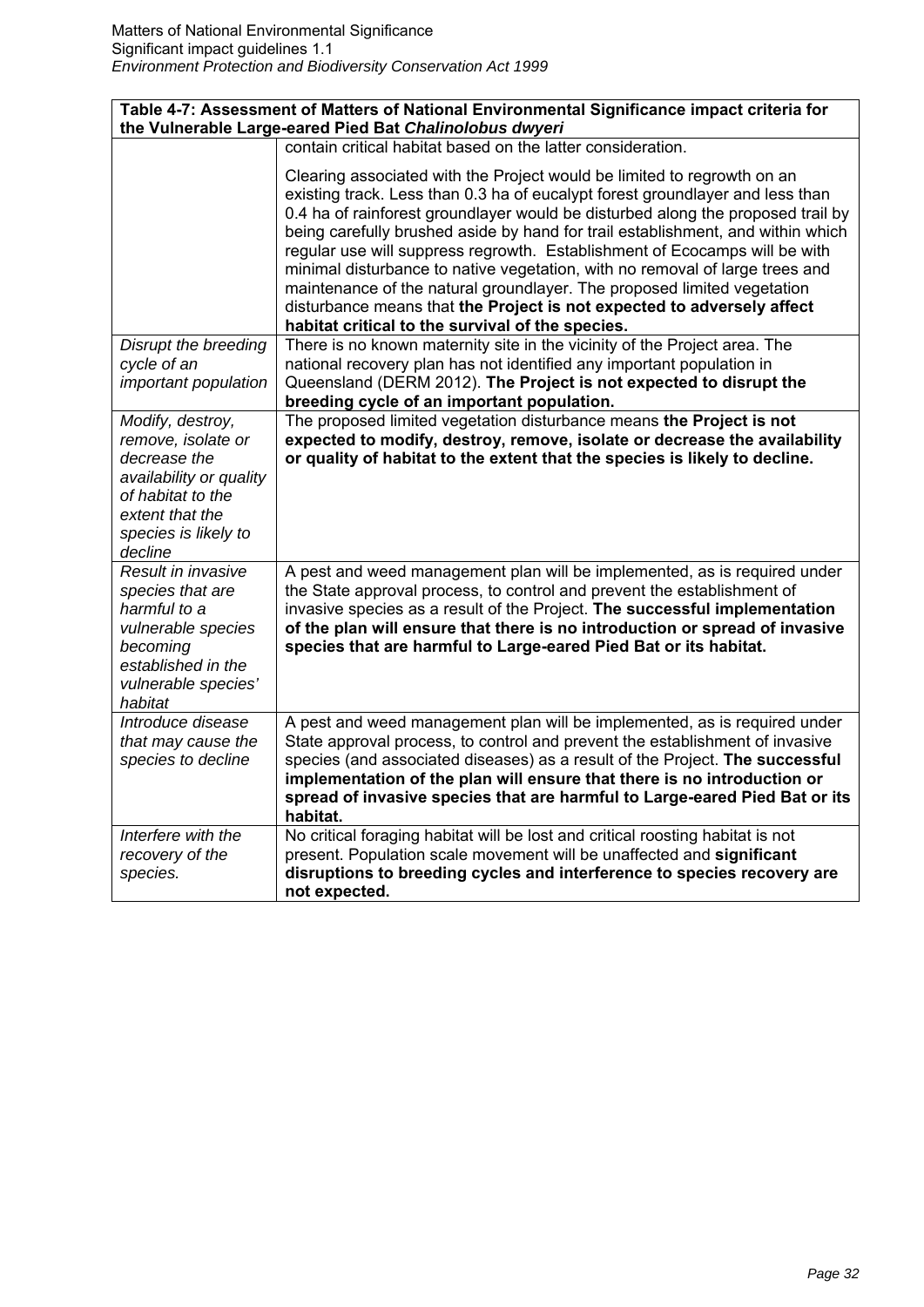|                                                                                                         | Table 4-8: Assessment of Matters of National Environmental Significance impact criteria for<br>the Vulnerable New Holland Mouse Pseudomys novaehollandiae                                                                                                                                                                                                                                                                                                                                                                                                                                                                                                                                                                                                                                                                                                                                                                                                                                                                                                                                                                                                                                                                                                                                                                                                                                                                                                                                |
|---------------------------------------------------------------------------------------------------------|------------------------------------------------------------------------------------------------------------------------------------------------------------------------------------------------------------------------------------------------------------------------------------------------------------------------------------------------------------------------------------------------------------------------------------------------------------------------------------------------------------------------------------------------------------------------------------------------------------------------------------------------------------------------------------------------------------------------------------------------------------------------------------------------------------------------------------------------------------------------------------------------------------------------------------------------------------------------------------------------------------------------------------------------------------------------------------------------------------------------------------------------------------------------------------------------------------------------------------------------------------------------------------------------------------------------------------------------------------------------------------------------------------------------------------------------------------------------------------------|
| An action is likely to<br>have a significant<br>impact on a<br>vulnerable species if<br>there is a real | There are 1 WildNet (DEHP 2016) and 2 Atlas of Living Australia (ALA 2016)<br>database records for Main Range National Park and its immediate surrounds.<br>DEHP does not provide location or date information for public searches of<br>WildNet. The ALA records are from Glenrock, a property to the west of Main<br>Range NP, in 1997.                                                                                                                                                                                                                                                                                                                                                                                                                                                                                                                                                                                                                                                                                                                                                                                                                                                                                                                                                                                                                                                                                                                                                |
| chance or possibility<br>that it will:                                                                  | The New Holland Mouse has a patchy distribution from southeast Queensland<br>to Tasmania. It is mostly found in coastal areas but has been recorded up to<br>400 km inland. It lives in heathlands, woodlands, open forest and paperbark<br>swamps and on sandy, loamy or rocky soils (Kemper & Wilson 2008). The<br>species was first recorded in Queensland in 1996, in open forest near Crows<br>Nest in southeast Queensland (Van Dyck & Lawrie 1997).                                                                                                                                                                                                                                                                                                                                                                                                                                                                                                                                                                                                                                                                                                                                                                                                                                                                                                                                                                                                                               |
|                                                                                                         | The New Holland Mouse has home ranges of 0.5-1.5 ha and home ranges<br>overlap. It shelters in burrows during the day (Kemper & Wilson 2008) and<br>eats seeds, fungi, roots and insects, insects more so in winter (Watts & Aslin<br>1981). The species appears to benefit from certain levels of habitat<br>disturbance (Kemper & Wilson 2008). Suitable habitat does not occur in areas<br>that are completely protected from fire or burnt too frequently or grazed too<br>heavily. It increases in abundance in regenerating areas and becomes rare as<br>succession continues (Watts & Aslin 1981). Subpopulations also appear to be<br>heavily affected by rainfall, presumably affecting resource availability, with<br>increased densities after above average rainfall (Woinarski et al. 2014).                                                                                                                                                                                                                                                                                                                                                                                                                                                                                                                                                                                                                                                                                |
|                                                                                                         | The most severe threats to New Holland Mouse are inappropriate fire (Kemper<br>& Wilson 2008) and predation by feral Cats Felis catus, especially in<br>association with frequent fire. Other threats include habitat loss and<br>fragmentation, predation by Red Fox Vulpes vulpes, weed invasion, over-<br>grazing by livestock and feral herbivores and habitat degradation by<br>Phytophthora infection (Woinarski et al. 2014). Competition with introduced<br>rodents, such as House Mouse Mus musculus is a potential threat (TSSC<br>2010).                                                                                                                                                                                                                                                                                                                                                                                                                                                                                                                                                                                                                                                                                                                                                                                                                                                                                                                                      |
| Lead to a long-term<br>decrease in the size                                                             | There is no recovery plan for the species (DoE 2016f). Important populations<br>are not identified.                                                                                                                                                                                                                                                                                                                                                                                                                                                                                                                                                                                                                                                                                                                                                                                                                                                                                                                                                                                                                                                                                                                                                                                                                                                                                                                                                                                      |
| of an important<br>population of a<br>species<br>Reduce the area of                                     | Clearing associated with the Project would be limited to regrowth on an<br>existing track. Less than 0.3 ha of eucalypt forest groundlayer and less than<br>0.4 ha of rainforest groundlayer would be disturbed along the proposed trail by<br>being carefully brushed aside by hand for trail establishment, and within which<br>regular use will suppress regrowth. Establishment of Ecocamps will be with<br>minimal disturbance to native vegetation, with no removal of large trees and<br>maintenance of the natural groundlayer. Possible impacts associated with the<br>Project are increased access for feral predators, altered fire regimes,<br>fragmentation of habitat, weed invasion and spread of Phytophora. The feral<br>predators considered most likely to be a threat, Cat Felis catus and Red Fox<br>Vulpes vulpes, are already in the park. A pest plant and pathogen<br>management strategy has been implemented in the park (DNPRSR (2013). In<br>addition, the Project will have its own weed, pathogen and fire management<br>measures in place. Access to the public trails as part of the Project is limited to<br>supervised walkers sleeping in custom built lodgings. No detectable increase<br>in fire risk is expected. The Project is not expected to lead to a long-term<br>decrease in the size of any population, whether or not the population is<br>considered important.<br>The proposed limited vegetation disturbance means the Project is not |
| occupancy of an<br>important population                                                                 | expected to reduce the area of occupancy of any population.                                                                                                                                                                                                                                                                                                                                                                                                                                                                                                                                                                                                                                                                                                                                                                                                                                                                                                                                                                                                                                                                                                                                                                                                                                                                                                                                                                                                                              |
|                                                                                                         |                                                                                                                                                                                                                                                                                                                                                                                                                                                                                                                                                                                                                                                                                                                                                                                                                                                                                                                                                                                                                                                                                                                                                                                                                                                                                                                                                                                                                                                                                          |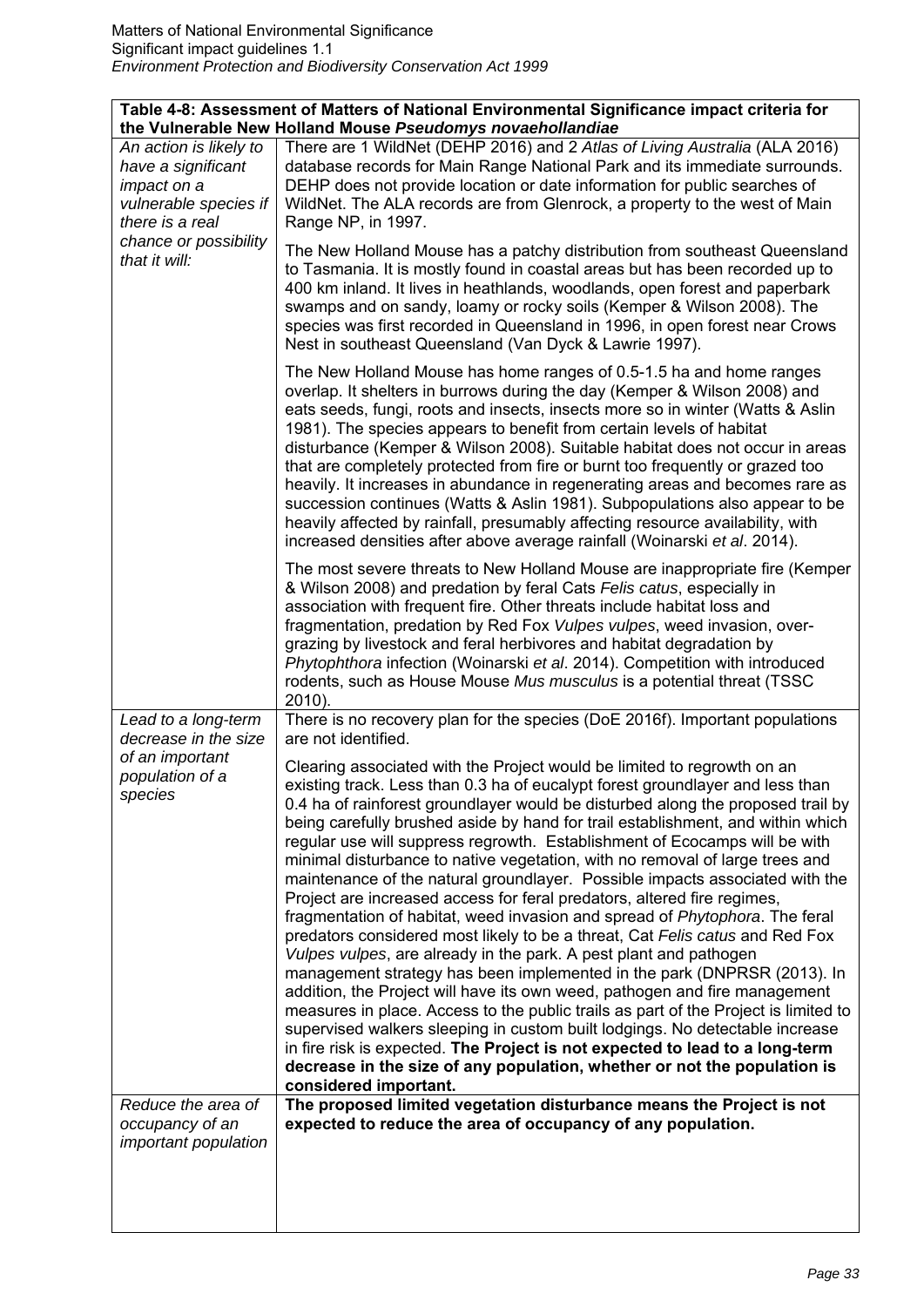| Table 4-8: Assessment of Matters of National Environmental Significance impact criteria for<br>the Vulnerable New Holland Mouse Pseudomys novaehollandiae    |                                                                                                                                                                                                                                                                                                                                                                                                             |
|--------------------------------------------------------------------------------------------------------------------------------------------------------------|-------------------------------------------------------------------------------------------------------------------------------------------------------------------------------------------------------------------------------------------------------------------------------------------------------------------------------------------------------------------------------------------------------------|
|                                                                                                                                                              |                                                                                                                                                                                                                                                                                                                                                                                                             |
| Fragment an<br>existing important<br>population into two<br>or more populations                                                                              | Clearing associated with the Project would be limited to regrowth on an<br>existing track. Such clearing would be 2.5 m wide. Less than 0.3 ha of<br>eucalypt forest would be disturbed in the groundlayer only. Establishment of<br>Ecocamps will be with minimal disturbance to native vegetation. The Project<br>is not expected to fragment any population into two or more<br>populations.             |
| Adversely affect<br>habitat critical to the                                                                                                                  | There is no recovery plan for the species (DoE 2016f). Critical habitat is not<br>defined.                                                                                                                                                                                                                                                                                                                  |
| survival of a species                                                                                                                                        | The proposed limited vegetation disturbance means that the Project is not<br>expected to adversely affect habitat critical to the survival of the species,<br>based on known habitat use.                                                                                                                                                                                                                   |
| Disrupt the breeding<br>cycle of an<br>important population                                                                                                  | The Project is not expected to disrupt the breeding cycle of an important<br>population.                                                                                                                                                                                                                                                                                                                    |
| Modify, destroy,<br>remove, isolate or<br>decrease the<br>availability or quality<br>of habitat to the<br>extent that the<br>species is likely to<br>decline | The proposed limited vegetation disturbance means the Project is not<br>expected to modify, destroy, remove, isolate or decrease the availability<br>or quality of habitat to the extent that the species is likely to decline.                                                                                                                                                                             |
| Result in invasive<br>species that are<br>harmful to a<br>vulnerable species<br>becoming<br>established in the<br>vulnerable species'<br>habitat             | A pest and weed management plan will be implemented, as is required under<br>the State approval process, to control and prevent the establishment of<br>invasive species as a result of the Project. The successful implementation<br>of the plan will ensure that there is no introduction or spread of invasive<br>species that are harmful to New Holland Mouse or its habitat.                          |
| Introduce disease<br>that may cause the<br>species to decline                                                                                                | A pest and weed management plan will be implemented, as is required under<br>State approval process, to control and prevent the establishment of invasive<br>species (and associated diseases) as a result of the Project. The successful<br>implementation of the plan will ensure that there is no introduction or<br>spread of invasive species that are harmful to New Holland Mouse or its<br>habitat. |
| Interfere with the<br>recovery of the<br>species.                                                                                                            | Population scale movement will be unaffected and significant disruptions to<br>breeding cycles and interference to species recovery are not expected.                                                                                                                                                                                                                                                       |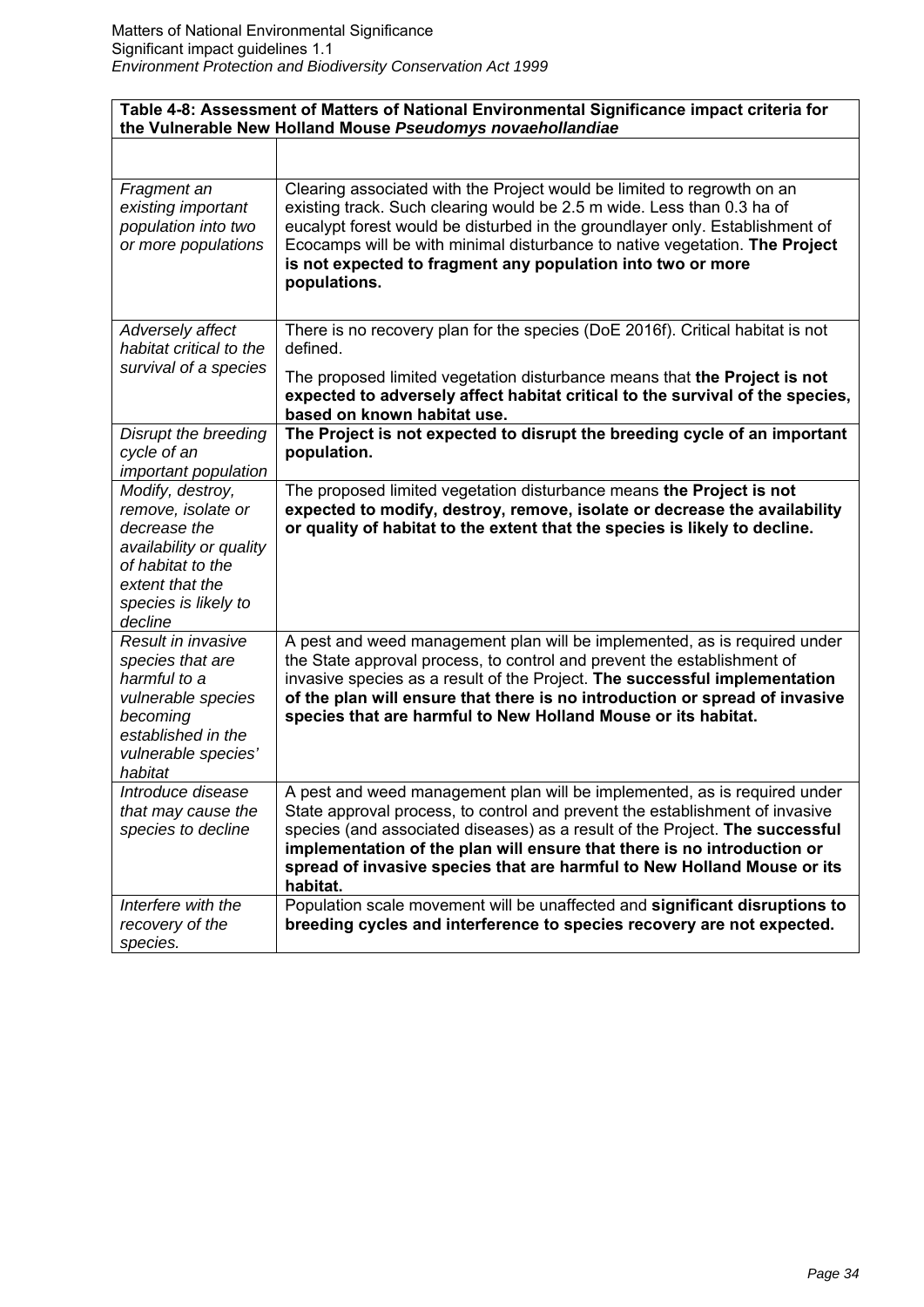## **Table 4-9: Assessment of Matters of National Environmental Significance impact criteria for the Endangered Hastings River Mouse** *Pseudomys oralis*

|                                                                                                                                                                                     | the Endangered Hastings Kiver Mouse <i>Pseudomys Orans</i>                                                                                                                                                                                                                                                                                                                                                                                                                                                                                                                                                                                                                                                                                                                                                                                                                                                                                                                                                                                                                                                                                                                                                                                                                                                                                                                                                                                                                                                                                                                                                                                                                                               |
|-------------------------------------------------------------------------------------------------------------------------------------------------------------------------------------|----------------------------------------------------------------------------------------------------------------------------------------------------------------------------------------------------------------------------------------------------------------------------------------------------------------------------------------------------------------------------------------------------------------------------------------------------------------------------------------------------------------------------------------------------------------------------------------------------------------------------------------------------------------------------------------------------------------------------------------------------------------------------------------------------------------------------------------------------------------------------------------------------------------------------------------------------------------------------------------------------------------------------------------------------------------------------------------------------------------------------------------------------------------------------------------------------------------------------------------------------------------------------------------------------------------------------------------------------------------------------------------------------------------------------------------------------------------------------------------------------------------------------------------------------------------------------------------------------------------------------------------------------------------------------------------------------------|
| An action is likely<br>to have a<br>significant impact<br>on a critically<br>endangered or<br>endangered<br>species if there is a<br>real chance or<br>possibility that it<br>will: | There are 48 WildNet (DEHP 2016) and five Atlas of Living Australia (ALA<br>2016) database records for Main Range National Park and its immediate<br>surrounds. DEHP does not provide location or date information for public<br>searches of WildNet. The Gambubal section of Main Range NP is a stronghold<br>for the species in Queensland and is significant at the national scale (DECC)<br>2005; Woinarski et al. 2014). Elsewhere in the park Hastings River Mouse has<br>also been recorded at Cunninghams Gap (DNPRSR 2013).                                                                                                                                                                                                                                                                                                                                                                                                                                                                                                                                                                                                                                                                                                                                                                                                                                                                                                                                                                                                                                                                                                                                                                     |
|                                                                                                                                                                                     | The Hastings River Mouse is patchily distributed from far south-eastern<br>Queensland to near Muswellbrook in New South Wales. The species is one of<br>the most poorly known Australian rodents (Watts & Aslin 1981). It was first<br>recorded in Queensland in 1969, having been thought to be extinct (Townley<br>2008) and was not recorded between 1971 and 1993, when it was trapped near<br>the original location. In 1994 the species was found at a second Queensland<br>location, near Lamington National Park (Gynther & O'Reilly 1995). More<br>recently, it has been recorded at Cunningham's Gap and North Branch Creek<br>(lan Gynther, personal communication). During the field survey, a single<br>Hastings River Mouse was trapped on the steep hillside approximately 30 m<br>above the proposed Woodcutters Ecocamp site. Suitable habitat for Hastings<br>River Mouse in the local area comprises the eucalypt forest both upslope and<br>downslope to the west and north of the proposed Woodcutters Ecocamp site, in<br>areas where the groundcover is dense and is dominated by the mat-rush<br>Lomandra longifolia and/or the grass Themeda triandra. The proposed pad<br>area for the ecocamp itself is not suitable habitat for the species, since the<br>groundcover is more open and dominated by bracken and raspberry shrubs.<br>Some potentially suitable habitat also occurs along a short section of trail in the<br>north of the project area and there is potential habitat south of Cunningham's<br>Gap in the Mt Mitchell Trail section, although the trail is confined to existing<br>tracks and trails in this location and no habitat disturbance would occur. |
|                                                                                                                                                                                     | The species lives in open eucalypt forest at altitudes from 300-1250 m a.s.l.,<br>with a groundcover of grasses, ferns or Lomandra, though shrubs may be<br>present (Townley 2008). In Queensland, the species is mostly found on<br>volcanic soils with Eucalyptus campanulata (Meek 2012). Important structural<br>features include dense ground cover 10-75 cm in height and the presence of<br>shelter sites (Woinarski et al. 2014). The species uses a variety of nest sites,<br>including holes in the ground, cavities in boulder piles, hollow logs, epiphytes at<br>ground level and cavities in the roots of large trees (Townley 2008). Graham et<br>al. (2005) described hollow logs as an important habitat feature, and rock piles<br>and root holes also appear critical features (Meek 2012).                                                                                                                                                                                                                                                                                                                                                                                                                                                                                                                                                                                                                                                                                                                                                                                                                                                                                           |
|                                                                                                                                                                                     | Hastings River Mouse appears to require periodic disturbance to habitat to<br>produce mid-successional vegetation. Too frequent or too infrequent fire both<br>produce unsuitable habitat (Meek 2012). The optimal fire regime is uncertain<br>(DECC 2005; Woinarski et al. 2014). Females show strong site fidelity, some<br>using the same nest site for more than two years. Males may use several nests<br>in a home range of up to 2 ha (Townley 2008). The species eats leaves, stems,<br>seed, flowers, pollen, fungi and insects (Meek 2012).                                                                                                                                                                                                                                                                                                                                                                                                                                                                                                                                                                                                                                                                                                                                                                                                                                                                                                                                                                                                                                                                                                                                                    |
|                                                                                                                                                                                     | The species is threatened by predation by Cats Felis catus and Red Fox<br>Vulpes vulpes, inappropriate fire regime (Townley 2008; Meek 2012; Woinarski<br>et al. 2014), grazing (Townley 2008; Woinarski et al. 2014), removal of rocks,<br>logs and dead trees (Meek 2012), inbreeding and habitat loss and<br>fragmentation (Woinarski et al. 2014).                                                                                                                                                                                                                                                                                                                                                                                                                                                                                                                                                                                                                                                                                                                                                                                                                                                                                                                                                                                                                                                                                                                                                                                                                                                                                                                                                   |
|                                                                                                                                                                                     | Hastings River Mouse was recorded during fauna surveys for this Project in<br>habitat adjacent to the proposed Woodcutters Ecocamp. The fauna<br>assessment determined that this is the edge of an extensive area of habitat for<br>the species.                                                                                                                                                                                                                                                                                                                                                                                                                                                                                                                                                                                                                                                                                                                                                                                                                                                                                                                                                                                                                                                                                                                                                                                                                                                                                                                                                                                                                                                         |
|                                                                                                                                                                                     |                                                                                                                                                                                                                                                                                                                                                                                                                                                                                                                                                                                                                                                                                                                                                                                                                                                                                                                                                                                                                                                                                                                                                                                                                                                                                                                                                                                                                                                                                                                                                                                                                                                                                                          |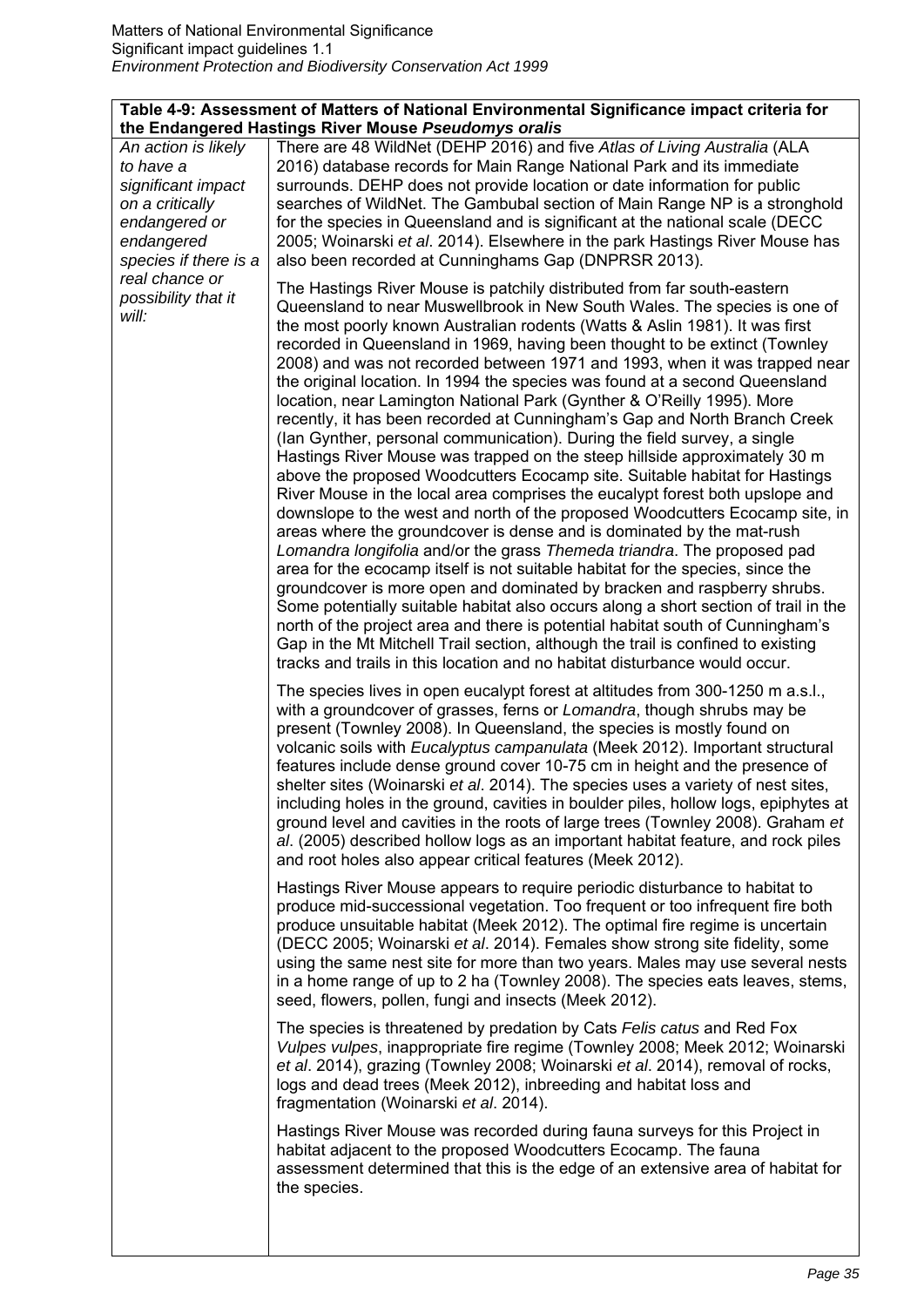| Table 4-9: Assessment of Matters of National Environmental Significance impact criteria for<br>the Endangered Hastings River Mouse Pseudomys oralis                                                            |                                                                                                                                                                                                                                                                                                                                                                                                                                                                                                                                                                                                                                                                                                                             |
|----------------------------------------------------------------------------------------------------------------------------------------------------------------------------------------------------------------|-----------------------------------------------------------------------------------------------------------------------------------------------------------------------------------------------------------------------------------------------------------------------------------------------------------------------------------------------------------------------------------------------------------------------------------------------------------------------------------------------------------------------------------------------------------------------------------------------------------------------------------------------------------------------------------------------------------------------------|
| Lead to a long-<br>term decrease in<br>the size of a<br>population                                                                                                                                             | Possible impacts associated with the Project are facilitation of access for feral<br>predators, altered fire regime, weed invasion and removal of micro-habitat such<br>as rocks and logs. Feral predators are already present in the park and fire and<br>weed management measures will be in place. Access to the public trails as part<br>of the Project is limited to supervised walkers sleeping in custom built lodgings.<br>No detectable increase in fire risk is expected. Disturbance associated with<br>establishment of Ecocamps will be kept to a minimum. Any possible impacts<br>are expected to be minor and the Project is not expected to lead to a long-<br>term decrease in the size of any population. |
| Reduce the area of<br>occupancy of the<br>species                                                                                                                                                              | The proposed limited vegetation disturbance means the Project is not<br>expected to reduce the area of occupancy of any population.                                                                                                                                                                                                                                                                                                                                                                                                                                                                                                                                                                                         |
| Fragment an<br>existing population<br>into two or more<br>populations                                                                                                                                          | Clearing of regrowth on the existing track will be 2.5 m wide. Less than 0.3 ha<br>of eucalypt forest would be disturbed in the groundlayer only. Disturbance<br>associated with establishment of Ecocamps will be kept to a minimum. The<br>proposed limited vegetation disturbance is not expected to fragment any<br>existing population into two or more populations.                                                                                                                                                                                                                                                                                                                                                   |
| Adversely affect<br>habitat critical to<br>the survival of a<br>species                                                                                                                                        | There is no national recovery plan for the species. There is an approved New<br>South Wales recovery plan (DECC 2005). Assessment of critical habitat was to<br>be undertaken as a recovery action in this plan. No critical habitat has been<br>declared for the Hastings River Mouse in Queensland (DECC 2005). The<br>proposed limited vegetation disturbance is not expected to adversely<br>affect habitat critical to the survival of the species.                                                                                                                                                                                                                                                                    |
| Disrupt the<br>breeding cycle of a<br>population                                                                                                                                                               | No disturbance to habitat for the species will occur during construction of the<br>Woodcutters Ecocamp. Activity at the Woodcutters Ecocamp will be low key<br>and the Ecocamp is designed for common areas to be shielded from adjacent<br>habitat by the sleeping cabins. The proposed limited vegetation disturbance<br>and any on-going Project activities are not expected to disrupt the<br>breeding cycle of a population.                                                                                                                                                                                                                                                                                           |
| Modify, destroy,<br>remove, isolate or<br>decrease the<br>availability or<br>quality of habitat to<br>the extent that the<br>species is likely to<br>decline                                                   | The proposed limited vegetation disturbance is not expected to modify,<br>destroy, remove, isolate or decrease the availability or quality of habitat<br>to the extent that the species is likely to decline.                                                                                                                                                                                                                                                                                                                                                                                                                                                                                                               |
| Result in invasive<br>species that are<br>harmful to a<br>critically<br>endangered or<br>endangered<br>species becoming<br>established in the<br>endangered or<br>critically<br>endangered<br>species' habitat | A pest and weed management plan will be implemented, as is required under<br>the State approval process, to control and prevent the establishment of invasive<br>species as a result of the Project. The successful implementation of the plan<br>will ensure that there is no introduction or spread of invasive species that<br>are harmful to Hastings River Mouse or its habitat.                                                                                                                                                                                                                                                                                                                                       |
| Introduce disease<br>that may cause the<br>species to decline                                                                                                                                                  | A pest and weed management plan will be implemented, as is required under<br>State assessment process, to control and prevent the establishment of invasive<br>species (and associated diseases) as a result of the Project. The successful<br>implementation of the plan will ensure that there is no introduction or<br>spread of invasive species that are harmful to Hastings River Mouse or its<br>habitat.                                                                                                                                                                                                                                                                                                            |
| Interfere with the<br>recovery of the<br>species.                                                                                                                                                              | Population scale movement will be unaffected and significant disruptions to<br>breeding cycles and interference to species recovery are not expected.                                                                                                                                                                                                                                                                                                                                                                                                                                                                                                                                                                       |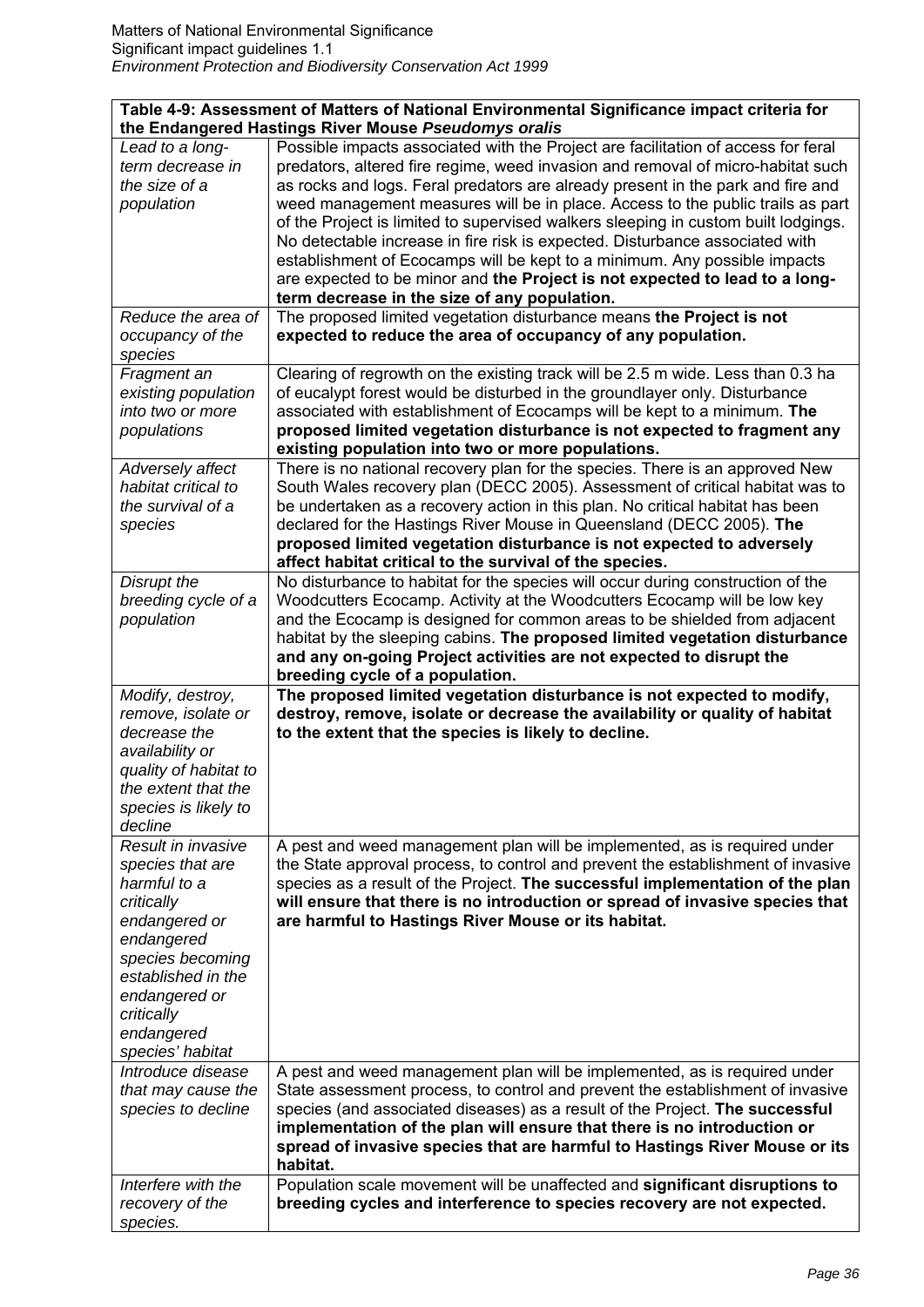| Table 4-10: Assessment of Matters of National Environmental Significance impact criteria for |                                                                                                                                                                                                                                             |
|----------------------------------------------------------------------------------------------|---------------------------------------------------------------------------------------------------------------------------------------------------------------------------------------------------------------------------------------------|
|                                                                                              | the Vulnerable Red Goshawk Erythrotriorchis radiatus                                                                                                                                                                                        |
| An action is likely to                                                                       | There are 1 WildNet (DEHP 2016) and 2 Atlas of Living Australia (ALA 2016)                                                                                                                                                                  |
| have a significant                                                                           | database records for Main Range National Park and its immediate surrounds.                                                                                                                                                                  |
| impact on a                                                                                  | DEHP does not provide location or date information for public searches of                                                                                                                                                                   |
| vulnerable species if                                                                        | WildNet. One ALA record is listed as (Queensland) Department of National                                                                                                                                                                    |
| there is a real                                                                              | Parks, Sport and Racing and is probably the WildNet record. Both ALA                                                                                                                                                                        |
| chance or possibility                                                                        | records have imprecise co-ordinates, decimal degrees -27.9, 152.3, and are                                                                                                                                                                  |
| that it will:                                                                                | likely to be west of the Project area, though such birds could easily have                                                                                                                                                                  |
|                                                                                              | occurred in the Project area based on known movement patterns (DERM                                                                                                                                                                         |
|                                                                                              | 2012). Main Range NP is the centre of a recognised territory historically                                                                                                                                                                   |
|                                                                                              | (DNPRSR 2013). However, the southerly range of Red Goshawk appears to                                                                                                                                                                       |
|                                                                                              | have undergone a significant retraction over the past several decades and the                                                                                                                                                               |
|                                                                                              | species may no longer be breeding in the South-East Queensland region                                                                                                                                                                       |
|                                                                                              | (Seaton 2014).                                                                                                                                                                                                                              |
|                                                                                              | The Red Goshawk is found in north-western, northern and eastern Australia in<br>coastal and subcoastal areas. The species is resident but very sparsely<br>distributed, with home ranges of 120 $km^2$ for females and 200 $km^2$ for males |
|                                                                                              | (Debus & Czechura 1988; Marchant & Higgins 1993; Olsen 1995). Occasional                                                                                                                                                                    |
|                                                                                              | records from central Australia may be resident birds but could be dispersing<br>individuals (Aumann 2201). Breeding range appears to be continuous and the                                                                                  |
|                                                                                              | species could be described as consisting of one large population (Garnett &                                                                                                                                                                 |
|                                                                                              | Crowley 2000).                                                                                                                                                                                                                              |
|                                                                                              | The Red Goshawk occurs in woodlands and forests, particularly tall forests in                                                                                                                                                               |
|                                                                                              | areas of high rainfall (Woinarski 2007) and, ideally, with intact forest or                                                                                                                                                                 |
|                                                                                              | woodland, a mosaic of vegetation types and permanent water, particularly                                                                                                                                                                    |
|                                                                                              | riverine forests. The species avoids both very dense and very open habitats                                                                                                                                                                 |
|                                                                                              | (Marchant & Higgins 1993) but occur in rainforest in New South Wales and<br>vine forest in southeast Queensland (DERM 2012). In partly cleared habitats                                                                                     |
|                                                                                              | in eastern Australia it occurs in areas with gorges and escarpments (Czechura                                                                                                                                                               |
|                                                                                              | 2012). Nests are restricted to trees taller than 20 m and within one km of a                                                                                                                                                                |
|                                                                                              | watercourse or wetland (Garnett & Crowley 2000).                                                                                                                                                                                            |
|                                                                                              | Habitat loss is thought to have caused the historical decline in southern                                                                                                                                                                   |
|                                                                                              | Queensland (Czechura & Hobson 2000; Czechura et al. 2010). Continuing                                                                                                                                                                       |
|                                                                                              | threats include fragmentation of habitat, loss of, or disturbance to, nesting<br>sites, fire, egg-collecting, shooting, loss of prey species, and possibly                                                                                  |
|                                                                                              | secondary poisoning (Marchant & Higgins 1993; Garnett & Crowley 2000).                                                                                                                                                                      |
|                                                                                              | Red Goshawks breed in large areas of intact forest and woodland and                                                                                                                                                                         |
|                                                                                              | fragmentation reduces their breeding success. Fire can destroy nest trees and                                                                                                                                                               |
|                                                                                              | may decrease prey abundance. Inappropriate fire regimes may also result in                                                                                                                                                                  |
|                                                                                              | thickening of vegetation, reducing prey availability (DERM 2012).                                                                                                                                                                           |
| Lead to a long-term                                                                          | The most recent known record for Main Range NP was in 2000. However, the                                                                                                                                                                    |
| decrease in the size                                                                         | species typically has a low recording rate and, despite the apparent lack of                                                                                                                                                                |
| of an important                                                                              | recent records, is assumed to still be present. Clearing associated with the                                                                                                                                                                |
| population of a                                                                              | Project would be limited to regrowth on an existing track. Less than 0.3 ha of                                                                                                                                                              |
| species                                                                                      | eucalypt forest groundlayer and less than 0.4 ha of rainforest groundlayer                                                                                                                                                                  |
|                                                                                              | would be disturbed along the proposed trail by being carefully brushed aside                                                                                                                                                                |
|                                                                                              | by hand for trail establishment, and within which regular use will suppress                                                                                                                                                                 |
|                                                                                              | regrowth. Establishment of Ecocamps will be with minimal disturbance to                                                                                                                                                                     |
|                                                                                              | native vegetation, with no removal of large trees and maintenance of the                                                                                                                                                                    |
|                                                                                              | natural groundlayer. Any effects associated with clearing and fragmentation                                                                                                                                                                 |
|                                                                                              | will be negligible. A possible impact associated with the Project is an altered                                                                                                                                                             |
|                                                                                              | fire regime but fire management measures will be in place. Any evidence of                                                                                                                                                                  |
|                                                                                              | breeding would immediately be reported to Queensland Parks & Wildlife<br>Service. The Project is not expected to lead to a long-term decrease in                                                                                            |
|                                                                                              | the size of any population.                                                                                                                                                                                                                 |
| Reduce the area of                                                                           | The species could be described as consisting of one large population (Garnett                                                                                                                                                               |
| occupancy of an                                                                              | & Crowley 2000). The proposed limited vegetation disturbance means the                                                                                                                                                                      |
| <i>important population</i>                                                                  | Project is not expected to reduce the area of occupancy of the species.                                                                                                                                                                     |
|                                                                                              |                                                                                                                                                                                                                                             |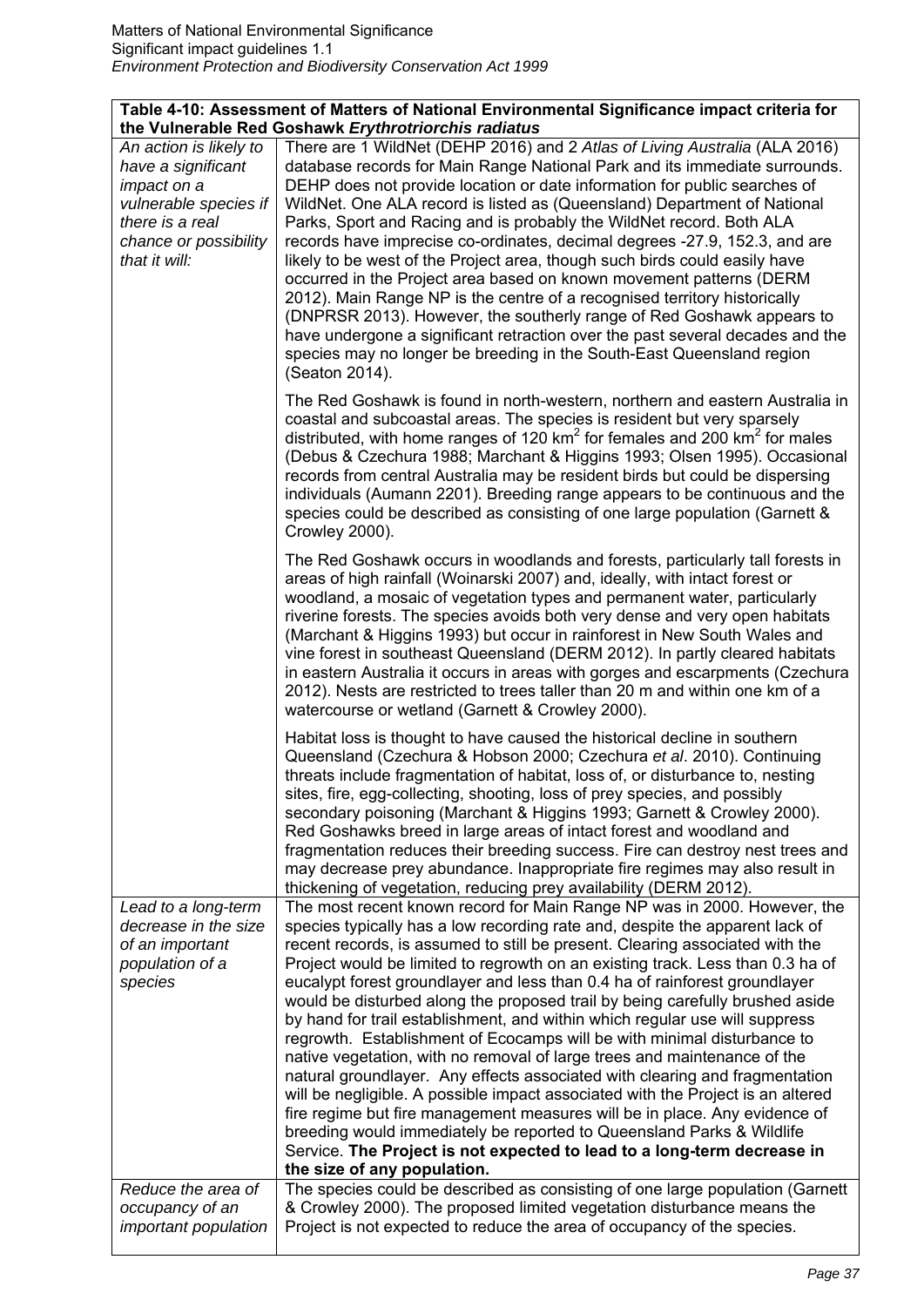| Table 4-9: Assessment of Matters of National Environmental Significance impact criteria for<br>the Endangered Hastings River Mouse Pseudomys oralis          |                                                                                                                                                                                                                                                                                                                                                                                                                                                                                                       |
|--------------------------------------------------------------------------------------------------------------------------------------------------------------|-------------------------------------------------------------------------------------------------------------------------------------------------------------------------------------------------------------------------------------------------------------------------------------------------------------------------------------------------------------------------------------------------------------------------------------------------------------------------------------------------------|
| Fragment an<br>existing important<br>population into two<br>or more populations                                                                              | The species could be described as consisting of one large population (Garnett<br>& Crowley 2000). Clearing associated with the Project would be limited to<br>regrowth 2.5 m wide on an existing track. The Project is not expected to<br>fragment any population into two or more populations.                                                                                                                                                                                                       |
| Adversely affect<br>habitat critical to the<br>survival of a species                                                                                         | All known sites for nesting, food resources, water, shelter, essential travel<br>routes, dispersal and buffer areas may be considered habitat critical to the<br>survival of the species (DERM 2012). Presumably the Project area does<br>include habitat that could be considered critical to the survival of the species.<br>However, the proposed limited vegetation disturbance means that the Project<br>is not expected to adversely affect habitat critical to the survival of the<br>species. |
| Disrupt the breeding<br>cycle of an<br>important population                                                                                                  | There is no known nest in the Project area and the proposed vegetation<br>disturbance will not affect prey availability or movement. Any evidence of<br>breeding would immediately be reported to Queensland Parks & Wildlife<br>Service. The Project is not expected to disrupt the breeding cycle of an<br>important population.                                                                                                                                                                    |
| Modify, destroy,<br>remove, isolate or<br>decrease the<br>availability or quality<br>of habitat to the<br>extent that the<br>species is likely to<br>decline | The proposed limited vegetation disturbance means the Project is not<br>expected to modify, destroy, remove, isolate or decrease the availability<br>or quality of habitat to the extent that the species is likely to decline.                                                                                                                                                                                                                                                                       |
| Result in invasive<br>species that are<br>harmful to a<br>vulnerable species<br>becoming<br>established in the<br>vulnerable species'<br>habitat             | A pest and weed management plan will be implemented, as is required under<br>the State approval process, to control and prevent the establishment of<br>invasive species as a result of the Project. The successful implementation<br>of the plan will ensure that there is no introduction or spread of invasive<br>species that are harmful to Red Goshawk or its habitat.                                                                                                                          |
| Introduce disease<br>that may cause the<br>species to decline                                                                                                | A pest and weed management plan will be implemented, as is required under<br>State legislation, to control and prevent the establishment of invasive species<br>(and associated diseases) as a result of the Project. The successful<br>implementation of the plan will ensure that there is no introduction or<br>spread of invasive species that are harmful to Red Goshawk or its<br>habitat.                                                                                                      |
| Interfere with the<br>recovery of the<br>species.                                                                                                            | Population scale movement will be unaffected and significant disruptions to<br>breeding cycles and interference to species recovery are not expected.                                                                                                                                                                                                                                                                                                                                                 |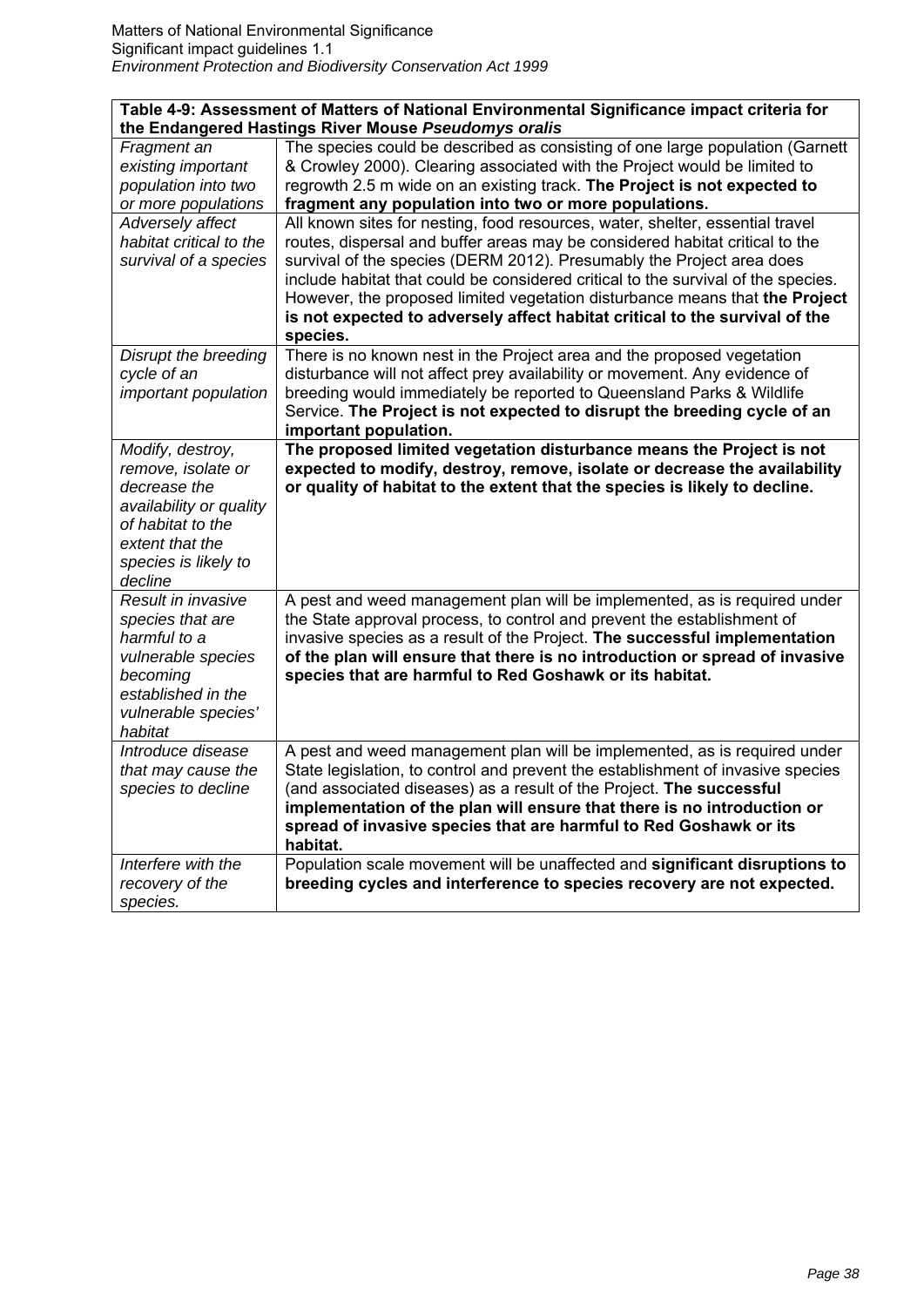| Table 4-11: Assessment of Matters of National Environmental Significance impact criteria for<br>the Vulnerable Black-breasted Button-quail Turnix melanogaster |                                                                                                                                                                                                                                                                                                                                                                                                                                                                                                                                                                                                                                                                                                                                                                                                                                                                                                   |
|----------------------------------------------------------------------------------------------------------------------------------------------------------------|---------------------------------------------------------------------------------------------------------------------------------------------------------------------------------------------------------------------------------------------------------------------------------------------------------------------------------------------------------------------------------------------------------------------------------------------------------------------------------------------------------------------------------------------------------------------------------------------------------------------------------------------------------------------------------------------------------------------------------------------------------------------------------------------------------------------------------------------------------------------------------------------------|
| An action is likely to<br>have a significant<br>impact on a<br>vulnerable species if<br>there is a real<br>chance or possibility                               | There are four WildNet (DEHP 2016) and 2 Atlas of Living Australia (ALA<br>2016) database records for Main Range National Park and its immediate<br>surrounds. DEHP does not provide location or date information for public<br>searches of WildNet. The ALA records are both (Queensland) Department of<br>Environment and Heritage Protection records from 1993, one for Main Range<br>NP and the other for Spicers Gap.                                                                                                                                                                                                                                                                                                                                                                                                                                                                        |
| that it will:                                                                                                                                                  | The Black-breasted Button-quail is found from Byfield in southeast<br>Queensland south to the Border Ranges. It is generally found east of the<br>Great Dividing Range but does extend inland to the Bunya Mountains and<br>Barakula State Forest (Marchant & Higgins 1993; Smyth and Pavey 2001;<br>Garnett et al. 2011). There are 14 known populations in Queensland (Smith &<br>Mathieson 2012). There is no known record from New South Wales since<br>2000 (Garnett et al. 2011).                                                                                                                                                                                                                                                                                                                                                                                                           |
|                                                                                                                                                                | The species occurs in dry rainforest and vine-thickets with abundant leaf-litter.<br>It has also been recorded in Brigalow, Belah and Bottle-tree scrubs, in<br>eucalypt forests with a dense understorey including Lantana Lantana camara,<br>and in acacia thickets and patches of dense shrubs in littoral areas (Marchant<br>& Higgins 1993; Smith & Mathieson 2012). The species prefers larger vine-<br>thicket remnants (>15 ha) connected to eucalypt woodland (Smyth & Pavey<br>2001). Radio-tracking studies suggest the birds do not occupy exclusive<br>territories and have home ranges of 2.2-6.1 ha (Smith et al. 1998). The<br>species is recorded in remnant patches intermittently with absences for<br>extended periods, suggesting that individuals may move large distances<br>(Marchant & Higgins 1993).                                                                    |
|                                                                                                                                                                | Black-breasted Button-quails forage for invertebrates and possibly seeds in<br>thick leaf-litter, creating distinctive 'platelets' by scratching litter away with the<br>feet and turning in a circular motion (Smith & Mathieson 2012). They can be<br>difficult to observe due to the dense vegetation in their preferred habitat and<br>their cryptic behaviour (Marchant & Higgins 1993).                                                                                                                                                                                                                                                                                                                                                                                                                                                                                                     |
|                                                                                                                                                                | At least 90% of Black-breasted Button-quail habitat has been cleared (Garnett<br>& Crowley 2000). Current threats to the species include continued loss and<br>fragmentation of habitat, habitat degradation by livestock and feral Pigs Sus<br>scrofa, weed invasion, habitat loss or degradation by fire and predation by<br>feral predators (Mathieson & Smith 2009; Smith & Mathieson 2012).                                                                                                                                                                                                                                                                                                                                                                                                                                                                                                  |
| Lead to a long-term<br>decrease in the size<br>of an important<br>population of a                                                                              | There is no mention of a Main Range population in the national recovery plan<br>(Mathieson & Smith 2009). The closest identified population is at Mt. French,<br>c. 20 km to the east. It is assumed that any birds present are not recognized<br>as an important population.                                                                                                                                                                                                                                                                                                                                                                                                                                                                                                                                                                                                                     |
| species                                                                                                                                                        | The Project would require 0.3 ha of groundlayer to be brushed back by hand<br>as carefully as possible within rainforest habitat, and within which regular use<br>by walkers will prevent significant regrowth. Possible impacts associated with<br>the Project are increased access for feral predators and feral Pig, altered fire<br>regimes, fragmentation of habitat and weed invasion. Pigs and the feral<br>predators considered most likely to be a threat, Cat Felis catus and Red Fox<br>Vulpes vulpes, are already in the park. A pest plant and pathogen<br>management strategy has been implemented in the park (DNPRSR (2013). In<br>addition, the Project will have its own weed and fire management measures in<br>place. The Project is not expected to lead to a long-term decrease in the<br>size of any population, whether or not the population is considered<br>important. |
| Reduce the area of<br>occupancy of an                                                                                                                          | The proposed limited vegetation disturbance means the Project is not<br>expected to reduce the area of occupancy of any population.                                                                                                                                                                                                                                                                                                                                                                                                                                                                                                                                                                                                                                                                                                                                                               |
| important population                                                                                                                                           |                                                                                                                                                                                                                                                                                                                                                                                                                                                                                                                                                                                                                                                                                                                                                                                                                                                                                                   |
| Fragment an                                                                                                                                                    | Clearing associated with the Project would be limited to regrowth on an                                                                                                                                                                                                                                                                                                                                                                                                                                                                                                                                                                                                                                                                                                                                                                                                                           |
| existing important<br>population into two                                                                                                                      | existing track. Less than 0.3 ha of eucalypt forest groundlayer and less than<br>0.4 ha of rainforest groundlayer would be disturbed along the proposed trail by                                                                                                                                                                                                                                                                                                                                                                                                                                                                                                                                                                                                                                                                                                                                  |
| or more populations                                                                                                                                            | being carefully brushed aside by hand for trail establishment, and within which                                                                                                                                                                                                                                                                                                                                                                                                                                                                                                                                                                                                                                                                                                                                                                                                                   |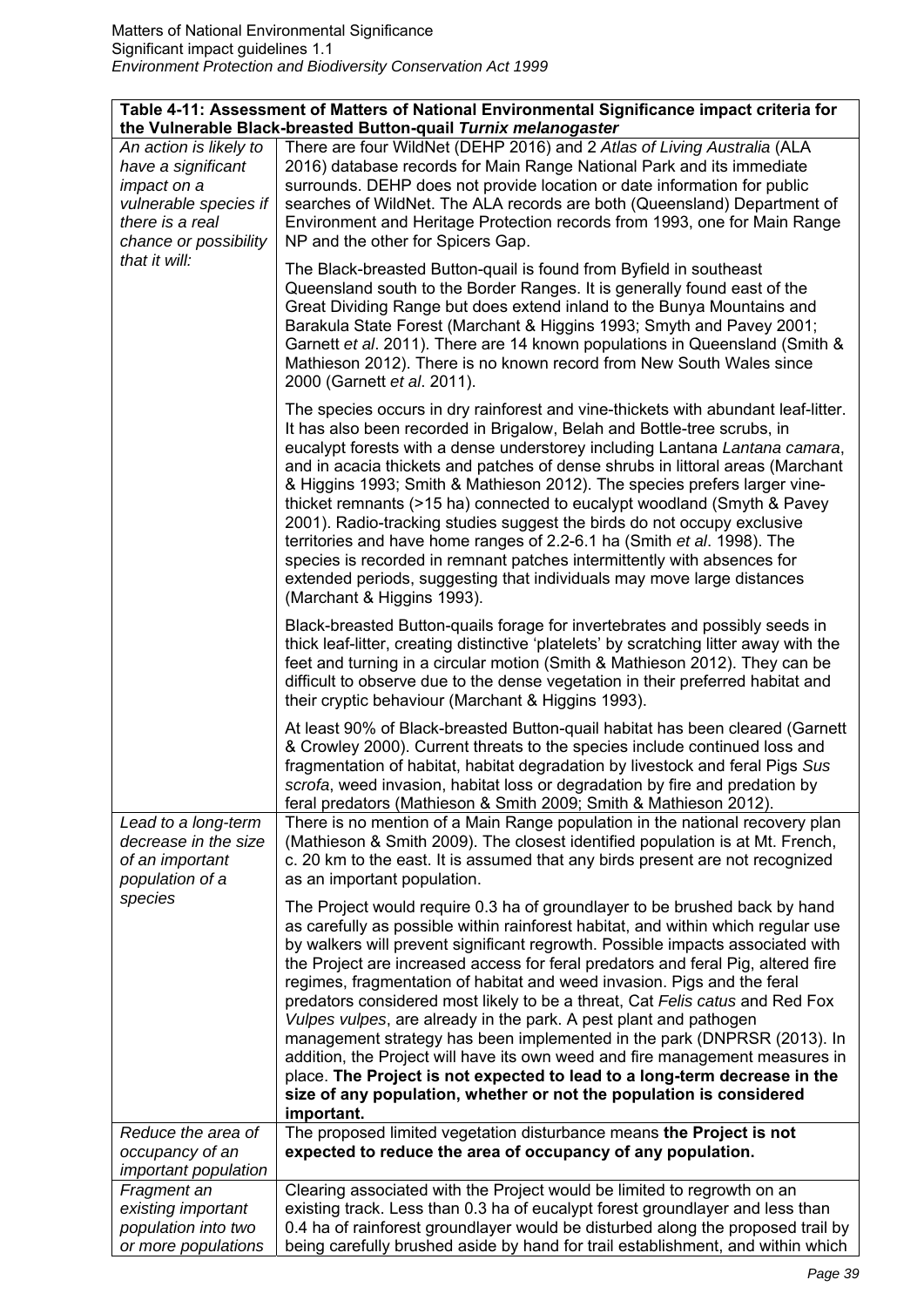| Table 4-11: Assessment of Matters of National Environmental Significance impact criteria for<br>the Vulnerable Black-breasted Button-quail Turnix melanogaster |                                                                                                                                                                                                                                      |
|----------------------------------------------------------------------------------------------------------------------------------------------------------------|--------------------------------------------------------------------------------------------------------------------------------------------------------------------------------------------------------------------------------------|
|                                                                                                                                                                | regular use will suppress regrowth. Establishment of Ecocamps will be with<br>minimal disturbance to native vegetation, with no removal of large trees and<br>maintenance of the natural groundlayer. The Project is not expected to |
|                                                                                                                                                                | fragment any population into two or more populations.                                                                                                                                                                                |
| Adversely affect                                                                                                                                               | The recovery plan for the species (Mathieson & Smith 2009: 10) identifies                                                                                                                                                            |
| habitat critical to the                                                                                                                                        | critical habitat as:                                                                                                                                                                                                                 |
| survival of a species                                                                                                                                          | Vine thickets and rainforest vegetation types that are periodically water-                                                                                                                                                           |
|                                                                                                                                                                | stressed. These include: semi-evergreen vine thicket, low microphyll vine                                                                                                                                                            |
|                                                                                                                                                                | forest, Araucarian microphyll vine forest, Araucarian notophyll vine forest                                                                                                                                                          |
|                                                                                                                                                                | and Brachychiton scrubs that may incorporate bottle trees (Brachychiton                                                                                                                                                              |
|                                                                                                                                                                | sp.), brigalow (Acacia harpophylla) and belah (Casuarina cristata)                                                                                                                                                                   |
|                                                                                                                                                                | Low thickets or woodlands with a dense understorey but little ground cover,<br>$\bullet$<br>typically dominated by Acacia spp.                                                                                                       |
|                                                                                                                                                                | In littoral situations, dry vine scrubs, acacia thickets and areas densely                                                                                                                                                           |
|                                                                                                                                                                | covered in shrubs, particularly midgen berry Austromyrtus dulcis.                                                                                                                                                                    |
|                                                                                                                                                                | The proposed trail passes through simple microphyll fern thicket, which is not                                                                                                                                                       |
|                                                                                                                                                                | included as critical habitat. Nonetheless it has similar structural components.                                                                                                                                                      |
|                                                                                                                                                                | The trail is to be built to Class 5 Australian Standards, where minimal                                                                                                                                                              |
|                                                                                                                                                                | disturbance is made to the path. Should the vegetation in question be                                                                                                                                                                |
|                                                                                                                                                                | considered critical habitat the proposed limited vegetation disturbance means                                                                                                                                                        |
|                                                                                                                                                                | that the Project is not expected to adversely affect habitat critical to the                                                                                                                                                         |
|                                                                                                                                                                | survival of the species.                                                                                                                                                                                                             |
| Disrupt the breeding<br>cycle of an                                                                                                                            | The Project is not expected to disrupt the breeding cycle of an important<br>population.                                                                                                                                             |
| important population                                                                                                                                           |                                                                                                                                                                                                                                      |
| Modify, destroy,                                                                                                                                               | The proposed limited vegetation disturbance means the Project is not                                                                                                                                                                 |
| remove, isolate or                                                                                                                                             | expected to modify, destroy, remove, isolate or decrease the availability                                                                                                                                                            |
| decrease the                                                                                                                                                   | or quality of habitat to the extent that the species is likely to decline.                                                                                                                                                           |
| availability or quality                                                                                                                                        |                                                                                                                                                                                                                                      |
| of habitat to the                                                                                                                                              |                                                                                                                                                                                                                                      |
| extent that the                                                                                                                                                |                                                                                                                                                                                                                                      |
| species is likely to                                                                                                                                           |                                                                                                                                                                                                                                      |
| decline                                                                                                                                                        |                                                                                                                                                                                                                                      |
| Result in invasive                                                                                                                                             | A pest and weed management plan will be implemented, as is required under                                                                                                                                                            |
| species that are                                                                                                                                               | the State approval process, to control and prevent the establishment of                                                                                                                                                              |
| harmful to a                                                                                                                                                   | invasive species as a result of the Project. The successful implementation                                                                                                                                                           |
| vulnerable species                                                                                                                                             | of the plan will ensure that there is no introduction or spread of invasive                                                                                                                                                          |
| becoming                                                                                                                                                       | species that are harmful to Black-breasted Button-quail or its habitat.                                                                                                                                                              |
| established in the<br>vulnerable species'                                                                                                                      |                                                                                                                                                                                                                                      |
| habitat                                                                                                                                                        |                                                                                                                                                                                                                                      |
| Introduce disease                                                                                                                                              | A pest and weed management plan will be implemented, as is required under                                                                                                                                                            |
| that may cause the                                                                                                                                             | State legislation, to control and prevent the establishment of invasive species                                                                                                                                                      |
| species to decline                                                                                                                                             | (and associated diseases) as a result of the Project. The successful                                                                                                                                                                 |
|                                                                                                                                                                | implementation of the plan will ensure that there is no introduction or                                                                                                                                                              |
|                                                                                                                                                                | spread of invasive species that are harmful to Black-breasted Button-                                                                                                                                                                |
|                                                                                                                                                                | quail or its habitat.                                                                                                                                                                                                                |
| Interfere with the                                                                                                                                             | Population scale movement will be unaffected and significant disruptions to                                                                                                                                                          |
| recovery of the                                                                                                                                                | breeding cycles and interference to species recovery are not expected.                                                                                                                                                               |
| species.                                                                                                                                                       |                                                                                                                                                                                                                                      |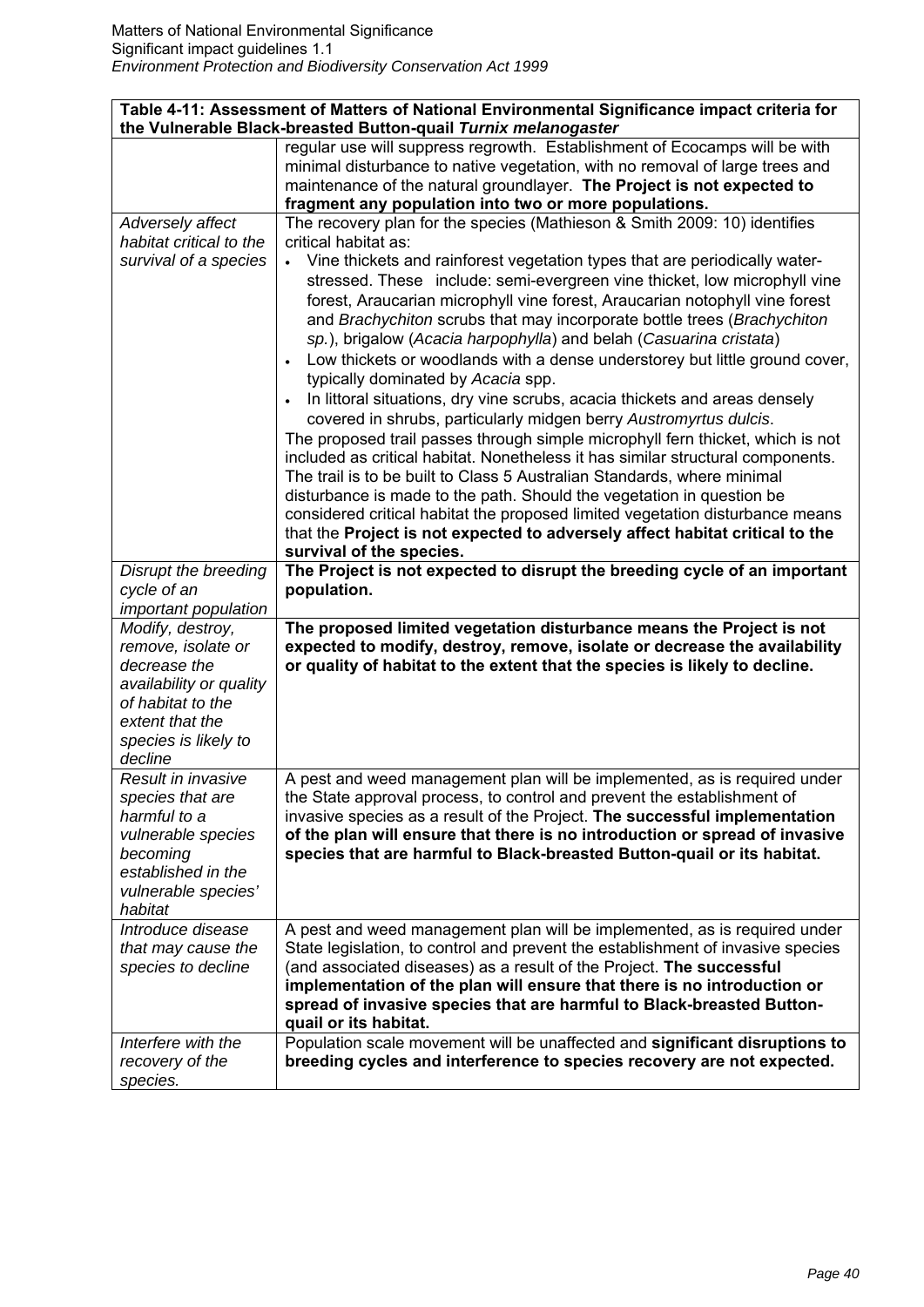| Table 4-12: Assessment of Matters of National Environmental Significance impact criteria for<br>the Critically Endangered Swift Parrot Lathamus discolor |                                                                                                                                                                                                                                                                                                                                                                                                                                                                                                                                                                                                                                                                                                                                                                                                                                                                                                                                                                                                                        |
|----------------------------------------------------------------------------------------------------------------------------------------------------------|------------------------------------------------------------------------------------------------------------------------------------------------------------------------------------------------------------------------------------------------------------------------------------------------------------------------------------------------------------------------------------------------------------------------------------------------------------------------------------------------------------------------------------------------------------------------------------------------------------------------------------------------------------------------------------------------------------------------------------------------------------------------------------------------------------------------------------------------------------------------------------------------------------------------------------------------------------------------------------------------------------------------|
| An action is likely<br>to have a<br>significant impact                                                                                                   | There is no record in the Atlas of Living Australia database (ALA 2016) and one<br>WildNet database record (DEHP 2016). DEHP does not provide location or<br>date information for public searches of WildNet.                                                                                                                                                                                                                                                                                                                                                                                                                                                                                                                                                                                                                                                                                                                                                                                                          |
| on a critically<br>endangered or<br>endangered<br>species if there is a<br>real chance or<br>possibility that it<br>will:                                | The Swift Parrot occurs In south-eastern Australia, breeding in Tasmania and<br>spending the winter on the mainland. On the mainland it is most common in<br>Victoria and eastern New South Wales, rarely recorded in South Australia and<br>infrequently in Queensland (Higgins 1999; Garnett et al. 2011). The species is<br>probably annual in Queensland in small numbers (Higgins 1999; Saunders<br>2012). Its area of occupancy has declined significantly, with losses of more<br>than 70% of its habitat in Tasmania, New South Wales and Victoria (Garnett et<br>al. 2011).                                                                                                                                                                                                                                                                                                                                                                                                                                   |
|                                                                                                                                                          | On mainland Australia, the Swift Parrot mainly occurs in dry open eucalypt<br>forest and woodland, usually box-ironbark communities, especially with species<br>such as Mugga Ironbark Eucalyptus sideroxylon, Grey Box E. microcarpa,<br>River Red Gum E. camaldulensis and Swamp Mahogany E. robusta (Higgins<br>1999; Kennedy & Overs 2001). They feed preferentially in the largest trees<br>(Kennedy & Overs 2001). The species mostly eats eucalypt nectar and also<br>psyllids and lerp, seeds and fruit. It is usually seen in small flocks, 10-30 birds,<br>but can congregate in large numbers (Higgins 1999).                                                                                                                                                                                                                                                                                                                                                                                               |
|                                                                                                                                                          | The main threat to the Swift Parrot is habitat loss and degradation. Other<br>threats, away from its breeding area, include tree dieback, too-frequent fire,<br>collision with fences, windows and cars and possibly Psittacine Beak and<br>Feather Disease (Garnett et al. 2011; Saunders 2012).                                                                                                                                                                                                                                                                                                                                                                                                                                                                                                                                                                                                                                                                                                                      |
| Lead to a long-<br>term decrease in                                                                                                                      | The national recovery plan (Saunders & Tzaros 2011: 3) states the Swift Parrot<br>occurs as a single, migratory population.                                                                                                                                                                                                                                                                                                                                                                                                                                                                                                                                                                                                                                                                                                                                                                                                                                                                                            |
| the size of a<br>population                                                                                                                              | Possible impacts associated with the Project are weed invasion, spread of<br>Phytophthora and altered fire regime. Weed and fire management measures<br>will be in place. Access to the public trails as part of the Project is limited to<br>supervised walkers sleeping in custom built lodgings. No detectable increase in<br>fire risk is expected. The Project will have its own pathogen management<br>measures in place. Clearing associated with the Project would be limited to<br>regrowth on an existing track. Less than 0.3 ha of the groundlayer within<br>eucalypt forest would be brushed back by hand as carefully as possible.<br>Establishment of Ecocamps will not include disturbance to larger trees present<br>on the site. Any possible impacts are expected to be minor. Any possible<br>occurrence by Swift Parrot in the Project area would be highly irregular and<br>unlikely to be annual. The Project is not expected to lead to a long-term<br>decrease in the size of any population. |
| Reduce the area of<br>occupancy of the<br>species                                                                                                        | The proposed limited vegetation disturbance is not expected to reduce<br>the area of occupancy of the species.                                                                                                                                                                                                                                                                                                                                                                                                                                                                                                                                                                                                                                                                                                                                                                                                                                                                                                         |
| Fragment an<br>existing population<br>into two or more<br>populations                                                                                    | The proposed limited vegetation disturbance is not expected to fragment<br>any existing population into two or more populations.                                                                                                                                                                                                                                                                                                                                                                                                                                                                                                                                                                                                                                                                                                                                                                                                                                                                                       |
| Adversely affect<br>habitat critical to<br>the survival of a<br>species                                                                                  | The national recovery plan (Saunders & Tzaros 2011: 8) identifies critical<br>habitat as those areas of priority habitat for which the Swift Parrot has a level of<br>site fidelity or possess phenological characteristics likely to be of importance to<br>the Swift Parrot, or are otherwise identified by the recovery team. The Main<br>Range area is not included as priority habitat (Saunders & Tzaros 2011).                                                                                                                                                                                                                                                                                                                                                                                                                                                                                                                                                                                                  |
|                                                                                                                                                          | The Project is not expected to adversely affect habitat critical to the<br>survival of the species.                                                                                                                                                                                                                                                                                                                                                                                                                                                                                                                                                                                                                                                                                                                                                                                                                                                                                                                    |
| Disrupt the<br>breeding cycle of a<br>population                                                                                                         | The Project is not expected to disrupt the breeding cycle of an important<br>population.                                                                                                                                                                                                                                                                                                                                                                                                                                                                                                                                                                                                                                                                                                                                                                                                                                                                                                                               |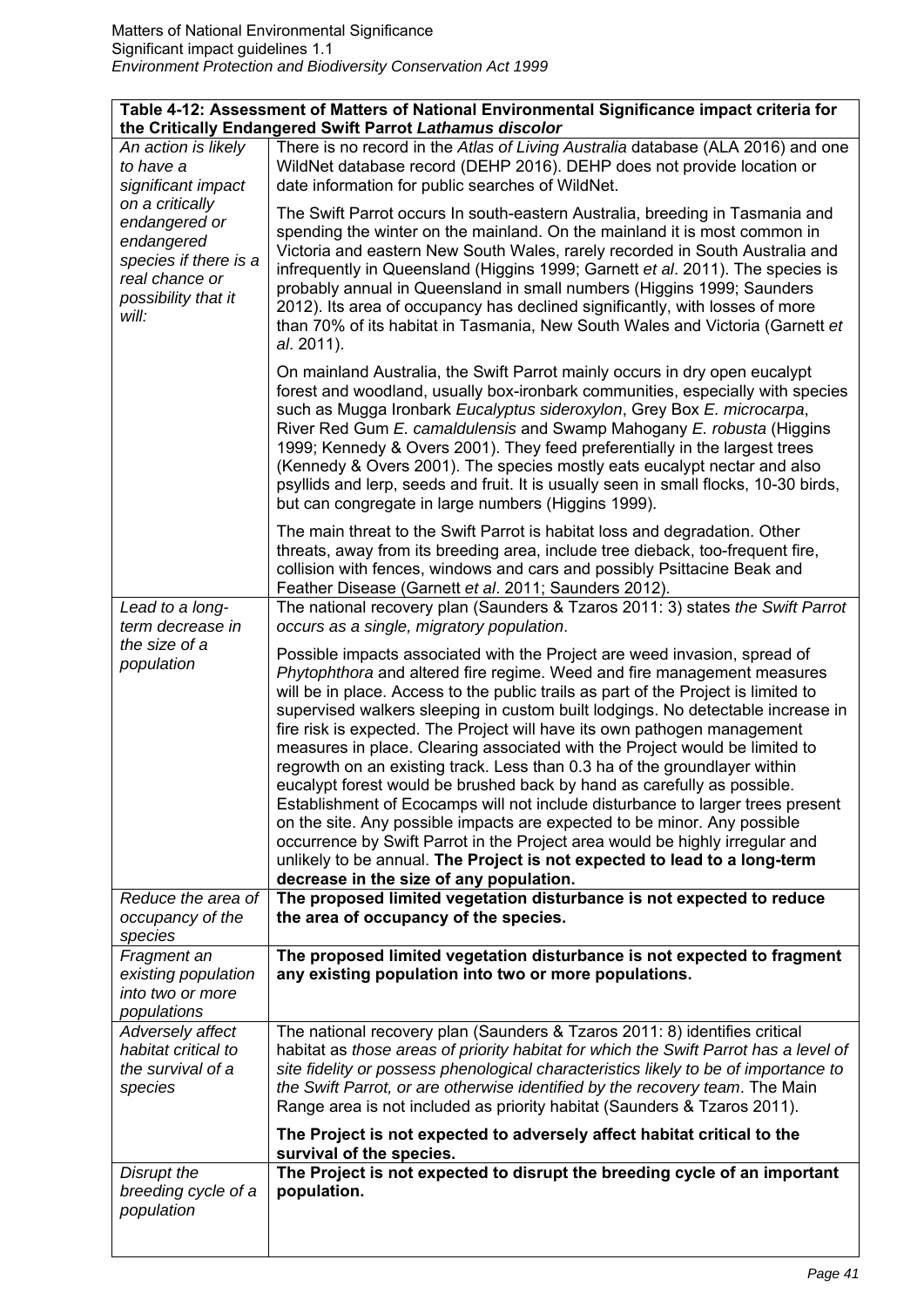| Table 4-12: Assessment of Matters of National Environmental Significance impact criteria for                                                                                                                   |                                                                                                                                                                                                                                                                                                                                                                                                |  |
|----------------------------------------------------------------------------------------------------------------------------------------------------------------------------------------------------------------|------------------------------------------------------------------------------------------------------------------------------------------------------------------------------------------------------------------------------------------------------------------------------------------------------------------------------------------------------------------------------------------------|--|
| the Critically Endangered Swift Parrot Lathamus discolor                                                                                                                                                       |                                                                                                                                                                                                                                                                                                                                                                                                |  |
| Modify, destroy,<br>remove, isolate or<br>decrease the<br>availability or<br>quality of habitat to<br>the extent that the<br>species is likely to<br>decline                                                   | The proposed limited vegetation disturbance is not expected to modify,<br>destroy, remove, isolate or decrease the availability or quality of habitat<br>to the extent that the species is likely to decline.                                                                                                                                                                                  |  |
| Result in invasive<br>species that are<br>harmful to a<br>critically<br>endangered or<br>endangered<br>species becoming<br>established in the<br>endangered or<br>critically<br>endangered<br>species' habitat | A pest and weed management plan will be implemented, as is required under<br>the State approval process, to control and prevent the establishment of invasive<br>species as a result of the Project. The successful implementation of the plan<br>will ensure that there is no introduction or spread of invasive species that<br>are harmful to Swift Parrot or its habitat.                  |  |
| Introduce disease<br>that may cause the<br>species to decline                                                                                                                                                  | A pest and weed management plan will be implemented, as is required under<br>State legislation, to control and prevent the establishment of invasive species<br>(and associated diseases) as a result of the Project. The successful<br>implementation of the plan will ensure that there is no introduction or<br>spread of invasive species that are harmful to Swift Parrot or its habitat. |  |
| Interfere with the<br>recovery of the<br>species.                                                                                                                                                              | Population scale movement will be unaffected and significant disruptions to<br>breeding cycles and interference to species recovery are not expected.                                                                                                                                                                                                                                          |  |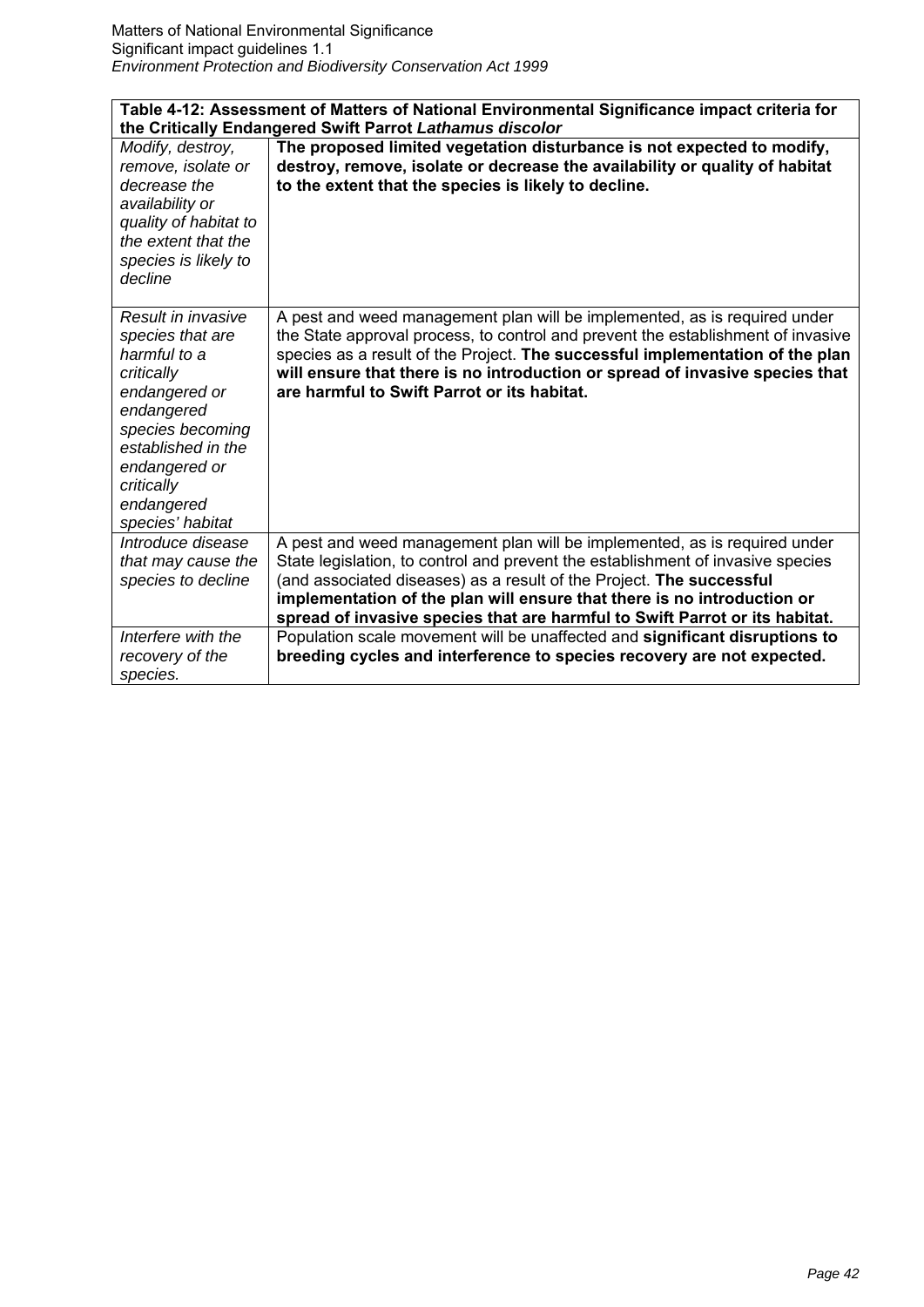|                        | Table 4-13: Assessment of Matters of National Environmental Significance impact criteria for |
|------------------------|----------------------------------------------------------------------------------------------|
|                        | the Endangered (Coxen's) Double-eyed Fig-parrot Cyclopsitta diophthalma coxeni               |
| An action is likely to | There are eight records in the Atlas of Living Australia database, the most                  |
| have a significant     | recent is 1994 (ALA 2016). There are 10 WildNet database records (DEHP                       |
| impact on a critically | 2016). The subspecies was reliably recorded from Main Range National Park                    |
| endangered or          | in 1997 (Coxen's Fig-Parrot Recovery Team 2001). DEHP does not provide                       |
| endangered species     | location or date information for public searches of WildNet. However, all eight              |
| if there is a real     | ALA records are from DEHP. All are within 10 km of the Project area. The                     |
| chance or possibility  | closest is less than two km from the proposed trail. There were approximately                |
| that it will:          | 90 reliable sightings between 1970 and 2000 in Queensland (Coxen's Fig-                      |
|                        | Parrot Recovery Team 2001).                                                                  |
|                        |                                                                                              |
|                        | The distribution of Coxen's Fig-Parrot is poorly known (DoE 2016g). The core                 |
|                        | distribution extends from Gympie in Queensland to the Richmond River in                      |
|                        | north-eastern New South Wales, and west to the Bunya Mountains in                            |
|                        | Queensland (Holmes 1990 in DoE 2016c). There have also been recent and                       |
|                        | credible reports from further north around Rockhampton and further south in                  |
|                        | the Hastings River area (Coxen's Fig-Parrot Recovery Team 2001).                             |
|                        |                                                                                              |
|                        | Double-eyed Fig-Parrots occur in rainforest in the lowlands and up to 1200 m                 |
|                        | a.s.l., usually containing fig trees Ficus spp. They are often at the ecotone of             |
|                        | rainforest and sclerophyll forest and also occur in vine forest and gallery forest           |
|                        | and are sometimes seen in open forest or woodland. However, Coxen's Fig-                     |
|                        | Parrot is now thought to occur in small habitat patches and on the edges of                  |
|                        | larger areas, their habitat having been fragmented (Higgins 1999). The                       |
|                        | subspecies occurs to about 900 m a.s.l. (Coxen's Fig-Parrot Recovery Team                    |
|                        | 2001). The subspecies also uses agricultural and other disturbed land with fig               |
|                        | trees (Garnett et al. 2011).                                                                 |
|                        |                                                                                              |
|                        | Coxen's Fig-Parrot has declined since the 1950s, mainly due to habitat loss                  |
|                        | (Higgins 1999). Though the species is also considered to have been very rare                 |
|                        | since at least the 1920s (Olsen 2007) and was probably never common, even                    |
|                        | before European colonisation (DoE 2016c). The rate of reporting has varied                   |
|                        | little in recent decades, suggesting the subspecies is no longer declining                   |
|                        | (Garnett et al. 2011). Although no population of Coxen's Fig-Parrot has been                 |
|                        | identified as being of special importance to the recovery effort, lack of                    |
|                        | knowledge about the subspecies and its distribution indicates that all                       |
|                        | remaining populations are important for the long-term survival of the                        |
|                        | subspecies (DoE 2016g).                                                                      |
|                        |                                                                                              |
|                        | The major cause for their decline is habitat loss and fragmentation (Higgins                 |
|                        | 1999; Gynther 2012). Remaining habitat is vulnerable to weed invasion                        |
|                        | (Garnett et al. 2011; Gynther 2012) and the subspecies may be susceptible to                 |
|                        | illegal egg or nestling collection (Holmes 1990 in Garnett et al. 2011).                     |
|                        | Additional threats include seasonal gaps in food availability and inappropriate              |
|                        | fire regimes (Gynther 2012).                                                                 |
| Lead to a long-term    | The most recent known record for Main Range NP is a 1997. The subspecies                     |
| decrease in the size   | has always had a low recording rate and, despite the lack of recent records, a               |
| of a population        | population is assumed to still be present. Possible impacts associated with the              |
|                        | Project are weed invasion and altered fire regime. Weed and fire management                  |
|                        | measures will be in place. Access to the public trails as part of the Project is             |
|                        | limited to supervised walkers sleeping in custom built lodgings. No detectable               |
|                        | increase in fire risk is expected. Clearing associated with the Project would be             |
|                        | limited to regrowth on an existing track. Less than 0.3 ha of eucalypt forest                |
|                        | groundlayer and less than 0.4 ha of rainforest groundlayer would be disturbed                |
|                        | along the proposed trail by being carefully brushed aside by hand for trail                  |
|                        |                                                                                              |
|                        | establishment, and within which regular use will suppress regrowth.                          |
|                        | Establishment of Ecocamps will be with minimal disturbance to native                         |
|                        | vegetation, with no removal of large trees and maintenance of the natural                    |
|                        | groundlayer. The trail itself will be up to 0.6 m in width. Any effects associated           |
|                        | with fragmentation will be negligible. Any possible impacts are expected to be               |
|                        | minor. The Project is not expected to lead to a long-term decrease in the                    |
|                        | size of any population.                                                                      |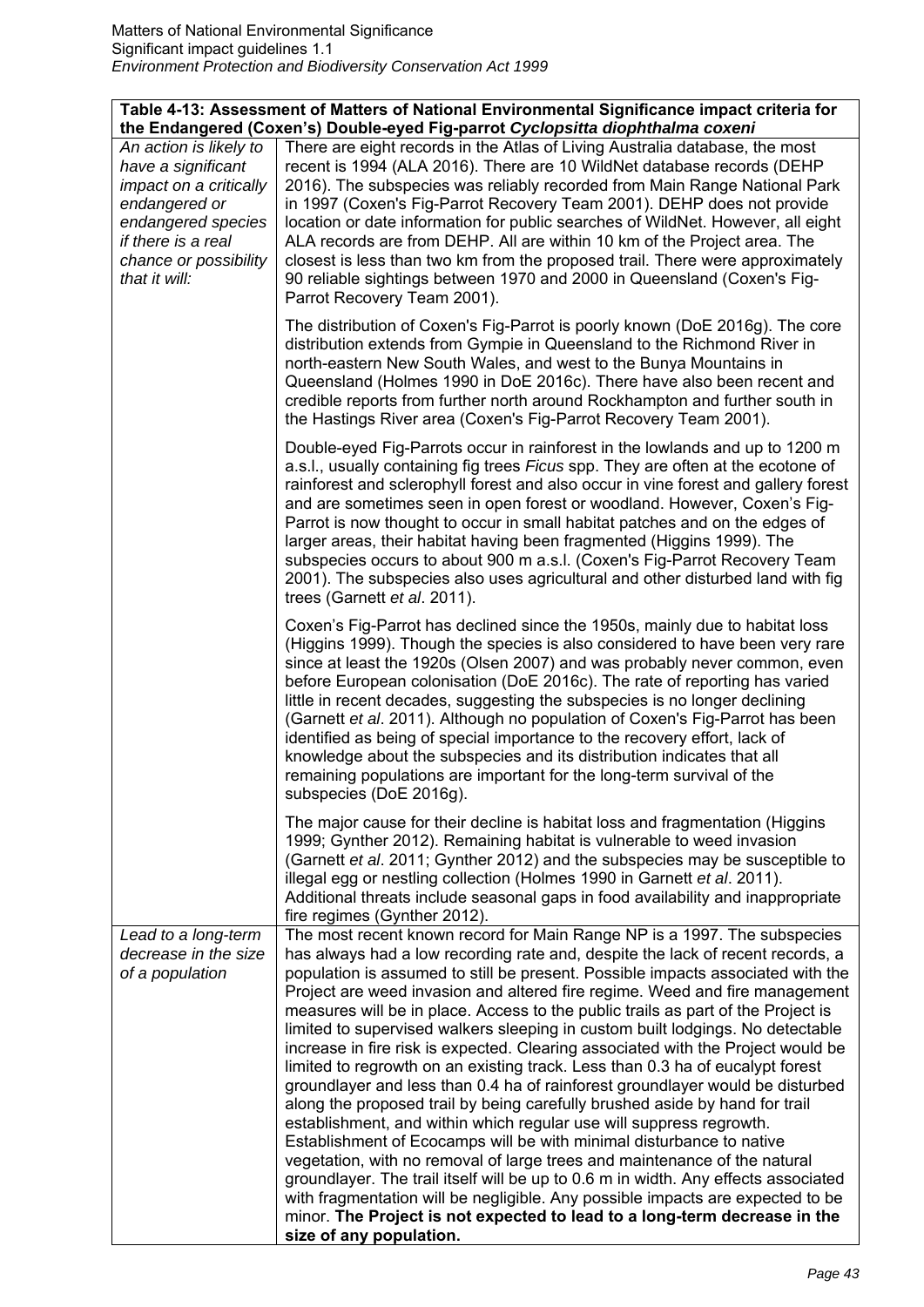| Table 4-13: Assessment of Matters of National Environmental Significance impact criteria for<br>the Endangered (Coxen's) Double-eyed Fig-parrot Cyclopsitta diophthalma coxeni |                                                                                                    |
|--------------------------------------------------------------------------------------------------------------------------------------------------------------------------------|----------------------------------------------------------------------------------------------------|
| Reduce the area of                                                                                                                                                             | The proposed limited vegetation disturbance is not expected to reduce                              |
| occupancy of the                                                                                                                                                               | the area of occupancy of the species.                                                              |
| species                                                                                                                                                                        |                                                                                                    |
| Fragment an                                                                                                                                                                    | The proposed limited vegetation disturbance is not expected to fragment                            |
| existing population                                                                                                                                                            | any existing population into two or more populations.                                              |
| into two or more                                                                                                                                                               |                                                                                                    |
| populations                                                                                                                                                                    |                                                                                                    |
| Adversely affect                                                                                                                                                               | The proposed limited vegetation disturbance is not expected to                                     |
| habitat critical to the                                                                                                                                                        | adversely affect habitat critical to the survival of the species.                                  |
| survival of a species                                                                                                                                                          |                                                                                                    |
|                                                                                                                                                                                |                                                                                                    |
| Disrupt the breeding                                                                                                                                                           | The proposed limited vegetation disturbance and any on-going Project                               |
| cycle of a                                                                                                                                                                     | activities are not expected to disrupt the breeding cycle of a population.                         |
| population                                                                                                                                                                     |                                                                                                    |
| Modify, destroy,                                                                                                                                                               | The proposed limited vegetation disturbance Project is not expected to                             |
| remove, isolate or                                                                                                                                                             | modify, destroy, remove, isolate or decrease the availability or quality of                        |
| decrease the                                                                                                                                                                   | habitat to the extent that the species is likely to decline.                                       |
| availability or quality                                                                                                                                                        |                                                                                                    |
| of habitat to the<br>extent that the                                                                                                                                           |                                                                                                    |
|                                                                                                                                                                                |                                                                                                    |
| species is likely to<br>decline                                                                                                                                                |                                                                                                    |
| Result in invasive                                                                                                                                                             | A pest and weed management plan will be implemented, as is required under                          |
| species that are                                                                                                                                                               | the State approval process, to control and prevent the establishment of                            |
| harmful to a                                                                                                                                                                   | invasive species as a result of the Project. The successful implementation                         |
| critically                                                                                                                                                                     | of the plan will ensure that there is no introduction or spread of invasive                        |
| endangered or                                                                                                                                                                  | species that are harmful to (Coxen's) Double-eyed Fig-parrot or its                                |
| endangered species                                                                                                                                                             | habitat.                                                                                           |
| becoming                                                                                                                                                                       |                                                                                                    |
| established in the                                                                                                                                                             |                                                                                                    |
| endangered or                                                                                                                                                                  |                                                                                                    |
| critically                                                                                                                                                                     |                                                                                                    |
| endangered                                                                                                                                                                     |                                                                                                    |
| species' habitat                                                                                                                                                               |                                                                                                    |
| Introduce disease                                                                                                                                                              | A pest and weed management plan will be implemented, as is required under                          |
| that may cause the                                                                                                                                                             | State legislation, to control and prevent the establishment of invasive species                    |
| species to decline                                                                                                                                                             | (and associated diseases) as a result of the Project. The successful                               |
|                                                                                                                                                                                | implementation of the plan will ensure that there is no introduction or                            |
|                                                                                                                                                                                | spread of invasive species that are harmful to (Coxen's) Double-eyed<br>Fig-parrot or its habitat. |
| Interfere with the                                                                                                                                                             | Population scale movement will be unaffected and significant disruptions to                        |
| recovery of the                                                                                                                                                                | breeding cycles and interference to species recovery are not expected.                             |
| species.                                                                                                                                                                       |                                                                                                    |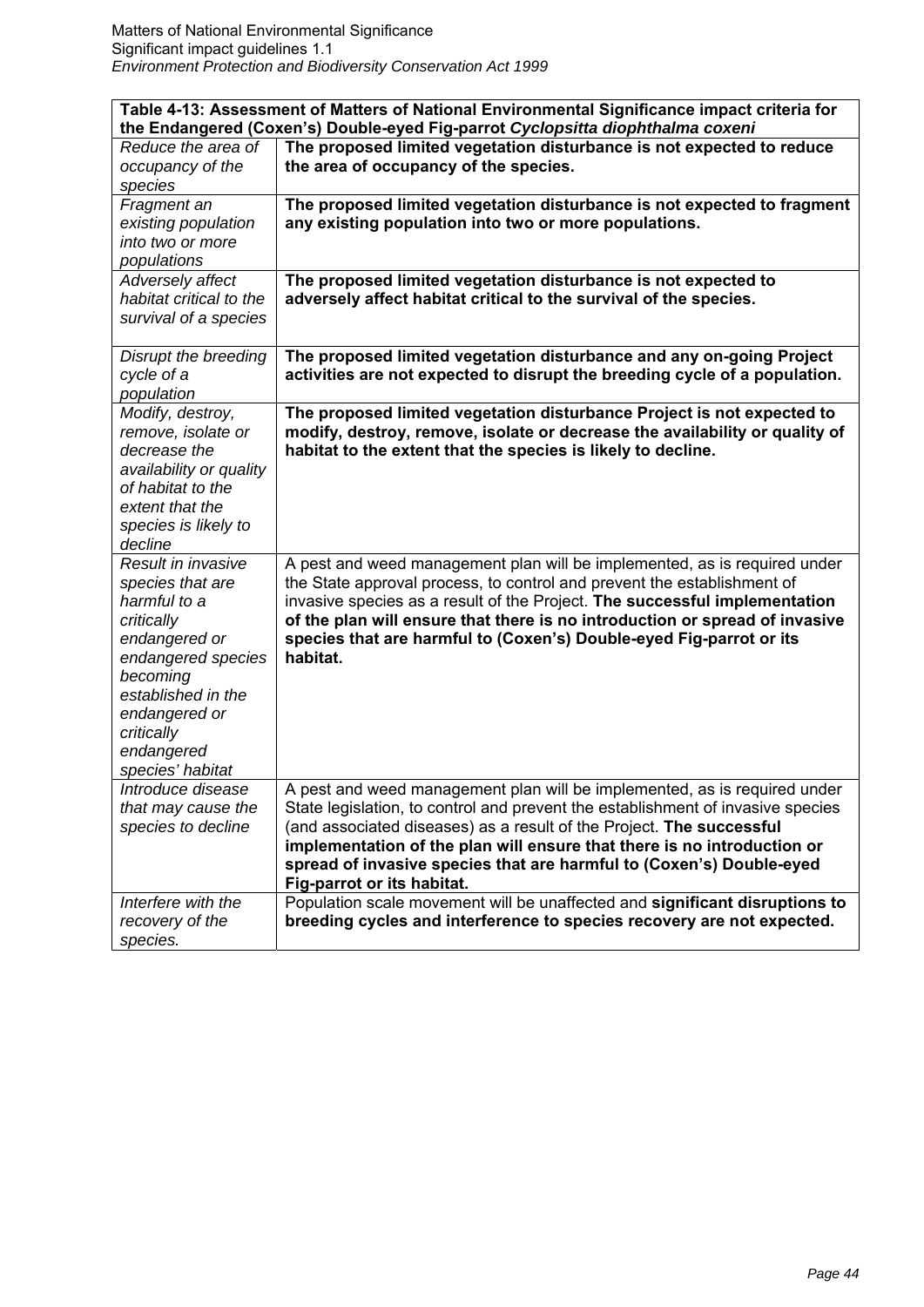|                                                                                                                                     | Table 4-14: Assessment of Matters of National Environmental Significance impact criteria for<br>the Endangered Rufous Scrub-bird Atrichornis rufescens                                                                                                                                                                                                                                                                                                                                                                                                                                                                                                                                                                       |
|-------------------------------------------------------------------------------------------------------------------------------------|------------------------------------------------------------------------------------------------------------------------------------------------------------------------------------------------------------------------------------------------------------------------------------------------------------------------------------------------------------------------------------------------------------------------------------------------------------------------------------------------------------------------------------------------------------------------------------------------------------------------------------------------------------------------------------------------------------------------------|
| An action is likely to<br>have a significant<br>impact on a critically<br>endangered or<br>endangered species<br>if there is a real | There are 19 WildNet (DEHP 2016) and 17 Atlas of Living Australia (ALA<br>2016) database records for Main Range National Park and its immediate<br>surrounds. DEHP does not provide location or date information for public<br>searches of WildNet. The most recent ALA record is 2007. In Main Range NP<br>the species occurs along the upper reaches of Dalrymple Creek and at Mount<br>Cordeaux (Stewart 2012b).                                                                                                                                                                                                                                                                                                          |
| chance or possibility<br>that it will:                                                                                              | The Rufous Scrub-bird is found from southeast Queensland to Barrington<br>Tops in New South Wales, and formerly to the Chichester Range. The species<br>formerly inhabited areas in lowlands and on coastal plains but is now extinct<br>below 400 m a.s.l. and possibly 600 m a.s.l. (Higgins et al. 2001). The<br>northern subspecies, present in Main Range NP, occurs from 700 to 1100 m<br>a.s.l. (Newman et al. 2014). Rufous Scrub-bird has disappeared from many<br>areas, including Cunningham's Gap and Spicer's Gap (Stewart 2012b).                                                                                                                                                                              |
|                                                                                                                                     | The species occurs in rainforest, including Nothofagus forest, and adjacent<br>eucalypt forest with a rainforest understorey. In rainforest the species lives in<br>patches of dense vegetation where there are gaps in the canopy. Preferred<br>habitat in eucalypt forest is usually well buffered from fire, often on the<br>ecotone with rainforest. Dense groundcover 2-50 cm above ground and<br>moderately dense cover 50-100 cm above ground with abundant leaf litter is<br>required. The species will occur in dense vegetation along roads, tracks and<br>campgrounds (Higgins et al. 2001).                                                                                                                      |
|                                                                                                                                     | Males occupy permanent territories averaging 1.17 ha. The species forages<br>on the ground, taking small invertebrates (Higgins et al. 2001. Birds are very<br>difficult to observe, moving like rodents on the ground, mostly keeping to<br>extremely dense vegetation (Higgins et al. 2001; Stewart 2012b; Newman et<br>al. 2014).                                                                                                                                                                                                                                                                                                                                                                                         |
|                                                                                                                                     | Rufous Scrub-bird is threatened by loss of habitat and inappropriate fire<br>regimes (though optimal burning intervals are unknown) (Higgins et al. 2001).<br>However, birds in Queensland are no longer threatened by clearing and fire is<br>a threat in eucalypt forest (a habitat in New South Wales) but the species has<br>continued to decline. Other threats are unknown (Stewart 2012b). The species<br>may require selective logging to create suitable habitat (Stewart 2012b;<br>Newman et al. 2014).                                                                                                                                                                                                            |
| Lead to a long-term<br>decrease in the size<br>of a population                                                                      | The Project would require 0.3 ha of groundlayer to be brushed back by hand<br>as carefully as possible within rainforest habitat, and within which regular use<br>by walkers will prevent significant regrowth. The trail will be 0.6 m wide within<br>which groundcover would be carefully brushed back by hand, within which<br>regular use would suppress regrowth. Should Rufous Scrub-bird be present in<br>the area to be disturbed any disturbance should be temporary based on the<br>occurrence of the species along tracks in other locations. Other possible<br>threats to the species in this habitat are unknown. The Project is not<br>expected to lead to a long-term decrease in the size of any population. |
| Reduce the area of<br>occupancy of the<br>species                                                                                   | The proposed limited vegetation disturbance is not expected to reduce<br>the area of occupancy of the species.                                                                                                                                                                                                                                                                                                                                                                                                                                                                                                                                                                                                               |
| Fragment an<br>existing population<br>into two or more<br>populations                                                               | Clearing associated with the Project would be limited to regrowth on an<br>existing track. Less than 0.3 ha of eucalypt forest groundlayer and less than<br>0.4 ha of rainforest groundlayer would be disturbed along the proposed trail by<br>being carefully brushed aside by hand for trail establishment, and within which<br>regular use will suppress regrowth. Establishment of Ecocamps will be with<br>minimal disturbance to native vegetation, with no removal of large trees and<br>maintenance of the natural groundlayer. The proposed limited vegetation<br>disturbance is not expected to fragment any existing population into two<br>or more populations.                                                  |
|                                                                                                                                     |                                                                                                                                                                                                                                                                                                                                                                                                                                                                                                                                                                                                                                                                                                                              |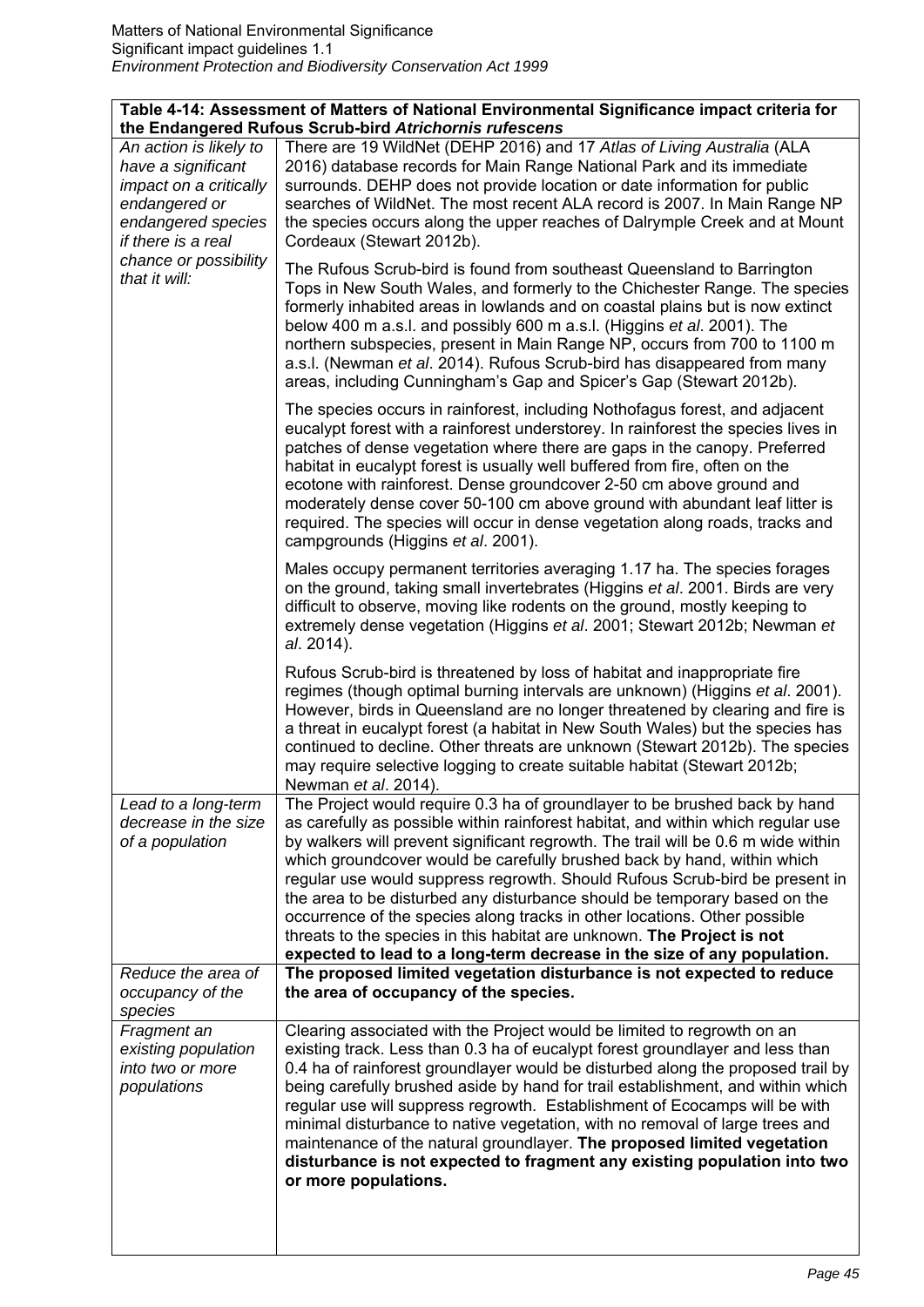| Table 4-14: Assessment of Matters of National Environmental Significance impact criteria for                                                                                                                   |                                                                                                                                                                                                                                                                                                                                                                                                        |
|----------------------------------------------------------------------------------------------------------------------------------------------------------------------------------------------------------------|--------------------------------------------------------------------------------------------------------------------------------------------------------------------------------------------------------------------------------------------------------------------------------------------------------------------------------------------------------------------------------------------------------|
|                                                                                                                                                                                                                | the Endangered Rufous Scrub-bird Atrichornis rufescens                                                                                                                                                                                                                                                                                                                                                 |
| Adversely affect<br>habitat critical to the<br>survival of a species                                                                                                                                           | There is no recovery plan for the species (DoE 2016h). No critical habitat is<br>defined.                                                                                                                                                                                                                                                                                                              |
|                                                                                                                                                                                                                | However, it could be considered that any suitable habitat where the species<br>occurs could be regarded as critical habitat. The proposed limited<br>vegetation disturbance is not expected to adversely affect habitat<br>possibly critical to the survival of the species.                                                                                                                           |
| Disrupt the breeding<br>cycle of a<br>population                                                                                                                                                               | The proposed limited vegetation disturbance and any on-going Project<br>activities are not expected to disrupt the breeding cycle of a population.                                                                                                                                                                                                                                                     |
| Modify, destroy,<br>remove, isolate or<br>decrease the                                                                                                                                                         | The proposed limited vegetation disturbance is not expected to modify,<br>destroy, remove, isolate or decrease the availability or quality of habitat<br>to the extent that the species is likely to decline.                                                                                                                                                                                          |
| availability or quality<br>of habitat to the<br>extent that the<br>species is likely to<br>decline                                                                                                             |                                                                                                                                                                                                                                                                                                                                                                                                        |
| Result in invasive<br>species that are<br>harmful to a<br>critically<br>endangered or<br>endangered species<br>becoming<br>established in the<br>endangered or<br>critically<br>endangered<br>species' habitat | A pest and weed management plan will be implemented, as is required under<br>the State approval process, to control and prevent the establishment of<br>invasive species as a result of the Project. The successful implementation<br>of the plan will ensure that there is no introduction or spread of invasive<br>species that are harmful to Rufous Scrub-bird or its habitat.                     |
| Introduce disease<br>that may cause the<br>species to decline                                                                                                                                                  | A pest and weed management plan will be implemented, as is required under<br>State legislation, to control and prevent the establishment of invasive species<br>(and associated diseases) as a result of the Project. The successful<br>implementation of the plan will ensure that there is no introduction or<br>spread of invasive species that are harmful to Rufous Scrub-bird or its<br>habitat. |
| Interfere with the<br>recovery of the<br>species.                                                                                                                                                              | Population scale movement will be unaffected and significant disruptions to<br>breeding cycles and interference to species recovery are not expected.                                                                                                                                                                                                                                                  |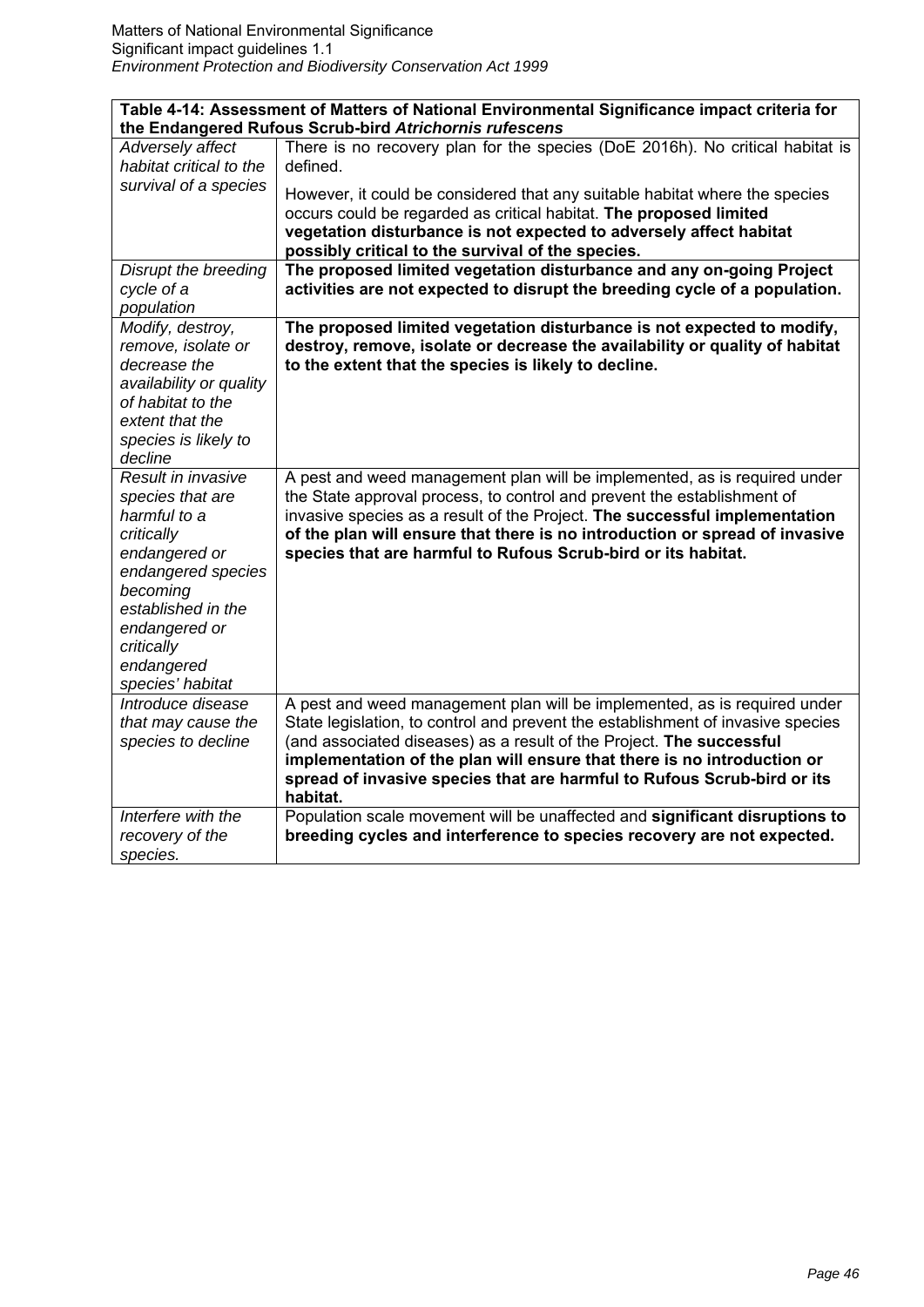| Table 4-15: Assessment of Matters of National Environmental Significance impact criteria for<br>the Endangered Eastern Bristlebird Dasyornis brachypterus |                                                                                                                                                                                                                                                                                                                                                                                                                                                                                                                                                                                                                                                                                                                                                                                                                                                                                                                                                                                                                                                                                                                                                                                                                                                                                                                                                                                                                                                                                                                                                                    |
|-----------------------------------------------------------------------------------------------------------------------------------------------------------|--------------------------------------------------------------------------------------------------------------------------------------------------------------------------------------------------------------------------------------------------------------------------------------------------------------------------------------------------------------------------------------------------------------------------------------------------------------------------------------------------------------------------------------------------------------------------------------------------------------------------------------------------------------------------------------------------------------------------------------------------------------------------------------------------------------------------------------------------------------------------------------------------------------------------------------------------------------------------------------------------------------------------------------------------------------------------------------------------------------------------------------------------------------------------------------------------------------------------------------------------------------------------------------------------------------------------------------------------------------------------------------------------------------------------------------------------------------------------------------------------------------------------------------------------------------------|
| An action is likely to<br>have a significant<br>impact on a critically<br>endangered or                                                                   | There are 86 WildNet (DEHP 2016) and 122 Atlas of Living Australia (ALA<br>2016) database records for Main Range National Park and its immediate<br>surrounds. DEHP does not provide location or date information for public<br>searches of WildNet.                                                                                                                                                                                                                                                                                                                                                                                                                                                                                                                                                                                                                                                                                                                                                                                                                                                                                                                                                                                                                                                                                                                                                                                                                                                                                                               |
| endangered species<br>if there is a real<br>chance or possibility<br>that it will:                                                                        | The Eastern Bristlebird occurs around Mallacoota in Victoria, in southern New<br>South Wales from Barren Grounds to Jervis Bay and around the<br>Queensland/New South Wales border (Higgins & Peter 2002; Garnett et al.<br>2011). The northern subspecies monoides is found in 12 locations (Garnett et<br>al. 2011), including Conondale, Lamington, Mount Barney and Main Range<br>national parks. The subspecies is thought to number less than 40 individuals<br>(OEH 2012). A survey in 2007 found only 15 birds, distributed between<br>Lamington, Conondale and Main Range national parks Stewart 2012a). There<br>is possibly only a single pair remaining in the Conondale Ranges. The largest<br>known colony, just south of Cunningham's Gap, was wiped out by fire in 1991<br>(Gregory 2007). Historical records in the project area are shown on Figure 1.                                                                                                                                                                                                                                                                                                                                                                                                                                                                                                                                                                                                                                                                                           |
|                                                                                                                                                           | The northern subspecies occurs mostly in upland open forest with a dense<br>grassy groundcover and in heath. Colonies are found within 750 m of<br>rainforest, which acts as a fire refuge. (Stewart 2012a). Eastern Bristlebird is a<br>fire-sensitive species, i.e., it is ground-dwelling, cover-dependent, a poor flier<br>and a poor disperser (Baker 2000). The ground layer typically includes<br>tussock grasses, with logs, shrubs, tall ferns and sometimes vines. The birds<br>require dense foliage near the ground. Birds are sedentary in territories of 1-4<br>ha. Nests are built in low vegetation, often a grass tussock and readily<br>abandon nests if disturbed during incubation (Stewart 2012a).                                                                                                                                                                                                                                                                                                                                                                                                                                                                                                                                                                                                                                                                                                                                                                                                                                            |
| Lead to a long-term<br>decrease in the size<br>of a population                                                                                            | The Eastern Bristlebird is threatened by an inappropriate fire regime (Baker<br>2000; Stewart 2012a), particularly by a lack of suitable refuges due to frequent<br>fires (Bain et al. 2008). Other potential threats include predation by Cats Felis<br>catus and Red Foxes Vulpes vulpes, weed invasion, disturbance to active<br>nests (Garnett et al. 2011; Stewart 2012a)), predation or habitat degradation<br>by feral Pig Sus scrofa, habitat damage by vehicles, inappropriate grazing,<br>and illegal collection of eggs (Stewart 2012a).<br>The small size of the Eastern Bristlebird national population means that all<br>extant populations are likely to be important to the long-term survival and<br>recovery of the species (OEH 2012: 8).                                                                                                                                                                                                                                                                                                                                                                                                                                                                                                                                                                                                                                                                                                                                                                                                       |
|                                                                                                                                                           | Clearing associated with the Project would be limited to regrowth on an<br>existing track in a location that is not preferred Eastern Bristlebird habitat.<br>Less than 0.3 ha of eucalypt forest groundlayer and less than 0.4 ha of<br>rainforest groundlayer would be disturbed along the proposed trail by being<br>carefully brushed aside by hand for trail establishment, and within which<br>regular use will suppress regrowth. No Eastern Bristlebirds have been<br>recorded from these areas. There would be no disturbance required south of<br>Cunningham's Gap as this proposed section of the SRT is entirely confined to<br>existing walking trails and tracks. Establishment of Ecocamps will be with<br>minimal disturbance to native vegetation, with no removal of large trees and<br>maintenance of the natural groundlayer. Possible impacts associated with the<br>Project are increased access for feral predators and Pigs, weed invasion,<br>altered fire regime and the presence of humans. Weed and fire management<br>measures will be in place. Access to the public trails as part of the Project is<br>limited to supervised walkers sleeping in custom built lodgings. No detectable<br>increase in fire risk is expected. No population is known to be present in the<br>areas to be disturbed and a previous population is absent in the Mt Mitchell<br>Trail section which is confined to existing walking tracks and trails. The<br>Project is not expected to lead to a long-term decrease in the size of any<br>population. |
| Reduce the area of<br>occupancy of the<br>species                                                                                                         | The proposed limited vegetation disturbance is not expected to reduce<br>the area of occupancy of the species.                                                                                                                                                                                                                                                                                                                                                                                                                                                                                                                                                                                                                                                                                                                                                                                                                                                                                                                                                                                                                                                                                                                                                                                                                                                                                                                                                                                                                                                     |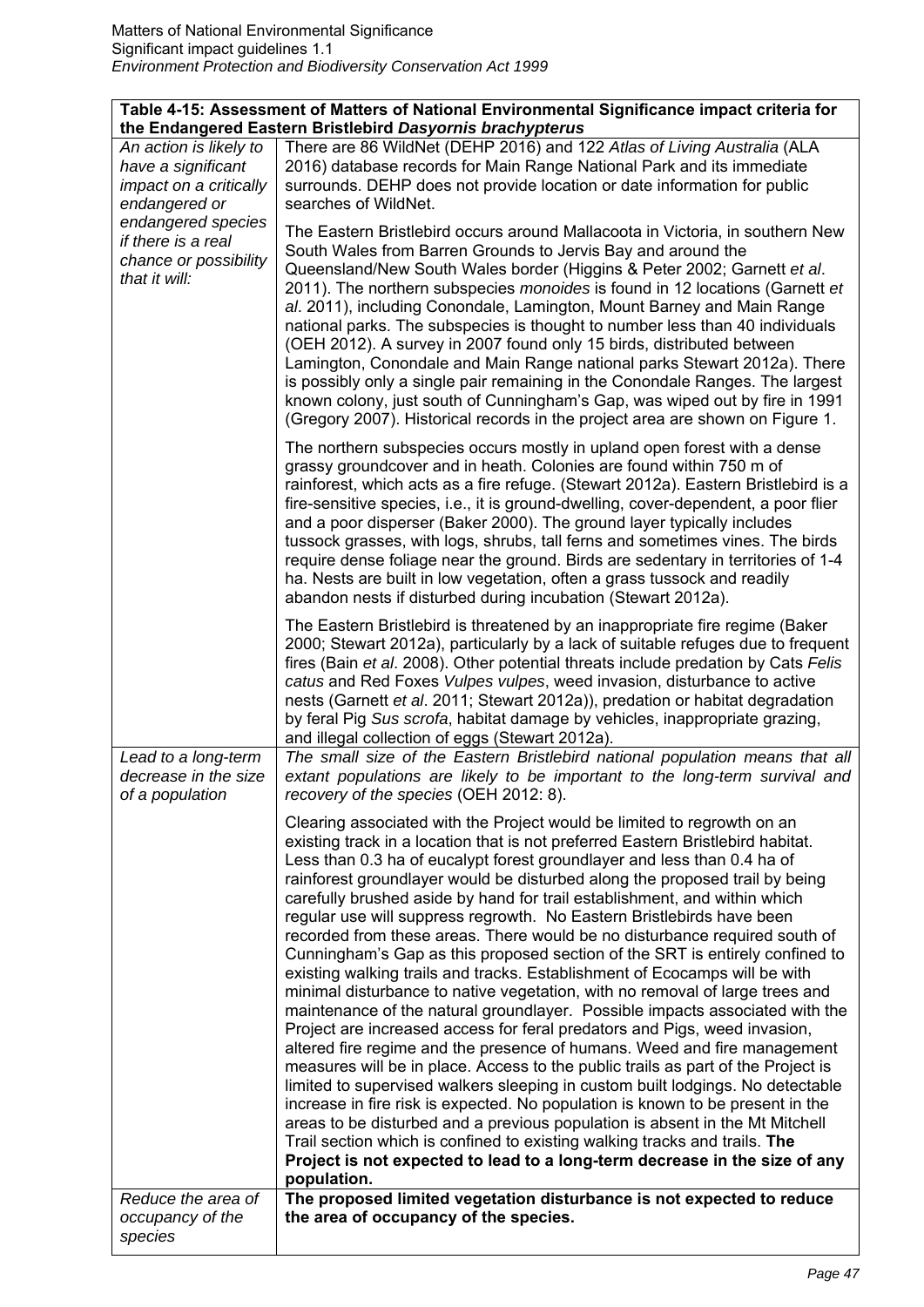| Table 4-15: Assessment of Matters of National Environmental Significance impact criteria for<br>the Endangered Eastern Bristlebird Dasyornis brachypterus |                                                                                          |
|-----------------------------------------------------------------------------------------------------------------------------------------------------------|------------------------------------------------------------------------------------------|
| Fragment an                                                                                                                                               | The proposed limited vegetation disturbance is not expected to fragment                  |
| existing population                                                                                                                                       | any existing population into two or more populations.                                    |
| into two or more                                                                                                                                          |                                                                                          |
| populations                                                                                                                                               |                                                                                          |
| Adversely affect                                                                                                                                          | All habitat currently occupied by the Eastern Bristlebird is critical to its survival    |
| habitat critical to the                                                                                                                                   | (OEH 2012: 11).                                                                          |
| survival of a species                                                                                                                                     |                                                                                          |
|                                                                                                                                                           | No population is known to be present in the area to be disturbed and there is            |
|                                                                                                                                                           | no habitat disturbance proposed in the Mt Mitchell Trail section as the trail            |
|                                                                                                                                                           | here would be confined to existing walking trails and tracks. The Project is             |
|                                                                                                                                                           | not expected to adversely affect habitat critical to the survival of the<br>species.     |
| Disrupt the breeding                                                                                                                                      | Although the trail is confined to existing tracks in the Mt Mitchell area and no         |
| cycle of a                                                                                                                                                | impact is expected, having regard to the historical record of the population in          |
| population                                                                                                                                                | the region SRT intends to undertake long-term monitoring for Eastern                     |
|                                                                                                                                                           | Bristlebird in the section of trail south of Cunningham's Gap. Should a                  |
|                                                                                                                                                           | population be found to be present or establish again in the future Gainsdale             |
|                                                                                                                                                           | would immediately notify QPWS and cooperatively develop operational                      |
|                                                                                                                                                           | procedures to ensure there is no impact on breeding activity. No population is           |
|                                                                                                                                                           | known to be present in the areas proposed to be physically disturbed for trail           |
|                                                                                                                                                           | establishment or Ecocamps. The Project is not expected to disrupt the                    |
|                                                                                                                                                           | breeding cycle of a population of Eastern Bristlebird.                                   |
| Modify, destroy,                                                                                                                                          | No population is known to be present in the area to be physically disturbed for          |
| remove, isolate or                                                                                                                                        | trail establishment or Ecocamps and there is no habitat disturbance proposed             |
| decrease the                                                                                                                                              | in the Mt Mitchell Trail section as the trail here would be confined to existing         |
| availability or quality                                                                                                                                   | walking trails and tracks. The Project would not modify, remove, isolate or              |
| of habitat to the                                                                                                                                         | decrease the availability of habitat to the extent that the species is likely            |
| extent that the                                                                                                                                           | to decline.                                                                              |
| species is likely to                                                                                                                                      |                                                                                          |
| decline                                                                                                                                                   |                                                                                          |
| Result in invasive                                                                                                                                        | A pest and weed management plan will be implemented, as is required under                |
| species that are                                                                                                                                          | the State approval process, to control and prevent the establishment of                  |
| harmful to a                                                                                                                                              | invasive species as a result of the Project. The successful implementation               |
| critically                                                                                                                                                | of the plan will ensure that there is no introduction or spread of invasive              |
| endangered or                                                                                                                                             | species that are harmful to Eastern Bristlebird or its habitat.                          |
| endangered species                                                                                                                                        |                                                                                          |
| becoming<br>established in the                                                                                                                            |                                                                                          |
| endangered or                                                                                                                                             |                                                                                          |
| critically                                                                                                                                                |                                                                                          |
| endangered                                                                                                                                                |                                                                                          |
| species' habitat                                                                                                                                          |                                                                                          |
| Introduce disease                                                                                                                                         | A pest and weed management plan will be implemented, as is required under                |
| that may cause the                                                                                                                                        | the State approval process, to control and prevent the establishment of                  |
| species to decline                                                                                                                                        | invasive species (and associated diseases) as a result of the Project. The               |
|                                                                                                                                                           | successful implementation of the plan will ensure that there is no                       |
|                                                                                                                                                           | introduction or spread of invasive species that are harmful to Eastern                   |
|                                                                                                                                                           | <b>Bristlebird or its habitat.</b>                                                       |
| Interfere with the                                                                                                                                        | No population is known to be present in the area to be disturbed and there is            |
| recovery of the                                                                                                                                           | no habitat disturbance proposed in the Mt Mitchell Trail section as the trail            |
| species.                                                                                                                                                  | here would be confined to existing walking trails and tracks. Long term                  |
|                                                                                                                                                           | monitoring is proposed to determine whether apparently abandoned habitat in              |
|                                                                                                                                                           | the Mt Mitchell Trail section is recolonised by the species. Should a population         |
|                                                                                                                                                           | be found to be present or establish again in the future Gainsdale would                  |
|                                                                                                                                                           | immediately notify QPWS and cooperatively develop operational procedures                 |
|                                                                                                                                                           | to ensure there is no impact on breeding activity. Opportunities will exist with         |
|                                                                                                                                                           | the Hidden Vale UQ Wildlife Centre to study the species and its habitat                  |
|                                                                                                                                                           | requirements for potential reintroduction to former habitat. Significant                 |
|                                                                                                                                                           | disruptions to breeding cycles and interference to species recovery are<br>not expected. |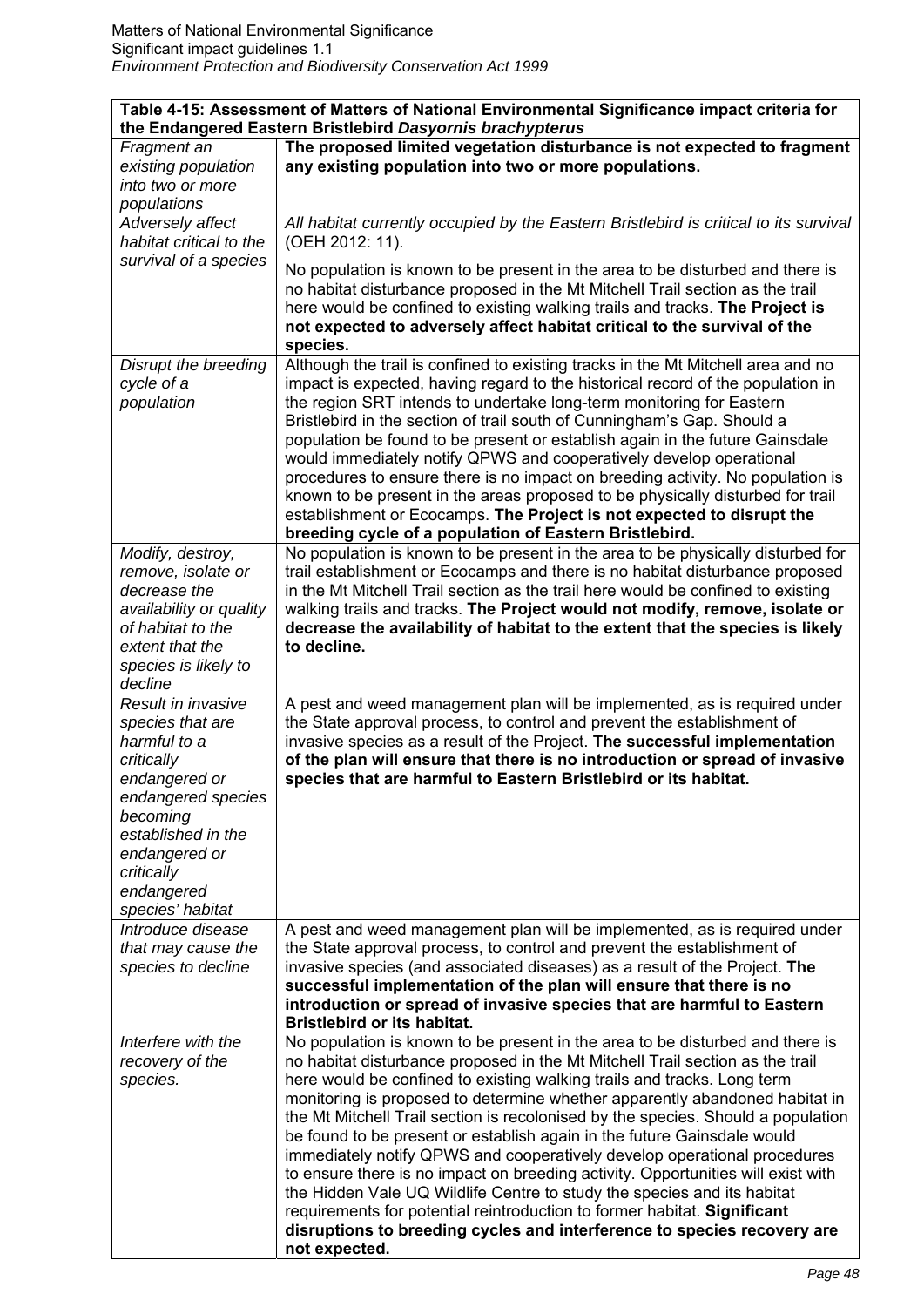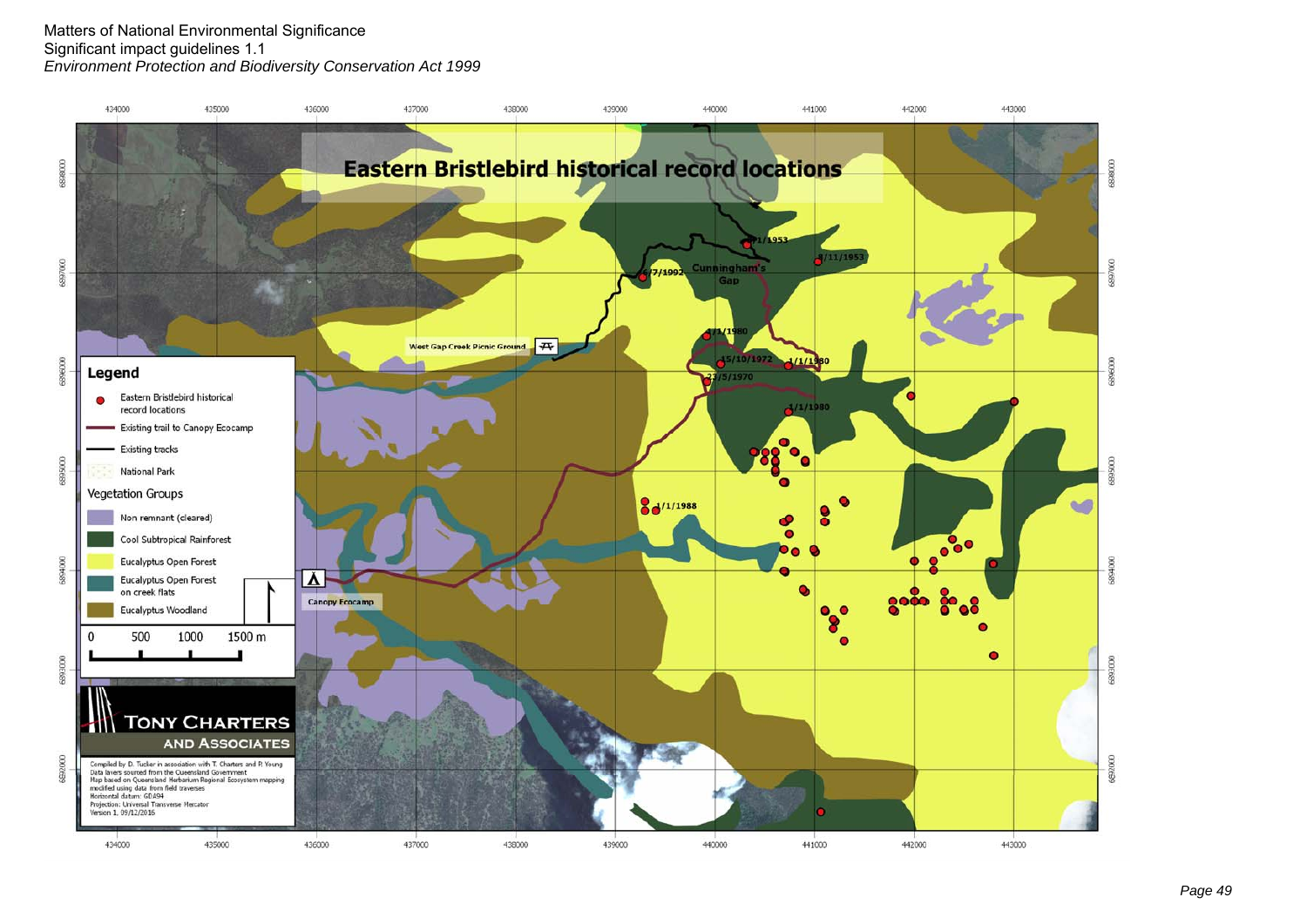|  |                                                                                                                                                      | Table 4-16: Assessment of Matters of National Environmental Significance impact criteria for<br>the Vulnerable Collared Delma Delma torquata                                                                                                                                                                                                                                                                                                                                                                                                                                                                                                                                                                                                                                                                                                                                                                                                                                                                                                                                                                                              |
|--|------------------------------------------------------------------------------------------------------------------------------------------------------|-------------------------------------------------------------------------------------------------------------------------------------------------------------------------------------------------------------------------------------------------------------------------------------------------------------------------------------------------------------------------------------------------------------------------------------------------------------------------------------------------------------------------------------------------------------------------------------------------------------------------------------------------------------------------------------------------------------------------------------------------------------------------------------------------------------------------------------------------------------------------------------------------------------------------------------------------------------------------------------------------------------------------------------------------------------------------------------------------------------------------------------------|
|  | An action is likely<br>to have a<br>significant impact<br>on a vulnerable<br>species if there is a<br>real chance or<br>possibility that it<br>will: | There is no WildNet (DEHP 2016) or Atlas of Living Australia (ALA 2016)<br>database record for Main Range National Park and its immediate surrounds.<br>The EPBC Protected Matters Report states that the Species or species habitat<br>may occur within area (DoE 2016i).                                                                                                                                                                                                                                                                                                                                                                                                                                                                                                                                                                                                                                                                                                                                                                                                                                                                |
|  |                                                                                                                                                      | Although there is no known record for the Project area, the distribution of this<br>species has significantly increased in recent years. Some new records have<br>been from what would have been considered atypical habitats.                                                                                                                                                                                                                                                                                                                                                                                                                                                                                                                                                                                                                                                                                                                                                                                                                                                                                                            |
|  |                                                                                                                                                      | The majority of records of Collared Delma are from the western suburbs of<br>Brisbane and the Toowoomba ranges in south-east Queensland. The species<br>does also occur north to Blackdown Tablelands National Park and west to the<br>Roma area in Brigalow Belt South (Peck 2012). The species is typically<br>associated with west-facing ridgelines with dry open sclerophyll and acacia<br>woodlands with an open midstorey and a ground cover of native grasses, thick<br>leaf litter and abundant loose rocks (Peck 2012). It has also been recorded<br>from semi-evergreen vine thickets (Ryan 2006) and from Eucalyptus<br>tereticornis woodland and brigalow without abundant rock (Wilson 2015; Peck<br>2012). A 1998 specimen from Wondul Range was from grey cracking clay with<br>brigalow (Acacia harpophylla) woodland (T. Reis pers. obs.). Individuals<br>typically shelter under fallen debris (e.g., rocks, fallen timber, leaf litter) but may<br>also be found below the ground surface or in soil cracks (Richardson 2006;<br>Wilson & Swan 2013). Surface rocks are a significant habitat feature (Peck<br>2012). |
|  |                                                                                                                                                      | The Collared Delma is poorly known. Predominantly diurnal, it feeds on small<br>arthropods. It is possible that subterranean termites may be part of the species'<br>diet (Peck 2003). Movements are not well documented, but limited recapture<br>data suggest that the species is highly sedentary, often repeatedly using the<br>same rock shelter, but will abandon these shelter sites if they are disturbed<br>(Porter 1998). It may therefore be possible for populations to be restricted to<br>very small areas and be very vulnerable to disturbance.                                                                                                                                                                                                                                                                                                                                                                                                                                                                                                                                                                           |
|  |                                                                                                                                                      | The species is threatened by habitat loss, inappropriate fire regimes (Peck<br>2012), invasive weeds (TSN 2008; Peck 2012), over-grazing and pasture<br>improvement (Cogger et al. 1993; TSN 2008), removal or disturbance of rocks<br>(TSN 2008), use of agricultural chemicals and predation by feral Cats Felis<br>catus and Foxes Vulpes vulpes (DoE 2016d).                                                                                                                                                                                                                                                                                                                                                                                                                                                                                                                                                                                                                                                                                                                                                                          |
|  | Lead to a long-<br>term decrease in<br>the size of an                                                                                                | There is no important population near Main Range identified in the draft<br>recovery plan (Richardson 2006). There is no evidence of a population in the<br>Project area.                                                                                                                                                                                                                                                                                                                                                                                                                                                                                                                                                                                                                                                                                                                                                                                                                                                                                                                                                                 |
|  | important<br>population of a<br>species                                                                                                              | Clearing associated with the Project would be limited to regrowth on an existing<br>track. The Project would require less than 0.3 ha of eucalypt forest to be<br>disturbed in the groundlayer only. Possible impacts associated with the Project<br>are increased access for feral predators, altered fire regimes, fragmentation of<br>habitat and weed invasion. The feral predators considered most likely to be a<br>threat, Cat and Red Fox, are already in the park. A pest plant and pathogen<br>management strategy has been implemented in the park (DNPRSR (2013). In<br>addition, the Project will have its own weed and fire management measures in<br>place. Access to the public trails as part of the Project is limited to supervised<br>walkers sleeping in custom built lodgings. No detectable increase in fire risk is<br>expected. The Project is not expected to lead to a long-term decrease in<br>the size of any possible population, whether or not the population is<br>considered important.                                                                                                                 |
|  | Reduce the area of<br>occupancy of an<br>important<br>population                                                                                     | The proposed limited vegetation disturbance is not expected to reduce<br>the area of occupancy of any population.                                                                                                                                                                                                                                                                                                                                                                                                                                                                                                                                                                                                                                                                                                                                                                                                                                                                                                                                                                                                                         |
|  |                                                                                                                                                      |                                                                                                                                                                                                                                                                                                                                                                                                                                                                                                                                                                                                                                                                                                                                                                                                                                                                                                                                                                                                                                                                                                                                           |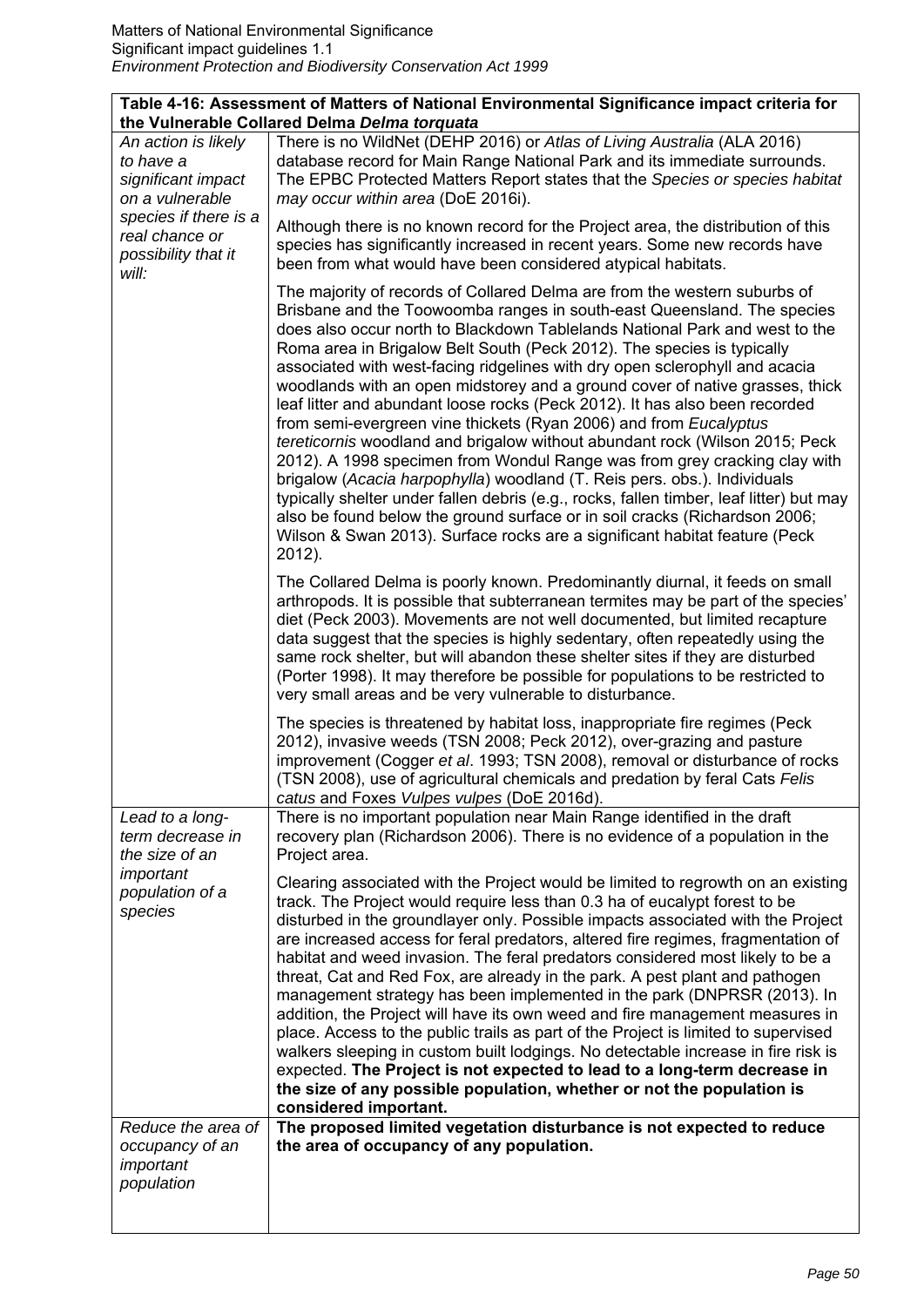# **Table 4-16: Assessment of Matters of National Environmental Significance impact criteria for the Vulnerable Collared Delma** *Delma torquata*

| Fragment an<br>existing important<br>population into two<br>or more<br>populations                                                                           | Clearing associated with the Project would be limited to regrowth on an existing<br>track. Less than 0.3 ha of eucalypt forest groundlayer and less than 0.4 ha of<br>rainforest groundlayer would be disturbed along the proposed trail by being<br>carefully brushed aside by hand for trail establishment, and within which regular<br>use will suppress regrowth. Establishment of Ecocamps will be with minimal<br>disturbance to native vegetation, with no removal of large trees and<br>maintenance of the natural groundlayer.<br>The Project is not expected to fragment any population into two or more<br>populations. |
|--------------------------------------------------------------------------------------------------------------------------------------------------------------|------------------------------------------------------------------------------------------------------------------------------------------------------------------------------------------------------------------------------------------------------------------------------------------------------------------------------------------------------------------------------------------------------------------------------------------------------------------------------------------------------------------------------------------------------------------------------------------------------------------------------------|
| Adversely affect<br>habitat critical to<br>the survival of a<br>species                                                                                      | The draft recovery plan for Brigalow Belt reptiles (Richardson: 12) does not<br>identify critical habitat. Instead it lists micro-habitat features used by the<br>species, including leaf litter, rocks, fallen timber, soil cracks and rock outcrops.<br>There will be some limited loss of micro-habitat features such as leaf litter and<br>possibly small rocks and fallen timber. The proposed limited project footprint<br>is not considered likely to adversely affect habitat critical to the survival<br>of the species.                                                                                                  |
| Disrupt the<br>breeding cycle of<br>an important<br>population                                                                                               | The Project is not expected to disrupt the breeding cycle of an important<br>population.                                                                                                                                                                                                                                                                                                                                                                                                                                                                                                                                           |
| Modify, destroy,<br>remove, isolate or<br>decrease the<br>availability or<br>quality of habitat to<br>the extent that the<br>species is likely to<br>decline | The proposed limited vegetation disturbance means the Project is not<br>expected to modify, destroy, remove, isolate or decrease the availability<br>or quality of habitat to the extent that the species is likely to decline.                                                                                                                                                                                                                                                                                                                                                                                                    |
| Result in invasive<br>species that are<br>harmful to a<br>vulnerable species<br>becoming<br>established in the<br>vulnerable species'<br>habitat             | A pest and weed management plan will be implemented, as is required under<br>the State approval process, to control and prevent the establishment of invasive<br>species as a result of the Project. The successful implementation of the plan<br>will ensure that there is no introduction or spread of invasive species that<br>are harmful to Collared Delma or its habitat.                                                                                                                                                                                                                                                    |
| Introduce disease<br>that may cause the<br>species to decline                                                                                                | A pest and weed management plan will be implemented, as is required under<br>the State approval process, to control and prevent the establishment of invasive<br>species (and associated diseases) as a result of the Project. The successful<br>implementation of the plan will ensure that there is no introduction or<br>spread of invasive species that are harmful to Collared Delma or its<br>habitat.                                                                                                                                                                                                                       |
| Interfere with the<br>recovery of the<br>species.                                                                                                            | Population scale movement will be unaffected and significant disruptions to<br>breeding cycles and interference to species recovery are not expected.                                                                                                                                                                                                                                                                                                                                                                                                                                                                              |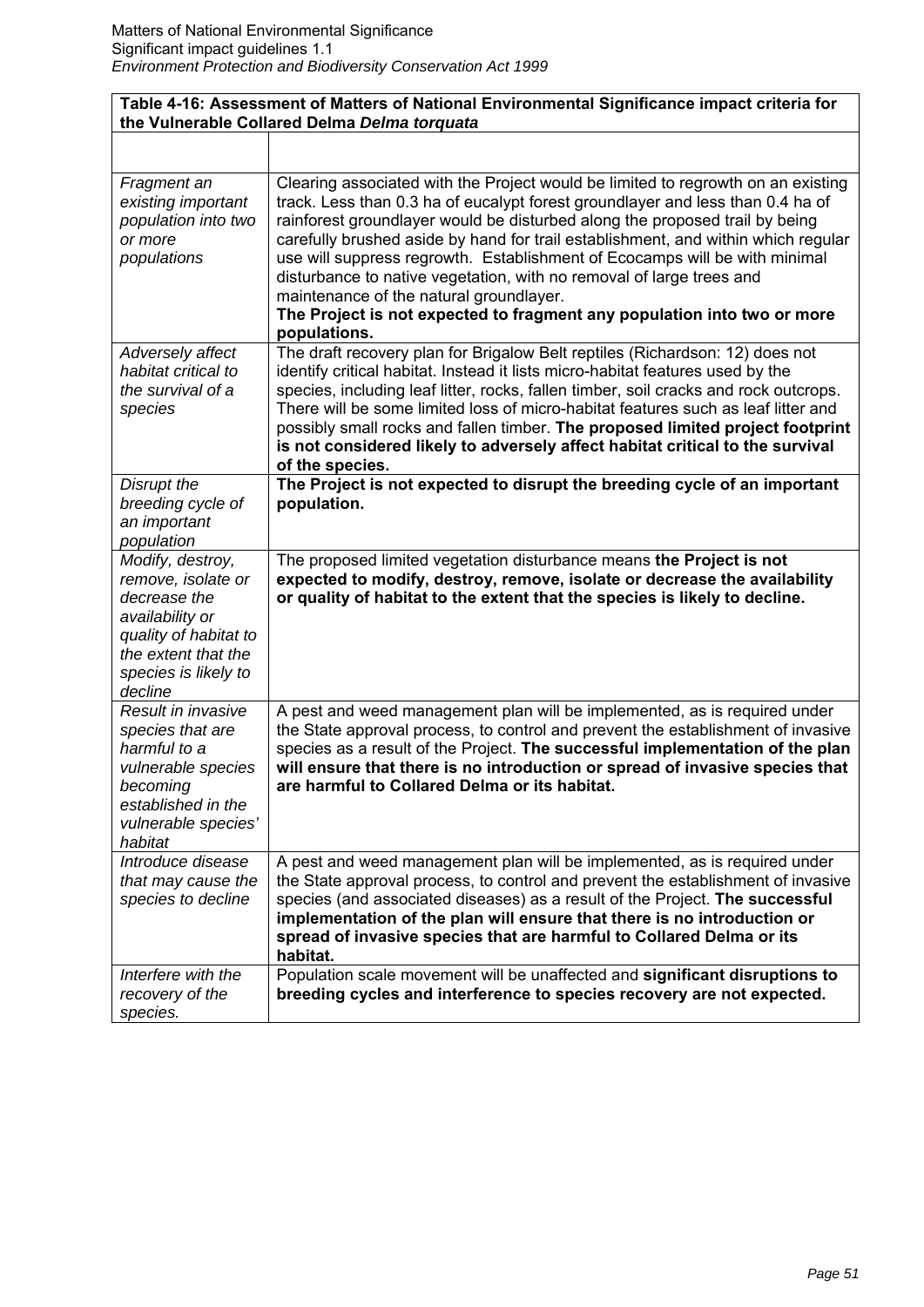|                                                                                    | Table 4-17: Assessment of Matters of National Environmental Significance impact criteria for<br>the Vulnerable Three-toed Snake-tooth Skink Coeranoscincus reticulatus                                                                                                                                                                                                                                                                                                                                                                                                                                                                                                                                                                                            |
|------------------------------------------------------------------------------------|-------------------------------------------------------------------------------------------------------------------------------------------------------------------------------------------------------------------------------------------------------------------------------------------------------------------------------------------------------------------------------------------------------------------------------------------------------------------------------------------------------------------------------------------------------------------------------------------------------------------------------------------------------------------------------------------------------------------------------------------------------------------|
| An action is likely<br>to have a<br>significant impact<br>on a vulnerable          | There are 12 WildNet (DEHP 2016) and seven Atlas of Living Australia (ALA<br>2016) database records for Main Range National Park and its immediate<br>surrounds.                                                                                                                                                                                                                                                                                                                                                                                                                                                                                                                                                                                                  |
| species if there is a<br>real chance or<br>possibility that it<br>will:            | The Three-toed Snake-tooth Skink occurs in subtropical rainforest and wet<br>sclerophyll forest from the Grafton area in New South Wales north to Fraser<br>Island in Queensland. It mostly occurs in montane areas on rich, dark soils but<br>on Fraser Island and the nearby mainland it occurs in pale sands (Wilson &<br>Swan 2013). The species lives in loose soils under rotting logs and rocks and<br>feeds on invertebrates (Ehmann 1992).                                                                                                                                                                                                                                                                                                               |
|                                                                                    | The Three-toed Snake-tooth Skink is threatened by habitat loss and<br>fragmentation (Cogger et al. 1993; NSW NPWS 2002), loss of logs and leaf<br>litter through too-frequent fire (NSW NPWS 2002; Boyes 2004), degradation of<br>habitat, including compaction of soil, by livestock (Cogger et al. 1993; NSW<br>NPWS 2002; Boyes 2004) and degradation of habitat by weed invasion (Boyes<br>2004).                                                                                                                                                                                                                                                                                                                                                             |
| Lead to a long-                                                                    | There is no important population identified for this species.                                                                                                                                                                                                                                                                                                                                                                                                                                                                                                                                                                                                                                                                                                     |
| term decrease in<br>the size of an<br>important<br>population of a<br>species      | Clearing associated with the Project would be limited to regrowth on an existing<br>track. Less than 0.3 ha of eucalypt forest groundlayer and less than 0.4 ha of<br>rainforest groundlayer would be disturbed along the proposed trail by being<br>carefully brushed aside by hand for trail establishment, and within which regular<br>use will suppress regrowth. Establishment of Ecocamps will be with minimal<br>disturbance to native vegetation, with no removal of large trees and<br>maintenance of the natural groundlayer.                                                                                                                                                                                                                           |
|                                                                                    | There will be a loss of leaf litter along the trail, which will be 06 m wide. Other<br>possible impacts associated with the Project are increased access for feral Pig,<br>a species already in the park, and weed invasion. A pest plant and pathogen<br>management strategy has been implemented in the park (DNPRSR (2013). In<br>addition, the Project will have its own weed and fire management measures in<br>place. Access to the public trails as part of the Project is limited to supervised<br>walkers sleeping in custom built lodgings. No detectable increase in fire risk is<br>expected. The Project is not expected to lead to a long-term decrease in<br>the size of any population, whether or not the population is considered<br>important. |
| Reduce the area of<br>occupancy of an<br>important<br>population                   | The proposed limited vegetation disturbance means the Project is not<br>expected to reduce the area of occupancy of any population.                                                                                                                                                                                                                                                                                                                                                                                                                                                                                                                                                                                                                               |
| Fragment an<br>existing important<br>population into two<br>or more<br>populations | Clearing associated with the Project would be limited to regrowth on an existing<br>track. Less than 0.3 ha of eucalypt forest groundlayer and less than 0.4 ha of<br>rainforest groundlayer would be disturbed along the proposed trail by being<br>carefully brushed aside by hand for trail establishment, and within which regular<br>use will suppress regrowth. Establishment of Ecocamps will be with minimal<br>disturbance to native vegetation, with no removal of large trees and<br>maintenance of the natural groundlayer. The Project is not expected to<br>fragment any population into two or more populations.                                                                                                                                   |
| Adversely affect<br>habitat critical to<br>the survival of a<br>species            | The species is including in the Biodiversity recovery plan for Gatton and Laidley<br>Shires, South-East Queensland 2003-2008 (Boyes 2004). Critical habitat is not<br>defined.                                                                                                                                                                                                                                                                                                                                                                                                                                                                                                                                                                                    |
|                                                                                    | Clearing associated with the Project would be limited to regrowth on an existing<br>track. Less than 0.3 ha of eucalypt forest groundlayer and less than 0.4 ha of<br>rainforest groundlayer would be disturbed along the proposed trail by being<br>carefully brushed aside by hand for trail establishment, and within which regular<br>use will suppress regrowth. Establishment of Ecocamps will be with minimal<br>disturbance to native vegetation, with no removal of large trees and<br>maintenance of the natural groundlayer. The proposed limited vegetation<br>disturbance is not expected to adversely affect habitat critical to the<br>survival of the species.                                                                                    |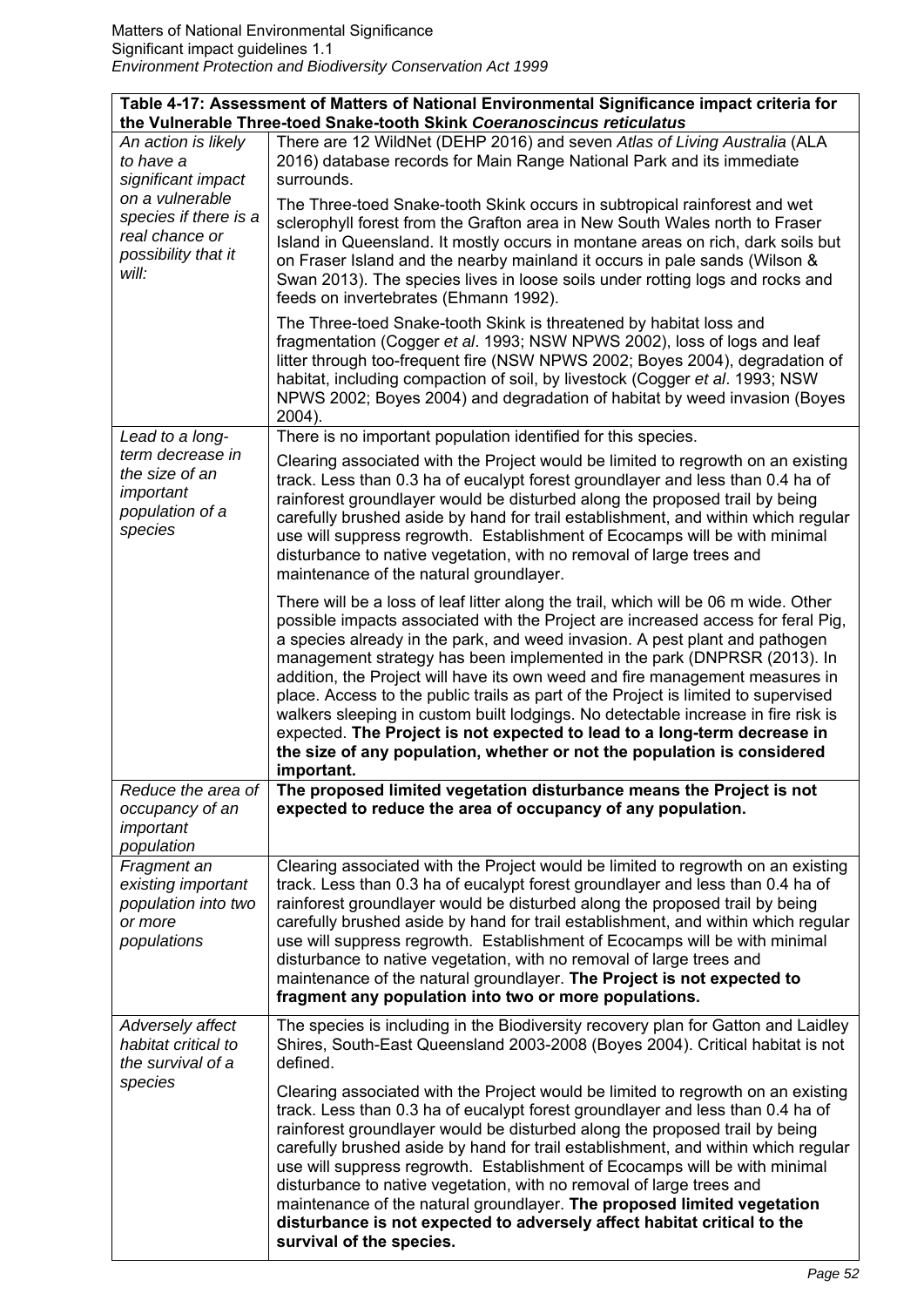| Table 4-17: Assessment of Matters of National Environmental Significance impact criteria for |                                                                                                                                                         |
|----------------------------------------------------------------------------------------------|---------------------------------------------------------------------------------------------------------------------------------------------------------|
|                                                                                              | the Vulnerable Three-toed Snake-tooth Skink Coeranoscincus reticulatus                                                                                  |
| Disrupt the                                                                                  | The Project is not expected to disrupt the breeding cycle of an important                                                                               |
| breeding cycle of                                                                            | population.                                                                                                                                             |
| an important                                                                                 |                                                                                                                                                         |
| population                                                                                   |                                                                                                                                                         |
| Modify, destroy,                                                                             | The proposed limited vegetation disturbance means the Project is not                                                                                    |
| remove, isolate or                                                                           | expected to modify, destroy, remove, isolate or decrease the availability                                                                               |
| decrease the                                                                                 | or quality of habitat to the extent that the species is likely to decline.                                                                              |
| availability or                                                                              |                                                                                                                                                         |
| quality of habitat to                                                                        |                                                                                                                                                         |
| the extent that the                                                                          |                                                                                                                                                         |
| species is likely to                                                                         |                                                                                                                                                         |
| decline                                                                                      |                                                                                                                                                         |
| Result in invasive                                                                           | A pest and weed management plan will be implemented, as is required under                                                                               |
| species that are                                                                             | the State approval process, to control and prevent the establishment of invasive                                                                        |
| harmful to a                                                                                 | species as a result of the Project. The successful implementation of the plan                                                                           |
| vulnerable species                                                                           | will ensure that there is no introduction or spread of invasive species that                                                                            |
| becoming                                                                                     | are harmful to Three-toed Snake-tooth Skink or its habitat.                                                                                             |
| established in the                                                                           |                                                                                                                                                         |
| vulnerable species'                                                                          |                                                                                                                                                         |
| habitat                                                                                      |                                                                                                                                                         |
| Introduce disease<br>that may cause the                                                      | A pest and weed management plan will be implemented, as is required under                                                                               |
|                                                                                              | the State approval process, to control and prevent the establishment of invasive                                                                        |
| species to decline                                                                           | species (and associated diseases) as a result of the Project. The successful<br>implementation of the plan will ensure that there is no introduction or |
|                                                                                              | spread of invasive species that are harmful to Three-toed Snake-tooth                                                                                   |
|                                                                                              | <b>Skink or its habitat.</b>                                                                                                                            |
| Interfere with the                                                                           | The Project is not expected to interfere substantially with the recovery of                                                                             |
| recovery of the                                                                              | the species.                                                                                                                                            |
| species.                                                                                     |                                                                                                                                                         |
|                                                                                              |                                                                                                                                                         |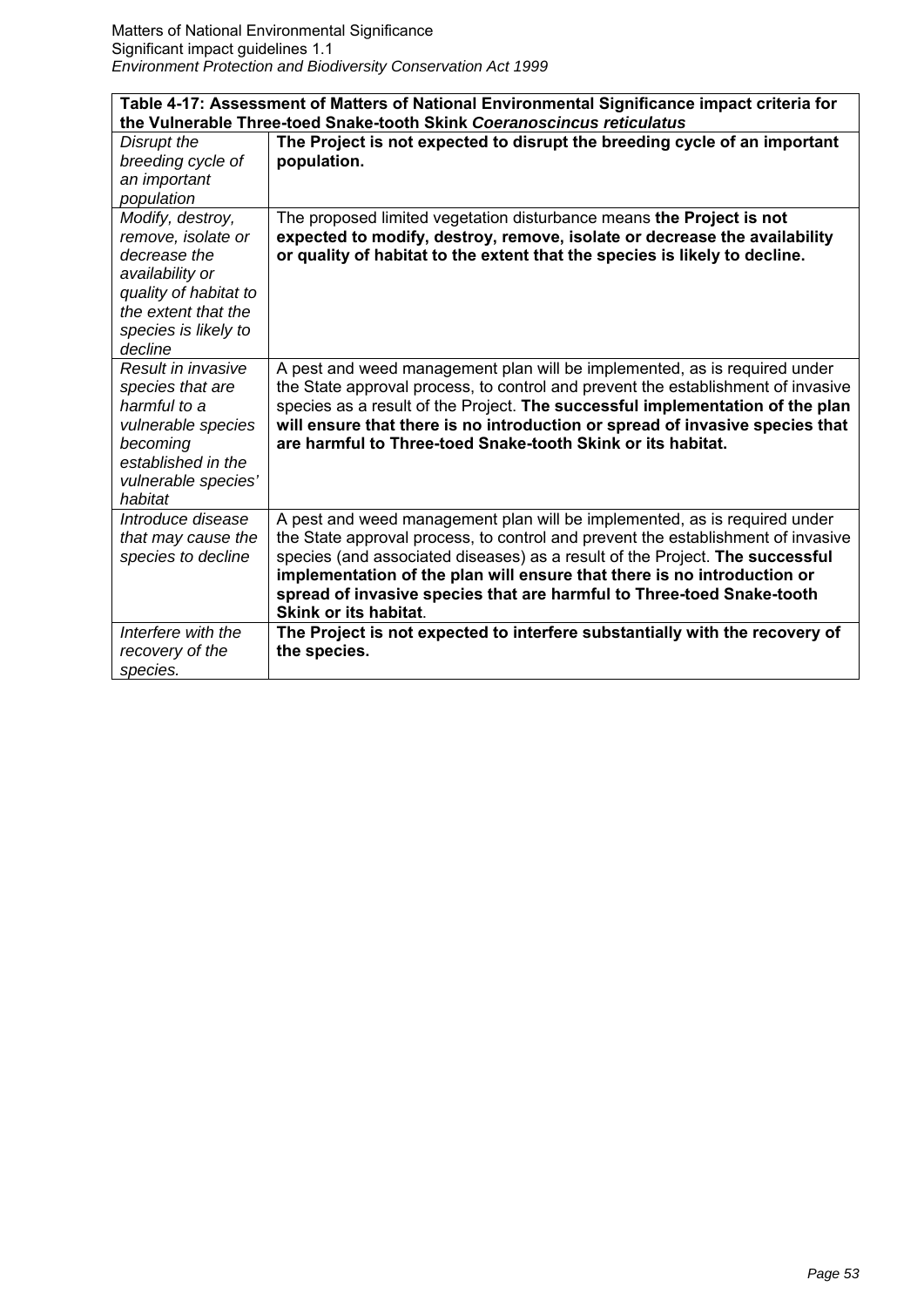| Table 4-18: Assessment of Matters of National Environmental Significance impact criteria for |  |
|----------------------------------------------------------------------------------------------|--|
| the Endangered Fleay's Barred Frog Mixophyes fleayi                                          |  |

| An action is likely to<br>have a significant<br>impact on a critically<br>endangered or<br>endangered species<br>if there is a real<br>chance or possibility<br>that it will: | There are 4001 WildNet (DEHP 2016) and 646 Atlas of Living Australia (ALA<br>2016) database records for Main Range National Park and its immediate<br>surrounds. Main Range NP is a stronghold for the species (DNPRSR 2013),<br>particularly the Goomburra area. During the field survey, the species was<br>detected at the proposed trail crossing of the perennial headwater stream of<br><b>Blackfellows Creek.</b>                                                                                                                                                                                                                                                                                                                                                                                                                                                                                                               |
|-------------------------------------------------------------------------------------------------------------------------------------------------------------------------------|----------------------------------------------------------------------------------------------------------------------------------------------------------------------------------------------------------------------------------------------------------------------------------------------------------------------------------------------------------------------------------------------------------------------------------------------------------------------------------------------------------------------------------------------------------------------------------------------------------------------------------------------------------------------------------------------------------------------------------------------------------------------------------------------------------------------------------------------------------------------------------------------------------------------------------------|
|                                                                                                                                                                               | Fleay's Barred Frog occurs from far north-eastern New South Wales to the<br>Conondale Ranges in south-east Queensland. The species previously<br>occurred at the Bunya Mountains and Mount Tamborine but those populations<br>appear to be extirpated (Hines 2012). Fleay's Barred Frog has also<br>disappeared from some locations in New South Wales (Hines et al. 1999).                                                                                                                                                                                                                                                                                                                                                                                                                                                                                                                                                            |
|                                                                                                                                                                               | The species occurs in temperate and subtropical rainforest and tall open forest<br>(Hines 2012; Anstis 2013). Breeding takes place along streams, eggs are laid<br>in gently flowing water. Little is known about non-breeding habitat but<br>juveniles and females can be found 100s of metres from streams, sometimes<br>on ridges (Hines 2012). Females only come to streams to breed (Anstis 2013).<br>Adults feed on arthropods and tadpoles feed on bottom sediment, algae,<br>detritus, fallen fruit and carrion (Hines 2012).                                                                                                                                                                                                                                                                                                                                                                                                  |
|                                                                                                                                                                               | Fleay's Barred Frog is threatened by Chytrid fungus, feral Pigs Sus scrofa,<br>trampling by livestock, degradation of streams by livestock, weed invasion,<br>death on roads from vehicles (Hines 2012), pollution or sedimentation of<br>streams, altered hydrology, loss of leaf litter and fallen logs from fire and use<br>of herbicides near streams (NSW NPWS 2002). Chytrid fungus was<br>discovered in Fleay's Barred Frog at Cunningham's Gap in 1996 (Berger et al.<br>1999) and is now widespread in Main Range NP but the population appears to<br>be recovering (Hines 2012).                                                                                                                                                                                                                                                                                                                                             |
|                                                                                                                                                                               | The species was recorded from a small, perennial stream located in the upper<br>valley between the Winder Track and the Amphitheatre Track during the fauna<br>field survey. This is near the location where a new section of trail for the<br>proposed SRT crosses the stream.                                                                                                                                                                                                                                                                                                                                                                                                                                                                                                                                                                                                                                                        |
| Lead to a long-term<br>decrease in the size<br>of a population                                                                                                                | Trail establishment would require 0.4 ha of groundlayer to be brushed back by<br>hand within rainforest habitat. With regular use by walkers the 0.6 m wide trail<br>will not significantly regrow.                                                                                                                                                                                                                                                                                                                                                                                                                                                                                                                                                                                                                                                                                                                                    |
|                                                                                                                                                                               | Other possible threats to the species from the Project include possible spread<br>of Chytrid fungus by walkers, increased access for feral Pigs and degradation<br>of streams. A study of Fleay's Barred Frog at Main Range showed that almost<br>100% of tadpoles carried the infection (Hines 2012). The spread of Chytrid<br>fungus into new areas seems very unlikely. Feral pigs are already present in<br>the park and the degree of increased access via trails will be minimal. Two<br>creeks will be crossed by the trail. One of these, Cascade Creek, will be<br>crossed at a number of existing crossings along an already established track.<br>The other creek, upper Blackfellow Creek, will be crossed where there are<br>steep banks and the crossing will be designed to ensure no dislodgement of<br>soil into creek. The Project is not expected to lead to a long-term decrease<br>in the size of any population. |
| Reduce the area of<br>occupancy of the<br>species                                                                                                                             | The proposed limited vegetation disturbance is not expected to reduce<br>the area of occupancy of the species.                                                                                                                                                                                                                                                                                                                                                                                                                                                                                                                                                                                                                                                                                                                                                                                                                         |
| Fragment an<br>existing population<br>into two or more<br>populations                                                                                                         | Clearing associated with the Project would be limited to regrowth on an<br>existing track. Less than 0.3 ha of eucalypt forest groundlayer and less than<br>0.4 ha of rainforest groundlayer would be disturbed along the proposed trail by<br>being carefully brushed aside by hand for trail establishment, and within which<br>regular use will suppress regrowth. Establishment of Ecocamps will be with<br>minimal disturbance to native vegetation, with no removal of large trees and<br>maintenance of the natural groundlayer. The proposed limited vegetation<br>disturbance associated with the Project is not expected to fragment any<br>existing population into two or more populations.                                                                                                                                                                                                                                |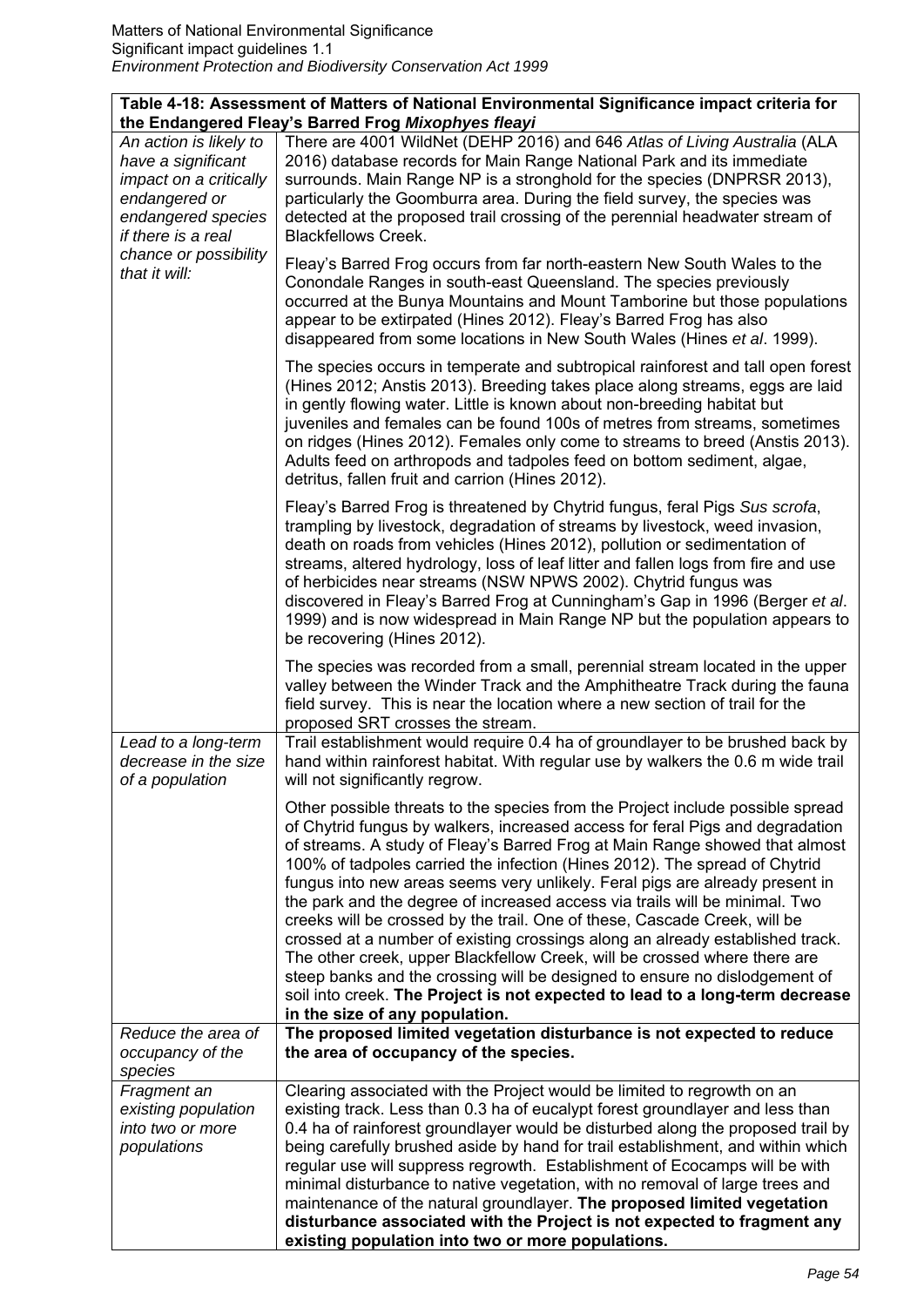| Table 4-18: Assessment of Matters of National Environmental Significance impact criteria for                                                                                                                   |                                                                                                                                                                                                                                                                                                                                                                                                                          |  |
|----------------------------------------------------------------------------------------------------------------------------------------------------------------------------------------------------------------|--------------------------------------------------------------------------------------------------------------------------------------------------------------------------------------------------------------------------------------------------------------------------------------------------------------------------------------------------------------------------------------------------------------------------|--|
|                                                                                                                                                                                                                | the Endangered Fleay's Barred Frog Mixophyes fleayi                                                                                                                                                                                                                                                                                                                                                                      |  |
| Adversely affect<br>habitat critical to the<br>survival of a species                                                                                                                                           | Critical habitat is defined as permanent and semi-permanent freshwater<br>streams, between 100-1000 m in altitude, in rainforest and other communities<br>in a number of locations, including Main Range (Hines & SQTFRT 2002).                                                                                                                                                                                          |  |
|                                                                                                                                                                                                                | The Project area includes critical habitat. However, the very low impact nature<br>of the project and the implementation of construction and operation protocols<br>to preserve existing water quality mean that the Project is not expected to<br>adversely affect habitat possibly critical to the survival of the species.                                                                                            |  |
| Disrupt the breeding<br>cycle of a<br>population                                                                                                                                                               | The proposed limited vegetation disturbance associated with the Project<br>and the proposed on-going Project activities are not expected to disrupt<br>the breeding cycle of a population.                                                                                                                                                                                                                               |  |
| Modify, destroy,<br>remove, isolate or<br>decrease the<br>availability or quality<br>of habitat to the<br>extent that the<br>species is likely to<br>decline                                                   | The nature and extent of the vegetation disturbance associated with the<br>Project and on-going operational activities are not expected to modify,<br>destroy, remove, isolate or decrease the availability or quality of habitat<br>to the extent that the species is likely to decline.                                                                                                                                |  |
| Result in invasive<br>species that are<br>harmful to a<br>critically<br>endangered or<br>endangered species<br>becoming<br>established in the<br>endangered or<br>critically<br>endangered<br>species' habitat | A pest and weed management plan will be implemented, as is required under<br>the State approval process, to control and prevent the establishment of<br>invasive species as a result of the Project. The successful implementation<br>of the plan will ensure that there is no introduction or spread of invasive<br>species that are harmful to Fleay's Barred Frog or its habitat.                                     |  |
| Introduce disease<br>that may cause the<br>species to decline                                                                                                                                                  | A pest and weed management plan will be implemented, as is required under<br>the State approval process, to control and prevent the establishment of<br>invasive species (and associated diseases) as a result of the Project. The<br>successful implementation of the plan will ensure that there is no<br>introduction or spread of invasive species that are harmful to Fleay's<br><b>Barred Frog or its habitat.</b> |  |
| Interfere with the<br>recovery of the<br>species.                                                                                                                                                              | Population scale movement will be unaffected and significant disruptions to<br>breeding cycles and interference to species recovery are not expected.                                                                                                                                                                                                                                                                    |  |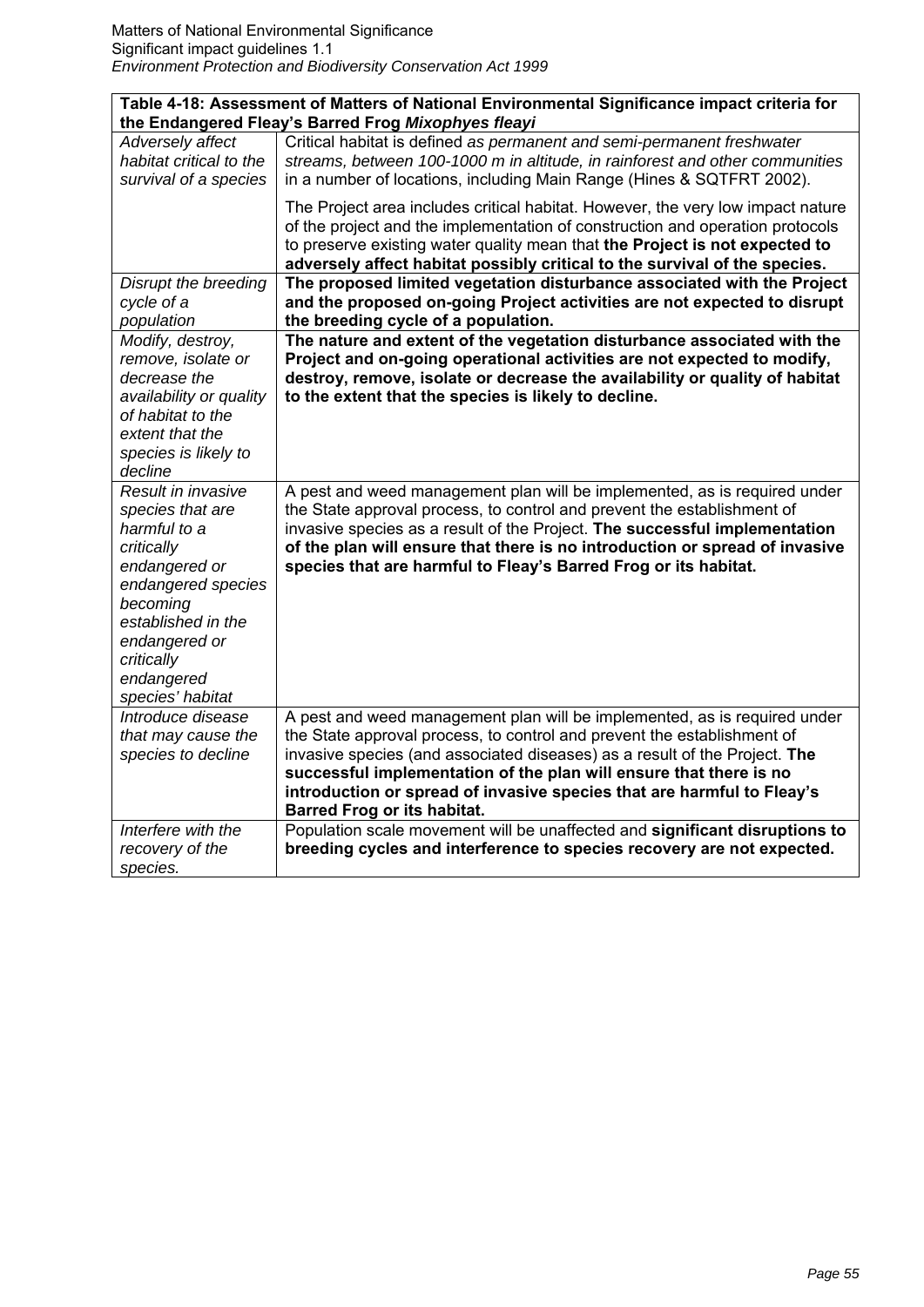#### **Table 4-19: Assessment of Matters of National Environmental Significance impact criteria for Assessment of Matters of National Environmental Significance impact criteria for Migratory species known or expected to occur**  *An action is likely to*  **Oriental Cuckoo** *Cuculus optatus*

| An action is likely to<br>have a significant<br>impact on a<br>migratory species if<br>there is a real<br>chance or possibility<br>that it will: | <b>Oriental Cuckoo Cuculus optatus</b><br>There are two Atlas of Living Australia records (ALA 2016) and two WildNet<br>records (DEHP 2016), which may be the same records. Oriental Cuckoo<br>occurs in rainforest, vine thicket and open forest and woodland. The species is<br>often recorded in gardens and plantations (Higgins 1999).<br>White-throated Needletail Hirundapus caudacutus<br>There are six ALA records (ALA 2016) and six WildNet records (DEHP 2016).<br>In Australia, White-throated Needletail is almost completely an aerial species,<br>possibly even sleeping on the wing. The species is sometimes found roosting |
|--------------------------------------------------------------------------------------------------------------------------------------------------|-----------------------------------------------------------------------------------------------------------------------------------------------------------------------------------------------------------------------------------------------------------------------------------------------------------------------------------------------------------------------------------------------------------------------------------------------------------------------------------------------------------------------------------------------------------------------------------------------------------------------------------------------|
|                                                                                                                                                  | in trees and may on rare occasions rest in trees and on the ground during the<br>day. Found over a wide variety of habitat, including open areas, modified land<br>and the ocean but most often recorded over wooded areas (Higgins 1999).                                                                                                                                                                                                                                                                                                                                                                                                    |
|                                                                                                                                                  | <b>Fork-tailed Swift Apus pacificus</b><br>There is one WildNet record (DEHP 2016) and no ALA record (ALA 2016). In<br>Australia, Fork-tailed Swift is almost exclusively an aerial species, probably<br>even sleeping on the wing, though individuals are occasionally recorded<br>roosting in trees. Foraging occurs over a wide variety of habitats including<br>towns and cities, open areas, farmland, coastal areas and sometimes forest<br>(Higgins 1999).                                                                                                                                                                             |
|                                                                                                                                                  | <b>Rufous Fantail Rhipidura rufifrons</b><br>There are 153 ALA records (ALA 2016) and 123 WildNet records (DEHP<br>2016). Rufous Fantail mostly occurs in moist habitats, including rainforest and<br>along watercourses and gullies (Higgins et al. 2006). The field survey<br>confirmed that the species is a common inhabitant of rainforest and adjoining<br>wet sclerophyll habitats in the project area.                                                                                                                                                                                                                                |
|                                                                                                                                                  | <b>Spectacled Monarch Symposiachrus trivirgatus</b><br>There are 17 ALA records (ALA 2016) and 22 WildNet records (DEHP 2016).<br>Spectacled Monarch occurs in low dense vegetation, mainly in rainforest, but<br>also in wet sclerophyll forests and other dense vegetation (Higgins et al.<br>2006).                                                                                                                                                                                                                                                                                                                                        |
|                                                                                                                                                  | <b>Black-faced Monarch Monarcha melanopsis</b><br>There are 133 ALA records (ALA 2016) and 117 WildNet records (DEHP<br>2016). Black-faced Monarch occurs in rainforest, wet sclerophyll forest and<br>deep gullies (Higgins et al. 2006). The field survey confirmed that the species<br>is a common inhabitant of rainforest and adjoining wet sclerophyll habitats in<br>the project area.                                                                                                                                                                                                                                                 |
|                                                                                                                                                  | Satin Flycatcher Myiagra cyanoleuca<br>There are 4 ALA records (ALA 2016) and 2 WildNet records (DEHP 2016).<br>Satin Flycatcher occurs in wet, dense forests, often at high elevations, and<br>also in gullies and near watercourses. It may occur in other habitats on<br>passage (Higgins et al. 2006).                                                                                                                                                                                                                                                                                                                                    |
| Substantially modify<br>(including by<br>fragmenting,<br>altering fire regimes,<br>altering nutrient<br>cycles or altering                       | An area of 'important habitat' for a migratory species is:<br>habitat utilised by a migratory species occasionally or periodically within a<br>$\bullet$<br>region that supports an ecologically significant proportion of the population<br>of the species, and/or<br>habitat that is of critical importance to the species at particular life-cycle<br>$\bullet$                                                                                                                                                                                                                                                                            |
| hydrological cycles),<br>destroy or isolate an<br>area of important<br>habitat for a                                                             | stages, and/or<br>habitat utilised by a migratory species which is at the limit of the species<br>range, and/or<br>habitat within an area where the species is declining.                                                                                                                                                                                                                                                                                                                                                                                                                                                                     |
| migratory species                                                                                                                                | Clearing associated with the Project would be limited to regrowth on an<br>existing track. Less than 0.3 ha of eucalypt forest groundlayer and less than<br>0.4 ha of rainforest groundlayer would be disturbed along the proposed trail by<br>being carefully brushed aside by hand for trail establishment, and within which                                                                                                                                                                                                                                                                                                                |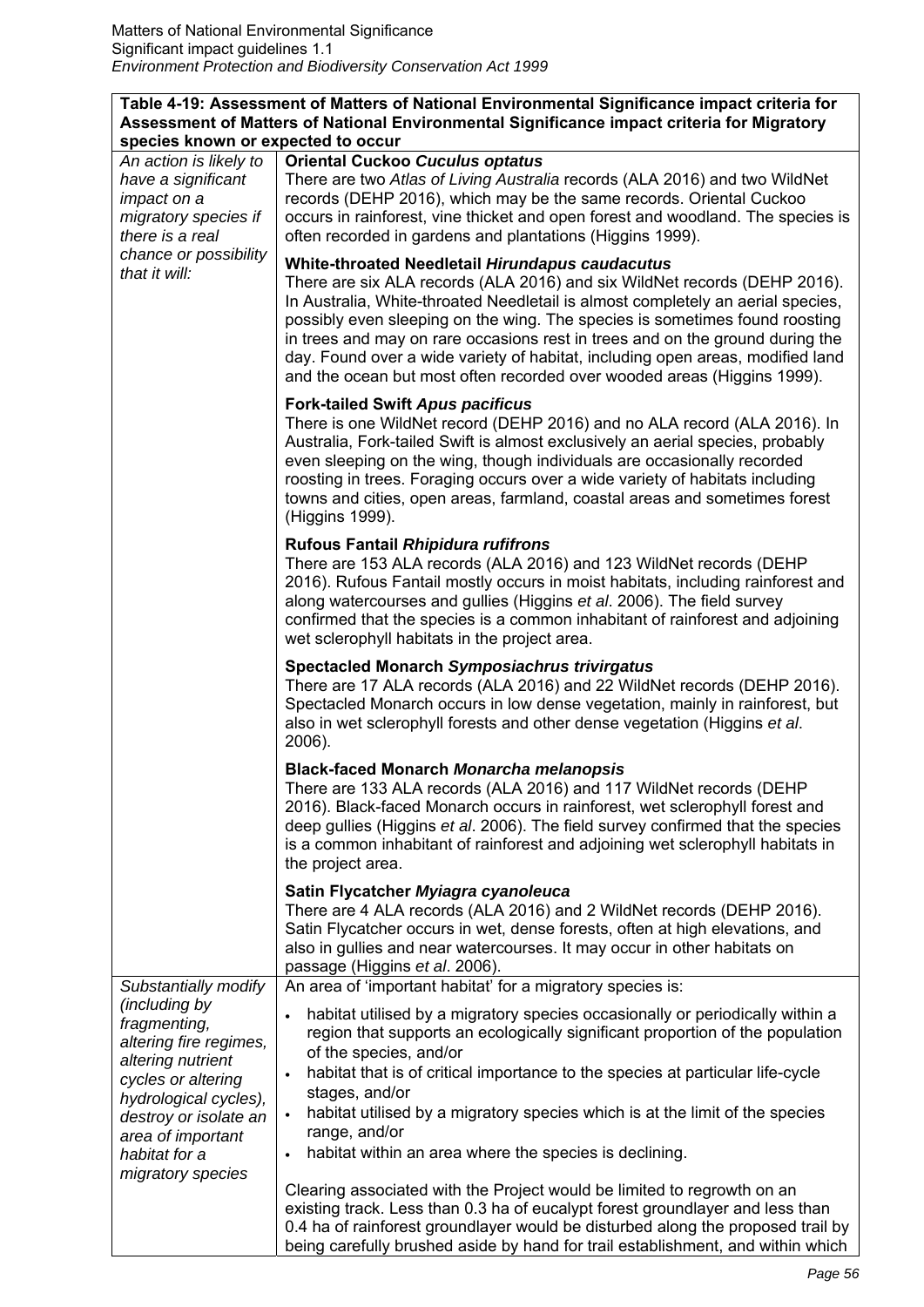| Table 4-19: Assessment of Matters of National Environmental Significance impact criteria for<br>Assessment of Matters of National Environmental Significance impact criteria for Migratory        |                                                                                                                                                                                                                                                                                                                                                                                                                                                                                                                                                                                                                                                                                                                                                             |
|---------------------------------------------------------------------------------------------------------------------------------------------------------------------------------------------------|-------------------------------------------------------------------------------------------------------------------------------------------------------------------------------------------------------------------------------------------------------------------------------------------------------------------------------------------------------------------------------------------------------------------------------------------------------------------------------------------------------------------------------------------------------------------------------------------------------------------------------------------------------------------------------------------------------------------------------------------------------------|
| species known or expected to occur                                                                                                                                                                |                                                                                                                                                                                                                                                                                                                                                                                                                                                                                                                                                                                                                                                                                                                                                             |
|                                                                                                                                                                                                   | regular use will suppress regrowth. Establishment of Ecocamps will be with<br>minimal disturbance to native vegetation, with no removal of large trees and<br>maintenance of the natural groundlayer. The trail itself will be up to 0.6 m in<br>width. Any effects associated with fragmentation and loss of habitat will be<br>negligible. The Project will have its own weed and fire management measures<br>in place. Access to the public trails as part of the Project is limited to<br>supervised walkers sleeping in custom built lodgings. No detectable increase<br>in fire risk is expected.                                                                                                                                                     |
|                                                                                                                                                                                                   | White-throated Needletail and, rarely, Fork-tailed Swift may occur but both<br>species will forage aerially above the Project area should suitable flying<br>invertebrates be present. The Project area is not an area of important habitat<br>for the species.                                                                                                                                                                                                                                                                                                                                                                                                                                                                                             |
|                                                                                                                                                                                                   | Oriental Cuckoo and Satin Flycatcher would be irregular visitors to the Project,<br>particularly the former. Satin Flycatcher is virtually confined to the east of the<br>Great Dividing Range (Boles 1988) and the Project area will not be an<br>important area for passage. The Project area is not an important area for<br>these species.                                                                                                                                                                                                                                                                                                                                                                                                              |
|                                                                                                                                                                                                   | Rufous Fantail and Black-faced and Spectacled Monarch are common species<br>in Main Range NP. Threats to these three species include the loss and<br>fragmentation of habitat, especially along migratory routes, and predation of<br>eggs and young by the Black Rat Rattus rattus (Higgins et al. 2006). The<br>proposed limited vegetation disturbance for the Project will not fragment<br>habitat nor impede migration. Black Rat is already present in the park.<br>Whether or not the Project area is considered important habitat, the<br>Project will not substantially modify (including by fragmenting, altering<br>fire regimes, altering nutrient cycles or altering hydrological cycles),<br>destroy or isolate an area of important habitat. |
| Result in an<br>invasive species<br>that is harmful to the<br>migratory species<br>becoming<br>established in an<br>area of important<br>habitat for the<br>migratory species                     | A pest and weed management plan will be implemented, as is required under<br>the State approval process, to control and prevent the establishment of<br>invasive species as a result of the Project. The successful implementation<br>of the plan will ensure that there is no introduction or spread of invasive<br>species that are harmful to Migratory species or their habitat.                                                                                                                                                                                                                                                                                                                                                                        |
| Seriously disrupt the<br>lifecycle (breeding,<br>feeding, migration<br>or resting<br>behaviour) of an<br>ecologically<br>significant<br>proportion of the<br>population of a<br>migratory species | There is no evidence to suggest that the Project area supports an 'ecologically<br>significant proportion of the population' of any of the migratory species known<br>or considered likely to occur. In any case, the nature and extent of the<br>proposed limited vegetation disturbance would not seriously disrupt the<br>lifecycle (breeding, feeding, migration or resting behaviour) of any of<br>these species.                                                                                                                                                                                                                                                                                                                                      |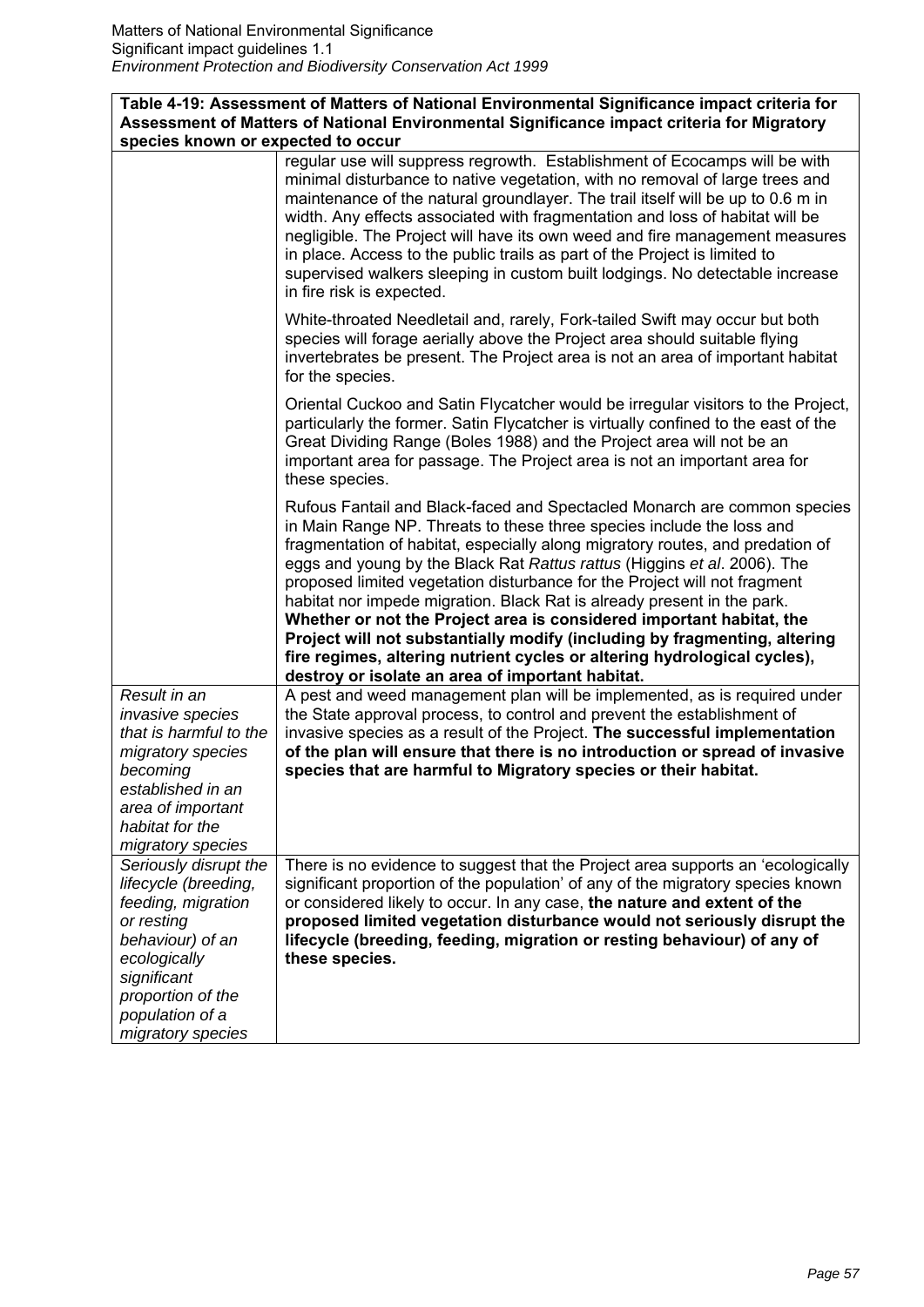# **REFERENCES**

Anstis, M. (2013). *Tadpoles and frogs of Australia*. New Holland, Sydney.

- Aumann, T. (2001). Habitat use, temporal activity patterns and foraging behaviour of raptors in the south-west of the Northern Territory, Australia. *Wildlife Research*, **28**: 365- 378.
- Bain, D.W., Baker, J.R., French, K.O. & Whelan, R.J. (2008). Post-fire recovery of eastern bristlebirds (*Dasyornis brachypterus*) is context-dependent. *Wildlife Research*, **35**: 44-49
- Baker, J. (2000). The eastern bristlebird: Cover-dependent and fire-sensitive. *Emu*, **100**: 286-298.
- Barea, L.P. & Watson, D.M. (2007). Temporal variation in food resources determines onset of breeding in an Australian mistletoe specialist. *Emu*, **107**: 203-209.
- Barrett, G., Silcocks, A., Barry, S., Cunningham, R. & Poulter, R. (2003). *The new atlas of Australian birds*. Birds Australia, Melbourne.
- Belcher, C.A. (2003) Demographics of tiger quoll (*Dasyurus maculatus maculatus*) populations in south- eastern Australia. *Australian Journal of Zoology*, **51**: 611-626.
- Berger, L., Speare, R. & Hyatt, A. (1999). 'Chytrid fungi and amphibian declines: Overview, implications and future directions,' In *Declines and disappearances of Australian frogs*. (ed.) A. Campbell. Environment Australia, Canberra. pp. 23-33.
- Beruldsen, G. (2003). Australian birds, their nests and eggs. Phoenix Offset, China. pp222- 223.
- Blakers, M., Davies, S.J.J.F. & Reilly, P.N. (1984). *The atlas of Australian birds*. Melbourne University Press, Melbourne.
- Bowen, M.E., McAlpine, C.A., House, A.P.N. & Smith, G.C. (2009). Agricultural landscape modification increases the abundance of an important food resource: Mistletoes, birds and brigalow. *Biological Conservation*, **142**: 122-133.
- Boles, W.E. (1988). *The robins & flycatchers of Australia: The National Photographic Index of Australian wildlife*. Angus and Robertson, North Ryde.
- Boyes, B. (2004). Biodiversity recovery plan for Gatton and Laidley Shires, South-East Queensland 2003-2008. Version 2, 5 March 2004. Lockyer Catchment Association (LCA) Inc., Forest Hill.
- Brigalow Belt Reptiles Workshop (2010). Proceedings from the workshop for the nine listed reptiles of the Brigalow Belt bioregions. 18-19 August 2010. Queensland Herbarium, Brisbane.
- BTF Recovery Team (2007). National recovery plan for the black-throated finch southern subspecies *Poephila cincta cincta*. Report to the Department of the Environment and Water Resources, Canberra. Black-throated Finch Recovery Team, Department of Environment and Climate Change, Hurstville; and Queensland Parks and Wildlife Service, Brisbane.
- Burnett, S. & Meyer-Gleaves, S. (2012). 'Spotted-tailed Quoll (southern subspecies),' In *Queensland's threatened animals*. (eds.) L.K. Curtis, A.J. Dennis, K.R. McDonald, P.M. Kyne & S.J.S. Debus, CSIRO Publishing, Collingwood. pp. 243-244.
- Churchill, S. (2008). *Australian bats*. Second Edition. Allen & Unwin, Crows Nest.
- Claridge, A., Seebeck, J. & Rose, R. (2007). *Bettongs, potoroos and the musky ratkangaroo*. CSIRO Publishing, Collingwood.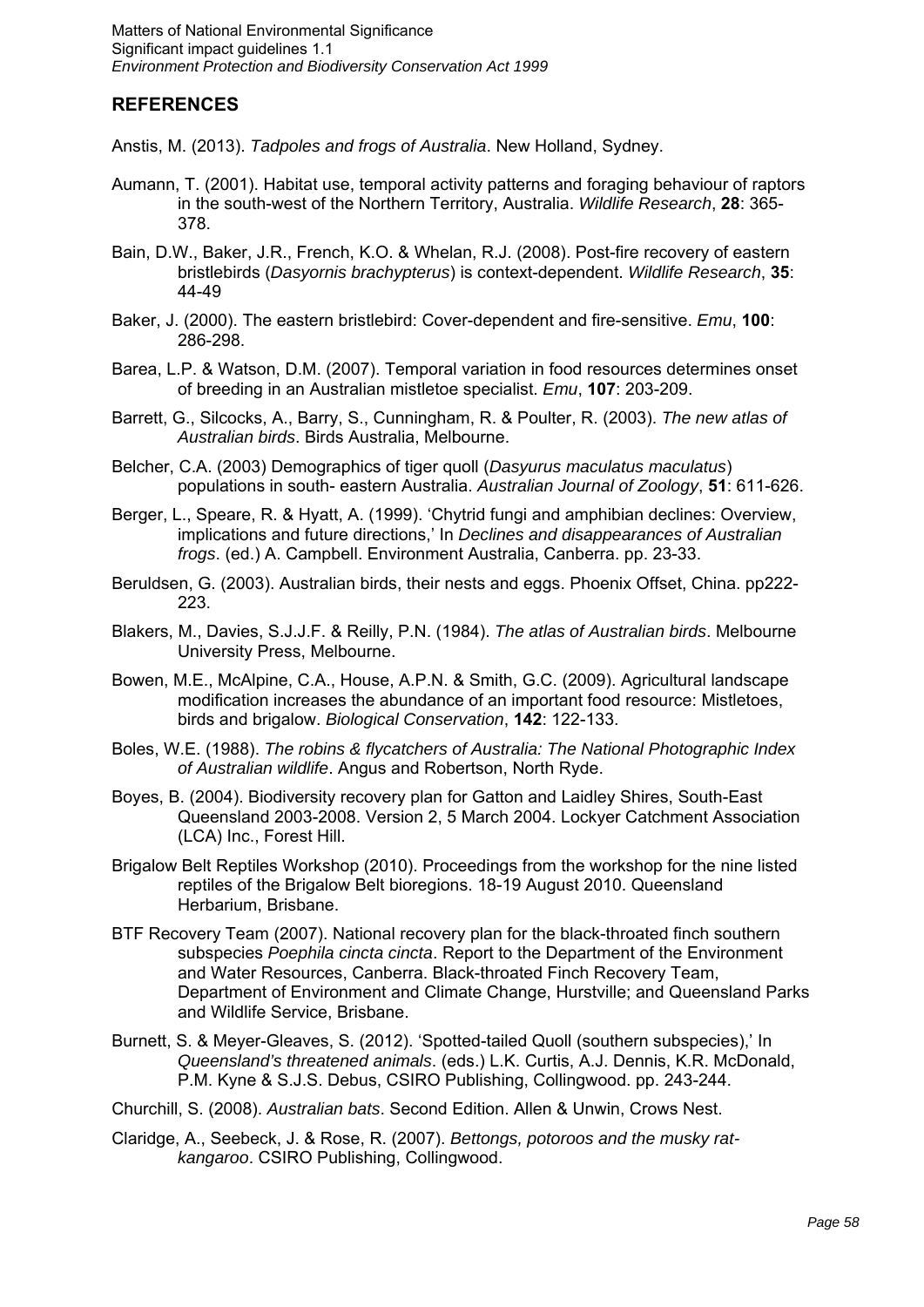- Cogger, H.G., Cameron, E.E., Sadlier, R.A. & Eggler, P. (1993). *The action plan for Australian reptiles*. Australian Nature Conservation Agency, Canberra.
- Commonwealth of Australia (2014). EPBC Act referral guidelines for the vulnerable koala (combined populations of Queensland, New South Wales and the Australian Capital Territory). http://www.environment.gov.au/biodiversity/threatened/publications/epbcact-referral-guidelines-vulnerable-koala
- Covacevich, J., Dunmall, W. & Sorley, J. A. (1988). 'Reptiles,' In *Lake Broadwater: The natural history of an inland lake and its environs*. (ed.) G. Scott. Darling Downs Institute Press, Toowoomba. pp. 265-273.
- Coxen's Fig-Parrot Recovery Team (2001). Coxen's fig-parrot *Cyclopsitta diophthalma coxeni* recovery plan 2001-2005. Report to Environment Australia Canberra. Queensland Parks and Wildlife Service, Brisbane.
- Crome, F. & Shields, J. (1992). *The parrots and pigeons of Australia: The National Photographic Index of Australian wildlife.* Angus and Robertson, Pymble.
- Czechura, G.V. & Hobson, R.G. (2000). The red goshawk *Erythrotriorchis radiatus* in northern Queensland: Status and distribution. Unpublished report to the Queensland National Parks and Wildlife Service.
- Czechura, G.V., Hobson, R.G. & Stewart, D.A. (2010). Distribution, status and habitat of the red goshawk *Erythrotriorchis radiatus* in Queensland. *Corella*, **35**: 3-10.
- Dawson, J., Claridge, A., Triggs, B. & Paull, D. (2007). Diet of a native carnivore, the spotted-tailed Quoll (*Dasyurus maculatus*), before and after an intense wildfire. *Wildlife Research*, **34**: 342-351.
- DECC (2005). Recovery plan for the Hastings River mouse (*Pseudomys oralis*), Department of Environment and Climate Change (NSW), Hurstville.
- DECC (2008). Recovery plan for the koala (*Phascolarctos cinereus*), Department of Environment and Climate Change (NSW), Sydney.
- DECCW (2009). Draft national recovery plan for the grey-headed flying-fox *Pteropus poliocephalus*. Prepared by Dr Peggy Eby. Department of Environment, Climate Change and Water NSW, Sydney.
- Debus, S. (1998). *The birds of prey of Australia: A field guide*. Oxford University Press, Melbourne.
- Debus, S.J.S. & Czechura, G.V. (1988). The red goshawk *Erythrotriorchis radiatus*: A review. *Australian Bird Watcher*, **12**: 175-199.
- DEHP (2016). WildLife Online. Department of Environment and Heritage Protection, Brisbane. https://environment.ehp.qld.gov.au/report-request/species-list/
- DEHP (2016a). Species profile—*Botaurus poiciloptilus* (Ardeidae). Department of Environment and Heritage Protection, Brisbane. https://environment.ehp.qld.gov.au/species-search/details/?id=1836
- DELWP (2016). National recovery plan for the spotted-tailed quoll *Dasyurus maculatus*. Department of Environment, Land, Water and Planning, Canberra.
- DERM (2011). National recovery plan for the large-eared pied bat *Chalinolobus dwyeri*. Department of Environment and Resource Management, Brisbane. Report to the Department of Sustainability, Environment, Water, Population and Communities, Canberra.
- DERM (2012). National recovery plan for the red goshawk *Erythrotriorchis radiatus*. Report to the Department of Sustainability, Environment, Water, Population and Communities, Canberra. Queensland Department of Environment and Resource Management, Brisbane.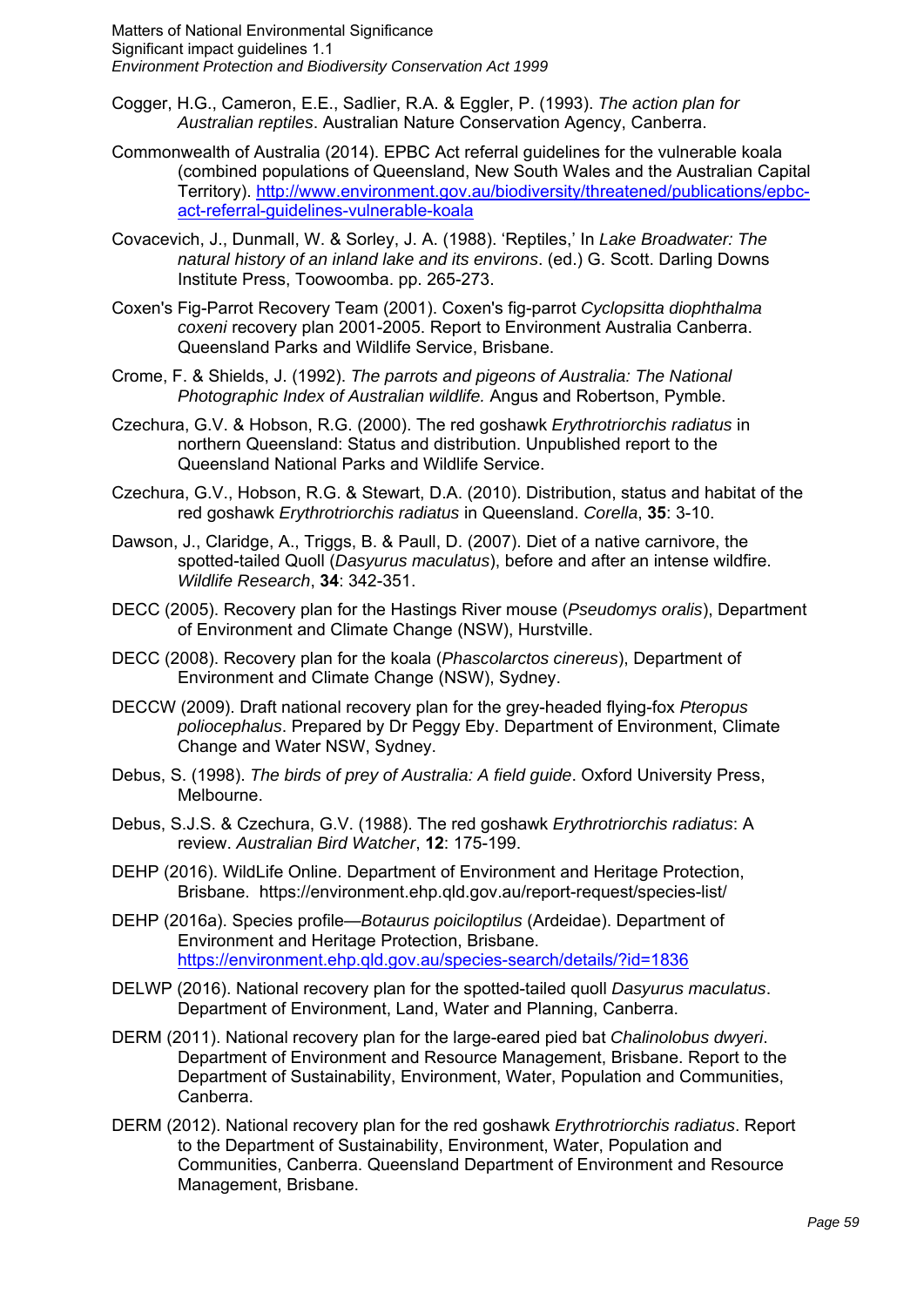- DNPRSR (2013). Main Range National Park and Spicers Gap Road Conservation Park management statement 2013. Department of National Parks, Recreation, Sport and Racing, Brisbane.
- DoE (2016a). *Anthochaera phrygia* in Species Profile and Threats Database, Department of the Environment, Canberra. http://www.environment.gov.au/sprat. Accessed Fri, 22 Jul 2016.
- DoE (2016b). *Australian Faunal Directory*. Department of the Environment, Canberra. http://www.environment.gov.au/biodiversity/abrs/online-resources/fauna/
- DoE (2016c). Protected Matters Search Tool. Department of the Environment, Canberra. http://www.environment.gov.au/epbc/pmst/
- DoE (2016d). *Botaurus poiciloptilus* in Species Profile and Threats Database, Department of the Environment, Canberra. http://www.environment.gov.au/sprat. Accessed Fri, 22 Jul 2016.
- DoE (2016e). *Potorous tridactylus tridactylus* in Species Profile and Threats Database, Department of the Environment, Canberra. http://www.environment.gov.au/sprat. Accessed Wed, 20 Jul 2016.
- DoE (2016f). *Pseudomys novaehollandiae* in Species Profile and Threats Database, Department of the Environment, Canberra. http://www.environment.gov.au/sprat. Accessed Thu, 21 Jul 2016.
- DoE (2016g). *Cyclopsitta diophthalma coxeni* in Species Profile and Threats Database, Department of the Environment, Canberra. http://www.environment.gov.au/sprat. Accessed Sun, 17 Jul 2016.
- DoE (2016h). *Atrichornis rufescens rufescens* in Species Profile and Threats Database, Department of the Environment, Canberra. http://www.environment.gov.au/sprat. Accessed Thu, 21 Jul 2016.
- DoE (2016i). *Delma torquata* in Species Profile and Threats Database, Department of the Environment, Canberra. http://www.environment.gov.au/sprat. Accessed Fri, 22 Jul 2016.
- DSEWPaC (2011). Draft referral guidelines for the nationally listed Brigalow Belt reptiles. Department of Sustainability, Environment, Water, Population and Communities, Canberra.
- Duncan, A., Baker, G.B. & Montgomery, N. (1999). *The action plan for Australian bats*. [Online]. Environment Australia, Canberra. http://www.environment.gov.au/biodiversity/threatened/publications/action/bats/inde x.html.
- Dwyer, P.D. (1966). Observations on *Chalinolobus dwyeri* (Chiroptera: Vespertilionidae) in Australia. *Journal of Mammalogy*, **47**: 716-718.
- Eby, P. & Roberts, B.J. (2012). 'Grey-headed Flying-fox,' In *Queensland's threatened animals*. (eds.) L.K. Curtis, A.J. Dennis, K.R. McDonald, P.M. Kyne & S.J.S. Debus, CSIRO Publishing, Collingwood. pp. 390-391.
- Ehmann, H. (1992) *Encyclopedia of Australian animals: Reptiles*. Angus and Robertson, Sydney.
- Eldridge, M.D.B. & Close, R.L. (2008). 'Brush-tailed Rock-wallaby *Petrogale penicillata*,' In *The mammals of Australia*. Third Edition. (eds.) S. Van Dyck, & R. Strahan, Reed New Holland, Sydney. pp. 382-384.
- Eldridge, M.D.B. & Coulson, G.M. (2015). 'Family Macropodidae (Kangaroos and Wallabies),' In *Handbook of the mammals of the world. Volume 5: Monotremes and*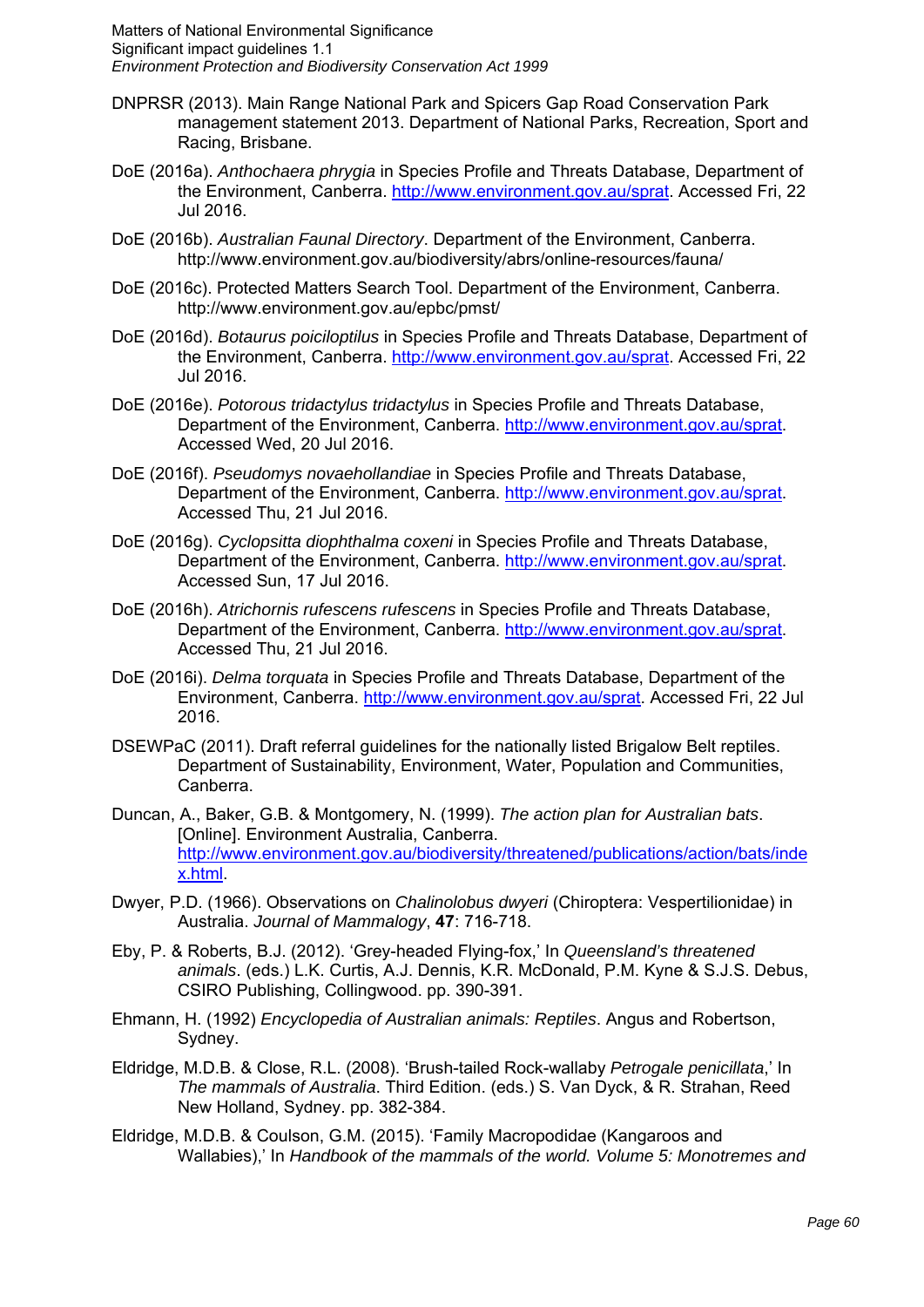> *marsupials*. (eds.). D.E. Wilson & R.A. Mittermeier. Lynx Edicions, Barcelona. pp. 630-735.

- Eldridge, M.D.B. & Frankham, G.J. (2015). 'Family Potoroidae (Bettongs and Potoroos),' In *Handbook of the mammals of the world. Volume 5: Monotremes and marsupials*. (eds.). D.E. Wilson & R.A. Mittermeier. Lynx Edicions, Barcelona. pp. 600-629.
- EPA (2008). Biodiversity planning assessment Brigalow Belt South Fauna Expert Panel v1.3. Environmental Protection Agency, Brisbane.
- EPA (2003). BPA BRB South Fauna Expert Panel in Brigalow Belt South Biodiversity Planning Assessment. Environmental Protection Agency, Brisbane. p17.
- Eyre, T., Barrett, D. & Venz, M. (1997). Systematic vertebrate fauna survey Project, stage 1 – Vertebrate fauna survey in the SEQ bioregion. Department of Natural Resources, Brisbane.
- Firestone, K.B., Elphinstone, M.S., Sherwin, W.B. & Houlden, B.A. (1999). Phylogeographical population structure of tiger quolls Dasyurus maculatus (Dasyuridae: Marsupialia), an endangered carnivorous marsupial. Molecular Ecology, 8: 1613-1625.
- Frankham, G.J., Handasyde, K.A. & Eldridge, M.D.B. (2012). Novel insights into the phylogenetic relationships of the endangered marsupial genus *Potorous*. *Molecular Phylogenetics and Evolution*, **64**: 592-602.
- Franklin, D., Menkhorst, P. & Robinson, J. (1989). Ecology of the regent honeyeater *Xanthomyza phrygia*. *Emu*, **89**: 14-154.
- Frith, H.J. (1982). *Pigeons and doves of Australia*. Rigby, Adelaide.
- Garnett, S.T. & Crowley, G.M. (2000). *The action plan for Australian birds 2000*. Environment Australia, Canberra.
- Garnett, S.T., Szabo, J.K. & Dutson, G. (2011). *The action plan for Australian birds 2010*. CSIRO Publishing, Collingwood.
- Geering, D. & French, K. (1998). Breeding biology of the regent honeyeater *Xanthomyza phrygia* in the Capertee Valley, New South Wales. *Emu*, **98**: 104-116.
- Geering, D. (2012). 'Regent Honeyeater,' In *Queensland's threatened animals*. (eds.) L.K. Curtis, A.J. Dennis, K.R. McDonald, P.M. Kyne & S.J.S. Debus, CSIRO Publishing, Collingwood. pp. 316-317.
- Glen, A.S. & Dickman, C.R. (2011). Why are there so many spotted-tailed quolls Dasyurus maculatus in parts of north-eastern New South Wales? *Australian Zoologist*, 35: 711-718.
- Glen, A.S. & Dickman, C.R. (2003). Monitoring bait removal in vertebrate pest control: A comparison using track identification and remote photography. *Wildlife Research*, 30: 29-33.
- Gow, G.R. & Swanson, S. (1977). *Snakes and lizards of Australia*. Angus and Robertson Publishers, Sydney.
- Graham, K.L, Blackwell, G.L. & Hochuli, D.F. (2005). Habitat use by the Hastings River mouse, *Pseudomys oralis*. *Australian Zoologist*, **33**: 100-107.
- Gregory, P. (2007). 'Family Dasyornithidae (Bristlebirds),' In *Handbook of the birds of the world*. *Volume 12: Picathartes to tits and chickadees*. (eds.) J. del Hoyo, A. Elliott & D.A. Christie. Lynx Edicions, Barcelona. pp. 532-542.
- Gynther, I. (2012). 'Coxen's Fig-Parrot,' In *Queensland's threatened animals*. (eds.) L.K. Curtis, A.J. Dennis, K.R. McDonald, P.M. Kyne & S.J.S. Debus, CSIRO Publishing, Collingwood. pp. 286-287.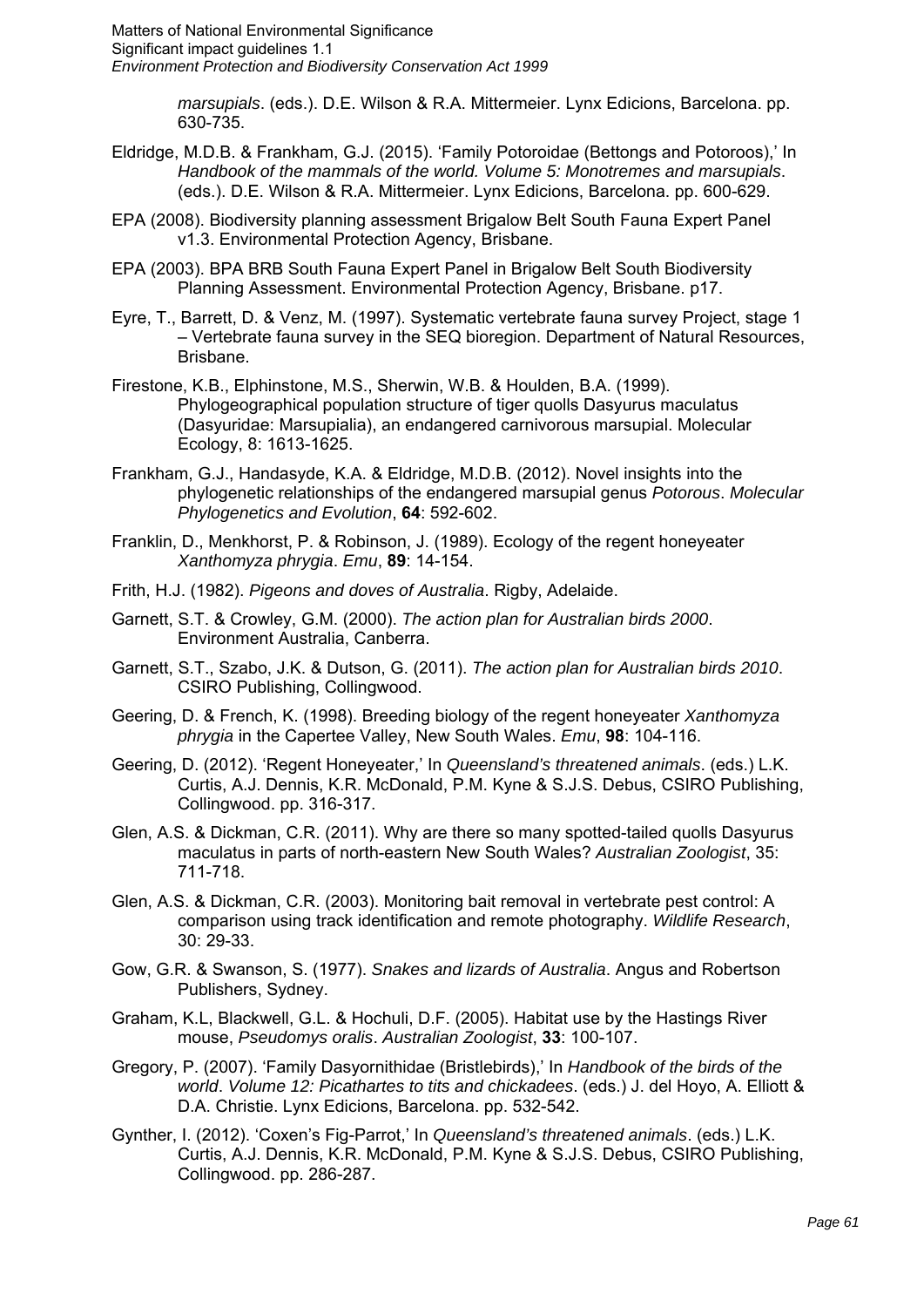- Gynther, I.C. & O'Reilly, P.S. (1995). A new locality for the Hastings River mouse, *Pseudomys oralis*, in southeast Queensland. *Memoirs of the Queensland Museum*, **38**: 513-518.
- Henry, S.R. (1984). 'Social organisation of the greater glider (*Petauroides volans*) in Victoria,' In *Possums and Gliders*. (eds.) A.P. Smith & I.D. Hume. Australian Mammal Society, Sydney. pp. 221-228.
- Higgins, P.J. & Peter, J.M. (eds.) (2002). *Handbook of Australian, New Zealand & Antarctic Birds. Volume 6: Pardalotes to shrike-thrushes*. Oxford University Press, Melbourne.
- Higgins, P.J, Peter, J.M. & Cowling, S.J. (eds.) (2006a). *Handbook of Australian, New Zealand and Antarctic birds. Volume 7: Boatbill to starlings. Part A: Boatbill to larks*. Oxford University Press, South Melbourne.
- Higgins, P.J., Peter, J.M. & Steele, W.K. (eds.) (2001). *Handbook of Australian, New Zealand and Antarctic birds. Volume 5: Tyrant-flycatchers to chats*. Oxford University Press, Melbourne
- Higgins, P.J. & Davies, S.J.J.F. (eds.) 1996. *Handbook of Australian, New Zealand and Antarctic birds. Volume 3: Snipe to pigeons.* Oxford University Press, Melbourne.
- Higgins, P.J., Peter, J.M. & Cowling, S.J. (eds.) (2006). *Handbook of Australian, New Zealand and Antarctic birds. Volume 7: Boatbill to starlings. Part B: Dunnock to starlings*. Oxford University Press, South Melbourne.
- Higgins, P.J., Peter, J.M. & Steele, W.K. (eds.) (2001). *Handbook of Australian, New Zealand and Antarctic birds. Volume 5: Tyrant-flycatchers to chats*. Oxford University Press, Melbourne.
- Hines, H. (2012). 'Fleay's Barred Frog,' In *Queensland's threatened animals*. (eds.) L.K. Curtis, A.J. Dennis, K.R. McDonald, P.M. Kyne & S.J.S. Debus, CSIRO Publishing, Collingwood. pp. 170-171.
- Hines, H., Mahony, M. & McDonald, K. (1999). 'An assessment of frog declines in wet subtropical Australia,' In *Declines and disappearances of Australian frogs*. (ed.) A. Campbell. Environment Australia, Canberra. pp. 44-63.
- Hines, H.B. & the SQTFRT (South-east Queensland Threatened Frogs Recovery Team). (2002). Recovery plan for stream frogs of south-east Queensland 2001-2005. Report to Environment Australia, Canberra. Queensland Parks and Wildlife Service, Brisbane.
- Hobson, R. (2012a). 'Dunmall's Snake,' In *Queensland's threatened animals*. (eds.) L.K. Curtis, A.J. Dennis, K.R. McDonald, P.M. Kyne & S.J.S. Debus, CSIRO Publishing, Collingwood. pp. 243-244.
- Hobson, R. (2012b). 'Long-legged Worm-Skink,' In *Queensland's threatened animals*. (eds.) L.K. Curtis, A.J. Dennis, K.R. McDonald, P.M. Kyne & S.J.S. Debus, CSIRO Publishing, Collingwood. pp. 222-223.
- Holmes, G. (1990). The biology and ecology of Coxen's Fig-Parrot. RAOU Report Series. 65. RAOU, Melbourne.
- Hoye, G.A. & Schulz, M. (2008). 'Large-eared Pied Bat *Chalinolobus dwyeri*,' In *The mammals of Australia*. Third Edition. (eds.) S. Van Dyck, & R. Strahan, Reed New Holland, Sydney. pp. 531-532.
- Jackson, S.M. (2015a). 'Family Phascolarctidae (Koala),' In *Handbook of the mammals of the world. Volume 5: Monotremes and marsupials*. (eds.). D.E. Wilson & R.A. Mittermeier. Lynx Edicions, Barcelona. pp. 400-417.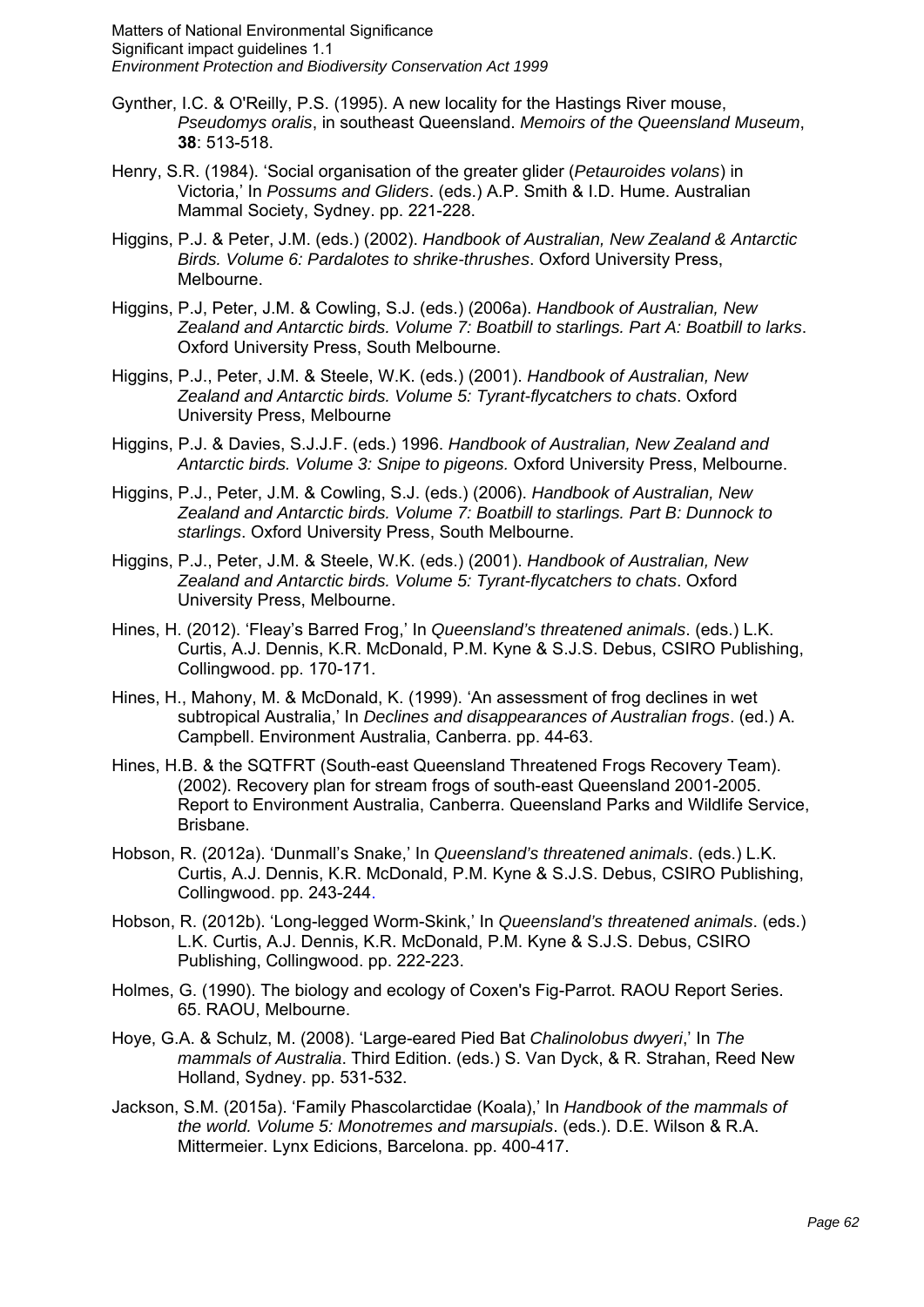- Jackson, S.M. (2015b). 'Family Pseudocheiridae (Ring-tailed Possums and Greater Gliders),' In *Handbook of the mammals of the world. Volume 5: Monotremes and marsupials*. (eds.). D.E. Wilson & R.A. Mittermeier. Lynx Edicions, Barcelona. pp. 498-531.
- James, G. & Filmer, S. (2000). Review of habitat and population distribution, including new population searches, for the Hastings River mouse *Pseudomys oralis* in the NSW NPWS Mid North Coast Region*.* Unpublished report for NSW National Parks and Wildlife Service.
- Jarman, P.J. & Bayne, P. (1997). Behavioural ecology of *Petrogale penicillata* in relation to conservation. *Australian Mammalogy*, **19**: 219-228.
- Jerry, D.R., Dow, T.A., Elphinstone, M.S. & Baverstock, P.R. (1998). Historical and contemporary maternal population structuring in the endangered Hastings River mouse (*Pseudomys oralis*). *Conservation Biology*, **12**: 1017-1022.
- Johnson, P. (2003). *Kangaroos of Queensland*. Queensland Museum, South Brisbane.
- Johnston, P.G. (2008). 'Long-nosed Potoroo *Potorous tridactylus*,' In *The mammals of Australia*. Third Edition. (eds.) S. Van Dyck, & R. Strahan, Reed New Holland, Sydney. pp. 302-304.
- Jones, M.E. & Barmuta, L.A. (2000). Niche differentiation among sympatric Australian daysurid carnivores. *Journal of Mammalogy*, **81**: 434-447.
- Kavanagh, R.P. & Stanton, M.A. (1998). Nocturnal forest birds and arboreal marsupials of the southwestern slopes, New South Wales. *Australian Zoologist*, **30**: 449-466.
- Kehl, J. & Borsboom, A. (1984). 'Home range, den tree use and activity patterns in the greater glider, *Petauroides volans*,' In *Possums and Gliders*. (eds.) A.P. Smith & I.D. Hume. Australian Mammal Society, Sydney, pp. 229-236.
- Kemper, C.M. & Wilson, B.A. (2008). 'New Holland Mouse *Pseudomys novaehollandiae*,' In *The mammals of Australia*. Third Edition. (eds.) S. Van Dyck, & R. Strahan, Reed New Holland, Sydney. pp. 643-644.
- Kennedy, S.J. & Overs, A.E. (2001). Foraging ecology and habitat use of the swift parrot on the south-western slopes of New South Wales. *Corella*, **25**: 68-74.
- Körtner, G., Gresser, S., Mott, B., Tamayo, B., Pisanu, P., Bayne, P. & Harden, R. (2004). Population structure, turnover and movement of spotted-tailed quolls on the New England Tablelands. *Wildlife Research,* **31**: 475-484.
- Krockenberger, A., Gordon, G. & Dennis, A.J. (2012). 'Koala (south-east Qld bioregion),' In *Queensland's threatened animals*. (eds.) L.K. Curtis, A.J. Dennis, K.R. McDonald, P.M. Kyne & S.J.S. Debus, CSIRO Publishing, Collingwood. pp. 352-353.
- Lee, A. & Martin, R. (1988). *The koala: A natural history*. New South Wales University Press, Kensington.
- Lundie-Jenkins, G. (2012). 'Brush-tailed Rock-wallaby,' In *Queensland's threatened animals*. (eds.) L.K. Curtis, A.J. Dennis, K.R. McDonald, P.M. Kyne & S.J.S. Debus, CSIRO Publishing, Collingwood. pp. 358-359.
- Marchant, S. & Higgins, P.J. (eds.) (1990). *Handbook of Australian, New Zealand and Antarctic birds. Volume 1: Ratites to ducks, Part B, Australian pelican to ducks*. Oxford University Press, Melbourne.
- Marchant, S. & Higgins, P.J. (eds.) (1993). *Handbook of Australian, New Zealand and Antarctic birds. Volume 2: Raptors to lapwings*. Oxford University Press, Melbourne.
- Martin, R.W., Handasyde, K.A & Krockenberger, A. (2008). 'Koala *Phascolarctos cinereus*,' In *The mammals of Australia*. Third Edition. (eds.) S. Van Dyck, & R. Strahan, Reed New Holland, Sydney. pp. 198-201.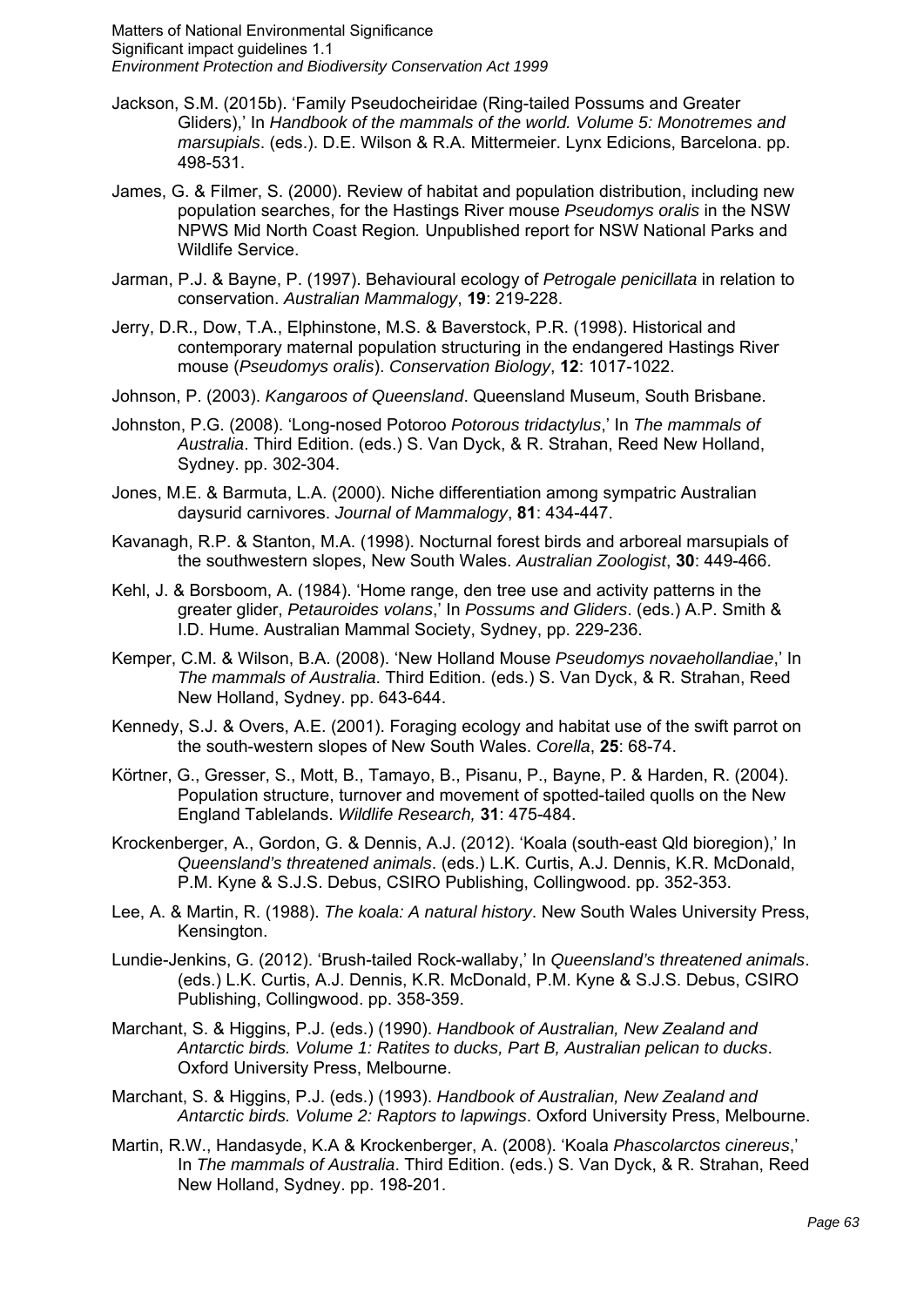- Mathieson, M.T. & Smith, G.C. (2009). National recovery plan for the black-breasted buttonquail *Turnix melanogaster*. Report to the Department of the Environment, Water, Heritage and the Arts, Canberra. Department of Environment and Resource Management, Brisbane.
- McKay, G.M. (2008). 'Greater Glider *Petauroides volans*,' In *The mammals of Australia*. Third Edition. (eds.) S. Van Dyck, & R. Strahan, Reed New Holland, Sydney. pp. 240-242.
- Meek, P. (2012). 'Hastings River Mouse,' In *Queensland's threatened animals*. (eds.) L.K. Curtis, A.J. Dennis, K.R. McDonald, P.M. Kyne & S.J.S. Debus, CSIRO Publishing, Collingwood. pp. 406-407.
- Melville, J., Smith, K., Hobson, R., Hunjan, S. & Shoo, L. (2014). The role of integrative taxonomy in the conservation management of cryptic species: The taxonomic status of endangered earless dragons (Agamidae: *Tympanocryptis*) in the grasslands of Queensland, Australia. *PLoS ONE*, **9**: e101847. doi:10.1371/ journal.pone.0101847.
- Menkhorst, P.W. (1995). *Mammals of Victoria: Distribution, ecology and conservation*. Oxford University Press, Melbourne.
- Menkhorst, P. & Hynes, E. (2010). National recovery plan for the brush-tailed rock-wallaby *Petrogale penicillata*. Department of Sustainability and Environment, East Melbourne.
- Moore, B.D. & Foley, W.J. (2000). A review of feeding and diet selection in koalas (*Phascolarctos cinereus*). *Australian Journal of Zoology*. **48**: 317-333.
- Newman, M., Stuart, A. & Hill, F. (2014). Rufous scrub-bird *Atrichornis rufescens* monitoring at the extremities of the species' range in New South Wales (2010–2012). *Australian Field Ornithology*, **31**: 77-98.
- Norton, M. (2012). 'Long-nosed Potoroo (south-east mainland subspecies),' In *Queensland's threatened animals*. (eds.) L.K. Curtis, A.J. Dennis, K.R. McDonald, P.M. Kyne & S.J.S. Debus, CSIRO Publishing, Collingwood. pp. 368-369.
- Norton, D.A., Hobbs, R.J. & Atkins, L. (1995). Fragmentation, disturbance, and plant distribution: Mistletoes in woodland remnants in the Western Australian Wheatbelt. *Conservation Biology*, **9**: 426-438.
- NSW NPWS (2002). *Threatened species of the upper north coast of New South Wales: Fauna*. NSW National Parks and Wildlife Service, Coffs Harbour.
- NSW NPWS (2003). *Threatened species of the New England Tablelands and north west slopes of New South Wales.* NSW National Parks and Wildlife Service, Coffs Harbour.
- OEH (2012). National recovery plan for eastern bristlebird *Dasyornis brachypterus*. Office of Environment and Heritage, Department of Premier and Cabinet (NSW), Sydney.
- Oliver, D.L., Chambers, M.A. & Parker D.G. (2003). Habitat and resource selection of the painted honeyeater (*Grantiella picta*) on the northern floodplains region of New South Wales. *Emu*, **103**: 171-176.
- Olsen, P. (1995). *Australian birds of prey*. University of New South Wales Press, Sydney.
- Olsen, P. (2007). *Glimpses of paradise: The quest for the beautiful parakeet*. National Library of Australia, Canberra.
- Parnaby, H.E. (2009). A taxonomic review of Australian greater long-eared bats previously known as *Nyctophilus timoriensis* (Chiroptera: Vespertilionidae) and some associated taxa. *Australian Zoologist*, **35**: 39-81.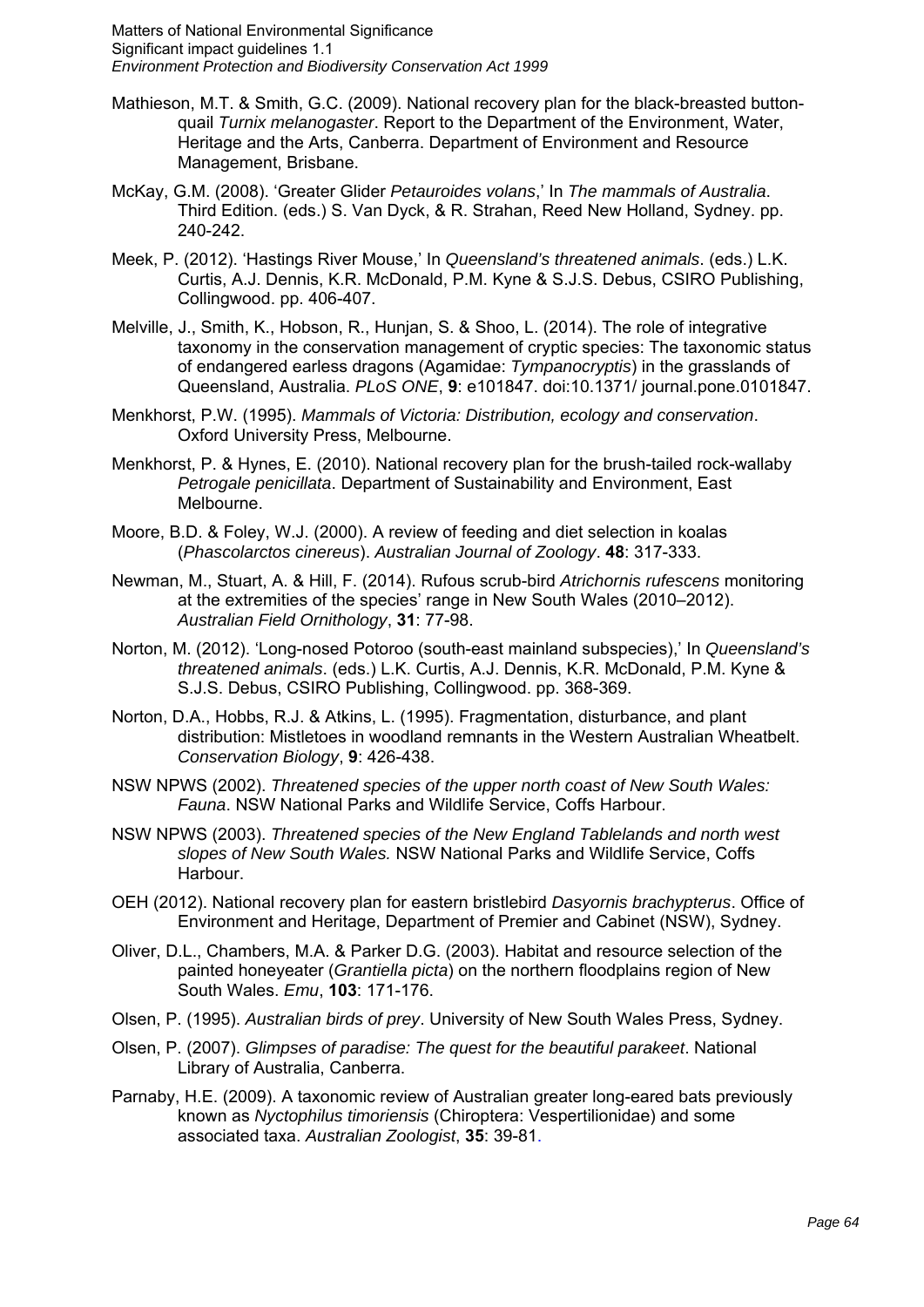- Payne, R.B. (2010). 'Family Estrildidae (Waxbills),' in *Handbook of the birds of the world*. *Volume 15: Weavers to New World warblers*. (eds.) J. del Hoyo, A. Elliott & D.A. Christie. Lynx Edicions, Barcelona. pp. 234-377.
- Peck, S. (2003). Conservation status review and management recommendations for the collared delma *Delma torquata* in Brisbane City. Report prepared for Brisbane City Council.
- Peck, S. (2012). 'Collared Delma,' In *Queensland's threatened animals*. (eds.) L.K. Curtis, A.J. Dennis, K. R. McDonald, P. M. Kyne & S. J. S. Debus, CSIRO Publishing, Collingwood. pp. 218-219.
- Pennay, M. (2008). A maternity roost of the large-eared pied bat *Chalinolobus dwyeri* (Ryan) (Microchiroptera: Vespertilionidae) in central New South Wales Australia. *Australian Zoologist*, **34**: 564-569.
- Porter, R. (1998). Observations on a large population of the vulnerable pygopodid, *Delma torquata*. *Memoirs of the Queensland Museum*, **42**: 565-572.
- Pringle, J.D. (1987). *The shorebirds of Australia: The National Photographic Index of Australian wildlife*. Angus and Robertson, North Ryde.
- Reardon, T. (2012). 'South-eastern Long-eared Bat,' In *Queensland's threatened animals*. (eds.) L.K. Curtis, A.J. Dennis, K.R. McDonald, P.M. Kyne & S.J.S. Debus, CSIRO Publishing, Collingwood. pp. 386-387.
- Reis, T. (2012). 'Squatter Pigeon (southern subspecies),' In *Queensland's threatened animals*. (eds.) L.K. Curtis, A.J. Dennis, K.R. McDonald, P.M. Kyne & S.J.S. Debus, CSIRO Publishing, Collingwood. pp. 254-255.
- Richardson, R. (2006). Queensland Brigalow Belt Reptile Recovery Plan 2008 2012. Report to the Department of the Environment, Water, Heritage and the Arts, Canberra. WWF-Australia, Brisbane.
- Roberts, B.J., Catterall, C.P., Kanowski, J. & Eby, P. (2008). A re-evaluation of the northern distributional limit of the grey-headed flying-fox, *Pteropus poliocephalus. Australian Bat Society News*, October 2008.
- Rogers, D., Hance, I., Paton, S., Tzaros, C., Griffioen, P., Herring, M., Jaensch, R., Oring, L., Silcocks, A. & Weston, M. 2005. 'The breeding bottleneck: Breeding habitat and population decline in the Australian painted snipe,' In *Status and conservation of shorebirds in the East Asian-Australasian Flyway. Proceedings of the Australasian Shorebirds Conference 13-15 December 2003*, (ed.) P. Straw, Wetlands International Global Series 18, International Wader Studies 17, Sydney. pp 15-23.
- Ryan, S. (2006). Conservation management profile: Collared delma *Delma torquata*. Ecosystem Conservation Branch, Environment Protection Agency.
- Saunders, D. (2012). 'Swift Parrot,' In *Queensland's threatened animals*. (eds.) L.K. Curtis, A.J. Dennis, K.R. McDonald, P.M. Kyne & S.J.S. Debus, CSIRO Publishing, Collingwood. pp. 294-295.
- Saunders, D.L. & Tzaros, C.L. (2011). National recovery plan for the swift parrot *Lathamus discolor*. Birds Australia, Melbourne.
- Schodde, R. & Mason, I.J. (1997). 'Aves (Columbidae to Coraciidae),' In *Zoological Catalogue of Australia. Vol. 37.2*. (eds.) W.W.K. Houston & A. Wells, CSIRO Publishing, Melbourne.
- Schulz, M. (1998). Bats and other fauna in disused fairy martin *Hirundo arial* nests. *Emu*, **98**: 184-191.
- Shine, R. (1981). Ecology of Australian elapid snakes of the genera *Furina* and *Glyphodon*. *Journal of Herpetology*, **15**: 219-224.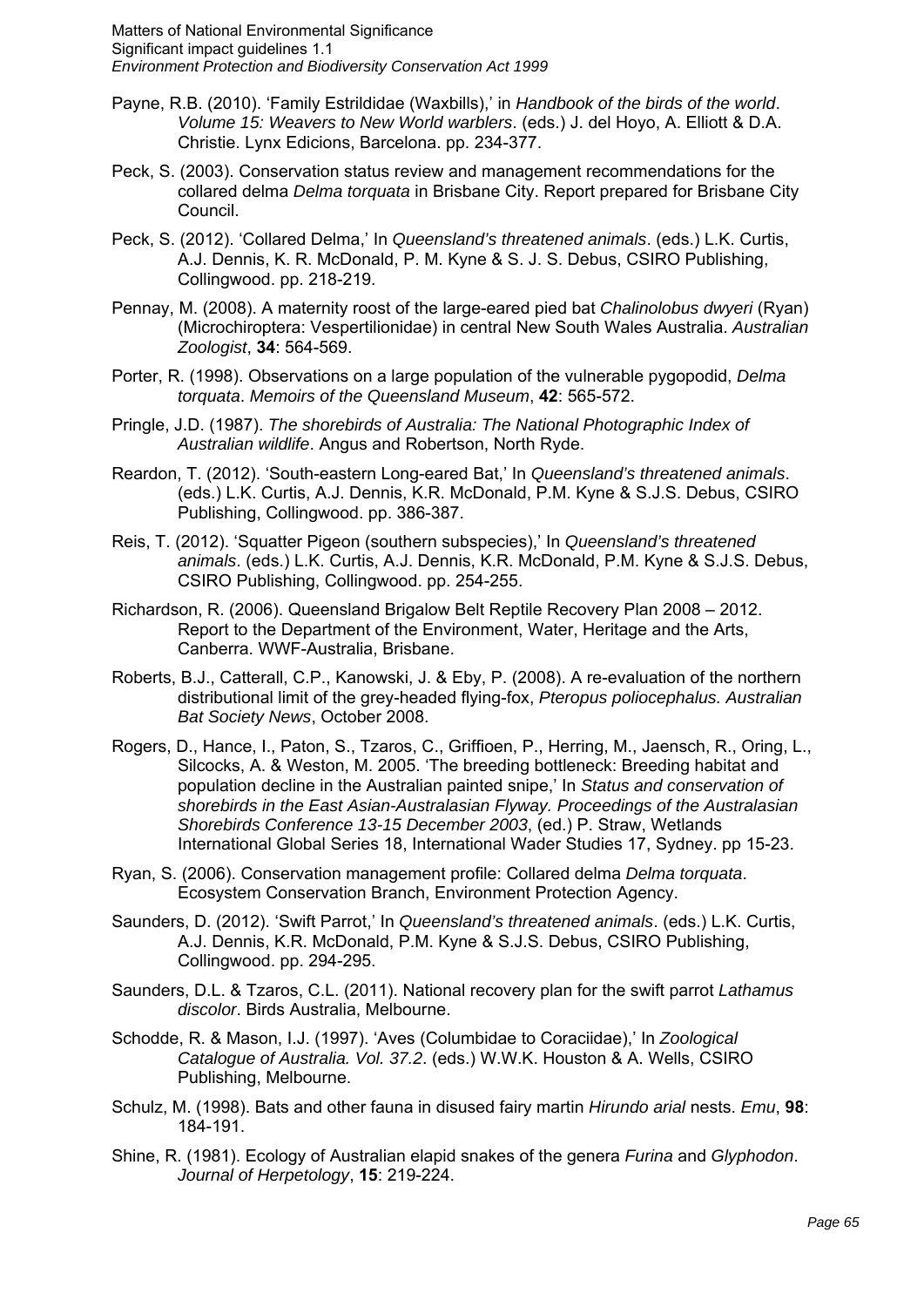- Smith, G.C., Ardis, J. & Lees, N. (1998). Radio-tracking revealed home ranges of blackbreasted button-quail *Turnix melanogaster* in remnant vine scrub between hoop pine plantation and agriculture. *Emu*, **98**: 171-177.
- Smith, G.C. & Mathieson, M. (2012). 'Black-breasted Button-quail,' In *Queensland's threatened animals*. (eds.) L.K. Curtis, A.J. Dennis, K.R. McDonald, P.M. Kyne & S.J.S. Debus, CSIRO Publishing, Collingwood. pp. 276-277.
- Smyth, A.K. & Pavey, C.R. (2001). Foraging by the endangered black-breasted button-quail (*Turnix melanogaster*) within fragmented rainforest of an agricultural landscape. *Biological Conservation*, **98**: 149-157.
- Stephenson, G. & Schmida, G. (2008). A second record of the elapid snake *Furina dunmalli* from New South Wales. *Herpetofauna*, **38**: 22-23.
- Stewart, D. (2012a). 'Eastern Bristlebird (northern subspecies),' In *Queensland's threatened animals*. (eds.) L.K. Curtis, A.J. Dennis, K.R. McDonald, P.M. Kyne & S.J.S. Debus, CSIRO Publishing, Collingwood. pp. 314-315.
- Stewart, D. (2012b). 'Rufous Scrub-bird (northern subspecies),' In *Queensland's threatened animals*. (eds.) L.K. Curtis, A.J. Dennis, K.R. McDonald, P.M. Kyne & S.J.S. Debus, CSIRO Publishing, Collingwood. pp. 308-309.
- Storr, G.M. (1973). *List of Queensland birds*. Western Australian Museum Special Publication No. 5, Perth.
- Thomson, B. (2002). Australian handbook for the conservation of bats in mines and artificial cave-bat habitats. Australian Centre for Mining Environmental Research, Kenmore.
- Tidemann, C.R., Eby, P., Parry-Jones, K.A. & Nelson, J.E. (2008). 'Grey-headed Flying-fox *Pteropus poliocephalus*,' In *The mammals of Australia*. Third Edition. (eds.) S. Van Dyck, & R. Strahan, Reed New Holland, Sydney. pp. 444-445.
- Townley, S. (2008). 'Hastings River Mouse *Pseudomys oralis*,' In *The mammals of Australia*. Third Edition. (eds.) S. Van Dyck, & R. Strahan, Reed New Holland, Sydney. pp. 646-647.
- TSN (2008). Brigalow Belt bioregion: A biodiversity jewel. [Online]. WWF-Australia. Available from: http://www.wwf.org.au/publications/reptiles-brigalo-belt.pdf.
- TSSC (2010). Commonwealth listing advice on *Pseudomys novaehollandiae* (New Holland mouse). [Online]. Threatened Species Scientific Committee, Department of the Environment, Water, Heritage and the Arts, Canberra. Available from: http://www.environment.gov.au/biodiversity/threatened/species/pubs/96-listingadvice.pdf
- Turbill, C. & Ellis, M. (2006). Distribution and abundance of the south eastern form of the greater long-eared bat *Nyctophilus timoriensis*. *Australian Mammalogy*, **28**: 1-7.
- Turbill, C., Lumsden, L.F. & Ford, G.I. (2008). 'South-eastern & Tasmanian Long-eared Bats *Nyctophilus* spp,' In *The mammals of Australia*, Third Edition. (eds.) S. Van Dyck & R. Strahan, Reed New Holland, Sydney. pp. 527-528.
- Vanderduys E.P., Reside, A.E., Grice A. & Rechetelo J. (2016). Addressing potential cumulative impacts of development on threatened species: The case of the endangered black-throated finch. *PLoS ONE*, **11**: e0148485. doi:10.1371/journal. pone.0148485
- Van Dyck, S. & Lawrie, B. (1997). The New Holland mouse *Pseudomys novaehollandiae* (Rodentia: Muridae), an addition to the mammal fauna of Queensland. *Memoirs of the Queensland Museum*, **42**: 367-376.